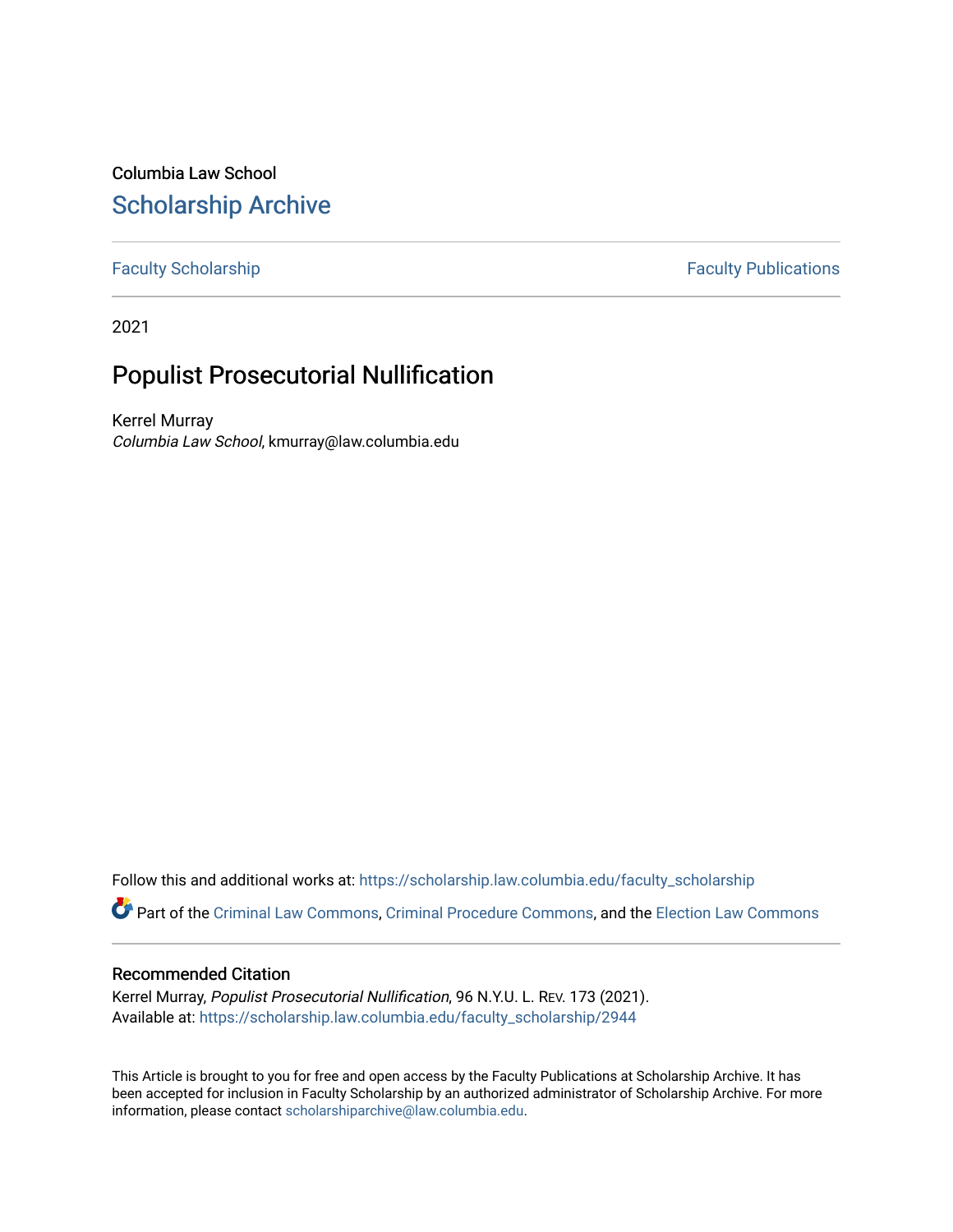# POPULIST PROSECUTORIAL NULLIFICATION

### W. KERREL MURRAY\*

*No one doubts that prosecutors may sometimes decline prosecution notwithstanding factual guilt. Everyone expects prosecutors to prioritize enforcement based on resource limitation and, occasionally, to decline prosecution on a case-by-case basis when they deem justice requires it. Recently, however, some state prosecutors have gone further, asserting the right to refuse categorically to enforce certain state laws. Examples include refusals to seek the death penalty and refusals to prosecute prostitution or recreational drug use. When may a single actor render inert her state's democratically enacted law in this way? If the answer is anything other than "never," the vast reach of American state criminal law demands a pertinent framework for ascertaining legitimacy.* 

*In offering one, this Article provides the first extended analysis of the normative import of the locally elected status of the state prosecutors who make such pledges. If legitimacy is the problem, local elections can be the solution. That is, there may well be something suspect about unilateral prosecutorial negation of democratically enacted law. Yet that same negation can be justified as distinctly democratic when the elected prosecutor can wrap it in popular sanction.*

*This Article first unspools a once-robust American tradition of localized, populist nonenforcement of criminal law, best seen in jury nullification. It then draws upon democratic theory to construct a normative basis for reviving that tradition in the context of state prosecutors' categorical nonenforcement. These moves uncover a before-now unappreciated connection: At least where the prosecutor ties her categorical nullification to the polity's electorally expressed will, she accomplishes wholesale what nullifying juries could once do retail. I thus dub that wholesale action "populist prosecutorial nullification." Building upon that analogy and my normative analysis, I set out a novel framework for evaluating state prosecutors' categorical nonenforcement that is keyed to the concept of localized popular will, while accounting for populism's well-known downsides.*

| I. DISCRETION: THE JURY AND THE PROSECUTOR  182 |  |
|-------------------------------------------------|--|
|                                                 |  |
|                                                 |  |

<sup>\*</sup> Copyright © 2021 by W. Kerrel Murray, Fellow, University of North Carolina School of Law. Special thanks to Guy-Uriel Charles, John F. Coyle, Justin Driver, Maxine Eichner, Nora Freeman Engstrom, Roger Fairfax, Barbara Fedders, Carissa B. Hessick, Eisha Jain, Craig Konnoth, Holning Lau, David Pozen, Zachary Price, John Rappaport, Kathryn Sabbeth, Richard Schragger, David Sklansky, Ted Shaw, Shirin Sinnar, Fred Smith, Jr., Rick Su, Kathleen Thomas, Erika Wilson, Ronald Wright, and participants at the Carolina Law workshop at which I presented this paper. Further thanks to Daniel Harawa, Sparky Abraham, Kevin Jason, Megan Byrne, and Rachel McDaniel. Thanks to Alexander Cook for high quality research assistance. And finally, many thanks to the editors at the *New York University Law Review*, and lead editor Vedan Anthony-North.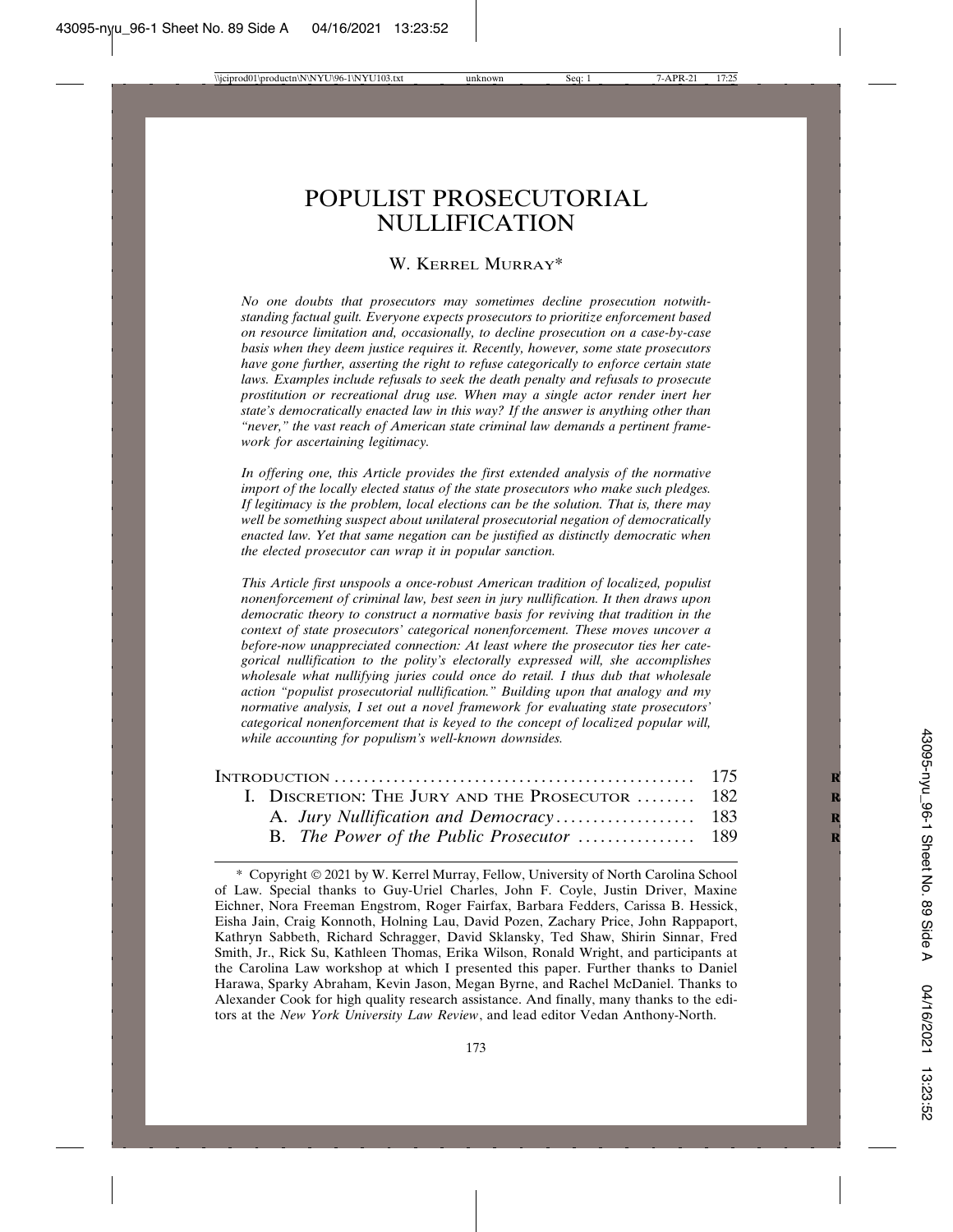|      | 1.<br>Towards the Powerful Elected Public                 |     |
|------|-----------------------------------------------------------|-----|
|      |                                                           | 190 |
|      | Exercising Discretion: Managerialism or<br>2.             |     |
|      |                                                           | 193 |
|      | II. DEMOCRACY, POPULAR SOVEREIGNTY, AND DISTRICT          |     |
|      | ATTORNEY SUBSIDIARITY                                     | 197 |
|      |                                                           | 201 |
|      | Managerialist Democracy and Popular<br>1.                 |     |
|      |                                                           | 201 |
|      | Individual and Group Autonomy<br>2.                       | 202 |
|      | The All-Affected Principle, Subsidiarity, and Self-<br>В. |     |
|      |                                                           | 205 |
| III. | WHOLESALE JURY NULLIFICATION                              | 208 |
|      |                                                           | 209 |
|      | Distilling the Popular Will<br>1.                         | 209 |
|      | Outsider Effects and Invidious Domination<br>2.           | 214 |
|      | New and Improved Jury Nullification<br>3.                 | 217 |
|      | <b>B.</b>                                                 | 221 |
|      | Particularized, Devolved Empowerment<br>1.                | 221 |
|      | 2.                                                        | 223 |
|      | Democratic Accountability<br>3.                           | 226 |
| IV.  |                                                           | 227 |
|      | A. Against Democratic Exclusion                           | 227 |
|      | Transparency as Safeguard<br>1.                           | 229 |
|      | 2.<br>Solidaristic Populism                               | 233 |
|      | В.                                                        | 236 |
|      | Impermissible Suspension<br>C.                            | 238 |
|      |                                                           | 240 |
|      | The Externality Problem<br>1.                             | 240 |
|      | 2.                                                        | 242 |
|      |                                                           | 246 |
| V.   |                                                           | 248 |
|      |                                                           | 248 |
|      | Electoral Authorization: Aramis Ayala & Larry<br>1.       |     |
|      |                                                           | 248 |
|      | Antidomination and Outsider Effects: Chesa<br>2.          |     |
|      | Boudin & Rachael Rollins                                  | 250 |
|      | Harder Cases: Tiffany Cabán<br>3.                         | 251 |
|      | В.                                                        | 252 |
|      | 1.                                                        | 252 |
|      | Beyond Elections: Community Prosecution and<br>2.         |     |
|      | Lesser Controls                                           | 252 |
|      |                                                           | 255 |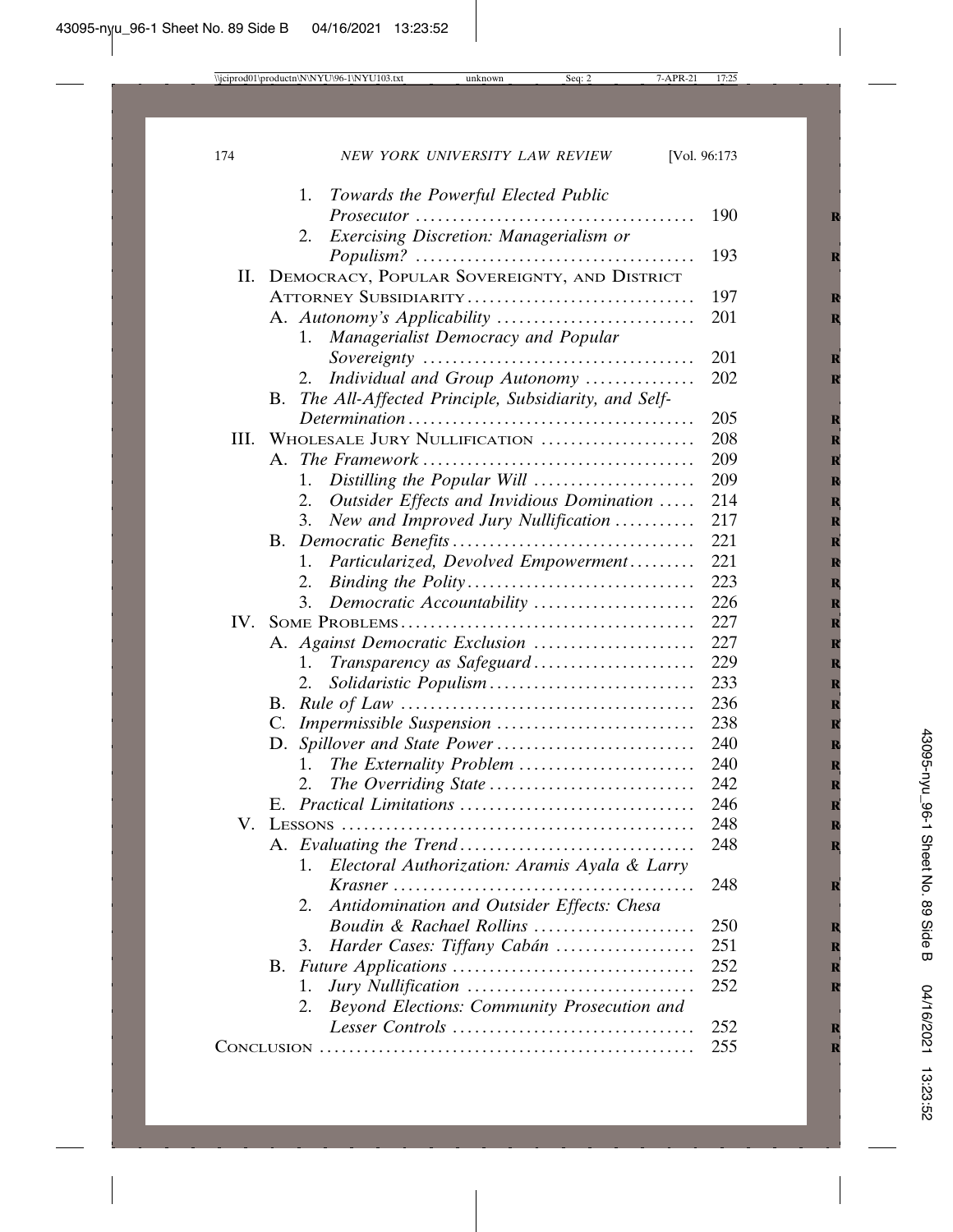#### **INTRODUCTION**

A district attorney candidate promises, if elected, not to enforce prostitution laws.1 A district attorney refuses to enforce gun laws he deems constitutionally suspect.2 Others pledge never to prosecute any recreational drug use, or never to seek the death penalty against eligible defendants.3 No one thinks that prosecutors can or should enforce the law to the hilt. But does their discretionary power really authorize unilateral negation of democratically enacted law?

The question is timely. Real state prosecutors proposed recently—those just-described nonenforcement policies. It is not hard to hypothesize more. Though attention often skews federal, the 94 presidentially appointed United States Attorneys are vastly outnumbered by over 2,300 chief state-level prosecutors,<sup>4</sup> most of whom are elected locally to serve in districts keyed to counties and multi-county areas.5 All possess substantial, rarely questioned discretion over *whether* to charge an offense when probable cause gives them

3 *E.g.*, Wesley Bell, *End the Death Penalty*, FRIENDS OF WESLEY BELL, https:// www.votewesleybell.com/end-the-death-penalty (last visited Feb. 20, 2020); Krasner for District Attorney, *Krasner on the Issues*, https://krasnerforda.com/platform (last visited Feb. 20, 2020) ("Exercising his discretion as District Attorney, Larry will never seek the death sentence."); Monivette Cordeiro & Jeff Weiner, *Aramis Ayala Won't Seek Re-Election as Orange-Osceola State Attorney; Belvin Perry May Enter Race*, ORLANDO SENTINEL (May 28, 2019), https://www.orlandosentinel.com/news/breaking-news/os-nearamis-ayala-no-re-election-run-orange-osceola-state-attorney-20190528-

z65rv7rmqjdqfoyxsd6rp6junu-story.html (noting that Orange-Osceola State Attorney Aramis Ayala revealed, "[s]oon after taking office" that she would never seek the death penalty); John Wagner, *Queens District Attorney Candidate Backed by Sanders, Warren, Ocasio-Cortez Claims Primary Win*, WASH. POST (June 26, 2019, 10:49 AM), https:// www.washingtonpost.com/politics/queens-district-attorney-candidate-backed-by-leadingliberals-claims-primary-win/2019/06/26/438f03b8-9802-11e9-830a-21b9b36b64ad\_story.html ("During her Democratic primary campaign, Cabán made clear that if she prevailed  $\ldots$ ) recreational drug users [would not be prosecuted] . . . .").

4 *See* Steven W. Perry & Duren Banks, U.S. DEP'T OF JUST., 2007 NATIONAL CENSUS OF STATE COURT PROSECUTORS 1 (2011).

5 *See* CARISSA B. HESSICK, UNIV. N.C. SCH. L., THE PROSECUTORS AND POLITICS PROJECT, NATIONAL STUDY OF PROSECUTOR ELECTIONS 4, 10 (2020) [hereinafter HESSICK, NATIONAL STUDY].

<sup>1</sup> *See* Otillia Steadman, *Sex Work Could Soon Be Allowed in a Huge Part of New York City*, BUZZFEED NEWS (June 14, 2019), https://www.buzzfeednews.com/article/ otilliasteadman/tiffany-caban-sex-work-queens-decriminalization-new-york; Matt Charnock, *Boudin Will Not Prosecute Prostitution, Public Camping, and Other 'Quality-of-*Life Crimes' Once Sworn In, SFIST (Nov. 16, 2019), https://sfist.com/2019/11/16/boudinwill-not-prosecute-prostitution-public-camping-and-other-quality-of-life-crimes-oncesworn-in.

<sup>2</sup> Press Release, Ronald C. Dozier, McLean Cnty. State's Att'y, Second Amendment and Illinois Gun Laws (Aug. 21, 2012), https://www.mcleancountyil.gov/DocumentCenter/ View/940/SAOPressRelease090612?bidId= (invoking Second Amendment as grounds for announcing that the McLean County State's Attorney's Office will no longer enforce certain Illinois statutes relating to firearms).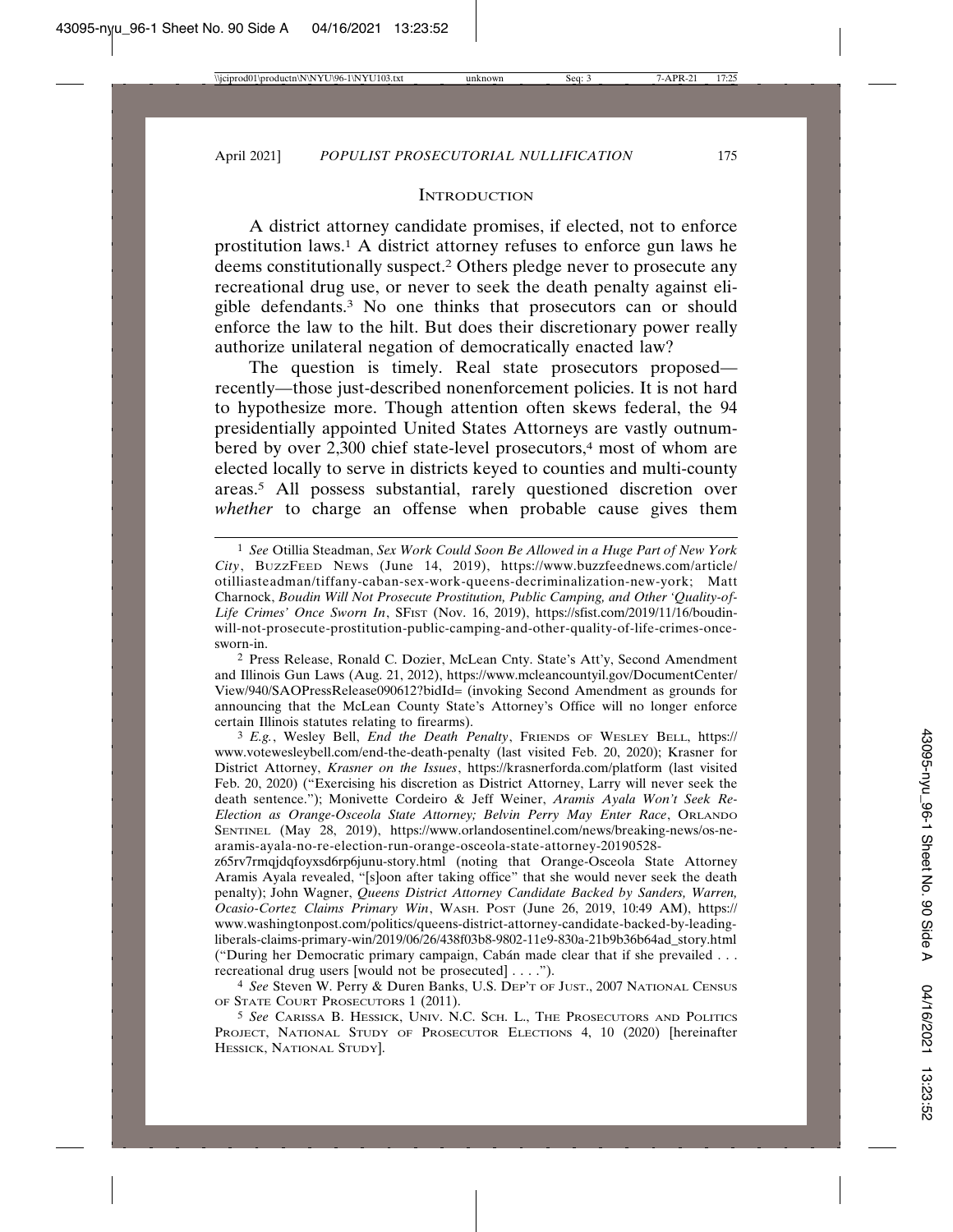*authority* to charge, which means they can block the enforcement of criminal law against the factually guilty by simply refusing to prosecute.6 At least on the retail level, most agree that such declinations are not only inevitable but optimal. They facilitate deserved mercy and oil the gears of criminal justice.7 Not only are resources limited, but some cases of factual guilt would simply be wrong to pursue.8 Either way, no one doubts that prosecutors sometimes may thwart the law's application where, by its letter, it would govern.

The question is how far "sometimes" goes. As the opening examples show, prosecutors are beginning to stretch their power beyond mine-run resource-driven nonenforcement and one-off ex post declinations in "anomalous cases" of factual guilt.<sup>9</sup> Instead, some propose

7 *See Wayte*, 470 U.S. at 607–08 (cautioning that a judicial review of prosecution "delays the criminal proceeding, threatens to chill law enforcement . . . and may undermine prosecutorial effectiveness"); McCleskey v. Kemp, 481 U.S. 279, 311–12 (1987) ("[A] capital punishment system that did not allow for discretionary acts of leniency 'would be totally alien to our notions of criminal justice.'" (quoting Gregg v. Georgia, 428 U.S. 153, 200 n.50 (1976))); Rachel E. Barkow, *The Ascent of the Administrative State and the Demise of Mercy*, 121 HARV. L. REV. 1332, 1352–54 (2008) (challenging the notion that prosecutorial discretion should be treated differently than other tools of mercy like nullification and clemency); Albert W. Alschuler, *A Teetering Palladium*?, 79 JUDICATURE 200, 201 (1996) ("[T]he discretion of prosecutors . . . not to enforce the law is not only tolerated but applauded . . . ."); James Vorenberg, *Decent Restraint of Prosecutorial Power*, 94 HARV. L. REV. 1521, 1551 (1981) ("[S]ome nonenforcement of the law will occur anyway [i.e., always].").

8 *See, e.g.*, Roger A. Fairfax, Jr., *Prosecutorial Nullification*, 52 B.C. L. REV. 1243, 1252–54, 1256–57 (2011) (listing examples of where it may be wrong to pursue a case, such as where punishment is too harsh, enforcement of a law is detrimental to the community, there are moral justifications for violating the law, or in exchange for a defendant's cooperation).

9 Vorenberg, *supra* note 7, at 1551–52 (justifying prosecutorial nonenforcement in such "anomalous" cases but expressing doubt about its potential transformation into "a general power to control conviction and punishment"); *see also* William H. Simon, *Should Lawyers Obey the Law?*, 38 WM. & MARY L. REV. 217, 226 (1996) ("Prosecutorial nullification is widely considered legitimate in circumstances where the application of a statute produces an especially harsh or anomalous result or where an entire statute . . . seems out of tune with contemporary sentiment . . . ."). I use "not enforce" or variants to refer both to absolute nonenforcement policies and policies of systematic underenforcement. The latter includes strongly presumptive nonenforcement.

<sup>6</sup> *See, e.g.*, Wayte v. United States, 470 U.S. 598, 607 (1985) ("[T]he decision whether or not to prosecute . . . generally rests entirely in [the prosecutor's] discretion." (quoting Bordenkircher v. Hayes, 434 U.S. 357, 364 (1978))); Bordenkircher v. Hayes, 434 U.S. 357, 364–65 (1978) (same); Angela J. Davis, *The American Prosecutor: Independence, Power, and the Threat of Tyranny*, 86 IOWA L. REV. 393, 408–10, 448 (2001). The United States has never adopted the European principle of "mandatory prosecution," which theoretically renders prosecution nondiscretionary. *See* Shawn Boyne, *German Prosecutors and the Rechtsstaat*, *in* PROSECUTORS AND DEMOCRACY: A CROSS-NATIONAL STUDY 138, 147 (Máximo Langer  $\&$  David A. Sklansky, eds., 2017) (describing how in Germany, unlike the United States, criminal law relies on mandatory prosecution which "attempts to regulate prosecutorial decision-making and mandate prosecutors' fidelity to the law").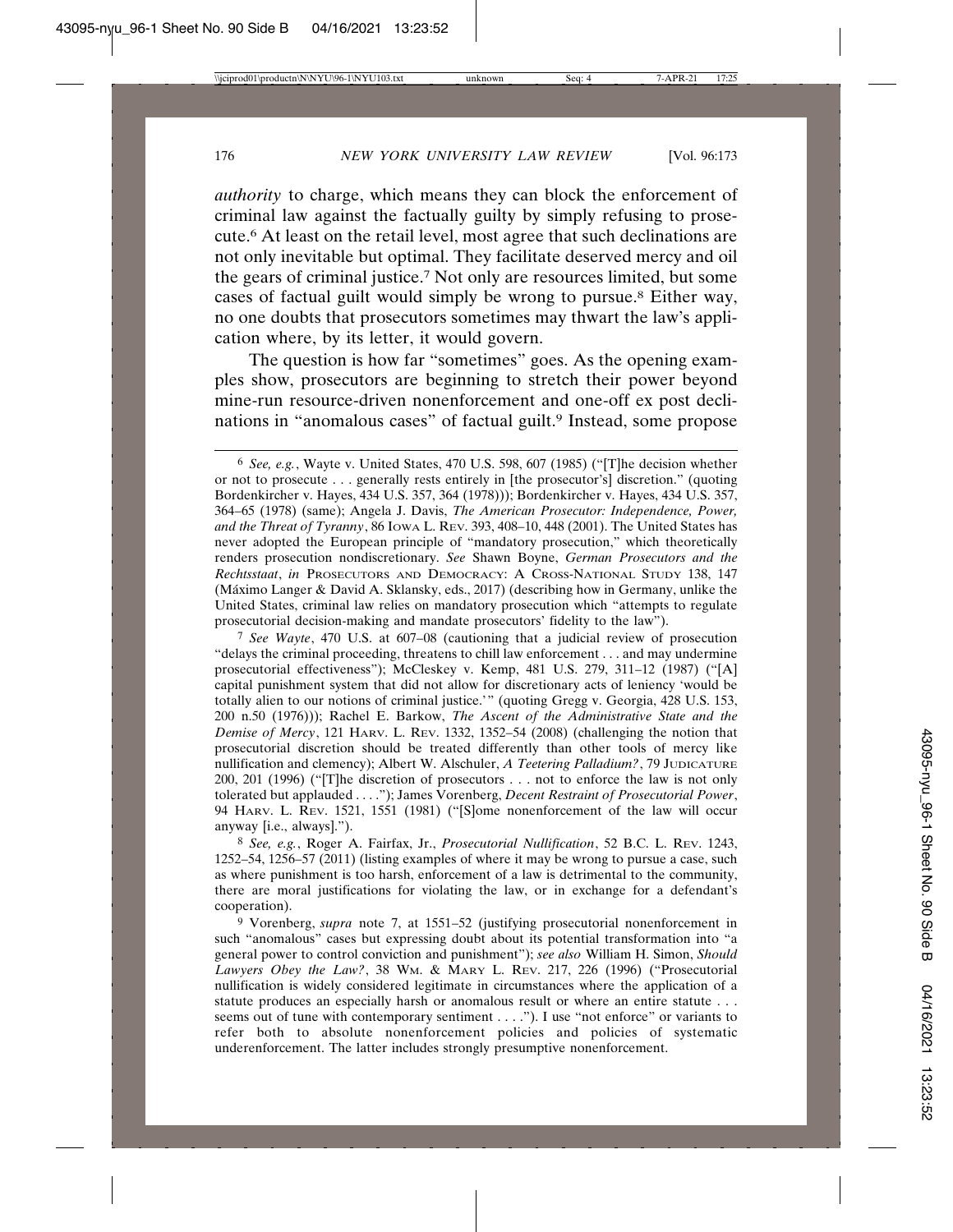to de facto decriminalize10 in full or in part, through *programmatic* prosecutorial nullification: categorical prospective negation of law based on per se or as applied opposition to that law.11 Complicating matters, these prosecutors may be locally elected, but the laws they're nullifying are *statewide* laws.12

Qualms? Join the former Attorney General of the United States, William Barr, who while in office condemned "social justice" prosecutors who "undercut[] the police, let[] criminals off the hook, and refus[e] to enforce the law."13 This is no throwaway line: In 2020, he established a federal commission to, among other things, study "[r]efusals by State and local prosecutors to enforce laws or prosecute categories of crimes."14

He is not alone. A Pennsylvania-based Federal Chief Prosecutor, William M. McSwain, slammed Larry Krasner, his Philadelphia-based state counterpart, for "ignor[ing]" "entire sections of the criminal code."15 After Rachael Rollins won in Massachusetts on a nonenforcement platform, police officers claimed they would "continue to arrest" lawbreakers, neighboring chief prosecutors condemned her, and the National Police Association filed an ethics complaint.16 And a

14 Press Release, William P. Barr, Att'y Gen., U.S. Dep't of Just., Attorney General William P. Barr Announces the Establishment of the Presidential Commission on Law Enforcement and the Administration of Justice (Jan. 22, 2020), https://www.justice.gov/opa/ pr/attorney-general-william-p-barr-announces-establishment-presidential-commission-law.

15 Press Release, William M. McSwain, U.S. Att'y, E. Dist. of Pa., Statement by United States Attorney William M. McSwain on the Shooting of Six Philadelphia Police Officers (Aug. 15, 2019), https://www.justice.gov/usao-edpa/pr/statement-united-states-attorneywilliam-m-mcswain-shooting-six-philadelphia-police.

16 Andrea Estes & Shelley Murphy, *Stopping Injustice or Putting the Public at Risk? Suffolk DA Rachael Rollins's Tactics Spur Pushback*, BOS. GLOBE (July 6, 2019), https:// www.bostonglobe.com/metro/2019/07/06/stopping-injustice-putting-public-risk-suffolkrachael-rollins-tactics-spur-pushback/IFC6Rp4tVHiVhOf2t97bFI/story.html; Carissa Byrne Hessick & F. Andrew Hessick, *The National Police Association Is Throwing a Fit*

<sup>10</sup> By "decriminalization" I mean prosecutors' "de facto power of decriminalization by . . . selective enforcement or nonenforcement." Stanislaw Pomorski, *On Multiculturalism, Concepts of Crime, and the "De Minimis" Defense*, 1997 B.Y.U. L. REV. 51, 99 (1997); *see also* Erik Luna, *Prosecutorial Decriminalization*, 102 J. CRIM. L. & CRIMINOLOGY 785, 796–97 (2012) (describing how prosecutors engage in decriminalization).

<sup>11</sup> *See, e.g.*, Charnock, *supra* note 1 (quoting newly elected San Francisco district attorney's pledge that certain crimes "should not and will not be prosecuted").

<sup>&</sup>lt;sup>12</sup> *See* Kay Levine, *The State's Role in Prosecutorial Politics*, *in* THE CHANGING ROLE OF THE AMERICAN PROSECUTOR 31, 31–32 (John L. Worrall & M. Elaine Nugent-Borakove eds., 2008) ("[T]he state is the source of formal penal legislation, but enforcement is determined exclusively by local prosecutors guided by community priorities and resources.").

<sup>13</sup> William P. Barr, Att'y Gen., U.S. Dep't of Just., Remarks at the Grand Lodge Fraternal Order of Police's 64th National Biennial Conference (Aug. 12, 2019), https:// www.justice.gov/opa/speech/attorney-general-william-p-barr-delivers-remarks-grandlodge-fraternal-order-polices-64th.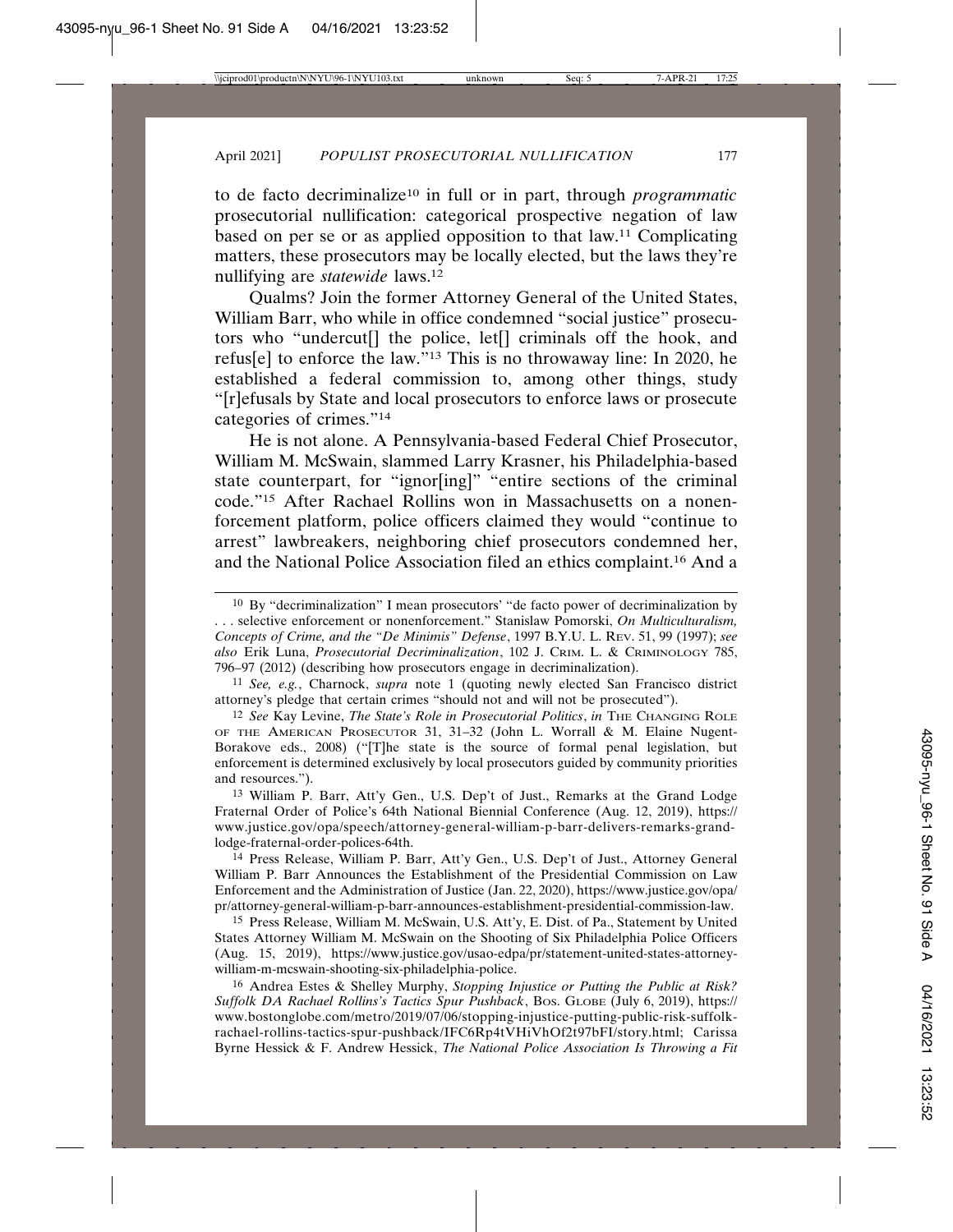Florida prosecutor's announcement that she would refuse to ever seek the death penalty engendered the Florida governor's reassignment of all her death-eligible cases.17

Others are unperturbed. For example, focusing on nullification by "progressive prosecutors," some say blanket nonenforcement offers "underrepresented and disenfranchised" communities "more power to choose how to police themselves."18 In that vein, some "current and former elected prosecutors" directly challenged the Attorney General to support nonenforcement that "move[s] conduct better addressed with public health responses out of the justice system."<sup>19</sup>

Blossoming, it seems, is a reimagining of prosecutorial discretion that goes beyond nipping and tucking to embrace substantive reworking of the law within a district attorney's jurisdiction. And repurposing old power for new ends uncovers scholarly gaps. Writing in 2014, one scholar of programmatic prosecutorial nonenforcement observed it had received "only a few relatively brief and impressionistic treatments."20 Since then, sparked by prominent federal nonenforcement policies, scholars have begun spinning out normative frameworks.21 They have trained deserved attention on the distinction

*over Prosecutorial Discretion*, SLATE (Jan. 4, 2019), https://slate.com/news-and-politics/ 2019/01/national-police-association-throwing-fit.html.

18 John Pfaff, *Boston's New D.A. Pushes Back Against Prosecutors' 'Punishment-Centric' Point of View*, THE APPEAL (Nov. 14, 2018), https://theappeal.org/bostons-new-dapushes-back-against-the-punishment-centric-point-of-view-of-prosecutors; *see also* Carissa Byrne Hessick, *Elected Prosecutors and Non-Prosecution Policies*, PRAWFSBLAWG (Sept. 8, 2018, 9:37 AM), https://prawfsblawg.blogs.com/prawfsblawg/2018/09/elected-prosecutorsand-non-prosecution-policies.html (defending decriminalization through discretion); Sam Reisman, *The Rise of the Progressive Prosecutor*, LAW360 (Apr. 7, 2019), https:// www.law360.com/articles/1145615/the-rise-of-the-progressive-prosecutor (highlighting four progressive prosecutors: Wesley Bell, Rachael Rollins, Larry Krasner, and Kim Foxx).

19 Press Release, Fair & Just Prosecution, Statement in Response to Attorney General Barr's Remarks to the Fraternal Order of Police (Aug. 19, 2019), https:// fairandjustprosecution.org/wp-content/uploads/2019/08/Barr-Remarks-Sign-On-Statement.pdf.

20 Zachary S. Price, *Enforcement Discretion and Executive Duty*, 67 VAND. L. REV. 671, 678 (2014).

21 *Compare id.* at 673–76 (discussing the Obama Administration's federal nonenforcement policies keyed to "certain federal marijuana offenses" and the "removal of certain sympathetic undocumented immigrants," ultimately concluding that "categorical" nonenforcement policies are presumptively invalid without congressional authority), *and* Robert J. Delahunty & John C. Yoo, *Dream On: The Obama Administration's Nonenforcement of Immigration Laws, the DREAM Act, and the Take Care Clause*, 91 TEX. L. REV. 781, 784 (2013) ("[T]here is simply no general presidential nonenforcement power."), *and* Sam Kamin, *Prosecutorial Discretion in the Context of Immigration and Marijuana Law Reform: The Search for a Limiting Principle*, 14 OHIO ST. J. CRIM. L. 183, 185–86 (2016) (arguing that the Obama Administration "turned to the exercise of prosecutorial discretion rather than legislative change to achieve its [marijuana law enforcement and immigration] policy outcomes"), *with* Leigh Osofsky, *The Case for*

<sup>17</sup> Ayala v. Scott, 224 So. 3d 755, 756–57 (Fla. 2017).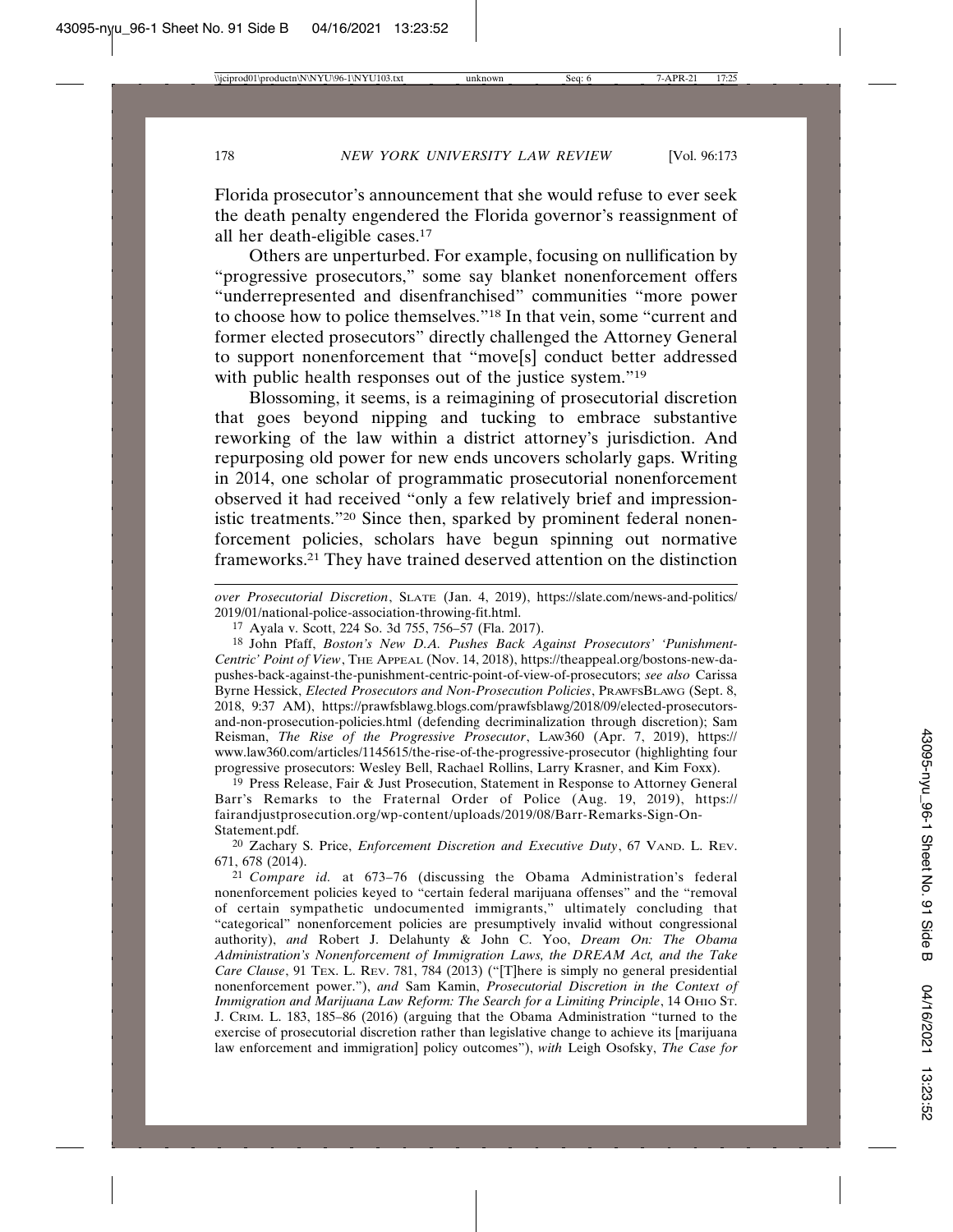between anodyne, individualized case-specific nonenforcement and programmatic nonenforcement that de facto nullifies democratically enacted law. Likely because of their federal inspiration, however, scholars debating these issues have focused on the federal context.22

Necessarily minimized in the scholarship, then, is the degree to which the United States's globally unusual institutional choice to enforce most criminal law with locally elected prosecutors<sup>23</sup> might matter for programmatic nonenforcement. This Article fills that gap with the first full-length normative assessment of state prosecutors' programmatic nullification that centers that institutional choice.24

That analysis draws on, and richens, multiple scholarly debates. First, I place novel emphasis on these prosecutors' *elected* status to situate this phenomenon within a broader, longstanding debate on the

23 *See* David Alan Sklansky, *Unpacking the Relationship Between Prosecutors and Democracy in the United States*, *in* PROSECUTORS AND DEMOCRACY: A CROSS-NATIONAL STUDY, *supra* note 6, at 276, 277.

24 Some recent, shorter scholarship has begun to address this issue. *See, e.g.*, Hessick, *supra* note 18 (arguing that decriminalization decisions are not solely reserved for the legislature); Hessick & Hessick, *supra* note 16 (criticizing Rachael Rollins's opponents and observing that "[t]he law has long recognized that prosecutors have discretion not to charge"); Pfaff, *supra* note 18 (objecting to the ideas that a blanket policy of decriminalization would lead to increased crime or violate the separation of powers). The most on-point recent piece highlights the relevance of state prosecutors' elected status en route to defending their programmatic nonenforcement as valuable under a "functional" view of the separation of powers, though its normative conclusions stay within the separation-of-powers milieu. *See* Logan Sawyer, *Reform Prosecutors and Separation of Powers*, 72 OKLA. L. REV. 603, 609–11, 621, 625 (2020). One recent note touched briefly on the unique issues of democratic control posed by state prosecutors' programmatic nonenforcement policies. *See, e.g.*, John E. Foster, Note, *Charges to Be Declined: Legal Challenges and Policy Debates Surrounding Non-Prosecution Initiatives in Massachusetts*, 60 B.C. L. REV. 2511, 2534–35 (2019). Otherwise, scholars engaging this state-level trend have not focused on developing a normative framework. *See, e.g.*, Thea Johnson, *Fictional Pleas*, 94 IND. L.J. 855, 870–76 (2019); Note, *The Paradox of "Progressive Prosecution*,*"* 132 HARV. L. REV. 748, 751–54 (2018); David Alan Sklansky, *The Progressive Prosecutor's Handbook*, 50 U.C. DAVIS L. REV. ONLINE 25, 25–26 (2017). Broader treatments of underenforcement's relationship to democracy have not grappled with the phenomenon examined here, although the leading article raises important considerations for any normative framework rooted in democratic ideals. *See, e.g.*, Alexandra Natapoff, *Underenforcement*, 75 FORDHAM L. REV. 1715, 1740, 1752 (2006).

*Categorical Nonenforcement*, 69 TAX L. REV. 73, 75–76, 131–32 (2015) (supporting categorical nonenforcement in some circumstances).

<sup>22</sup> *See, e.g.*, Price, *supra* note 20, at 673–74 (focusing on "enforcement discretion" in the federal criminal and administrative contexts and employing "close examination of the [federal] Constitution's text, structure, and normative underpinnings"); Delahunty & Yoo, *supra* note 21, at 785 (critiquing policy-based nonenforcement of federal immigration law on federal constitutional grounds); Osofsky, *supra* note 21, at 131–32 (analyzing the categorical nonenforcement of federal tax law); Jeffrey A. Love & Arpit K. Garg, *Presidential Inaction and the Separation of Powers*, 112 MICH. L. REV. 1195, 1201 (2014).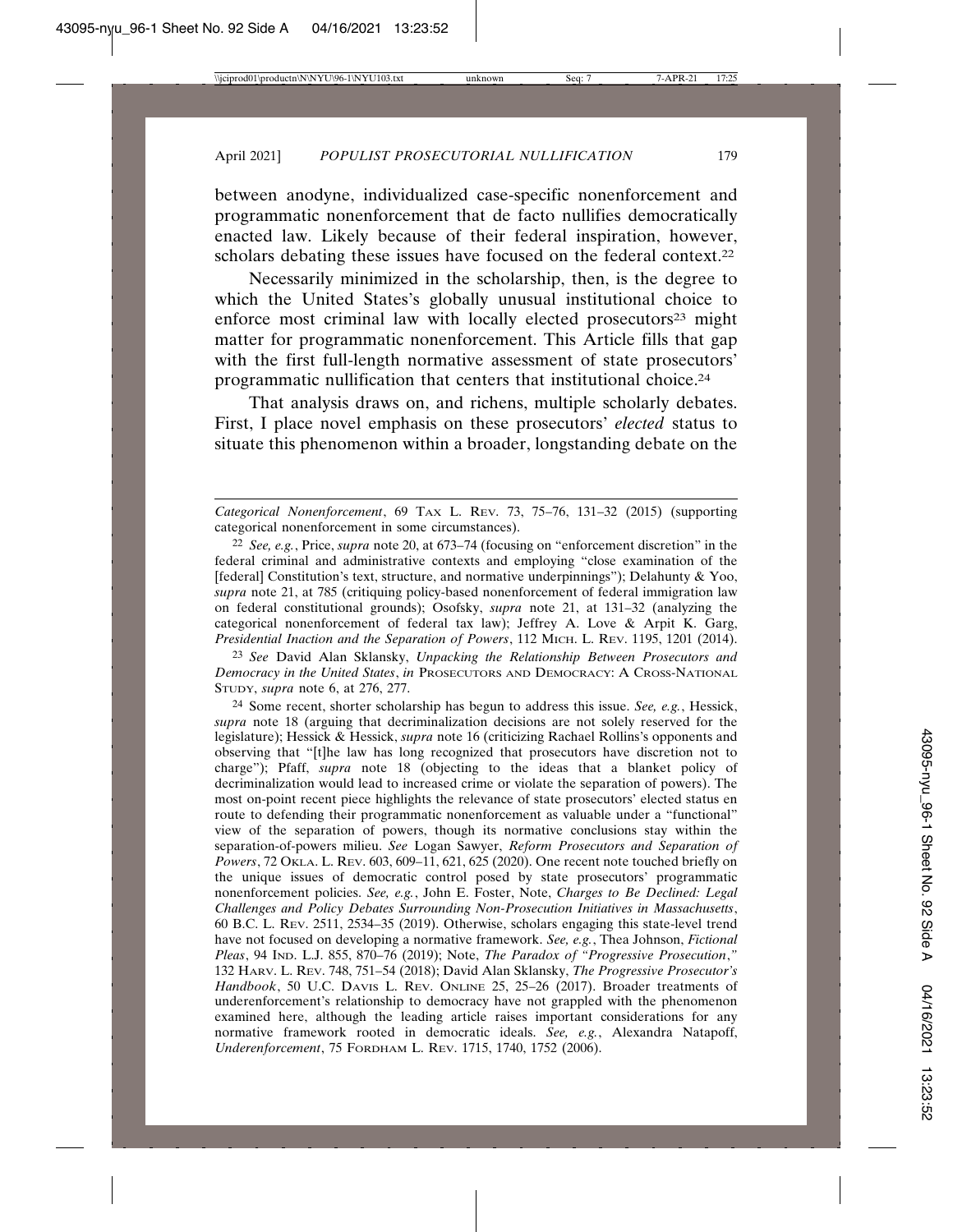proper role of the democratic public inside and outside criminal law.25 Drawing on democratic theory, I advocate analyzing the trend through a popular sovereignty lens, thus advancing still-budding scholarship on the proper democratic role of the prosecutor.26 Second, I couple that approach with a once-robust American tradition of localized, populist control of criminal law—best seen in jury nullification to uncover an unappreciated similarity. When fettered to localized popular will, programmatic prosecutorial nullification acts as a hydraulic descendant of jury nullification: It facilitates wholesale the species of democratic local control that jury nullification permits retail. Thus, far from lawless novelty, this *populist* prosecutorial nulli-

<sup>25</sup> *See, e.g.*, Daniel S. McConkie, Jr., *Criminal Justice Citizenship*, 72 FLA. L. REV. 1023, 1025–26 (2020); *see* K. SABEEL RAHMAN, DEMOCRACY AGAINST DOMINATION 89–91, 97–98 (2016) (discussing "popular sovereignty—the political agency of citizens to control and direct action of the state" and the ways in which democratic agency should be structured); David Alan Sklansky, *Police and Democracy*, 103 MICH. L. REV. 1699, 1705–06 (2005) (tracking the rise of "democratic pluralism" in postwar America, its influence in criminal procedure, and the beginning of "participatory democracy" in the 1960s); Lani Guinier & Gerald Torres, *Changing the Wind: Notes Toward a Demosprudence of Law and Social Movements*, 123 YALE L.J. 2740, 2749–51 (2014) ("[D]emosprudence represents a philosophical commitment to the lawmaking force of meaningful participatory democracy."); *infra* Part II. *Compare* John Rappaport, *Some Doubts About "Democratizing" Criminal Justice*, 87 U. CHI. L. REV. 711, 716 (2020) ("[W]e follow this path of 'democratization' at considerable peril."), *and* RACHEL E. BARKOW, PRISONERS OF POLITICS: BREAKING THE CYCLE OF MASS INCARCERATION 105–24 (2019) (indicting the influence of "the masses" as a major cause of criminal justice dysfunction), *with* Joshua Kleinfeld, *Manifesto of Democratic Criminal Justice*, 111 NW. U. L. REV. 1367, 1397 (2017) ("[T]he movement to democratize criminal justice refers to a form of criminal law and procedure that is responsive to the laity rather than solely to officials and experts . . . ."), *and* ALBERT W. DZUR, PUNISHMENT, PARTICIPATORY DEMOCRACY, AND THE JURY 17, 94–95, 106–21 (2012) ("Being bored with government . . . [is] a symptom of both institutional and cultural failure . . . failure to trust the contributions of the nonexpert . . . a failure of democratic self-respect."), *and* Stephanos Bibas, *Transparency and Participation in Criminal Procedure*, 81 N.Y.U. L. REV. 911, 912–14 (2006) (discussing the tension between the "insiders—namely, judges, police, and especially prosecutors" and the "outsiders—namely, victims and the general public"), *and* Jocelyn Simonson, *The Place of "The People" in Criminal Procedure*, 119 COLUM. L. REV. 249, 300–02 (2019) (advocating more popular inclusion in criminal law).

<sup>26</sup> *See, e.g.*, Rappaport, *supra* note 25, at 781 ("A curious omission from the [criminallaw] democratization agenda is any discussion of . . . prosecutorial elections."); *see also* Jeffrey Bellin, *Theories of Prosecution*, 108 CALIF. L. REV. 1203, 1207 (2020) (noting an "absence of a normative theory of prosecutorial behavior"); Jessica A. Roth, *Prosecutorial Declination Statements*, 110 J. CRIM. L. & CRIMINOLOGY 477, 486 (2020) (observing that "little attention has been paid to how prosecutors should communicate with the public" about declinations); Máximo Langer & David Alan Sklansky, *Introduction*, *in* PROSECUTORS AND DEMOCRACY: A CROSS-NATIONAL STUDY, *supra* note 6, at 1, 1 ("The relationship between prosecutors and democracy is particularly unclear."); John L. Worrall, *Prosecution in America: A Historical and Comparative Account*, *in* THE CHANGING ROLE OF THE AMERICAN PROSECUTOR, *supra* note 12, at 3, 4–9; Michael Tonry, *Prosecutors and Politics in Comparative Perspective*, 41 CRIME & JUST. 1, 26–27 (2012).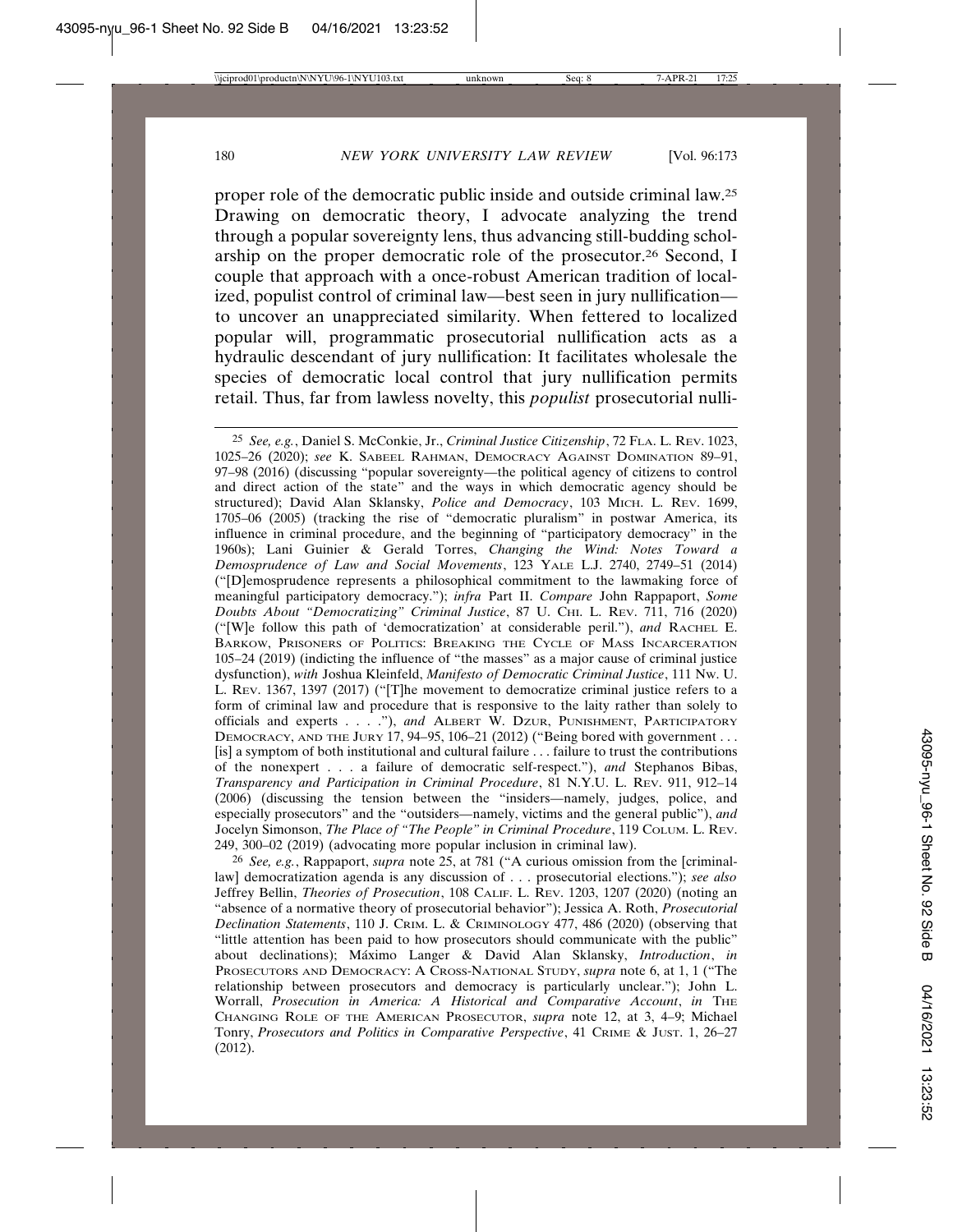fication grows from longstanding democratic thought. Third and finally, aided by my distillation of populist prosecutorial nullification, I offer a concrete framework for scrutinizing these policies. In short, legitimate policies reflect a localized popular will and do not invidiously trench on the self-determination of those whose will they do not implement. This framework, I argue, can provide normative grounding for evaluating prosecutorial categorical nonenforcement for a variety of actors, including state-level entities with the power to overrule local behavior.27

Three points of order before beginning. First, for analogical purposes, I focus on the petit (trial) jury in this Article, and references to the jury are to that jury unless otherwise noted.28 Second, I focus on categorical prosecutorial nullification as a subset of prosecutorial nonenforcement.29 These are cases where prosecutors act analogously to the nullifying jury—i.e., refusing to apply inarguably applicable law because of moral or ideological opposition to that law in all or a subset of cases.<sup>30</sup> While this is not true of all prosecutorial nonenforcement,31 this subset poses the thorniest questions, as it at first blush seems to represent willful rejection of a democratic will expressed through elected representatives. Finally, although I focus on prosecutors, I recognize that other actors possess similar discretionary nonenforcement power.<sup>32</sup> Police officers may "nullify" through nonarrest,<sup>33</sup>

<sup>32</sup> *Id.* at 1247 (noting that "enforcement officers, petit and grand juries, and judges" all have the ability to forego prosecution).

<sup>27</sup> *See infra* Section IV.D.2.

<sup>28</sup> Some aspects of the indicting grand jury (such as the possibility of seeing it as a populist mechanism to thwart the enforcement of the law) might be amenable to the treatment I give the petit jury. *See generally* Roger A. Fairfax, Jr., *Grand Jury Discretion and Constitutional Design*, 93 CORNELL L. REV. 703 (2008). But differences, including perhaps most notably the greater state freedom not to use the grand jury, *see* SARA SUN BEALE, WILLIAM C. BRYSON, TAYLOR H. CRABTREE, JAMES E. FELMAN, MICHAEL J. ELSTON & KATHERINE EARLE YANES, GRAND JURY LAW AND PRACTICE § 1:5 (2d ed. database updated Nov. 2019), Westlaw GRJURLAW, lead me to focus on the petit jury in this Article.

<sup>29</sup> *Cf.* Fairfax, *supra* note 8, at 1245 (drawing distinction).

<sup>30</sup> *Compare* Nancy S. Marder, *The Myth of the Nullifying Jury*, 93 NW. U. L. REV. 877, 888, 892 (1999) (arguing that juries nullify because of disagreement with a particular law itself or disagreement with law as applied in particular circumstances), *with* Fairfax, *supra* note 8, at 1252–53 (defining prosecutorial nullification). The analogy is not perfect, *see id.* at 1248–49 n.23, but it is on all fours for present purposes: in both settings, applicable, otherwise legitimate law is rejected for ideological or value-driven reasons.

<sup>31</sup> *See* Fairfax, *supra* note 8, at 1254–58 (outlining non-nullification nonenforcement cases).

<sup>33</sup> Jeffrey Bellin, *The Power of Prosecutors*, 94 N.Y.U. L. REV. 171, 198 (2019). Note that prosecutorial discretion is looked upon more favorably than police nonenforcement. *See* 4 WAYNE R. LAFAVE, JEROLD H. ISRAEL, NANCY J. KING & ORIN S. KERR, CRIMINAL PROCEDURE § 15.1(c) (4th ed. 2020), Westlaw CRIMPROC ("[I]n the eyes of the law, discretion by the prosecutor is considered proper while discretion by the police is with rare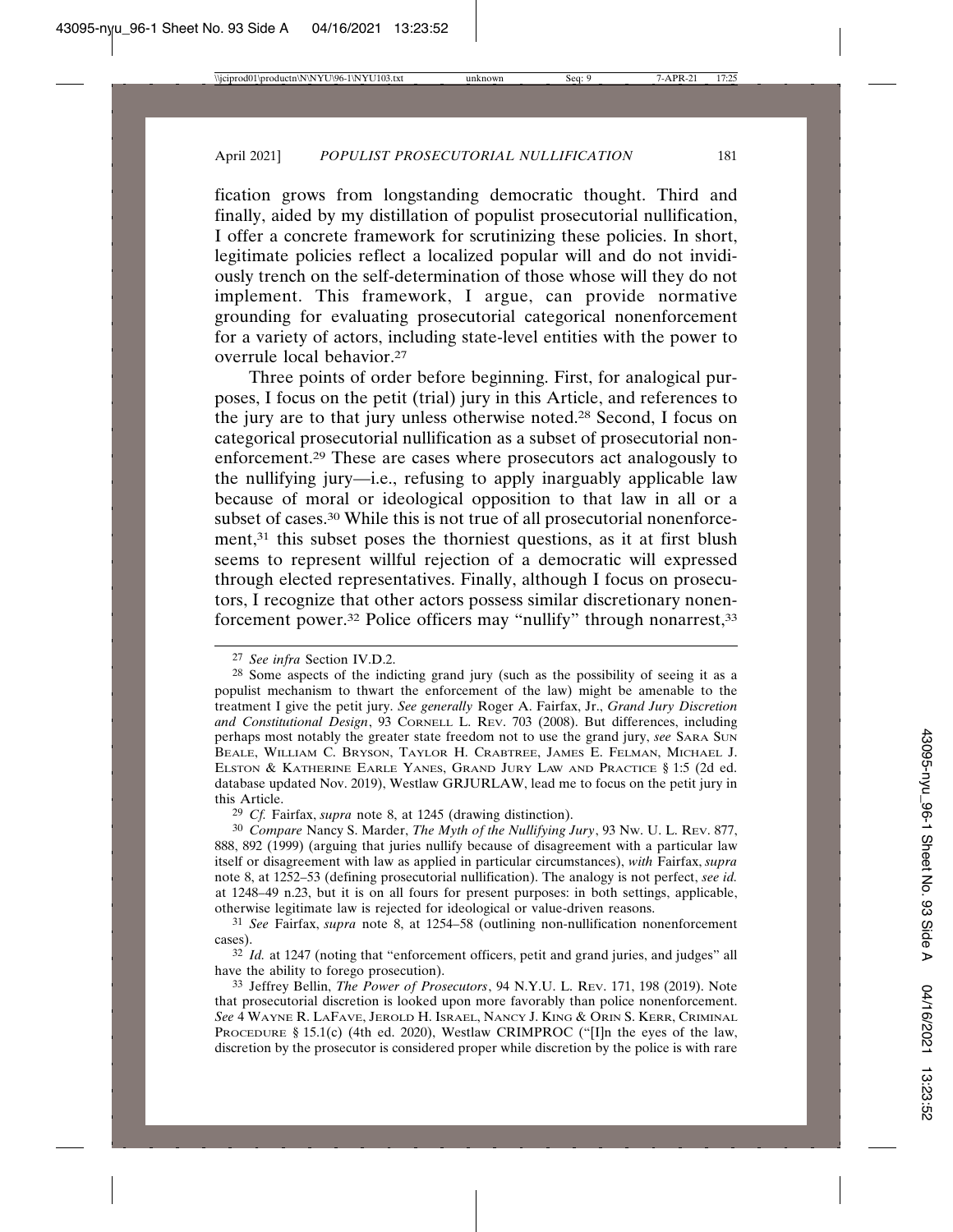and judges might wield discretion to impede conviction.34 But as even a recent critic of overstated prosecutorial power concedes, "virtually every criminal justice outcome can be traced to a prosecutor's decision."35 Prosecutors' unquestioned importance makes them worthy of targeted inquiry, notwithstanding other actors' relevance.

This Article proceeds in five parts. Part I unspools the power of two institutions that can excuse the factually guilty: the jury and the prosecutor. Part II draws on democratic theory to elaborate—and justify employing—a democratic vision focused on autonomy and catalyzed by the subsidiarity of district attorney elections. Part III employs that vision to construct a framework for evaluating programmatic prosecutorial nullification. That framework reveals key democracyreinforcing benefits at the phenomenon's most legitimate core—populist prosecutorial nullification. Part IV engages potential criticisms. Part V applies the framework to real-world cases and considers its implications for future study of jury nullification and conventional prosecutorial behavior.

I

#### DISCRETION: THE JURY AND THE PROSECUTOR

Exceptions in criminal law are nothing new; *de minimis non curat lex* is Latin for a reason.<sup>36</sup> But exceptions are not limited to trifles. Long before "progressive prosecutors," American juries and prosecutors have had generally unchecked discretionary power to excuse ille-

35 Bellin, *supra* note 33, at 212.

36 *See* United States v. Lehman, 468 F.2d 93, 103 (7th Cir. 1972) (applying this common law principle, which means "the law does not concern itself with trifles"); Anna Roberts, *Dismissals as Justice*, 69 ALA. L. REV. 327, 334–36 (2017) (discussing state-law incorporation of the Model Penal Code's *de minimis* provision).

exception viewed with disfavor." (citation omitted)). Moreover, if officers care about converting their arrests to prosecutions and convictions, "arrest rates [should] respond endogenously to changes in district attorney behavior." Sam Krumholz, The Effect of District Attorneys on Local Criminal Justice Outcomes 10–11 (Jan. 3, 2019) (unpublished manuscript) (on file with the *New York University Law Review*). Prosecutorial nullification thus warrants examination irrespective of the police's role.

<sup>34</sup> *See* Bellin, *supra* note 33, at 194–98 ("A particularly crafty judge could undermine a prosecution simply by declining to call a case in a predictable fashion."). Some of this Article's analysis may bear on state court judge behavior, at least those elected at a local level. It might be, however, that the differences in the judicial role might require different treatment of electorally sanctioned "judicial nullification." *Cf.* David E. Pozen, *Judicial Elections as Popular Constitutionalism*, 110 COLUM. L. REV. 2047, 2084, 2086 (2010) (considering whether judicial elections imply "that sensitivity to public opinion is part of the job description," but observing role-based opposition to such sensitivity among some supporters of judicial elections (citation omitted)); *id*. at 2126–27 (flagging the possibility that even those generally committed to populist collective self-rule might yet want to preserve one branch of government as expressly "backward looking" and "nonmajoritarian"). I do not attempt to resolve these differences in this piece.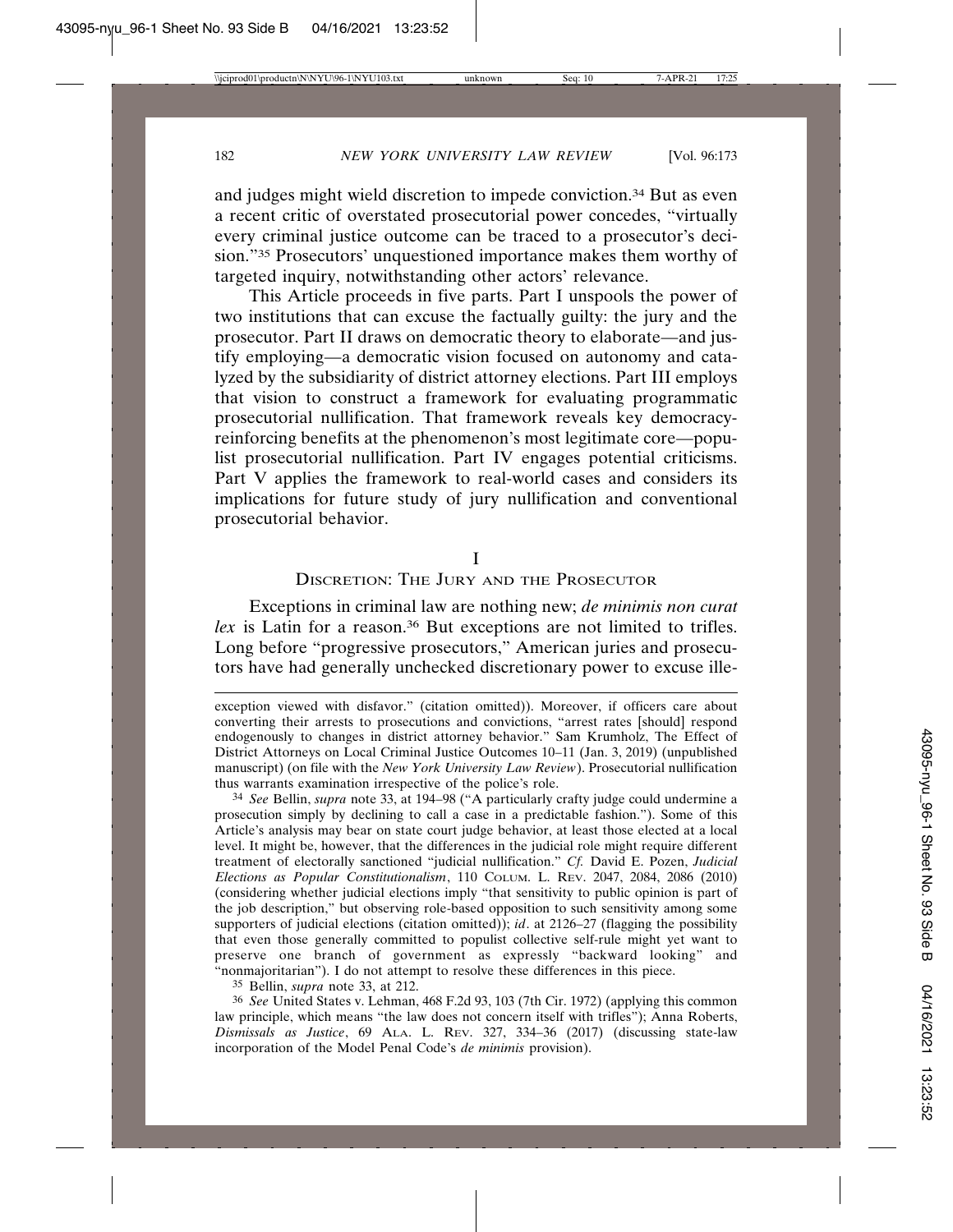gality.37 Understanding that power, and its justification, is key to understanding populist prosecutorial nullification.

#### *A. Jury Nullification and Democracy*

For better or worse, the diminished role<sup>38</sup> of today's criminal jury would likely have been unimaginable to the Founding generation. They knew a robust jury with substantial discretionary power to control outcomes in service of the jurors' view of justice. They had read William Blackstone's praise for the grand and petit juries as the "sacred bulwark of the nation," which "preserve[d] in the hands of the people that share which they ought to have in the administration of public justice."39 They thus saw nothing untoward in juries deciding the contours of applicable law as well as the case-specific facts.40 For the same reasons, they supported the jury's ability to acquit despite a proven case, i.e., jury nullification.41 Then, as now, nullifying jurors might have (1) thought the law in question morally illegitimate, or (2) thought the law generally acceptable but wrong to apply in cases of a certain sort, or to a specific defendant.42 Such exercises of power were fresh in Founding-era cultural memory. Most would have been familiar with the English jury that ignored judicial harangues to reject

<sup>37</sup> *See, e.g.*, Nancy J. King, *Silencing Nullification Advocacy Inside the Jury Room and Outside the Courtroom*, 65 U. CHI. L. REV. 433, 455 (1998) ("The jury's check on punishment is . . . similar to the power of the executive to *refuse* to prosecute: both are assumed to be beyond the reach of judicial order or legislative mandate.").

<sup>38</sup> *See, e.g.*, Aliza Plener Cover, *Supermajoritarian Criminal Justice*, 87 GEO. WASH. L. Rev. 875, 905–06 (2019) (describing scholarly agreement on the jury's "atroph[y]" and collecting sources); *see also* Dzur, *supra* note 25, at 5–6 (observing the long "decline" of the American jury, as measured through the decline of trials and the rise of pleas); *see also infra* text accompanying notes 72–81.

<sup>39</sup> 4 WILLIAM BLACKSTONE, COMMENTARIES 350; 3 WILLIAM BLACKSTONE, COMMENTARIES 380.

<sup>40</sup> *See, e.g.*, Jenny E. Carroll, *Nullification as Law*, 102 GEO. L. J. 579, 587–88 (2014) ("[J]uries conferred a meaning in the law previously absent by driving the law beyond its prescriptive limitations towards a descriptive construct."); *see also* JEFFREY ABRAMSON, WE, THE JURY 30–32 (2000).

<sup>41</sup> *See* Carroll, *supra* note 40, at 588 ("[T]he Founders understood th[e] right [to criminal jury trials] to include a citizen's right to interpret law *and* to nullify it." (emphasis added)); Barkow, *supra* note 7, at 1340 (defining jury nullification and explaining why a jury may opt to nullify). These are distinct concepts. One can imagine a jury acquitting after adjudicating the law (e.g., resolving an ambiguity in a defendant's favor) without believing that it was acquitting "despite proof of the case," i.e., without acquitting "against" the law.

<sup>42</sup> *See, e.g.*, Marder, *supra* note 30, at 892. Some argue that a hung jury's refusal to convict—if based on some jurors' wish to nullify—constitutes nullification. *See, e.g.*, *id.* at 881. Because nothing here turns on the difference, this Article assumes that nullification requires acquittal.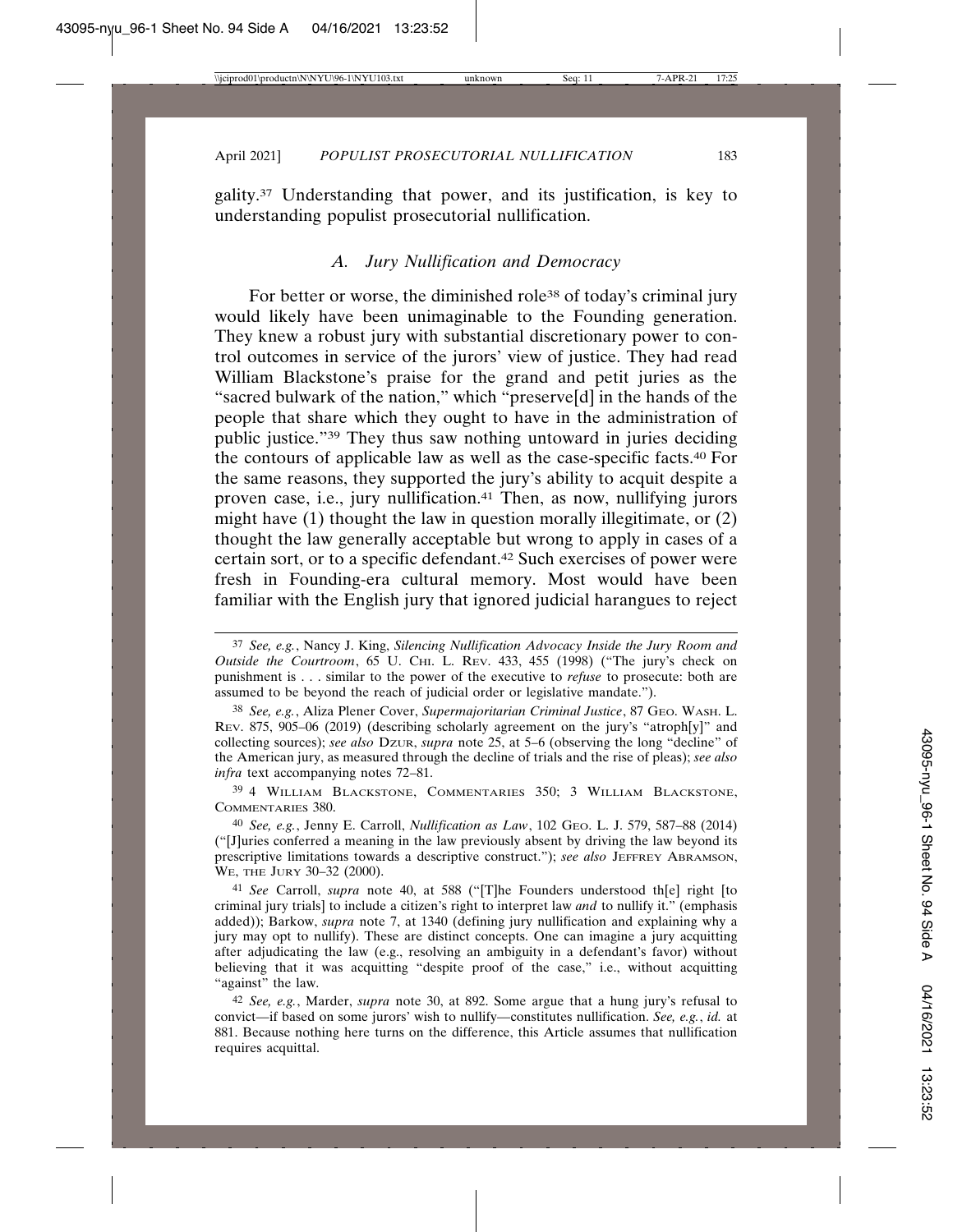unlawful assembly charges against William Penn.43 Even more would have known, and approved, of the colonial jury that acquitted John Zenger of "seditious libel" against the Crown despite little doubt that conviction was warranted under the law announced by the court.44

There was, in short, a general understanding of the jury as representing "a procedural system and a legal culture whose every feature tended to underscore and reinforce the centrality of lay control."45 Take it from John Adams: jurors had the "right" and "Duty" to "find the verdict according to" their conscience and judgment, "tho [sic] in Direct opposition to the Direction of the Court."46 The authorities and the law as they enunciated it could be wrong, or at least contrary to the people's "best Understanding, Judgment, and Conscience."47 For Federalists and Anti-Federalists, this was a consensus position.<sup>48</sup> It is thus unsurprising that the jury's importance was uncontroverted at the Constitutional Convention.49

The Convention, however, precipitated a debate about the importance of the *local* jury. Anti-Federalists deemed it indispensable to preserve popular control over criminal law.50 They recounted the many cases in which local juries had thwarted perceived English

44 *See* Rachel E. Barkow, *Recharging the Jury: The Criminal Jury's Constitutional Role in an Era of Mandatory Sentencing*, 152 U. PA. L. REV. 33, 52 (2003) (recounting defense's argument that the jurors had "the right . . . to determine both the law and the fact"); ABRAMSON, *supra* note 40, at 73–74 (calling Zenger's trial "the defining moment . . . for the English jury"). Notably, the Crown brought those charges via information after three grand juries refused to indict. Barkow, *supra*, at 52.

45 LARRY D. KRAMER, THE PEOPLE THEMSELVES: POPULAR CONSTITUTIONALISM AND JUDICIAL REVIEW 157 (2004); *see also* Larry D. Kramer, *The Supreme Court 2000, Term Foreword: We the Court*, 115 HARV. L. REV. 4, 31 (2001) (describing juries as "render[ing] verdicts based on their own interpretation and understanding of the constitution"); ABRAMSON, *supra* note 40, at 30–32.

46 Kramer, *supra* note 45, at 31.

47 *Id.*

48 *E.g.*, Donald M. Middlebrooks, *Reviving Thomas Jefferson's Jury:* Sparf *and* Hansen v. United States *Reconsidered*, 46 AM. J. LEGAL HIST. 353, 354 (2004) ("Federalists and Anti-Federalists alike all—support the belief in a jury responsible for deciding both fact and law.").

49 *See* THE FEDERALIST NO. 83, at 261 (Alexander Hamilton) (Michael A. Genovese ed., 2009) ("The friends and adversaries of the plan of the convention, if they agree in nothing else, concur at least in the value they set upon the trial by jury . . . .").

50 *See* Middlebrooks, *supra* note 48, at 387–88 (noting that the leading Anti-Federalist described juries as "drawn from the body of the people . . . we secure to the people at large, their just and rightful control in the judicial department"); ABRAMSON, *supra* note 40, at 22–29 (quoting Patrick Henry's insistence that not mandating local juries rendered jury trials "instrument[s] for tyranny"). Anti-Federalists also suggested that local juries

<sup>43</sup> *See* ABRAMSON, *supra* note 40, at 68–73 ("[The] jurors [of Penn's trial] had made their own assessment of the law, or at least had rejected that put forth by the court.") (quoting historian Thomas Andrew Green); *see also* Jack B. Weinstein, *Considering Jury "Nullification": When May and Should a Jury Reject the Law to Do Justice*, 30 AM. CRIM. L. REV. 239, 241 (1993).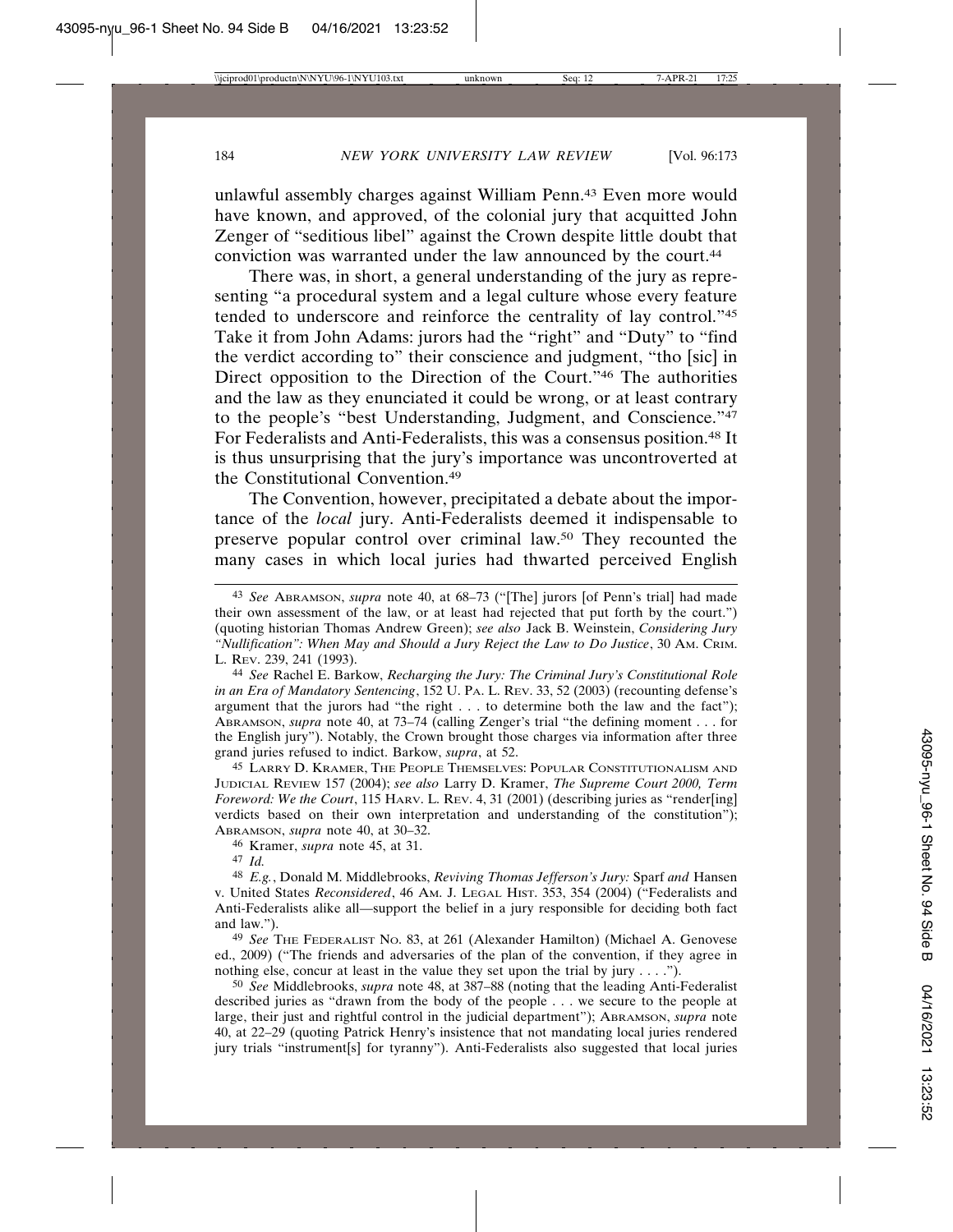oppression.51 Federalists warned that localized juries could compromise partiality.52 Ultimately, while Article III was silent on locality, the Anti-Federalists won much of the debate.53 The Sixth Amendment required trial by a jury "of the State and district" of the crime's commission, and the contemporaneous Judiciary Act of 1789 required trial in, and a jury drawn from, the county of the offense.<sup>54</sup> The Fifth Amendment's double-jeopardy bar, too, reflected the drafters' desire to preserve the jury's ability, via acquittal, to permanently place an accused beyond prosecution.55 Indeed, the jury is fairly called the "paradigmatic image underlying the Bill of Rights."56

One could surely question how much historical approaches should constrain how we think about the modern jury.<sup>57</sup> But understanding why the Founders lauded the jury at least offers some basis for asking whether their reasons have contemporary purchase. At any rate, the Supreme Court insists that history matters here.58 And the foundational, Constitutionally-enshrined view of the jury was one of a localized lay body with power to control local operation of criminal law, through its interpretations of law and fact and—sometimes—nullification.59 Thus, well into the nineteenth century, federal judges (and

would be superior fact-finders. *See id.* at 28–29 (citing Anti-Federalists insisting on the importance of popular, local influence).

51 *See* ABRAMSON, *supra* note 40, at 23–24 (describing juries as "resistance bodies").

52 *See id.* at 25–26 (noting Federalist fear that localized juries would be insufficiently disinterested because of their familiarity with the region and persons involved).

53 *See id.* at 26–27 ("The Anti-Federalist success in forcing amendment of the Constitution, shrinking the geography of jury justice to some area smaller than the state, shows the vitality of the local jury ideal."); *see also* Akhil Reed Amar, *The Bill of Rights as a Constitution*, 100 YALE L.J. 1131, 1186 (1991) (noting that the Sixth Amendment went "a step beyond the language of Article III").

54 U.S. CONST. amend. VI; Judiciary Act of 1789, ch. 20, § 29, 1 Stat. 73; *see also* ABRAMSON, *supra* note 40, at 35–36 (sketching the contents and implications of the Sixth Amendment and Judiciary Act's treatment of the jury). The Judiciary Act is "contemporaneous and weighty evidence of [the Constitution's] true meaning." Wisconsin v. Pelican Ins. Co., 127 U.S. 265, 297 (1888).

55 *See, e.g.*, Barkow, *supra* note 44, at 48–49 (arguing that the Double Jeopardy Clause "necessarily" implies the "power to decide the law as well as the facts"); *see also* Peter Westen & Richard Drubel, *Toward a General Theory of Double Jeopardy*, 1978 SUP. CT. REV. 81, 84, 129–32 (1978).

56 *See* Amar, *supra* note 53, at 1190 (observing that jury appears in three amendments and shaped three others).

57 *See, e.g.*, Joan L. Larsen, *Ancient Juries and Modern Judges: Originalism's Uneasy Relationship with the Jury*, 71 OHIO ST. L.J. 959, 964, 1001–02 (2010).

58 *See* S. Union Co. v. United States, 567 U.S. 343, 353 (2012) ("[T]he scope of the constitutional jury right must be informed by the historical role of the jury at common law." (quoting Oregon v. Ice, 555 U.S. 160, 170 (2009))).

59 *See, e.g.*, Laura I. Appleman, *Local Democracy, Community Adjudication, and Criminal Justice*, 111 NW. U. L. REV. 1413, 1416–17 (2017) (sketching the early jury's facilitation of local control over "the content of . . . substantive law"); *see also* Joshua Kleinfeld, *Three Principles of Democratic Criminal Justice,* 111 NW. U. L. REV. 1455, 1484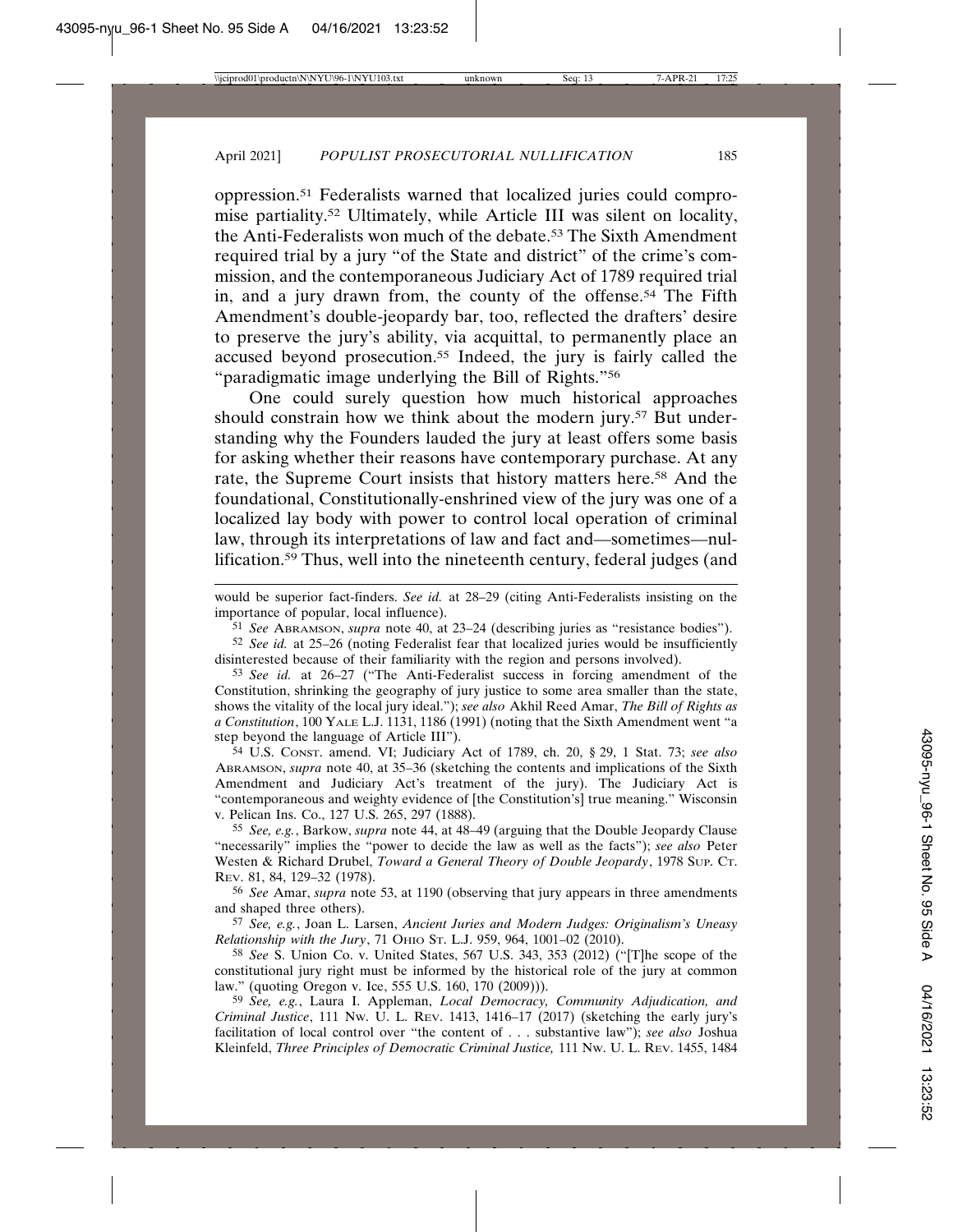Justices) "instructed [criminal] juries that they were the 'judges both of the law and the fact'" and "not bound by the opinion of the court."60 The Anti-Federalists's victory implemented the Declaration's paean to the "consent of the governed" as indispensable to legitimate government.61 It reflected broad acceptance that the People's non-expert sense of justice was not only worth respecting but should often carry the day.<sup>62</sup> And the choice of a local scope to define the relevant People reflected the belief that those within the community where "the crime shall have been committed" have a materially different stake in the question of guilt than those outside it.<sup>63</sup>

This vision's major deficiencies temper any praise it is due. It excluded enslaved people, and even in "free" Northern states no African Americans served on juries before 1860.64 Gender, property, and religious exclusions applied as well.65 United in their praise for the "consent of the governed,"66 the Federalists and Anti-Federalists were also united in their hypocrisy. The "People," as it happened, meant a particular sort of elite. So it is unsurprising that, while some juries exercised their power laudably (e.g., nullifying the Fugitive Slave Act),<sup>67</sup> unrepresentative juries often used their power to subjugate, perhaps most notably as part of the post-Civil War backlash against African American rights.68 Juries were, of course, not the only defectively honored American commitment, and like other such commitments, later generations have—through struggle—won fuller reali-

<sup>(2017) (</sup>describing the jury trial in the Founding Era as "an institution . . . [intending] *to subordinate state power and state officials to the authority of a local laity, and to empower that laity*").

<sup>60</sup> Mark DeWolfe Howe, *Juries As Judges of Criminal Law*, 52 HARV. L. REV. 582, 589 & n.22 (1939) (internal quotation marks omitted); *see also* H. Jefferson Powell, *The Principles of '98: An Essay in Historical Retrieval*, 80 VA. L. REV. 689, 737 (1994) (recounting Justice Samuel Chase's acknowledgement of the "jury's general 'right to decide the law'" in a case under the 1798 Sedition Act).

<sup>61</sup> THE DECLARATION OF INDEPENDENCE para. 2 (U.S. 1776).

<sup>62</sup> *See* ABRAMSON, *supra* note 40, at 30–32; Middlebrooks, *supra* note 48, at 353–54.

<sup>63</sup> U.S. CONST. amend. VI; *see also* Appleman, *supra* note 59, at 1417.

<sup>64</sup> Albert W. Alschuler & Andrew G. Deiss, *A Brief History of the Criminal Jury in the United States*, 61 U. CHI. L. REV. 867, 884 (1994).

<sup>65</sup> ABRAMSON, *supra* note 40, at 29; *see also* 4 WILLIAM BLACKSTONE, COMMENTARIES 350 (limiting to "freeholders").

<sup>66</sup> THE DECLARATION OF INDEPENDENCE para. 2 (U.S. 1776).

<sup>67</sup> Clay S. Conrad, *Scapegoating the Jury*, 7 CORNELL J.L. & PUB. POL'Y 7, 14–15 (1997).

<sup>68</sup> *See, e.g.*, Carroll, *supra* note 40, at 605–06 (recounting the role nullification played in thwarting the "promise" of Reconstruction).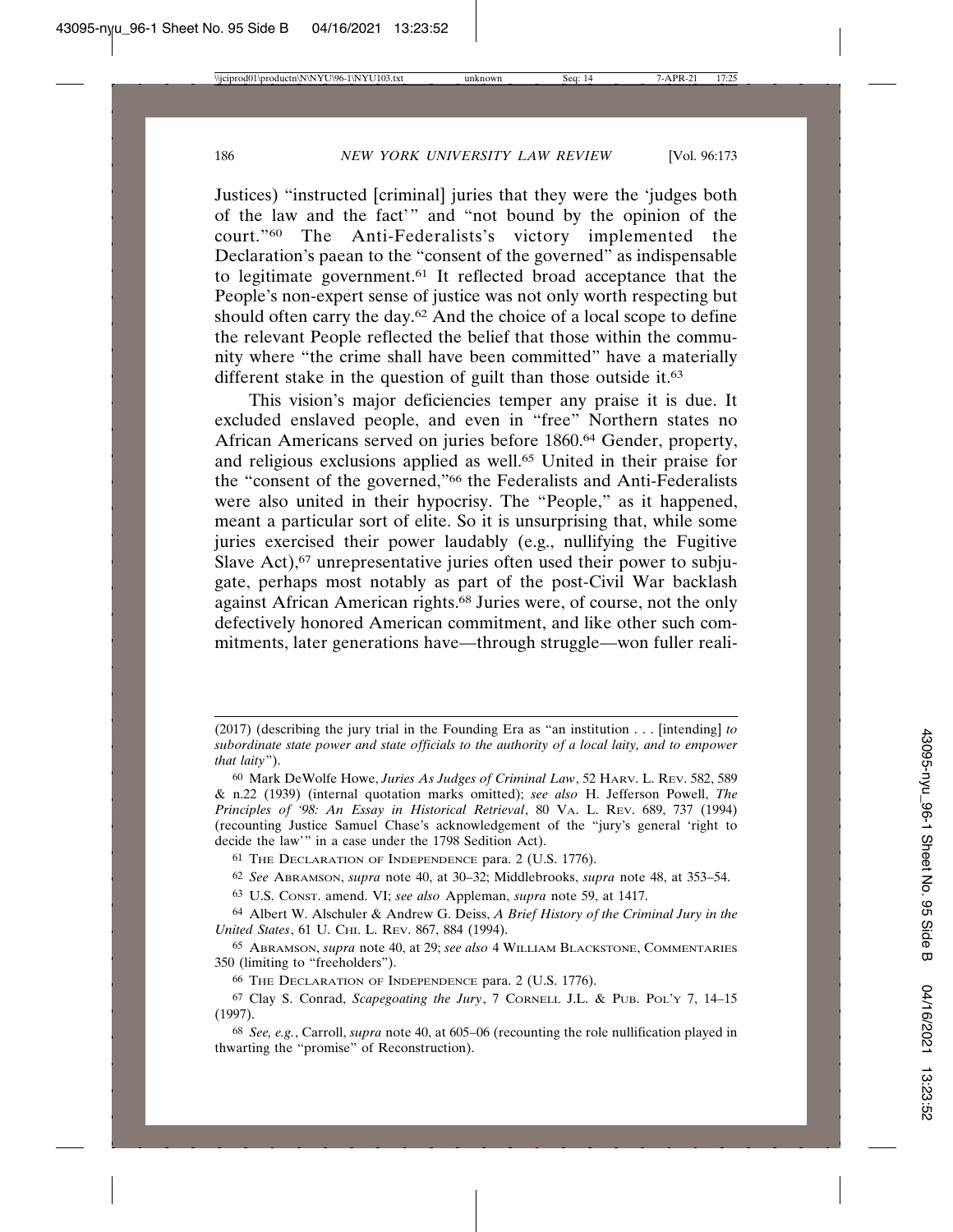zation of those principles.69 Today's juries, in theory, better reflect the entire People.70

Yet, as juries have become better representations of the People, their power has waned.71 Elite support for nullification and jury interpretation of the law dissipated throughout the nineteenth century.72 Opponents of strong juries argued that their unpredictability contravened the need for professionalized, predictable rule of law, and contended that popular control over criminal laws was less necessary where the People's representatives had enacted them.<sup>73</sup> All-white Southern juries' postbellum obstruction of Reconstruction showed jury nullification at its worst and caused Republicans to single it out for opprobrium.74 Today, the Supreme Court and much academic commentary rejects nullification and jury judgment of the law.75 To be

70 Better reflection in theory does not always manifest in fact. *See, e.g.*, Thomas Ward Frampton, *For Cause: Rethinking Racial Exclusion and the American Jury*, 118 MICH. L. REV. 785, 788–90 (2020) (collecting studies on racially disparate use of peremptory strikes and describing study of for-cause removals that showed similar racial disparities); *id.* at 808 & n.117 ("[R]ace-neutral practices in assembling [jury] venires could result in [constitutionally suspect] race and sex disparities . . . ."); *id.* at 826–27 (arguing that forcause challenges are antidemocratic because they exclude a range of perspectives from the jury, making the jury less reflective of public values).

71 *See, e.g.*, Alschuler & Deiss, *supra* note 64, at 868 ("[A]s the jury's composition became more democratic, its role in American civic life declined.").

72 Carroll, *supra* note 40, at 597 ("[F]ederal judges . . . began to instruct juries that they were not entitled to interpret law but that their role was limited to that of fact finders. . . . [M]any state courts [began] to follow their federal counterparts."); *see also* Douglas G. Smith, *The Historical and Constitutional Contexts of Jury Reform*, 25 HOFSTRA L. REV. 377, 444–45 (1996) (discussing the decline of jury power during the nineteenth century); Jonathan Bressler, *Reconstruction and the Transformation of Jury Nullification*, 78 U. CHI. L. REV. 1133, 1159–63 (2011) (discussing three prominent nineteenth century legal treatise authors who agreed that "juries no longer had the right to nullify and instead were required to take the law from the court").

73 Carroll, *supra* note 40, at 598–99.

74 *See* Bressler, *supra* note 72, at 1152–53, 1182.

75 *See* ABRAMSON, *supra* note 40, at 88–93; *see also* Sparf v. United States, 156 U.S. 51, 101–02 (1895) (rejecting argument that criminal juries have the right to "disregard the law as expounded to them by the court and become a law unto themselves," and holding that "in the courts of the United States it is the duty of juries in criminal cases to take the law from the court"); Andrew D. Leipold, *Rethinking Jury Nullification*, 82 VA. L. REV. 253, 260 (1996) (arguing that nullification "cuts a broad [negative] path through the criminal law[,]" leading to "less accurate [verdicts]" and "undesirable incentives for both litigants and judges"); Barkow, *supra* note 7, at 1343–44 (observing "[p]opular press" skepticism towards nullification and voter rejection of pro-nullification ballot initiatives); Marder, *supra* note 30, at 905 (noting the "conventional view" that jury nullification "is always harmful"); Eric L. Muller, *The Hobgoblin of Little Minds? Our Foolish Law of Inconsistent Verdicts*, 111 HARV. L. REV. 771, 785 (1998) (observing that "[j]uries are routinely instructed" that they "must" or "should" convict when the government proves its case

<sup>69</sup> *See, e.g.*, Paul Finkelman, *The Founders and Slavery: Little Ventured, Little Gained*, 13 YALE J.L. & HUMAN. 413, 414 (2001) (observing that there is a "contradiction of slavery in a republic based on liberty and self-government").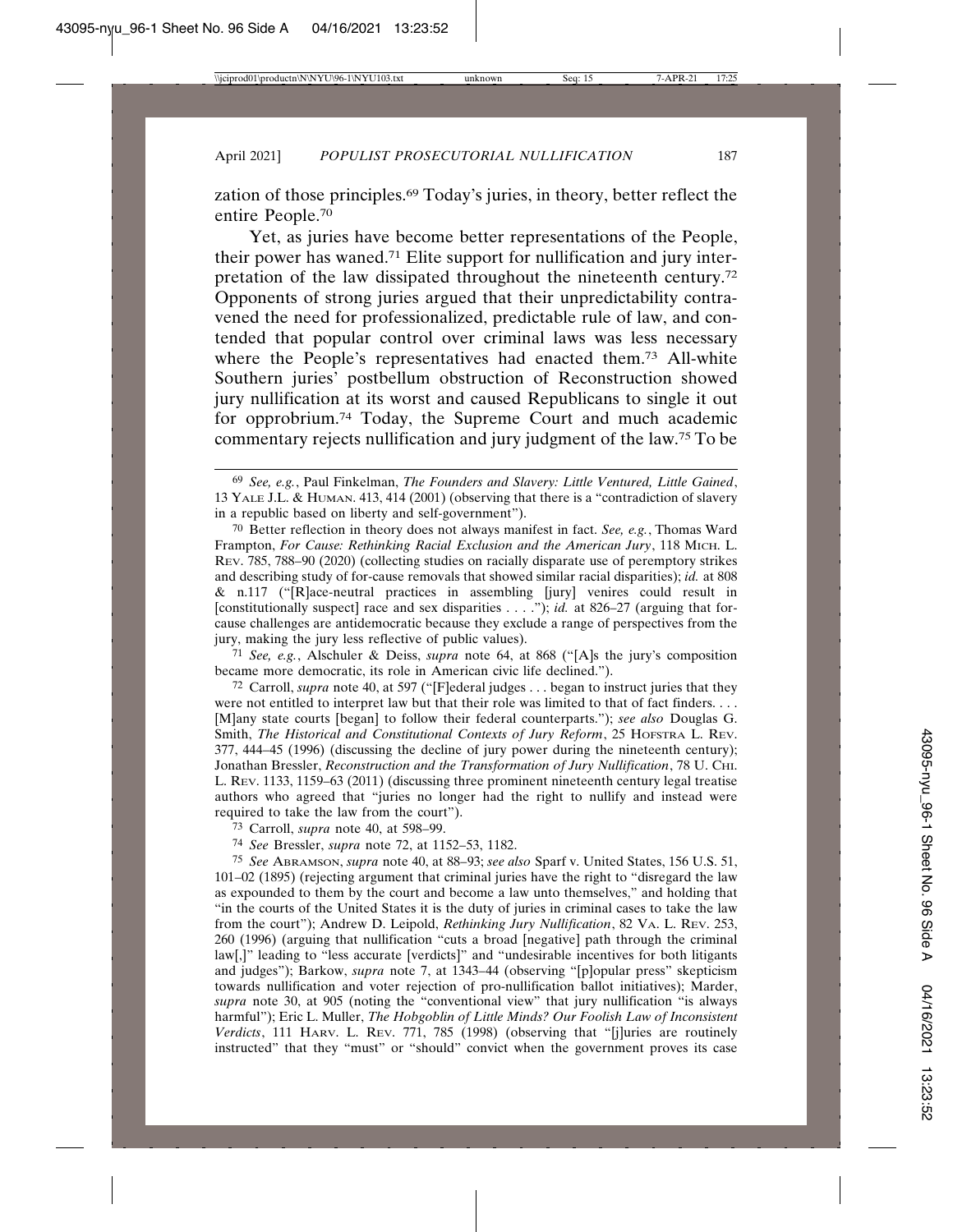sure, acquittals remain unreviewable, so juries' raw power remains the same.<sup>76</sup> But jury instructions adopt the view that juries lack the right to nullify, notwithstanding that power, and guide jurors away from exercising it.<sup>77</sup> We thus need only make the uncontroversial assumption that many juries comply with those directions to see juries as (relatively) neutered.

To be sure, control over the facts can still be powerful. Think of the jury that must decide whether, all things considered, a homicide defendant claiming self-defense reasonably feared for his or her life,78 or in any mine-run case whether to believe a witness.79 But exercising that sort of power requires a trial. Today, plea bargaining has eliminated trials in huge swaths of cases, which means that even jury influence over the facts has diminished.80 Moreover, the Supreme Court's increasingly expansive view of the petty-crime exception to defendants' jury-trial rights has necessarily narrowed the entitlement to a jury trial.81 For some, this may be laudable, but it is hard to dispute the relative meagerness of the jury's current status.

Paradoxically, the Supreme Court continues to drive home the jury's value as representative of the People. So, in requiring that a jury has found that any facts increasing a crime's penalty were proven beyond a reasonable doubt, it anoints the jury "the great bulwark of [our] civil and political liberties," a hedge against "oppression and tyr-

76 *See, e.g.*, Barkow, *supra* note 44, at 49–50 (noting unreviewability of acquittals).

77 *See Sparf*, 156 U.S. at 106 (declining to recognize "the right of the jury . . . to take the law into their own hands"); Muller, *supra* note 75, at 785.

78 *See, e.g.*, Anne Bowen Poulin, *The Jury: The Criminal Justice System's Different Voice*, 62 U. CIN. L. REV. 1377, 1392 (1994) (discussing self-defense).

79 *See, e.g.*, Napue v. Illinois, 360 U.S. 264, 269 (1959) ("The jury's estimate of the truthfulness and reliability of a given witness may well be determinative of guilt or innocence  $\dots$ .").

80 *See, e.g.*, Lafler v. Cooper, 566 U.S. 156, 170 (2012) (observing that "[n]inety-seven percent of federal convictions and ninety-four percent of state convictions" result from guilty pleas); DZUR, *supra* note 25, at 120–21 (discussing the shrinking number of jury trials over the past century).

81 *See, e.g.*, Colleen P. Murphy, *The Narrowing of the Entitlement to Criminal Jury Trial*, 1997 WIS. L. REV. 133, 149, 169, 175–76 (connecting this move in part to fear of jury power, including nullification).

<sup>&</sup>quot;beyond a reasonable doubt"). Some scholars have supported jury nullification. *See, e.g.*, Darryl K. Brown, *Jury Nullification Within the Rule of Law*, 81 MINN. L. REV. 1149, 1155–56 (1997) (arguing that jury nullification "may well improve our chances of acting within the rule of law rather than subverting it"); Paul Butler, *Racially Based Jury Nullification: Black Power in the Criminal Justice System*, 105 YALE L.J. 677, 700 (1995) (positing that, in practicing jury nullification, "it is both lawful and morally right that black jurors consider race in reaching verdicts in criminal cases"). But academia may be its highwater mark. *See, e.g.*, Brown, *supra*, at 1151 ("Nullification has more support among academics than among judges or the popular press . . . .").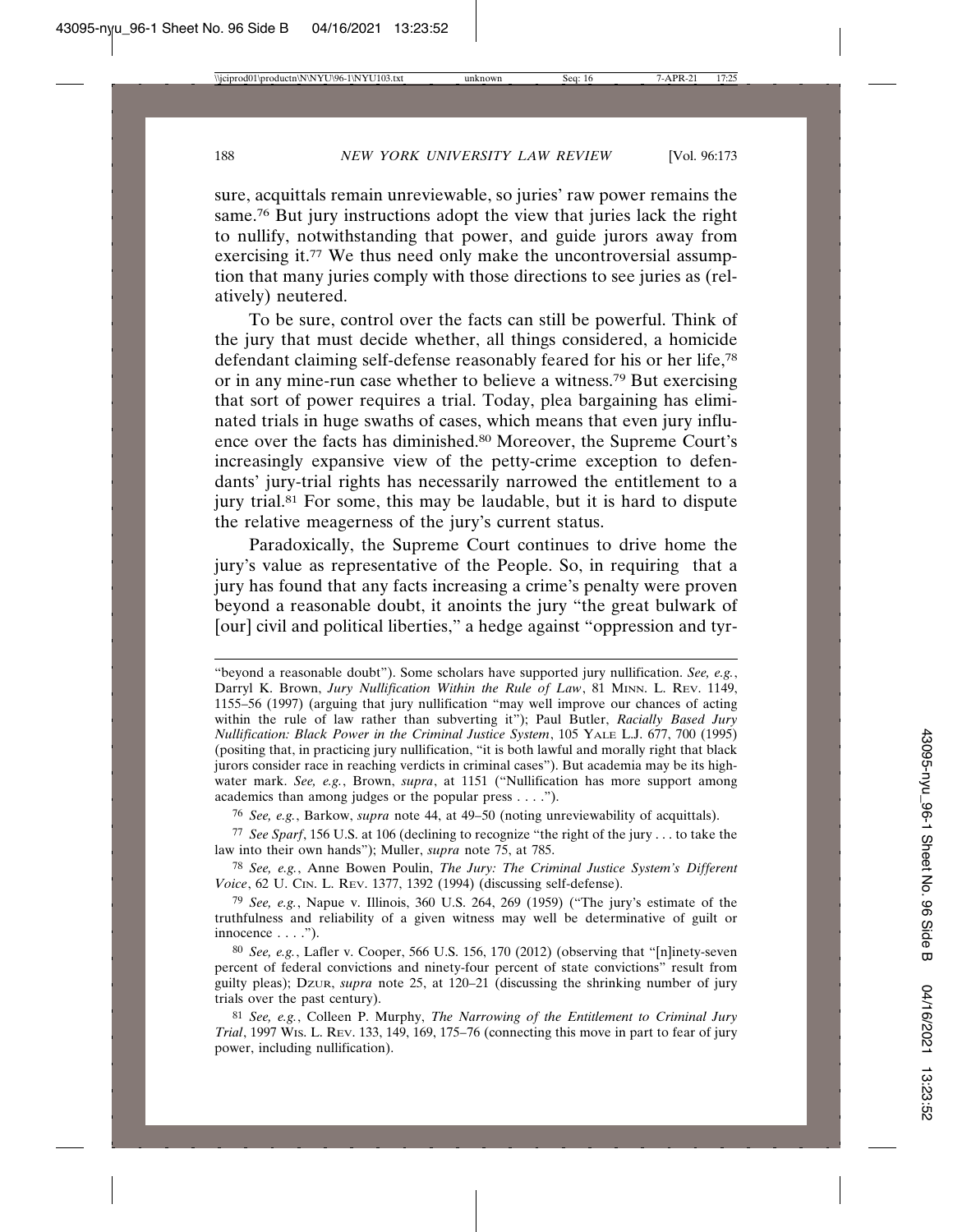anny[,]"82 and an institution on par with "suffrage" in "ensur[ing] the people's ultimate control in . . . the judiciary."83 In *Batson*<sup>84</sup> cases, it blesses the jury as the "most substantial [non-voting] opportunity that most citizens have to participate in the democratic process."85 Scholars, too, still emphasize the jury's core democratic role<sup>86</sup> and often hold forth on how to revitalize it.87 Rhetorically, at least, it seems the jury's desuetude has left a populist gap in need of filling.

#### *B. The Power of the Public Prosecutor*

Before any case reaches a jury, someone—usually a prosecutor must decide that charges are warranted.88 Because state prosecutors possess nearly unbounded discretion in their charging decisions, their local election could theoretically afford a separate path to localized control of nonenforcement discretion.<sup>89</sup> That move's plausibility requires some understanding of the historical roots and contemporary evolution of the prosecutor. Two historical developments are key: from presumptively private prosecution to presumptively public prosecution, and from appointed public prosecutors to elected public prosecutors.

85 Flowers v. Mississippi, 139 S. Ct. 2228, 2238 (2019); *see also* Powers v. Ohio, 499 U.S. 400, 407 (1991) ("Jury service preserves the democratic element of the law . . . .").

86 *See, e.g.*, FREDERICK G. WHELAN, DEMOCRACY IN THEORY AND PRACTICE 189 (2019) (finding that jury deliberation is "arguably the most democratic component of Anglo-American judicial systems").

87 *See generally* Barkow, *supra* note 44; Middlebrooks, *supra* note 48.

88 Fairfax, *supra* note 28, at 734. A minority of states do still require a grand jury indictment to initiate serious criminal charges, *see* SARA SUN BEALE ET AL., *supra* note 28, § 1:1, but "for the most part it is the prosecutor who determines what witnesses and evidence the grand jury will hear and what charges will be presented to it." *Id.* § 4:15. While police officers can in some jurisdictions file felony charges directly with the court, *see* Bellin, *supra* note 33, at 182, prosecutors can short-circuit that choice by dismissing the charges. *See* Adam M. Gershowitz, *Justice on the Line: Prosecutorial Screening Before Arrest*, 2019 U. ILL. L. REV. 833, 851 (2019) (noting the significant number of cases prosecutors dismiss after police file charges).

89 *See* Fairfax, *supra* note 28, at 734 (discussing breadth of prosecutorial discretion); Allen Steinberg, *From Private Prosecution to Plea Bargaining: Criminal Prosecution, the District Attorney, and American Legal History*, 30 CRIME & DELINQ. 568, 570 (1984) (noting prosecutors have "virtually unreviewable discretion to decide whether to prosecute"); *see also* Russell M. Gold, *Promoting Democracy in Prosecution*, 86 WASH. L. REV. 69, 88 (2011) ("[T]he grand and petit juries . . . cannot carry the torch of democratic accountability alone. Voters' choice of a local prosecutor remains a necessary feature of preserving democracy in criminal prosecution.").

<sup>82</sup> United States v. Booker, 543 U.S. 220, 239 (2005) (quoting Apprendi v. New Jersey, 530 U.S. 466, 477 (2000)).

<sup>83</sup> Blakely v. Washington, 542 U.S. 296, 306 (2004).

<sup>84</sup> Batson v. Kentucky, 476 U.S. 79, 86 (1986) (holding that racial discrimination in jury selection violates a defendant's right to equal protection under the Fourteenth Amendment).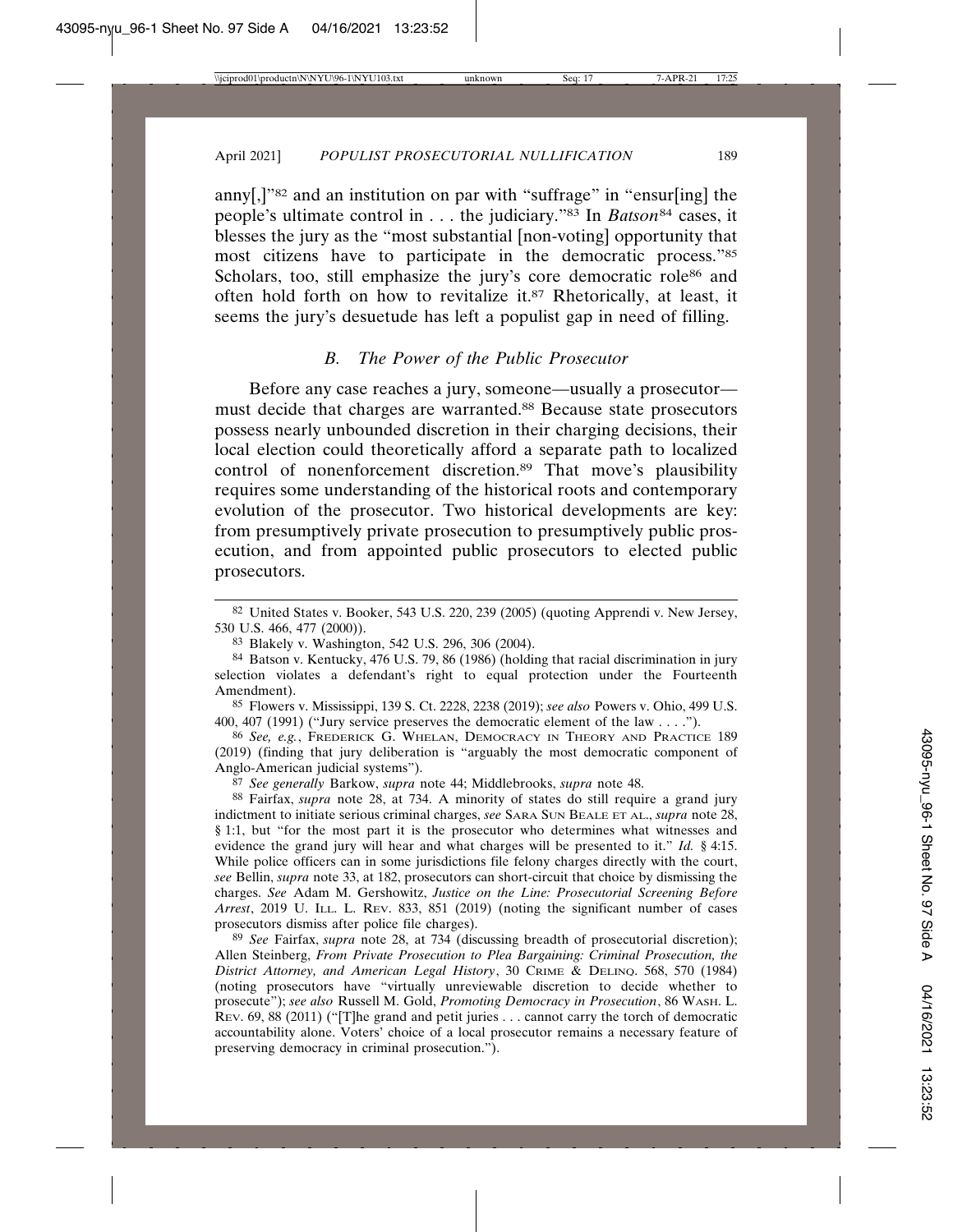#### *1. Towards the Powerful Elected Public Prosecutor*

The American colonies carried forward the English practice of presumptively private prosecution, under which an aggrieved citizen would initiate the case by official complaint and take responsibility for seeing it to completion.<sup>90</sup> The public prosecutor emerged in the colonies in the early eighteenth century, when Connecticut abandoned private prosecution, soon followed by some other colonies.<sup>91</sup> Notably, particularly at its inception, public prosecution often preserved considerable private control by tying prosecutors' pay to the number of cases they tried.92 This effectively incentivized prosecutors to serve as conduits for private will, since they were motivated to pursue as many cases as the citizenry brought them.93 Though states moved away from that payment model—first generally to payment for conviction<sup>94</sup> before settling on salaries—there was no retreat from the public prosecutor itself.95 That model gained popularity over time but only became predominant in the late nineteenth century, when public order problems and growing state appetite for using criminal law to shape social behavior proved incompatible with ad hoc private prosecution.96 Although often criticized, private prosecution still exists in limited settings.<sup>97</sup>

91 Worrall, *supra* note 26, at 6.

92 NICHOLAS R. PARRILLO, AGAINST THE PROFIT MOTIVE: THE SALARY REVOLUTION IN AMERICAN GOVERNMENT, 1780–1940, at 42, 255–56, 258 (2013).

93 *Id.* at 256.

<sup>94</sup> This move, which occurred in most states over the course of the nineteenth century, effectively dissuaded prosecutors from serving as conduits for private will—instead, it encouraged them to screen cases aggressively to ensure they picked winners. *See id.* at 42–43.

95 *See id.* at 272, 363–65 (discussing the transition to salary-based payment and cataloging the date of that transition in each state).

96 PARRILLO, *supra* note 92, at 31, 261; *see also* Carolyn B. Ramsey, *The Discretionary Power of "Public" Prosecutors in Historical Perspective*, 39 AM. CRIM. L. REV. 1309, 1325–26, 1328 (2002) (connecting 1800s push for fully public prosecution to elite fear of "riots . . . gang violence" and corruption); Davis, *supra* note 6, at 450 (positing that private prosecution "could no longer maintain order" due to population growth and urbanization); Steinberg, *supra* note 89, at 582–84 (noting that industrialization and urban growth drove "public order" problems, which drove the professionalization of police and prosecutors). Some of the quintessential public order crimes less amenable to a private-driven system were vice crimes like gambling, drinking, and prostitution, which were (arguably) "victimless behavior" with broad community acceptance. *See, e.g.*, PARRILLO, *supra* note 92, at 260–61 (making this point regarding the inadequacies of the pay-per-case prosecutorial compensation system).

97 *See, e.g.*, Michael Edmund O'Neill, *Private Vengeance and the Public Good*, 12 U. PA. J. CONST. L. 659, 683–84, 709–10 n.327 (2010) (noting most common contemporary uses of private prosecution, and collecting criticisms).

<sup>90</sup> Steinberg, *supra* note 89, at 571–72; Worrall, *supra* note 26, at 5–6; Davis, *supra* note 6, at 449.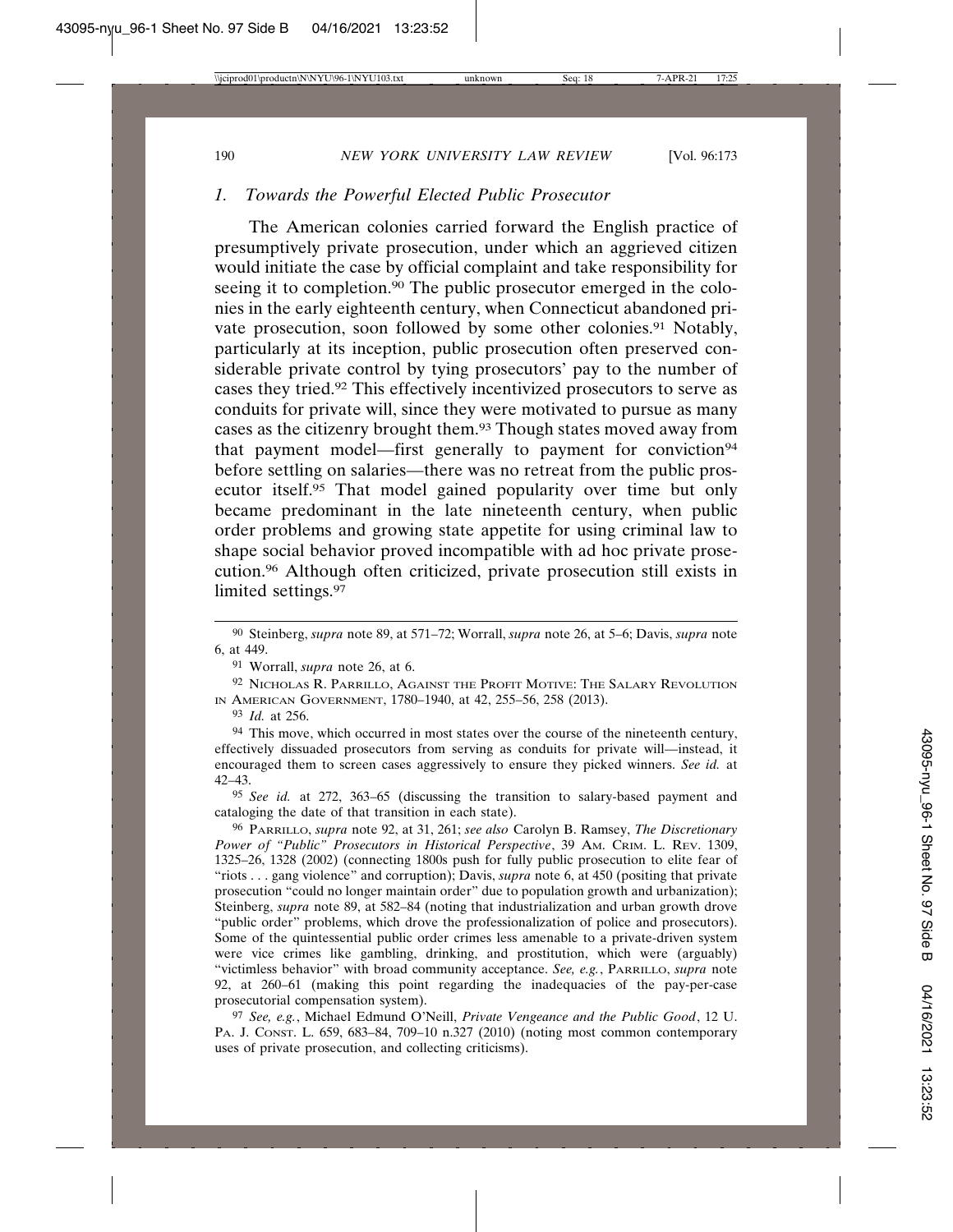This evolution is suggestive on two fronts. First, private prosecution's original primacy reminds us that bottom-up criminal-law administration pegged to (or at least reflective of) the common person's priorities and concerns is neither new nor limited to the Founding-era petit jury.98 Second, perhaps less obviously, the shift toward presumptively public prosecution seems to mark a changing approach to discretion. After all, predominantly private prosecution diffused the discretion inherent in the prosecution decision throughout an entire population. To be sure, public prosecutors still preferred private victims (if any) to cooperate. But cooperation was no longer necessary, and a single state actor held the reins of the charging decision.<sup>99</sup>

As for elections, the proliferation of public prosecutors increased the importance of their mode of selection. Early public prosecutors were generally appointed, with the appointing official varying by state.100 Like other state officials, prosecutors were swept up in the Jacksonian Revolution, which preached popular sovereignty as the true embodiment of democracy, best obtained via popular election of public officials.101 In 1832, Mississippi became the first state to authorize election of public prosecutors.102 The trend surged over the next few decades, and almost every state had done so by the early twentieth century, just as private prosecution ebbed.103 The trend has

<sup>&</sup>lt;sup>98</sup> Máximo Langer & David Alan Sklansky, *Epilogue: Themes and Counterthemes*, *in* PROSECUTORS AND DEMOCRACY: A CROSS-NATIONAL STUDY, *supra* note 6, at 300, 333–35 ("[G]iving private individuals and entities prosecutorial powers can be interpreted as a way to implement democratic ideals . . . ."); Worrall, *supra* note 26, at 6 ("In [English] common law . . . a crime was viewed not as an act against the state, but rather as a wrong inflicted upon a victim. The aggrieved victim, or an interested friend or relative, would personally arrest and prosecute the offender . . . ."); Catherine M. Coles, *Evolving Strategies in 20th-Century American Prosecution*, *in* THE CHANGING ROLE OF THE AMERICAN PROSECUTOR, *supra* note 12, at 177, 203 ("[U]nder the private prosecution system . . . citizens determined prosecution priorities . . . ."). The citizen-staffed state grand jury played a similar bottom-up role in the Founding era, but has experienced a decline much like that of the petit jury. *See, e.g.*, John F. Decker, *Legislating New Federalism: The Call for Grand Jury Reform in the States*, 58 OKLA. L. REV. 341, 346–47 (2005).

<sup>99</sup> *See, e.g.*, Steinberg, *supra* note 89, at 582 ("Now [after the public prosecutor's ascendancy], officers of the state . . . not the individual citizen, were . . . the dominant actors of criminal justice.").

<sup>100</sup> *See* Michael J. Ellis, Note, *The Origins of the Elected Prosecutor*, 121 YALE L.J. 1528, 1537–39 (2012) (noting who appointed the chief prosecutor in various states: the judge of the county court in New York and Kentucky; the state legislature in Alabama, Georgia, North Carolina, and Tennessee; and the governor in Massachusetts and New Hampshire); *see also* Worrall, *supra* note 26, at 7.

<sup>101</sup> *See, e.g.*, Gold, *supra* note 89, at 75–76; Ellis, *supra* note 100, at 1531, 1550–51 (observing that supporters of elections, inter alia, "believed popular election would distance the office from patronage politics" and make prosecutors "more responsive to the concerns of voters" and "the priorities of local communities.").

<sup>102</sup> Ellis, *supra* note 100, at 1540.

<sup>103</sup> Davis, *supra* note 6, at 451.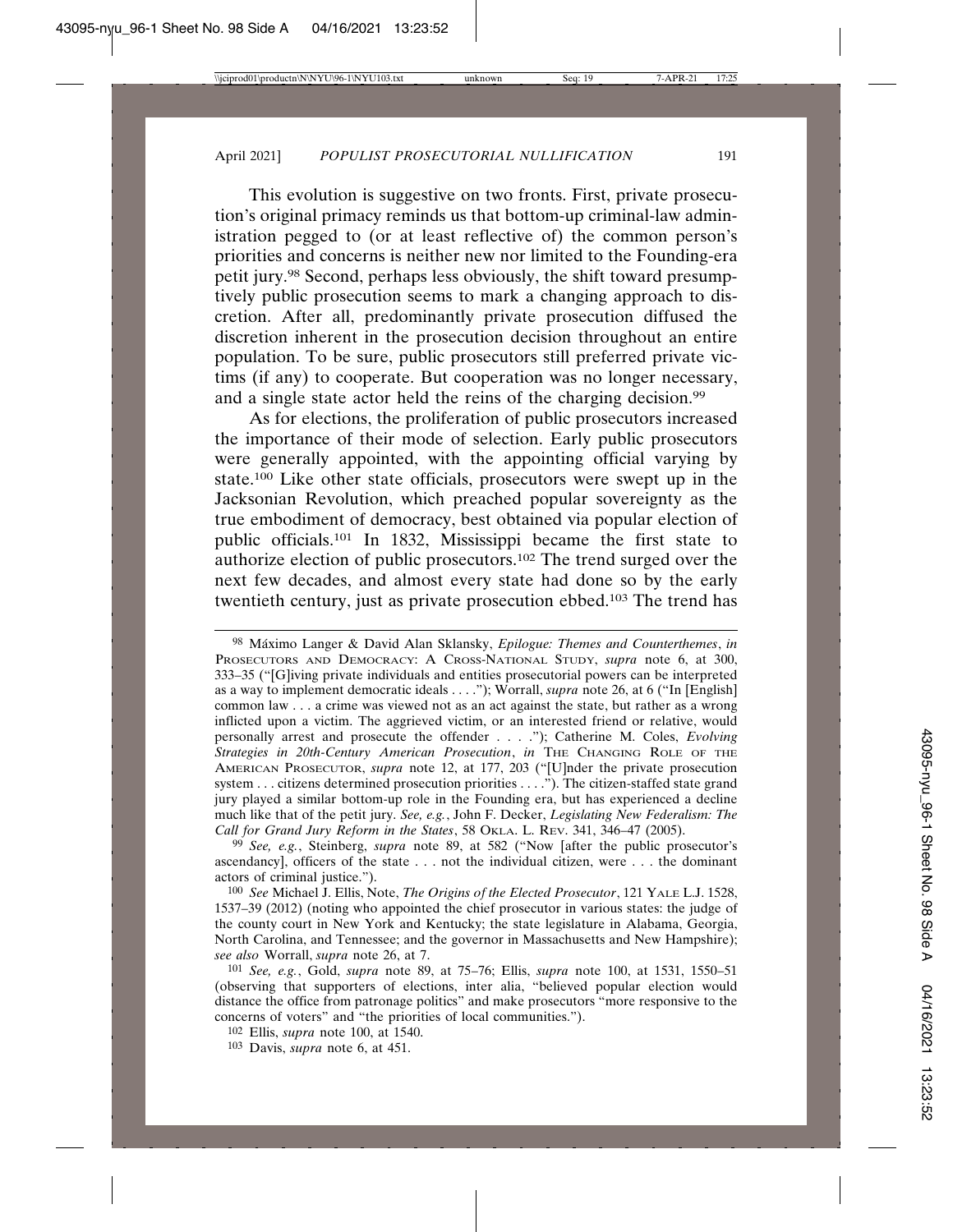not reversed. Today, "[a]ll but five states elect their prosecutors at the local level."<sup>104</sup> The Jacksonians, no less than the Founders, applied a defective conception of the relevant "governed."105 Yet they provided a principle to build upon: Wealth and property should not distinguish the voices that mattered from those that did not.

The public prosecutor's development helped expand and solidify its power. Take the embrace of publicness itself. The rejection of a primarily private system increased the import of the public prosecutor's discretionary power by making that actor's charging decision the one that counted.106 And, as Nicholas Parrillo has argued, the roughly contemporaneous change in the bases for prosecutorial payment—from cases tried, to convictions obtained, and then finally to broad adoption of pure salary systems—dovetailed with this trend.107 As he has shown, the choice of salaries likely reflected broad desire for prosecutors to exercise their discretion in muscular ways, and in particular for them to expand their equitable nonenforcement in some cases of factual guilt.108

Elections, too, may have increased prosecutorial "power, independence, and discretion."109 After all, appointed prosecutors who at least had to pay some heed to the appointing official if they wanted reappointment were now theoretically only accountable to the People. But if the populace had few effective mechanisms for measuring performance, the upshot may have been effectively unchecked

106 *See* Steinberg, *supra* note 89, at 583–84 ("The assumption of discretion was the key to the modern era of the public prosecutor's power. . . . The [key] change was in who held the power to determine how a case would be disposed . . . . [D]iscretion was lodged less in the popular bodies and more in the police and public prosecutors.").

107 *See* PARRILLO, *supra* note 92, at 255–94.

109 Davis, *supra* note 6, at 451.

<sup>104</sup> Ronald F. Wright, *Beyond Prosecutor Elections*, 67 SMU L. REV. 593, 598 (2014). The exceptions: Alaska's local prosecutors are appointed by the state's appointed attorney general. *See* HESSICK, NATIONAL STUDY, *supra* note 5, at 18. Connecticut's local prosecutors are appointed by a state commission. *Id.* at 39. Delaware's local prosecutors are appointed by its elected attorney general. *Id.* at 40. Rhode Island has no local prosecutors, although its elected attorney general handles criminal prosecutions. *Id.* at 266. And New Jersey's local prosecutors are appointed by the governor, with senatorial advice and consent. *Id.* at 207.

<sup>105</sup> *See, e.g.*, William M. Wiecek, *The Emergence of Equality as a Constitutional Value: The First Century*, 82 CHI.-KENT L. REV. 233, 240–41 (2007) (emphasizing that "racist hostility to black Americans" compromised the egalitarian vision of both the Founders and Jacksonians).

<sup>108</sup> *Id.* at 272–73, 277–79, 288–91. The idea, in brief: salaries would free prosecutors from the profit motive, empowering them to decline enforcement without hurting their own pockets, which would in turn make prosecutors more amenable to the sort of equitable nonenforcement that encourages citizens to view the law as legitimate, rather than exploitative. *See id.* at 272–73, 288.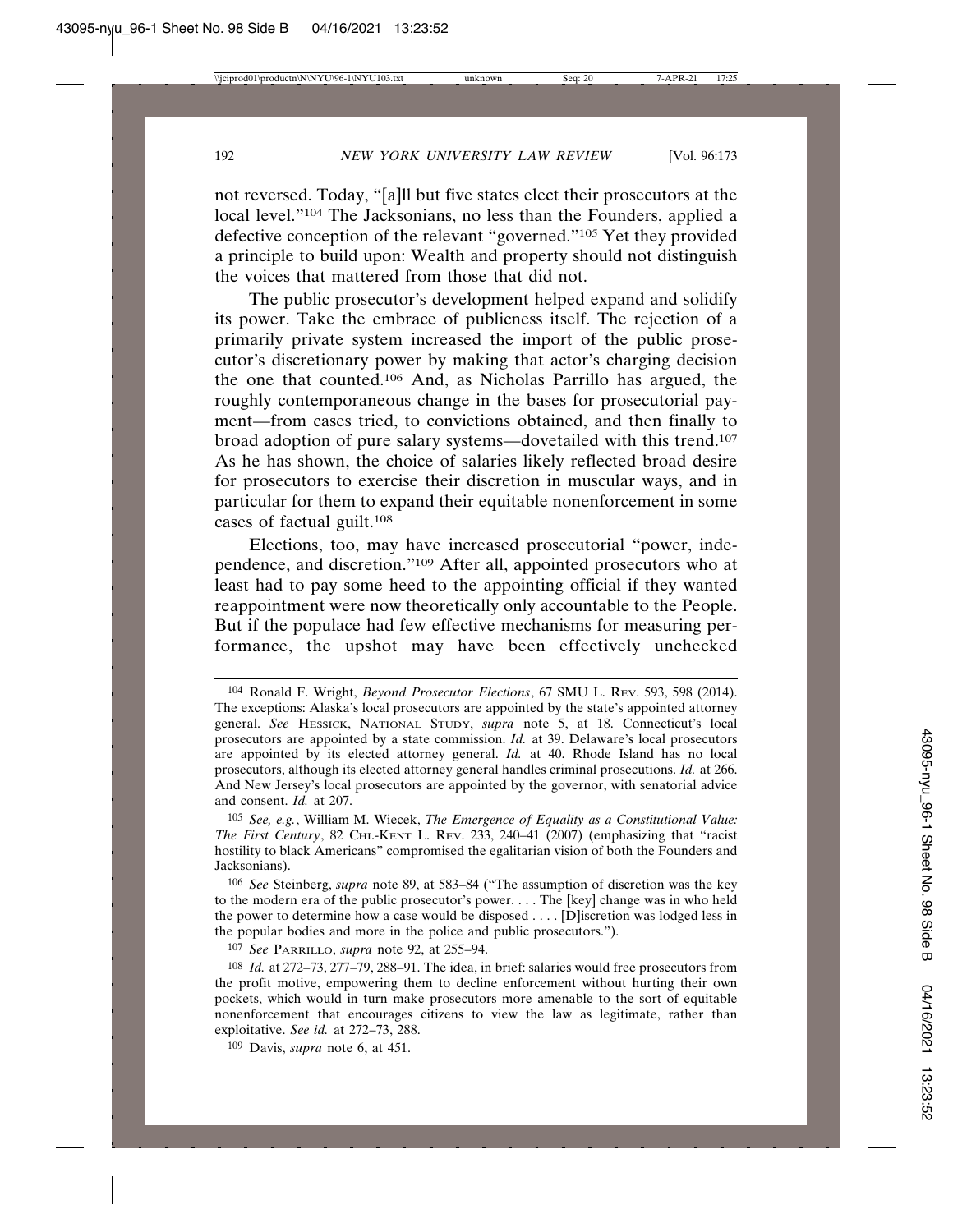prosecutorial power.110 Whatever the causes, courts began to widely affirm the public prosecutor's discretion in the late nineteenth century.111 Today, assuming probable cause, the prosecutor's "decision whether or not to prosecute, and what charge to file or bring before a grand jury, generally rests entirely in his discretion."112

#### *2. Exercising Discretion: Managerialism or Populism?*

Prosecutors' power over charging can empower them to nullify on precisely the same ideological grounds that juries might, i.e., opposition to a law in all or a subclass of cases.<sup>113</sup> Even leaving aside other forms of prosecutorial nonenforcement, that alone is an awesome power requiring a theory of proper exercise.114

The path to that theory runs through the longstanding debate between two ways of thinking about the proper role of the public in good governance. One is an elite-driven, managerialist approach that prizes "technocratic administration" and hopes that "expertise and insulation from the political process [will] produce better decisionmaking."115 The other often centers popular sovereignty, is skeptical of the ability of professionalized expertise to resolve hard moral questions, and centers the need for a tight nexus between the popular will and policy output.116 American criminal law, in particular, is emblematic of the dispute. Both the decline of the powerful jury and the

111 *See, e.g.*, Steinberg, *supra* note 89, at 570.

112 Bordenkircher v. Hayes, 434 U.S. 357, 364 (1978); *see also* Tonry,*supra* note 26, at 5 ("Discretionary prosecutorial decisions are for all practical purposes immune from judicial review."); Ronald F. Wright, *How Prosecutor Elections Fail Us*, 6 OHIO ST. J. CRIM. L. 581, 585–88 (2009) (outlining lack of "robust limiting forces" on "individual choices of th[e] chief prosecutor"); Vorenberg, *supra* note 7, at 1525 (noting prosecutors' "virtually unlimited control over charging").

113 *See* Weinstein, *supra* note 43, at 246 (comparing prosecutorial nullification and jury nullification); Fairfax, *supra* note 8, at 1252–54.

114 *Cf.* Bellin, *supra* note 26, at 1207 (arguing that there is a "striking" "lack of an answer" to the question of the proper "role of the American prosecutor").

115 Rebecca M. Bratspies, *Regulatory Trust*, 51 ARIZ. L. REV. 575, 608 & n.180 (2009); *see also* William E. Forbath, *Popular Constitutionalism in the Twentieth Century: Reflections on the Dark Side, the Progressive Constitutional Imagination, and the Enduring Role of Judicial Finality in Popular Understandings of Popular Self-Rule*, 81 CHI.-KENT L. REV. 967, 976 (2006); RAHMAN, *supra* note 25, at 9–10 (explaining that on this view democracy "recedes into the background" as experts "make socially optimal policy decisions on the basis of rationality rather than politics").

116 *See, e.g.*, Kleinfeld, *supra* note 25, at 1376, 1392–93, 1397 (framing this debate and endorsing popular sovereignty); K. Sabeel Rahman & Jocelyn Simonson, *The Institutional Design of Community Control*, 108 CALIF. L. REV. 679, 689, 742 (2020) (suggesting antipopulist strain reflects "demophobia"); RAHMAN, *supra* note 25, at 99–100 (arguing that expertise "can offer insight, but not resolution" and advocating "openly moral debate

<sup>110</sup> *See id. But see* David Alan Sklansky, *The Nature and Function of Prosecutorial Power*, 106 J. CRIM. L. & CRIMINOLOGY 473, 491–92 (2016) (noting the prevalence of this argument but offering some skepticism).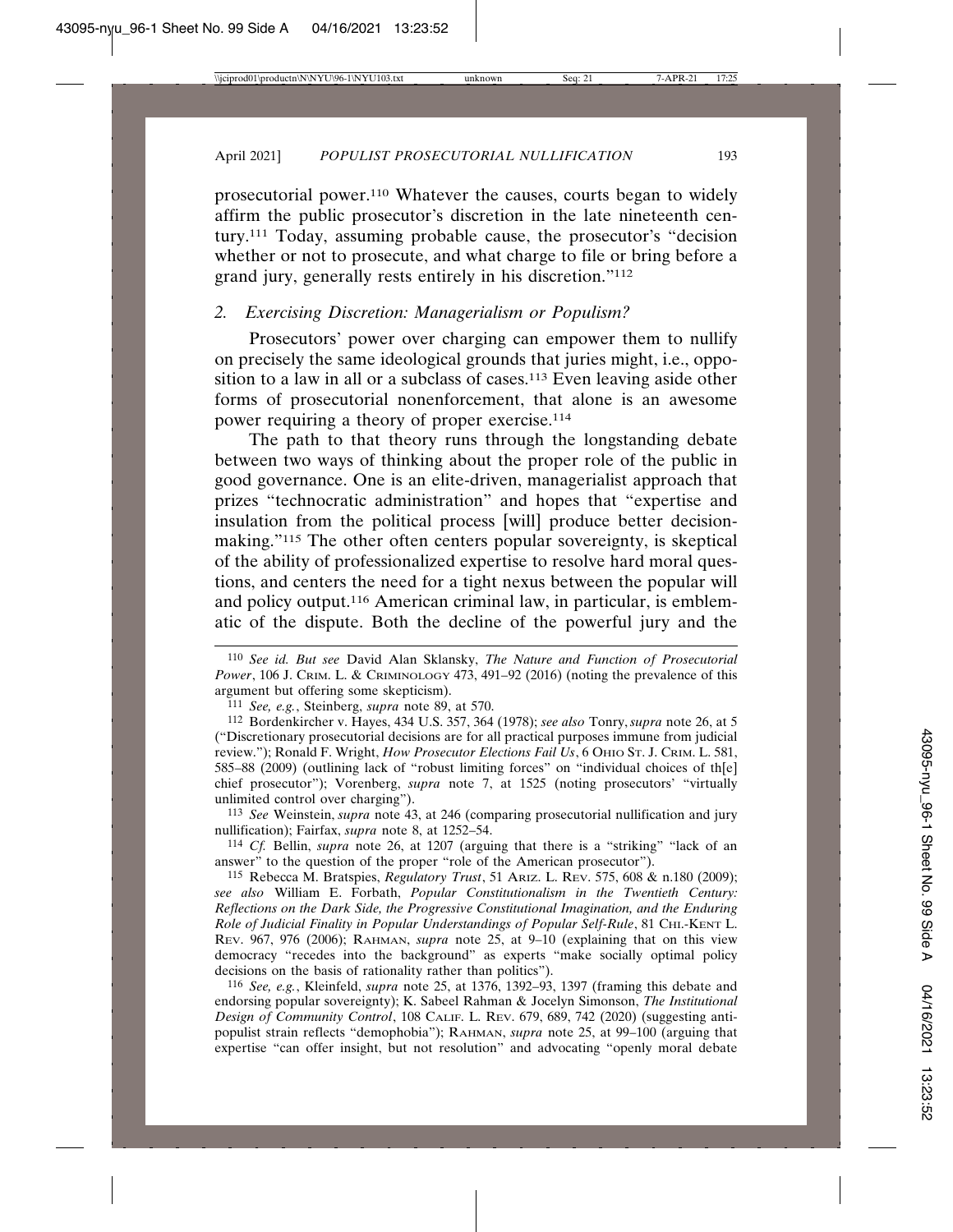evolution of the public prosecutor evince a push toward anti-populist views of criminal-law administration.117 Yet, as Stephanos Bibas has argued, the "deeply moral content" of the criminal law has made it an area where the public is reticent to "defer to technical experts."118 Where one lands in this debate informs the resolution of the ultimate question at hand: whether, and how, a prosecutor's categorical de facto repeal of democratically enacted state law can be justified.

To see how, consider the general normative view of the modern public prosecutor. We can still see the popular sovereignty strain in the never-reversed move toward prosecutorial elections, driven by Jacksonian popular sovereignty's demands for "more public control over the administration of justice."119 But a more recent influence is the managerialist, anti-populist belief in transferring "policy decisions" away from "democratic politics" to "expert management," to "depoliticize[]" them and "immunize[] them from democratic contest."120 Progressive Era reformers and scholars saw increased prosecutorial professionalism, and an eradication of politics from the prosecutorial process, as the response to mushrooming, and sometimes corrupt, prosecutorial discretion.121

Stated broadly, recent commentators are surely correct that a single orthodox view of the American prosecutor (elected or not) is

119 LAFAVE ET AL., *supra* note 33, § 1.6(d) (citing DAVID J. BODENHAMER, THE PURSUIT OF JUSTICE: CRIME AND LAW IN ANTEBELLUM INDIANA 49 (1986)).

120 RAHMAN, *supra* note 25, at 9–10; *see also* Sklansky, *supra* note 25, at 1708–10, 1712–14, 1727 (finding similar distrust of mass democracy and preference for expertise among the mid-twentieth century "pluralists").

121 *See* Daniel C. Richman, Old Chief v. United States*: Stipulating Away Prosecutorial Accountability?*, 83 VA. L. REV. 939, 958–59 (1997) ("The call for professionalism first came in the 1920s and 1930s from those who decried . . . corruption and favoritism . . . . The ideal is . . . one of insulation from narrow interest groups and corrupt influences."); Robert L. Misner, *Recasting Prosecutorial Discretion*, 86 J. CRIM. L. & CRIMINOLOGY 717, 731 (1996) (observing that government commissions studying criminal justice often connected "the elective nature of the office . . . to undue political influence on prosecutorial decisions"); Coles, *supra* note 98, at 182–86.

through democratic politics"); Thomas Frank, *The Pessimistic Style in American Politics*, HARPER'S MAG., May 2020, at 73 (outlining both sides of this debate).

<sup>117</sup> *See* Kleinfeld, *supra* note 59, at 1483–84; *supra* Sections I.A & I.B.1.

<sup>118</sup> Stephanos Bibas, *Restoring Democratic Moral Judgment Within Bureaucratic Criminal Justice*, 111 NW. U. L. REV. 1677, 1687–88 (2017); *see also* Daniel C. Richman, *Accounting for Prosecutors*, *in* PROSECUTORS AND DEMOCRACY: A CROSS-NATIONAL STUDY, *supra* note 6, at 40, 48, 50 (emphasizing that "a society defines itself" through how and whom it criminally condemns (citation omitted)); *cf.* Kahler v. Kansas, 140 S.Ct. 1021, 1047 (2020) (Breyer, J., dissenting) ("[A] community's moral code informs its criminal law. . . . [T]he very definition of crime is conduct that merits 'a formal and solemn pronouncement of the moral condemnation of the community.'" (quoting Henry M. Hart, Jr., *The Aims of the Criminal Law*, 23 L. & CONTEMP. PROBS. 401, 405 (1958))).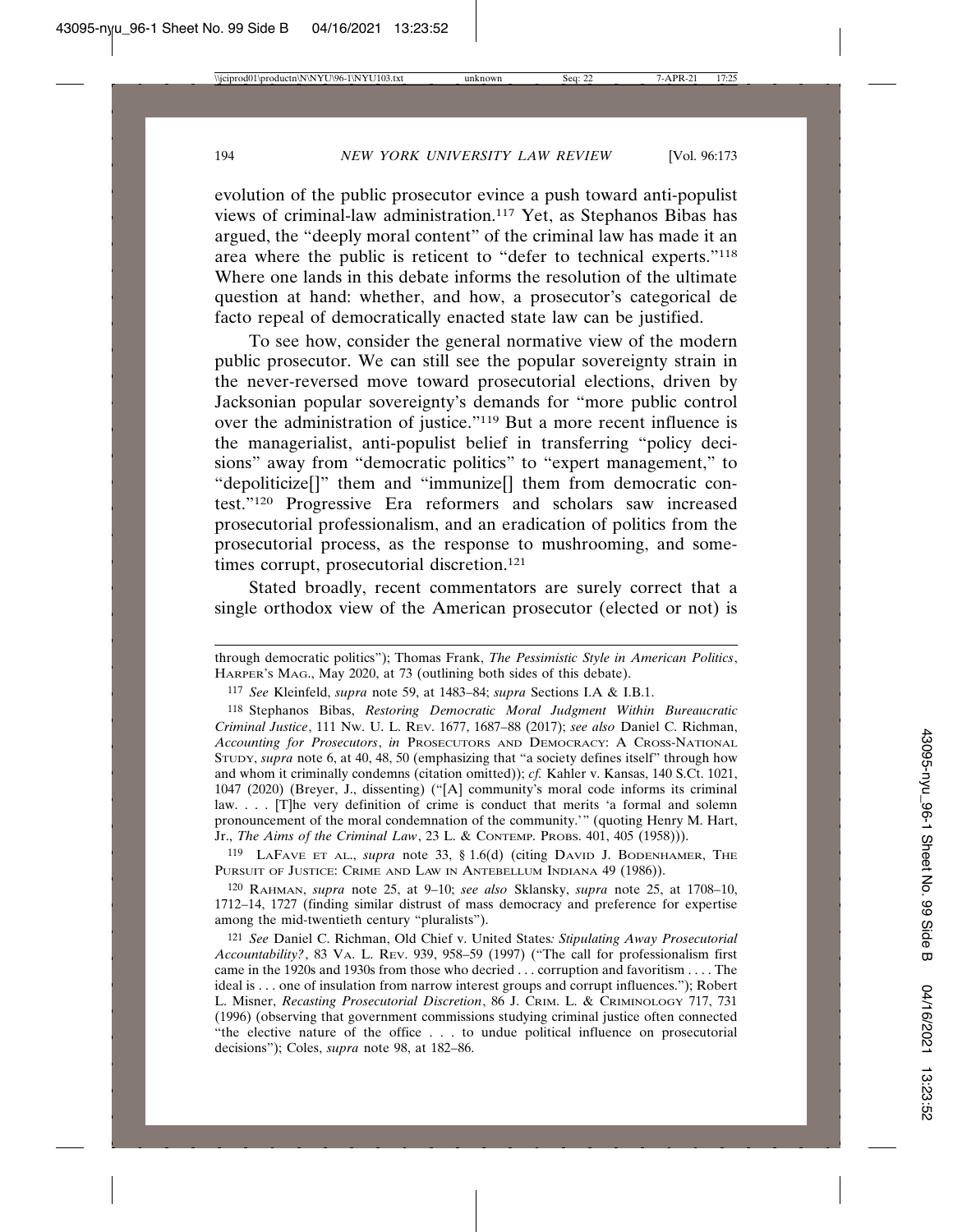hard to pin down.<sup>122</sup> Still, if the question is professionalized expertise or populism, a dominant academic preference exists for the former.123 The strongest adherents of this view deem the pursuit of "democratic accountability" to be "puzzling."124 More moderate opinions still hold that "prosecutors should pursue the public interest rather than simply implementing people's wishes," acting as "experts, public officials, and members of responsible elites."125 Indeed, the widespread academic opposition to any prosecutorial elections makes the point just as well. For those opponents, elections are largely a distorting distraction from the exercise of depoliticized expert judgment.126

The state of play is even clearer in the nonenforcement context, in which "courts and scholars take it as something of an article of faith" that prosecutors' "principal—or even exclusive" charging authority stems from their "relative competence."127 The Supreme Court agrees.128 Consistent with this, distillations of appropriate non-

124 Tonry, *supra* note 26, at 12.

<sup>125</sup> Máximo Langer & David Alan Sklansky, *Epilogue: Prosecutors and Democracy*-*Themes and Counterthemes*, *in* PROSECUTORS AND DEMOCRACY: A CROSS-NATIONAL STUDY, *supra* note 6, at 300, 304–05; *see also* Green & Roiphe, *supra* note 123, at 820–21 (arguing that prosecutors are obligated to "pursue the public's abstract and evolving interest in justice," and that "what gives justice meaning beyond the personal view of the prosecutor is developed traditions and practices of prosecutors' offices"); Charles E. MacLean & Stephen Wilks, *Keeping Arrows in the Quiver: Mapping the Contours of Prosecutorial Discretion*, 52 WASHBURN L.J. 59, 72 (2012) ("[P]olicy makers should be wary of attempts to 'democratize' prosecutorial functions in ways that crystallize community expectations into mandated responses to . . . problems.").

126 *See, e.g.*, Daniel C. Richman, *Accounting for Prosecutors*, *in* PROSECUTORS AND DEMOCRACY: A CROSS-NATIONAL STUDY, *supra* note 6, at 40, 62 & n.97; Sklansky, *supra* note 23, at 277–78 (noting the "widely shared view" that "[t]he last thing we should want from prosecutors is 'democratic accountability'" and observing that "many" find it "unfortunate and embarrassing" that American prosecutors tend to be elected, consistent with the "longstanding critique" of such prosecutors "as overly political").

127 Josh Bowers, *Legal Guilt, Normative Innocence, and the Equitable Decision Not to Prosecute*, 110 COLUM. L. REV. 1655, 1686 (2010); *see also* Barkow, *supra* note 7, at 1354.

128 *See, e.g.*, Wayte v. United States, 470 U.S. 598, 607–08 (1985) (justifying presumptive nonreviewability of prosecutorial discretion by reference to, inter alia, respect for prosecutorial decisionmaking); Town of Newton v. Rumery, 480 U.S. 386, 396 (1987)

<sup>122</sup> *See generally* Bellin, *supra* note 26 (discussing the lack of a widely accepted normative theory of prosecution).

<sup>123</sup> *See, e.g.*, Bruce A. Green & Rebecca Roiphe, *A Fiduciary Theory of Prosecution*, 69 AM. U. L. REV. 805, 813 (2020) ("[P]rosecutors serve the public not by satisfying the preferences of an amalgam of citizens at a particular moment in time but by pursuing the abstract public interest in justice that is, and ought to be, *elaborated within prosecutors' offices* over time." (emphasis added)); William H. Simon, *The Organization of Prosecutorial Discretion*, *in* PROSECUTORS AND DEMOCRACY: A CROSS-NATIONAL STUDY, *supra* note 6, at 175, 176 (describing the "traditional idea of professional judgment" where the prosecutor applies expert, professional knowledge to arrive at a decision that is "substantially tacit and ineffable" and "cannot be explained fully to lay people"); Barkow, *supra* note 7, at 1354 (discussing view of prosecutorial discretion as an exercise of professional judgment and expertise).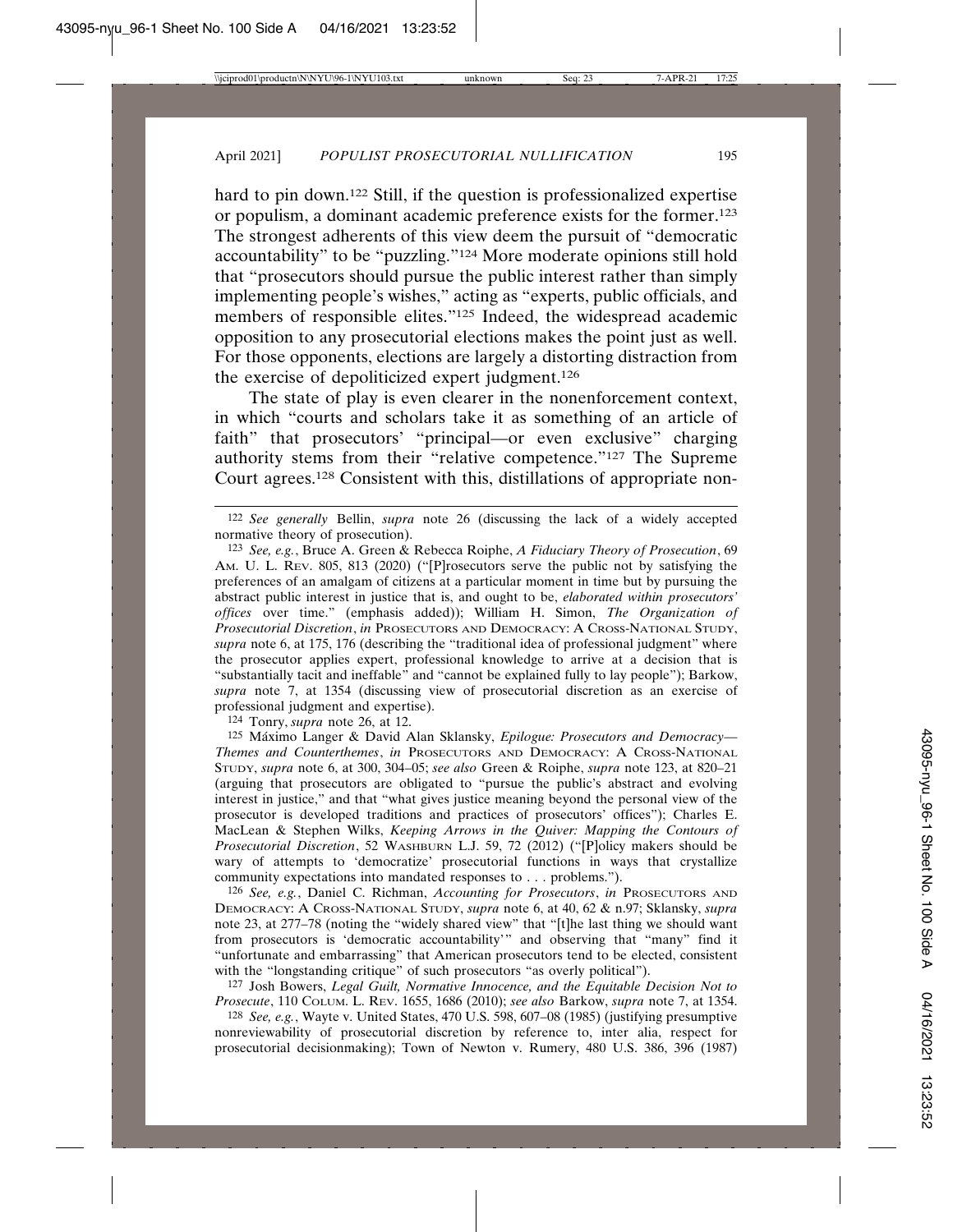enforcement considerations tend to say much about expert prosecutorial judgment and nothing about the public's substantive preferences.129 As a recent interview-based study found, veteran prosecutors tend to "locate[] the responsibility for [nonenforcement] decisions primarily in the prosecutor's office."130 Scholarly recognition that popular values *can* influence nonenforcement often appears to be more descriptive than prescriptive.<sup>131</sup> True, to some degree any elected prosecutor's nonenforcement decisions would likely correlate with those of the public from which they are drawn, and which they hope will reelect them.132 But the more critical question is to what degree such prosecutors might legitimately invoke specific public policy preferences—say, nonenforcement preferences—to justify their behavior. And that question goes to the heart of the managerialist/ populist theoretical divide.

\*\*\*

Most agree that "discretion is necessary in criminal administration because of the immense variety of factual situations . . . and the

129 *See, e.g.*, Coles, *supra* note 98, at 183 (listing considerations such as "evidentiary concerns . . . achieving objectives more satisfactorily through [other means]; weighing potential harm to the victim or undue harm to the suspect; and costs to the system"); MacLean & Wilks, *supra* note 125, at 61 (placing "popular sentiment" among the "less appropriate factors" that prosecutors use to make decisions); Bowers, *supra* note 127, at 1657–58 (noting that the "conventional wisdom" that "the prosecutor is best situated to exercise charging discretion" ignores what the "public's moral code" might dictate); *id.* at 1706–07 & n.243 (explaining how prosecutors weigh a range of factors when deciding whether to charge). As an example, the closest the American Bar Association's sixteen factors relevant to dismissing a legally sufficient charge come to invoking the public's value preferences are the "impact . . . on the public welfare" and the possibility that "the public's interests in the matter might be appropriately vindicated" through non-criminal means i.e., not that close. AM. BAR ASS'N, CRIMINAL JUSTICE STANDARDS FOR THE PROSECUTION FUNCTION § 3-4.4 (4th ed. 2017). The National District Attorneys Association's National Prosecution Standards are similarly quiet. *See, e.g.*, NAT'L DIST. ATT'YS ASS'N, NATIONAL PROSECUTION STANDARDS §§ 4-1.3, 4-2.4, 4-3.5 (3d ed. 2009).

130 Ronald F. Wright & Kay L. Levine, *The Cure for Young Prosecutors' Syndrome*, 56 ARIZ. L. REV. 1065, 1081, 1087 (2014).

131 For example, two scholars observe that the "chief prosecutor sets priorities among all the available criminal charges to reflect the current values of the legislature and the local public[,]" inspired, in some cases, by "democratically declared priorities among crimes." *See, e.g.*, Marc L. Miller & Ronald F. Wright, *The Black Box*, 94 IOWA L. REV. 125, 154 (2008). But this follows a descriptive review, and it is unclear whether they approve. Nor is it clear how they envision priorities being "democratically declared." *Id.*

132 *See, e.g.*, *id.* at 148 ("Chief prosecutors . . . understand that some legally valid applications of the criminal law would be political suicide."); Tonry, *supra* note 26, at 26–27 (noting that American prosecutors tend to factor "public opinion, media attentions, and political implications" into their work).

<sup>(</sup>plurality opinion) (emphasizing that "charging decisions are rarely simple," requiring prosecutors to weigh "tangible and intangible factors" and "allocate . . . scarce resources").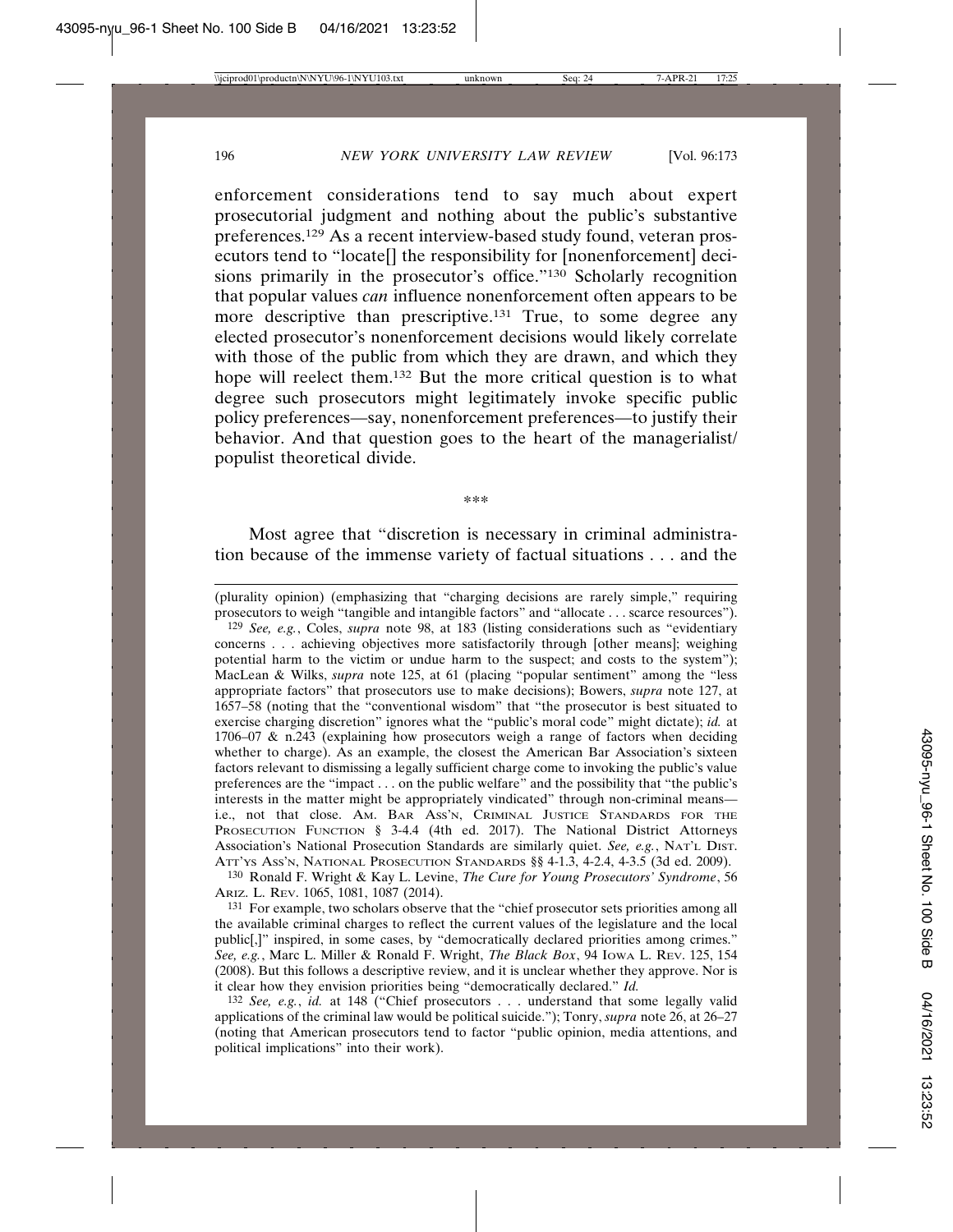complex interrelationship of the goals sought."133 The Founding-era powerful jury reflected a desire for the demos to exercise localized control over that sort of discretion. But that jury has disappeared. Because prosecutors have substantial charging discretion, tying prosecutorial discretion closely to the views of their electorate (if expressed in some discernible way) could have provided an alternative path to the same end. But that option runs into the dominance of the prosecutor-as-expert view, under which any nonenforcement decisions primarily should rest on prosecutors' expertise, not the distorted or misguided views of the public.134 That dominance appears to stem at least in part from the same distrust for popular competency to control criminal law that undermined the jury.135

Yet the district attorney remains elected. And though many elections are low-salience and low on substance,<sup>136</sup> some recent prosecutors have bucked both of those trends, choosing instead to advocate in their platforms de facto substantive change of the state's law (through nonenforcement).137 They are choices in need of a theory. The next Part takes up the task of explaining why a populist view can fill that gap.

#### II

# DEMOCRACY, POPULAR SOVEREIGNTY, AND DISTRICT ATTORNEY SUBSIDIARITY

Part I's history of criminal-law populism shows that a prosecutor invoking the People's will to justify her nonenforcement policy would not be wholly sui generis. But descriptive analogy does not carry us all the way to normative justification, or tell us whether, why, and when deviation from managerialist orthodoxy might be warranted.

<sup>133</sup> LAFAVE ET AL., *supra* note 33, § 13.2(d) (quoting James Vorenberg, *Narrowing the Discretion of Criminal Justice Officials*, 1976 DUKE L.J. 651, 662).

<sup>134</sup> *See* Barkow, *supra* note 7, at 1354 ("In contrast to juries and executives, prosecutors are seen as making an 'expert' determination . . . when they choose not to bring charges."); Bowers, *supra* note 127, at 1660 (observing that, under this view, the prosecutor is the "most competent" institutional actor to make charging decisions); BARKOW, *supra* note 25, at 105–07 (contrasting the prosecutor-as-expert view with the populist view where "the masses . . . set policies directly").

<sup>135</sup> *See, e.g.*, ABRAMSON, *supra* note 40, at 88 (observing that the reduction of jury power reflected a rejection of the "presum[ption that] ordinary citizens were competent to make independent judgments about the law"); *cf.* Wright & Levine, *supra* note 130, at 1086 n.98 (quoting prosecutors complaining about juries they disagreed with); *see also supra* text accompanying notes 71–75.

<sup>136</sup> *See, e.g.*, Wright, *supra* note 112, at 582–83, 597, 600; Sklansky, *supra* note 110, at 515; *cf.* HESSICK, NATIONAL STUDY, *supra* note 5, at 5–6 (finding that most prosecutor elections are uncontested).

<sup>137</sup> *See supra* Introduction; *infra* Section V.A.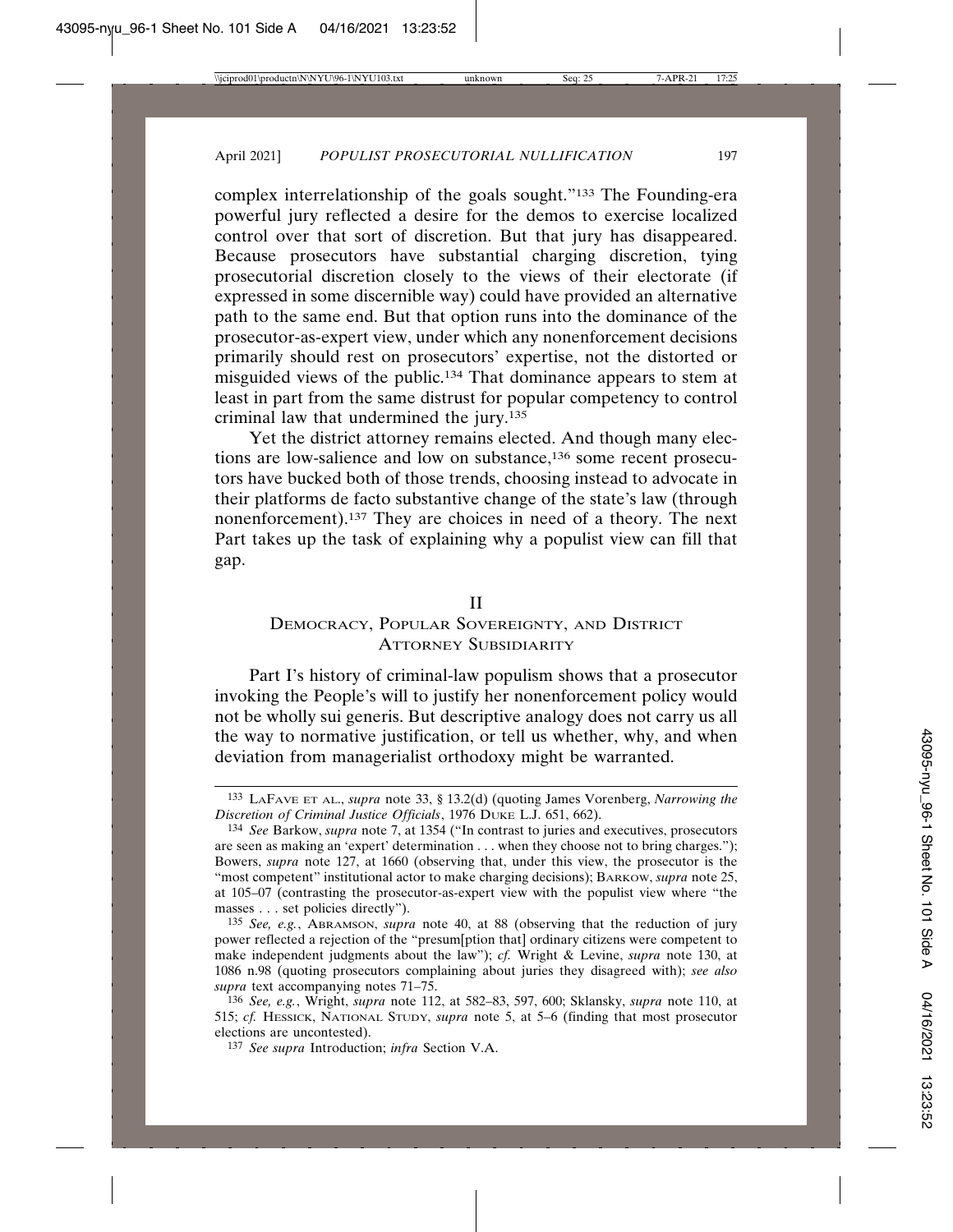Perhaps some of the answer lies in a hoary piece of democratic rhetoric: the People rule. Most know the hits. The Constitution invokes "We the People," the Declaration of Independence warns that legitimate governments need "the consent of the governed," and no one would dare deny that our government is of, by, and for the people.138 The Supreme Court, too, expounds American democracy by drawing on the Declaration and the Constitution to endorse the "people's ultimate sovereignty."139 Indeed, quite different Justices, speaking individually, agree that "'ultimate sovereignty' resides in the *governed*,"140 and that "all sovereignty 'emanates from [the people].'"141

Reality rarely duplicates rhetoric. The Constitution and Bill of Rights alone reveal the strong anti-populist currents in American political thought.142 Whether, how, and how much the People *really* ought to rule are longstanding questions.143 Like liberty, "[w]e all

139 Ariz. State Legislature v. Ariz. Indep. Redistricting Comm'n, 135 S. Ct. 2652, 2675 (2015); *see also* Chiafalo v. Washington, 140 S. Ct. 2316, 2328 (2020) (noting that a State's punishment of a faithless elector "accords . . . with the trust of a Nation that here, We the People rule"); U.S. Term Limits, Inc. v. Thornton, 514 U.S. 779, 821 (1995) ("Ours is a 'government of the people, by the people, for the people.'" (quoting LINCOLN, *supra* note 138, at 19)); City of Eastlake v. Forest City Enters., Inc*.*, 426 U.S. 668, 672 (1976) ("Under our constitutional assumptions, all power derives from the people . . . ."); *see also* Fred O. Smith, Jr., *Local Sovereign Immunity*, 116 COLUM. L. REV. 409, 476 (2016) (discussing the Court's jurisprudence on state sovereignty).

140 Gamble v. United States, 139 S. Ct. 1960, 1990 (2019) (Ginsburg, J., dissenting) (quoting *Ariz. State Legislature*, 135 S. Ct. at 2675)).

141 *Id.* at 1999 (Gorsuch, J., dissenting) (quoting McCulloch v. Maryland, 4 Wheat. 316, 404–05 (1819)); *see also* Gundy v. United States, 139 S. Ct. 2116, 2133 (2019) (Gorsuch, J., dissenting) ("'We the people . . . ordain and establish this Constitution' . . . was a radical claim, an assertion that sovereignty belongs not to a person or institution or class but to the whole of the people." (quoting U.S. CONST. pmbl.)).

142 *See, e.g.*, THE FEDERALIST NO. 10, *supra* note 49 (James Madison) (critiquing "pure" democratic majoritarianism); Steven Frias, Note, *Power to the People: How the Supreme Court Has Reviewed Legislation Enacted Through Direct Democracy*, 31 SUFFOLK U. L. REV. 721, 734 (1998) (discussing Madison's fear of majority rule (citing, inter alia, THE FEDERALIST NO. 10, *supra* (James Madison))); *see also* Gerald E. Frug, *The City as a Legal Concept*, 93 HARV. L. REV. 1057, 1070 (1980) (arguing that the 1780s brought an American "reaction against mass democracy").

143 *See infra* Section II.A.1.

<sup>138</sup> U.S. CONST. pmbl.; THE DECLARATION OF INDEPENDENCE para. 2 (U.S. 1776); ABRAHAM LINCOLN, *Address Delivered at the Dedication of the Cemetery at Gettysburg*, *in* 7 COLLECTED WORKS OF ABRAHAM LINCOLN 17, 23 (Roy P. Basler ed., 1953); *see also* KRAMER, *supra* note 45, at 11 (claiming the Constitution reflected "a political ideology that celebrated the central role of 'the people' in supplying the government with its energy and direction"); Akhil Reed Amar, *The Central Meaning of Republican Government: Popular Sovereignty, Majority Rule, and the Denominator Problem*, 65 U. COLO. L. REV. 749, 749 (1994) ("[The] corollaries of popular sovereignty . . . were bedrock principles in the Founding, Antebellum, and Civil War eras."); James A. Gardner, *Consent, Legitimacy and Elections: Implementing Popular Sovereignty Under the Lockean Constitution*, 52 U. PITT. L. REV. 189, 209-11 (1990).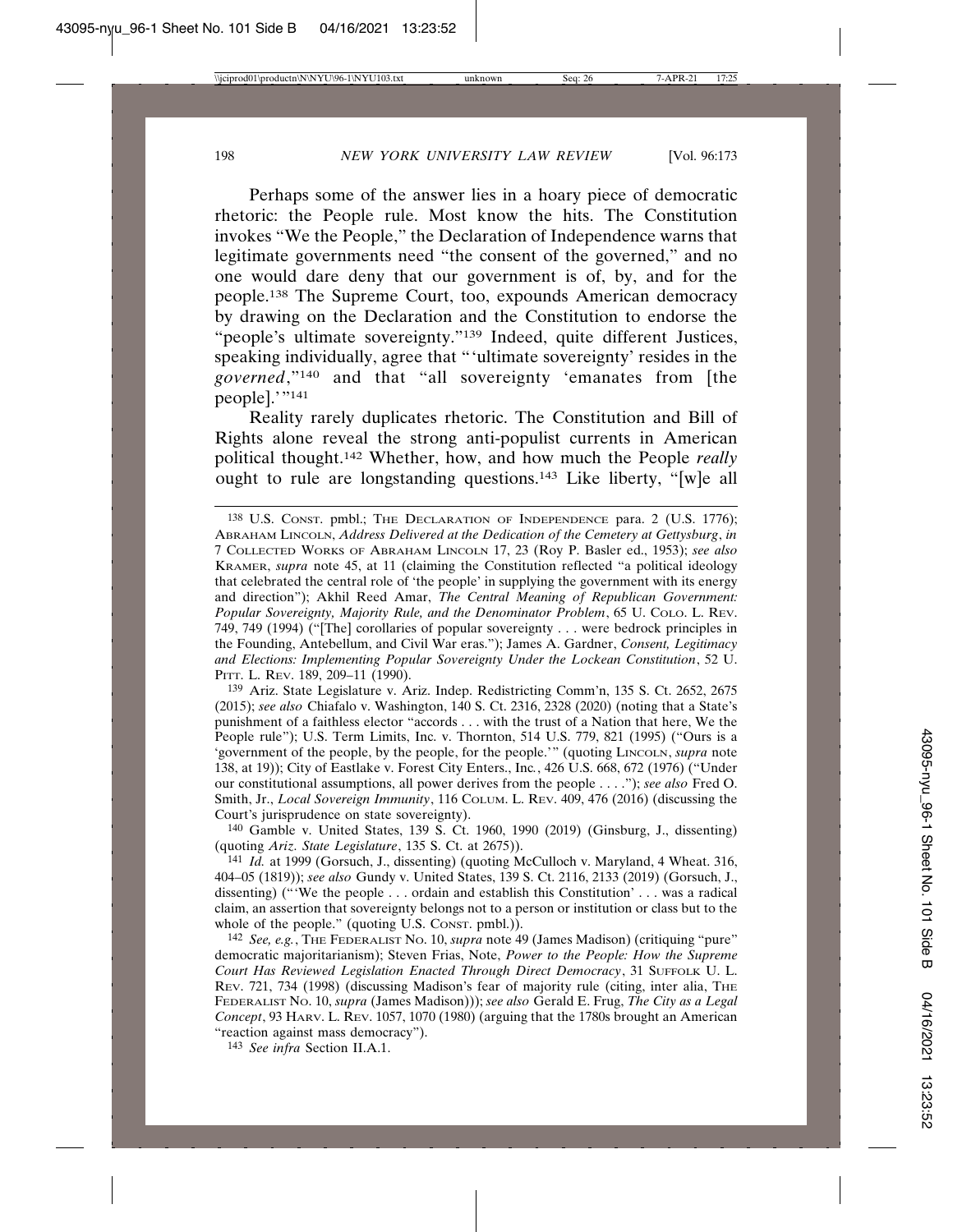declare for [the people's rule]; but in using the same *word* we do not all mean the same *thing*."144 Democracy may literally mean "rule by the people," but its "essentially contested" nature lies at the root of many heated battles over institutional design and optimal outcomes.145

Those battles, unsurprisingly, have high stakes. Diverse societies generate material differences of opinion on a host of fundamental issues.146 Resolving those differences, e.g., through law, inevitably displeases individuals, and groups of individuals, who would prefer alternative resolutions. One line of thought holds that this is as it should be. Social living means one cannot always get one's way, and democratically enacted laws should be enforced. True, resource limitations and anomalous circumstances may prevent full enforcement, but that is a far cry from resource-independent programmatic nullification to upend disliked democratic results. This Part contests this legitimacybased attack on programmatic prosecutorial nullification. Of course, this Article cannot render democracy uncontestable, and some normative judgments are inescapable.147 Yet from at least one legitimate perspective, local direction of prosecutorial nullification actually advances democratic values. That perspective is thus worth understanding and applying.

This Part returns to the debate on popular involvement in prosecutorial conduct and situates it within a broader democratictheory debate between advocates of managerialist democracy and proponents of popular sovereignty. Then, drawing on the centrality of autonomy and anti-domination to democracy, it selects popular sovereignty's tenets as a useful lens for gauging the legitimacy of categorical prosecutorial nullification. The Part concludes by exploring an important entailment of that lens—the all-affected principle—and the ways in which the devolution seen in district attorney elections dovetails with that entailment.

Two notes before beginning. First, although some of my arguments might justify some increased reliance on direct democracy, it is no doubt true that modernity's complexity necessarily renders exclu-

<sup>144</sup> ABRAHAM LINCOLN, *Address at Sanitary Fair, Baltimore, Maryland*, *in* 7 COLLECTED WORKS OF ABRAHAM LINCOLN, *supra* note 138, at 301.

<sup>145</sup> Sklansky, *supra* note 23, at 283 (quoting W.B. Gallie, *Essentially Contested Concepts*, 56 PROCS. ARISTOTELIAN SOC'Y 167 (1956), *reprinted in* CORNELL U. PRESS, THE IMPORTANCE OF LANGUAGE 121, 135 (Max Black ed., 1962)).

<sup>146</sup> *See* JOHN RAWLS, POLITICAL LIBERALISM xviii (1996) (describing the "problem of political liberalism" as follows: "How is it possible that there may exist over time a stable and just society of free and equal citizens profoundly divided by reasonable though incompatible religious, philosophical, and moral doctrines?").

<sup>147</sup> *See* Sklansky, *supra* note 23, at 283.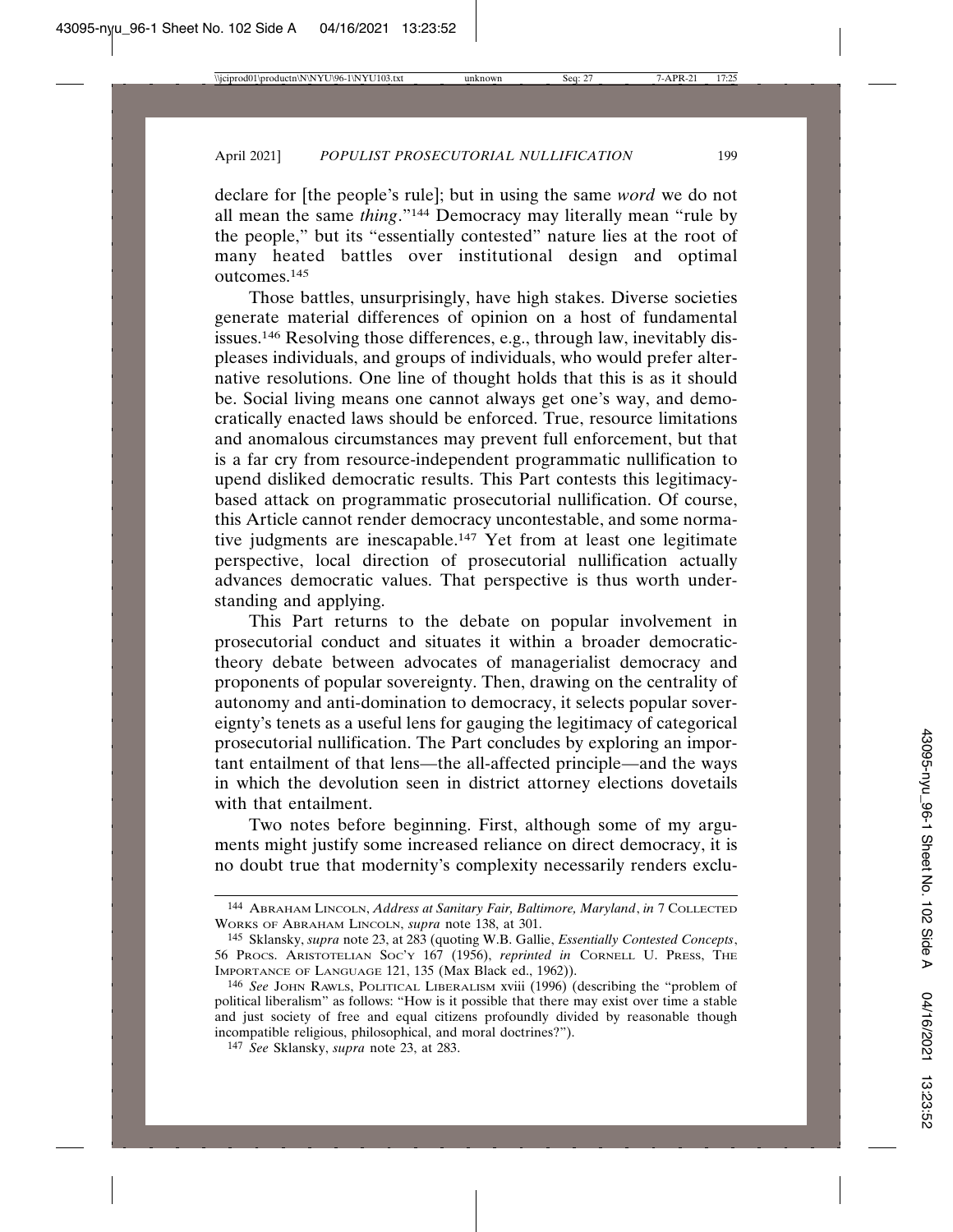sive governance through direct democracy infeasible, thus requiring some type of indirect democracy (governance effected through elected representatives). I thus do not delve into the arguments on either side of that institutional-design divide.

Second, I recognize that "legitimacy" is yet another word of many meanings.148 Here, I use it in the "moral" sense, focused on "respectworthiness," that Professor Richard Fallon describes.<sup>149</sup> Categorical prosecutorial nullification is vulnerable on precisely that front—it is easy to see the argument that de facto repeal of a democratically enacted law through unilateral nonenforcement does not "deserve respect"150 or that other political actors should not consider it "worthy of being followed."151 Yet I invoke "democratic legitimacy" here to suggest that categorical nullification may sometimes nevertheless be defended as normatively "legitimate" by reference to substantive democratic norms, i.e., norms with more heft than mere "majorities should rule."152 To give one concrete example in this Article's milieu: why *ought* state actors with broad power to overrule or limit local activity153 *ever* permit local prosecutors' categorical deviation from the state legislature's enactments?

To be sure, the specifics of those substantive democratic norms that guide this sort of analysis may be disputed, but that is why democracy is an essentially contested concept.154 The point is that there must be *reasons* it is good for the People to rule, and interrogating those reasons illuminates both what such rule should mean, as applied, and what legal institutional approaches best effect it.155

152 Though some phenomena surely warrant a flat designation as illegitimate, it also seems fair to say that, past some standard of minimal legitimacy, we deal with a continuum rather than a binary. *See, e.g.*, Fred O. Smith, Jr., *Abstention in the Time of Ferguson*, 131 HARV. L. REV. 2283, 2355–57 (2018). That paradigm is useful when, as is often the case, actors possess discretion regarding how to respond to a phenomenon (e.g., voters evaluating prosecutorial conduct or state-level actors considering whether to override local behavior).

153 *See infra* Section IV.D.2.

154 *See* Jane S. Schacter, *Metademocracy: The Changing Structure of Legitimacy in Statutory Interpretation*, 108 HARV. L. REV. 593, 648–49 (1995).

155 *See id.*; *cf.* ROSS HARRISON, DEMOCRACY 228–30 (1993) (exploring the implications of there being scrutable reasons *for* democracy).

<sup>148</sup> Richard H. Fallon, Jr., *Legitimacy and the Constitution*, 118 HARV. L. REV. 1787, 1789–90, 1790 n.5 (2005).

<sup>149</sup> *Id.* at 1796; *see also id.* at 1790–91, 1795–99 (discussing how "legitimacy" can be used in a legal, sociological, or moral sense).

<sup>150</sup> *Id.* at 1799 (describing "moral legitimacy").

<sup>151</sup> Jason M. Solomon, *The Political Puzzle of the Civil Jury*, 61 EMORY L.J. 1331, 1353–54 (2012) (describing "normative legitimacy").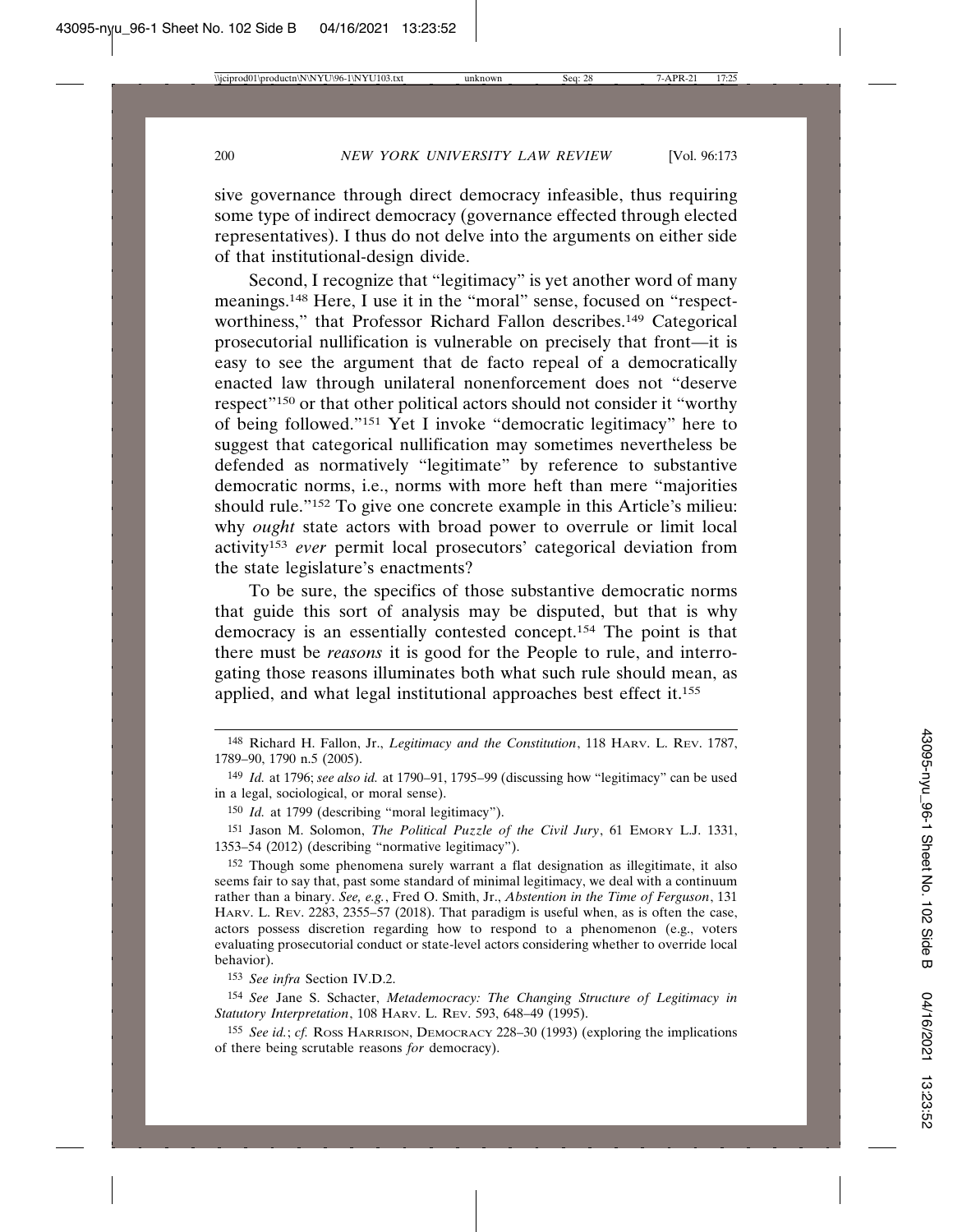## *A. Autonomy's Applicability*

#### *1. Managerialist Democracy and Popular Sovereignty*

Start with one implication of praising democracy—rule by the People is, in some sense, per se positive. Everyone who claims the title of democrat thus acknowledges the need for some input/output connection between the demos and governmental action.156 The longstanding debate over that connection's scope can be oversimplified into two major schools of thought that track the managerialism/populist (or anti-populist/populist) divide I outlined in Section I.B.2.

Managerialism fits into the broader cluster of ideas that disdains the value of approximating popular rule by the people at large, sometimes treating that aim as anathema to functioning democracy.<sup>157</sup> Oftentimes rejecting the idea of a discernible "popular will," and deeming the People in any case generally incapable of productive collective decisionmaking,158 this view focuses instead on producing highquality decisions, consistent with protecting negative individual rights. Thus, real decisionmaking power should lie with a select group (or groups), who hash out society's direction among themselves, with reference to expert guidance as necessary.<sup>159</sup> Here, democracy is primarily useful as the best device "to protect citizens from the power of government."160 The People are not irrelevant, but their chief role is to "throw the rascals out," not to have their "will" implemented.161 This line of thinking has many names. For present purposes, I call it managerialist democracy, although in practice the label of liberal constitutionalism also fits.162 Recent years have seen an uptick in advo-

<sup>156</sup> *See* Richard H. Pildes, *The Supreme Court, 2003 Term—Foreword: The Constitutionalization of Democratic Politics*, 118 HARV. L. REV. 29, 43 (2004); *see also* ALBERT WEALE, DEMOCRACY 51 (2007) (arguing that all "conceptions of democracy" demand that rules defining a society's "public life . . . should be the product of decision making by a body that is, in some systematic way, dependent upon the views of those who are citizens of that society").

<sup>157</sup> *See, e.g.*, Sklansky, *supra* note 25, at 1708–17 (sketching one manifestation of this tradition, under the title "pluralism").

<sup>158</sup> WEALE, *supra* note 156, at 45–46, 157; *see* Sklansky, *supra* note 25, at 1712, 1725–27, 1739, 1810 (outlining this view in governing, judging, and policing).

<sup>159</sup> *See* Sklansky, *supra* note 25, at 1721–27 (outlining the view that government policy ought to be shaped and driven by elite-composed groups); WEALE, *supra* note 156, at 45–46.

<sup>160</sup> WEALE, *supra* note 156, at 101.

<sup>161</sup> *Id.* at 131. *See generally* JOSEPH A. SCHUMPETER, CAPITALISM, SOCIALISM, AND DEMOCRACY (1942) (outlining this theory of democratic governance).

<sup>162</sup> *See* WEALE, *supra* note 156, at 101 (discussing liberal constitutionalism).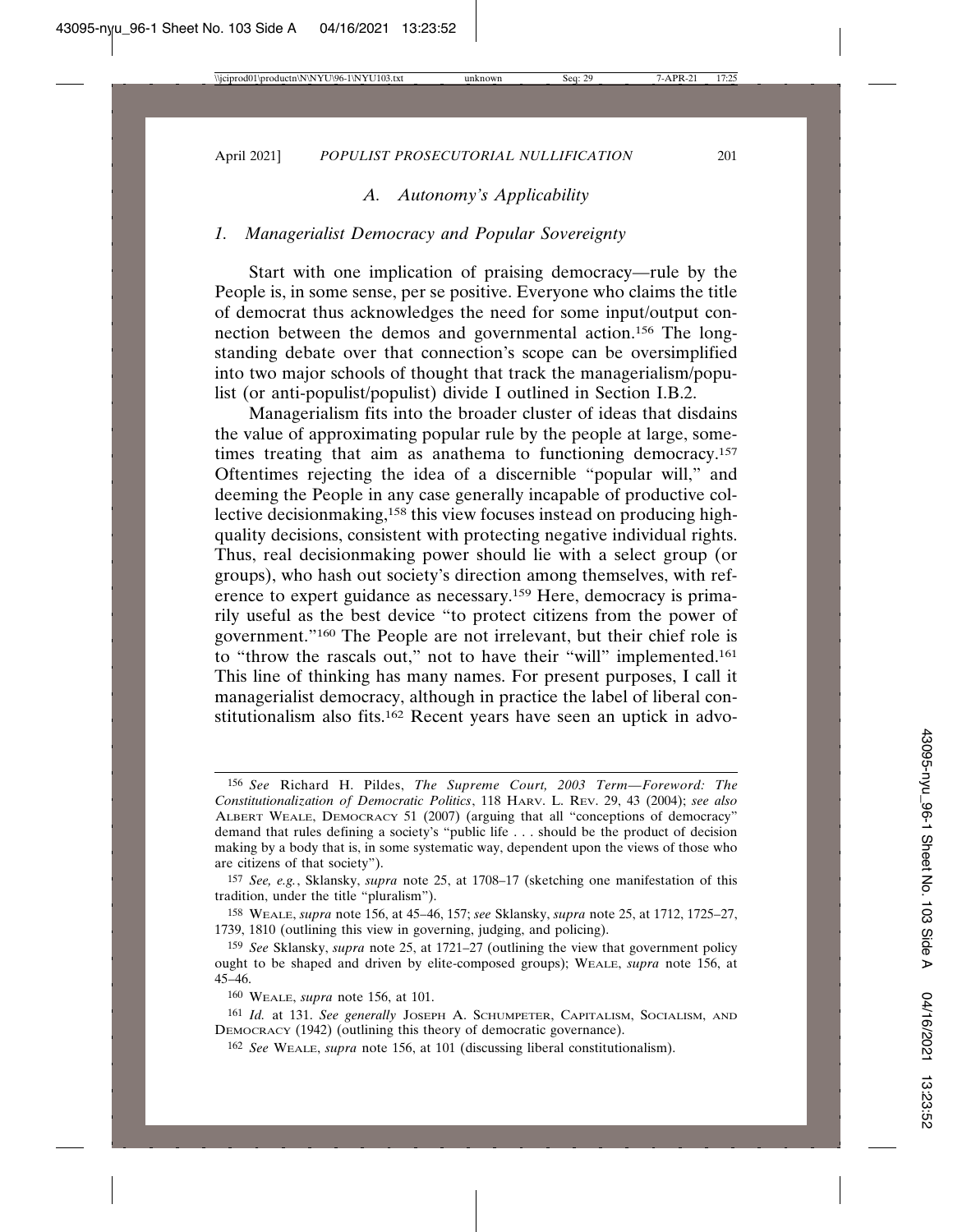cacy for this perspective, particularly as a counterweight to what members of this school see as dangerous populism.<sup>163</sup>

The other approach is a popular sovereignty that treats "popular participation [as] central to the very conception of democracy."164 Beyond participation, it views the pursuit and approximation of popular *control* over governmental outputs as vital for reasons beyond reaching the "best" decision.165 Rather, it assigns substantial, independent value to individuals' and groups' ability to control their own destinies. Denying the superiority of rule by elites and experts, this school insists that democracy "is not just a synonym for good government" with no strong normative orientation on popular control.<sup>166</sup> On this view, a popular will is intelligible and worth seeking.167

Much more could be, and has been, said on both sides, and both sides could probably be described otherwise. I aim merely to set out the democratic perspectives on offer for evaluation of a democratic phenomenon. Rather than attempting to disprove one or another, I focus on the key democratic value of autonomy, which I also mean to capture the ideals also denominated as anti-domination or selfdetermination.168 Its importance is relatively uncontestable. And it offers plausible reasons for selecting the popular sovereignty perspective as a worthy prism for evaluation.

#### *2. Individual and Group Autonomy*

Consider, on that note, "[t]wo features . . . typically taken to be basic to any substantive account of democracy: the political equality of

164 WEALE, *supra* note 156, at 101; Kleinfeld, *supra* note 25, at 1393–94 (connecting democracy's core to collective self-rule).

165 *See, e.g.*, Kleinfeld, *supra* note 25, at 1390 ("[D]emocracy requires conveying government *into the hands* of the population living under that government . . . .").

166 *Id.* at 1394; *see also* Sklansky, *supra* note 25, at 1758–61, 1790–91 (discussing how proponents of participatory democracy believe that democracy is more than "solely a mechanism for delivering good policies" and noting the distrust of elites).

167 *See, e.g.*, Sklansky, *supra* note 25, at 1784 & n.430.

168 *See* Robert Post, *Democracy and Equality*, 603 ANNALS AM. ACAD. POL. & SOC. SCI. 24, 25–26 (2006); Ian Shapiro, *On Non-Domination*, 62 U. TORONTO L.J. 293, 307–10 (2012); RAHMAN, *supra* note 25, at 79–80; PHILIP PETTIT, REPUBLICANISM: A THEORY OF FREEDOM AND GOVERNMENT 51-79 (1997) (defining freedom in terms of nondomination).

<sup>163</sup> *See, e.g.*, FAREED ZAKARIA, THE FUTURE OF FREEDOM: ILLIBERAL DEMOCRACY AT HOME AND ABROAD 241–56 (2003) (arguing that democracy should be "[d]elegated" to expert institutions); Jonathan Rauch & Ray La Raja, *Too Much Democracy Is Bad for Democracy*, ATLANTIC (Dec. 2019), https://www.theatlantic.com/magazine/archive/2019/ 12/too-much-democracy-is-bad-for-democracy/600766; JONATHAN RAUCH & BENJAMIN WITTES, CTR. EFFECTIVE PUB. MGMT. BROOKINGS, MORE PROFESSIONALISM, LESS POPULISM: HOW VOTING MAKES US STUPID AND WHAT TO DO ABOUT IT (2017); JASON BRENNAN, AGAINST DEMOCRACY (2016); Frank, *supra* note 116 (cataloguing widespread recent support for this view).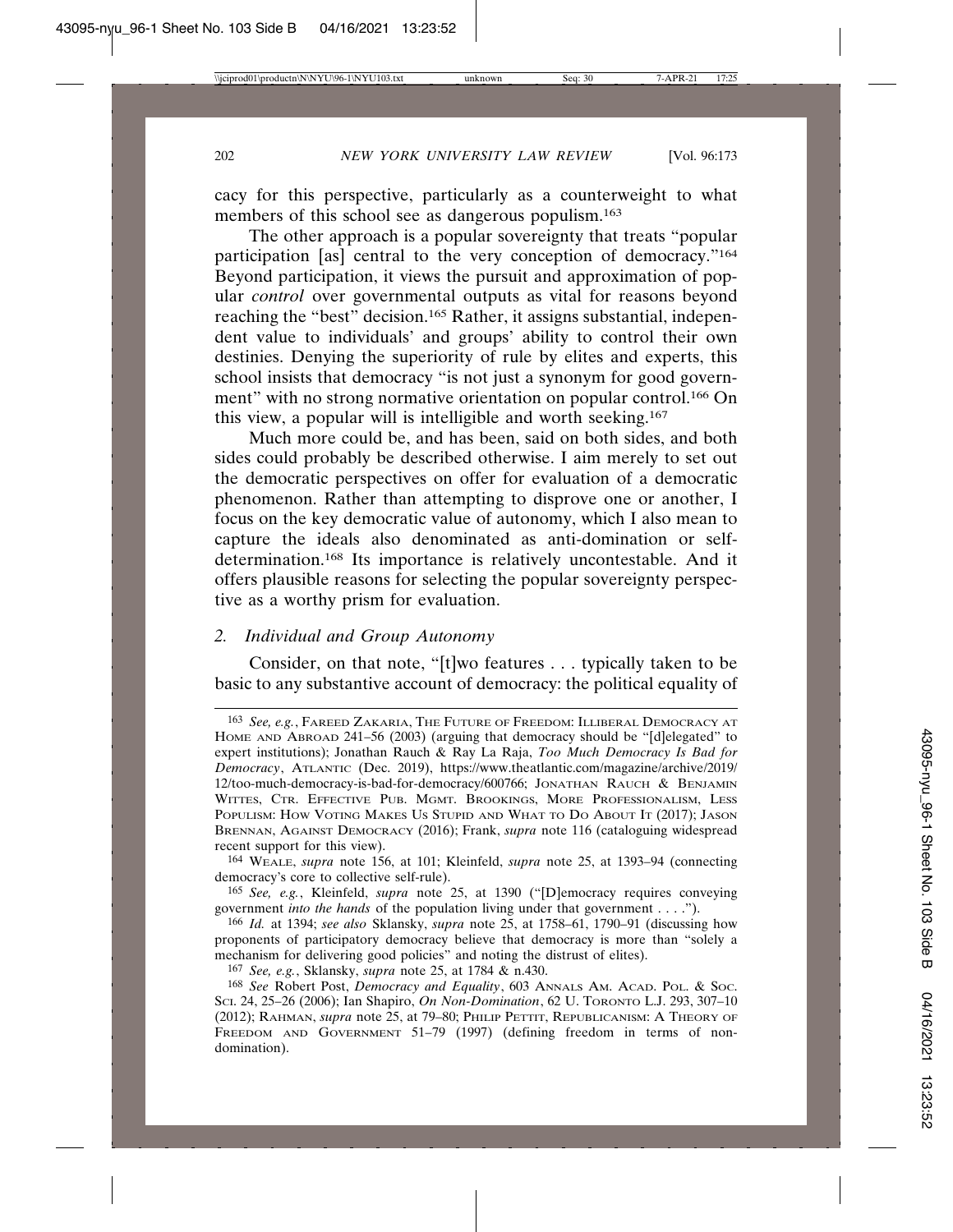citizens and the idea of collective self-rule."169 Everyone agrees some popular input is necessary. But why? Ascertaining the content of that input in an intelligible, neutral way is slippery.170 One might obviate that uncertainty by handing over power to a dictator, or perhaps a cadre of elite guardians. Or take outcomes. No doubt, the people at large may suffer from deficiencies in disinterestedness, expertise, or long-term perspective that make their decisionmaking suboptimal, even granting that there may sometimes not be an objectively best decision. Why not conclude that we're better off the more that elites (perhaps guided by experts) rule?

A response drawing on autonomy offers a justification for a dose of popular sovereignty. At the core of autonomy is the command to value the individual's "capacity for thought, judgment, and choice without external pressure except rational persuasion by others."<sup>171</sup> Granting that much aligns with the common democratic position that people are in material respects equal moral agents.172 It flows, too, from a recognition that the boundaries of the good can often be contested.173 These principles arguably demand giving the ruled control over the direction of their lives. And they animate arguments that democracy requires "an equality of autonomous self-determination," and that tie democratic legitimacy to citizens' "autonomous participation" in self-government.174

Yet individual autonomy plainly must be limited. Embracing it without qualification would justify (if not require) granting each person a governance-crippling veto over government action.175 So it is that the state has long been justified as embodying the relinquishment of some personal freedom or power in order to secure a greater

172 *See* Ian Shapiro, *Three Ways to Be a Democrat*, 22 POL. THEORY 124, 132 (1994); Post, *supra* note 168, at 28, 32, 35 n.12.

173 *See* Shapiro, *supra* note 172, at 134, 139–40. Interesting research suggests some biological predisposition to seeking autonomy. *See, e.g.*, Lauren A. Leotti, Sheena S. Iyengar & Kevin N. Ochsner, *Born to Choose: The Origins and Value of the Need for Control*, 14 TRENDS COGNITIVE SCIS. 457 (2010).

174 Post, *supra* note 168, at 31–32.

<sup>169</sup> David Owen, *Democracy*, *in* POLITICAL CONCEPTS 105, 107 (Richard Bellamy & Andrew Mason eds., 2003).

<sup>170</sup> *See, e.g.*, *id.* at 110–11 (reviewing the problem of speaking of the "popular will," given the contingency of democratic outputs upon the democratic decision rules chosen).

<sup>171</sup> WHELAN, *supra* note 86, at 1–2.

<sup>175</sup> *See, e.g.*, WHELAN, *supra* note 86, at 186–87 ("Under [a unanimity rule] no members can claim to be forced to accept anything against their will."); Leslie Green, *Law, Legitimacy, and Consent*, 62 S. CAL. L. REV. 795, 795 (1989) (observing the persistence of political theories seeking to "tame[]" the "radical potential" of hinging governmental legitimacy on the consent of the governed).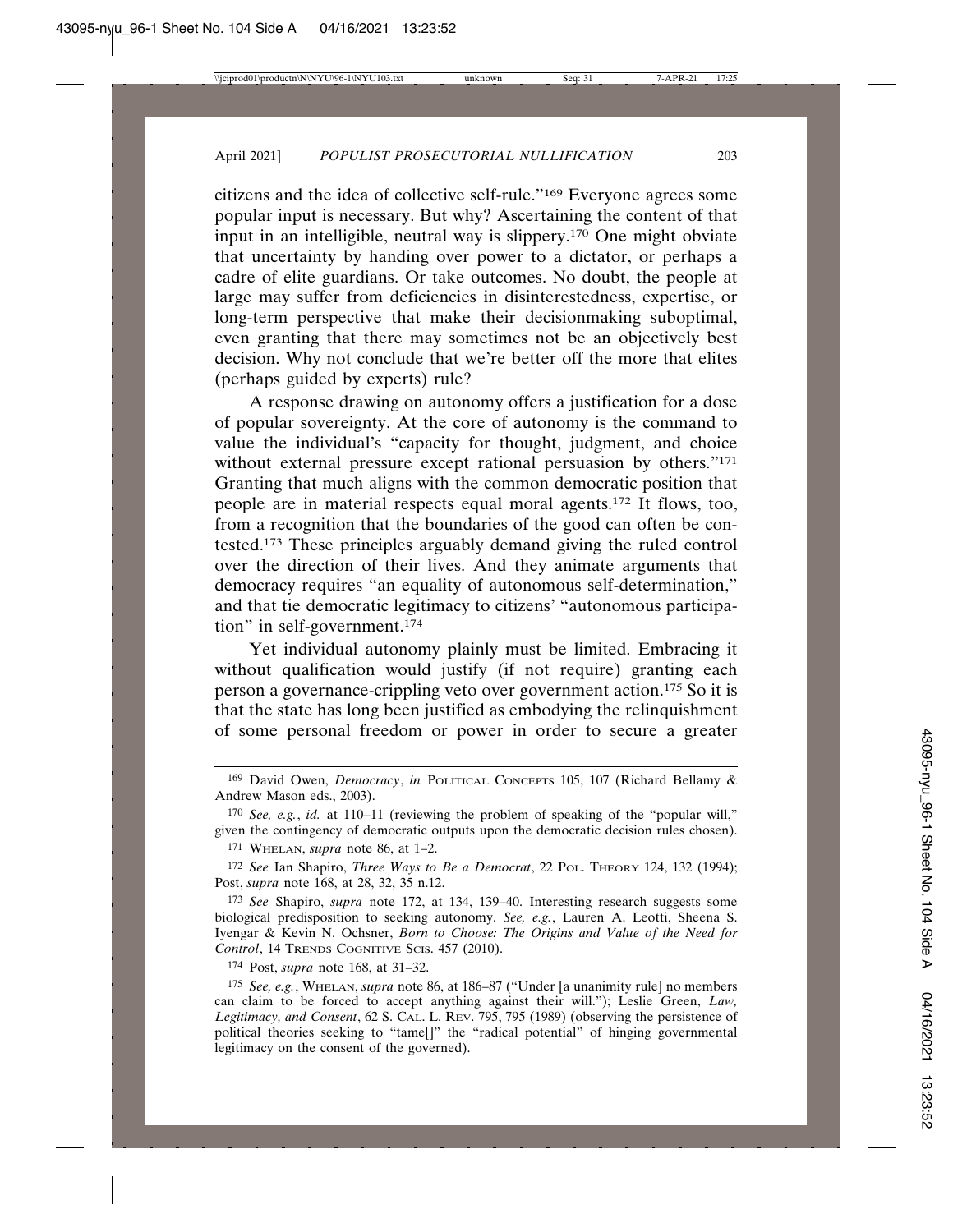degree of those liberties.<sup>176</sup> Here, indeed, is where "[a]ll the real questions of power and government start."177

Granted, managerialists might well object that, compared to popular sovereignty, their democratic vision is just as cognizant of individual autonomy and the contestability of the good. To borrow and tweak an apt example, they could be equally sensitive to the difficulties of translating a broad commitment to national health into particular policy choices on vaccination and family planning.178 Shifting focus to *group* autonomy adds a helpful wrinkle and suggests how popular sovereignty can shine as a legitimator.

To see how, consider what flows from insisting upon respect for groups of individuals acting "in a reasonable manner, within physical and social constraints, to advance their goals."179 In a thin sense, we might grant that respect because it valorizes political equals exercising their autonomy in tandem with likeminded others to determine society's course.<sup>180</sup> On that view it might be merely a factor of summed individual autonomy.<sup>181</sup> A thicker sense of group autonomy emerges from the communitarian tradition's insistence that groups have independent value beyond the atomistic behavior of their constituent individuals.182 To communitarians, groups possess indepen-

179 WHELAN, *supra* note 86, at 2; *see also* Frug, *supra* note 142, at 1122 (connecting "group autonomy" to "the ability of a group of people, working together, to control actively the basic societal decisions that affect their lives").

180 *See* Owen, *supra* note 169, at 107–08 (discussing how democracy can be justified as an aggregation of equals making collective decisions).

181 *See, e.g.*, Richard C. Schragger, *The Limits of Localism*, 100 MICH. L. REV. 371, 390 (2001) (describing a view of community as "the sum of its parts (the individuals)"); *cf.* Andrew Altman & Christopher Heath Wellman, *The Deontological Defense of Democracy: An Argument from Group Rights*, 89 PAC. PHIL. Q. 279, 286 (2008) (arguing that the violation of a group's "right of self-determination" harms "each individual member in her role as [a] member of the group").

182 *See* Amitai Etzioni, *A Moderate Communitarian Proposal*, 24 POL. THEORY 155, 155–59 (1996) (describing the value of groups in the context of the debate between communitarians and libertarians); David Hollenbach, *Virtue, the Common Good, and Democracy*, *in* NEW COMMUNITARIAN THINKING: PERSONS, VIRTUES, INSTITUTIONS, AND COMMUNITIES 143, 147–49 (Amitai Etzioni ed., 1995) ("Democracy requires more than [solitary individuals]. It requires the virtues of mutual cooperation, mutual responsibility, and what Aristotle called friendship, concord, and amity.").

<sup>176</sup> *See, e.g.*, LESLIE GREEN, THE AUTHORITY OF THE STATE 71–72 (1988) (suggesting that the net effect of state coercion, threatened or real, "may . . . be to reduce coercion").

<sup>177</sup> HARRISON, *supra* note 155, at 5; *see also* WHELAN, *supra* note 86, at 3 (noting that, in democracies, an individual acting alone generally cannot effect her preferred political outcome).

<sup>178</sup> *Cf.* SCHUMPETER, *supra* note 161, at 252 (drawing on these examples in his critique of the concept of a single common good).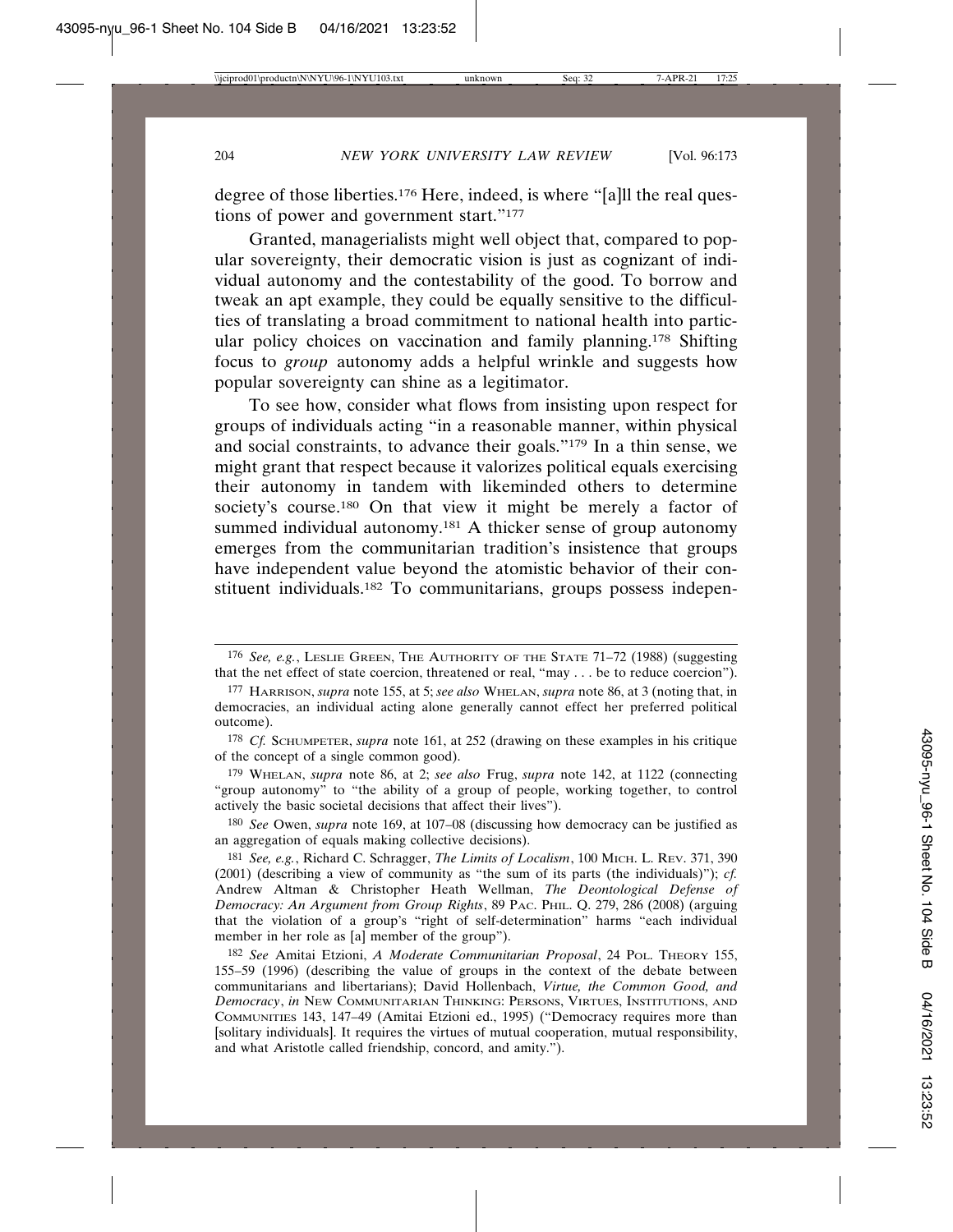dent autonomy worth protecting beyond merely summing individual desires<sup>183</sup>

True, we can no less give every group an indefeasible veto over government decisionmaking than we can give one to every individual. But prizing groups' ability to self-determine seems more compatible with popular sovereignty's emphasis on "collective selfdetermination" than managerialist democracy's disdain for popular control.184 Popular sovereignty treats the self-determination available at the ballot box to groups and their constituent individuals as a good worthy of independent pursuit.<sup>185</sup>

Careers have been spent grappling with autonomy's implications and meanings. Nor is it the only thing that matters in democracy. But it does matter, group self-determination is a major piece of it, and it offers a compelling if not unanswerable justification for applying a popular sovereignty perspective to evaluate democratic institutional phenomena.186 Programmatic prosecutorial nullification—especially when pursued by elected prosecutors—is such a phenomenon.

### *B. The All-Affected Principle, Subsidiarity, and Self-Determination*

Acknowledging the impossibility of absolute autonomy provokes institutional design questions about how best to maximize it. The popular sovereignty lens just sketched suggests one answer of particular relevance to evaluating categorical prosecutorial nullification. Its focus on self-determination first points us toward the all-affected principle, under which one's "democratic say" in political decisionmaking ought to track "the degree to which [one is] affected by the out-

<sup>183</sup> Etzioni, *supra* note 183, at 155–56; Thomas A. Spragens, Jr., *Communitarian Liberalism*, *in* NEW COMMUNITARIAN THINKING: PERSONS, VIRTUES, INSTITUTIONS, AND COMMUNITIES, *supra* note 182, at 38; Schragger, *supra* note 181, at 393 (discussing the "deep" view of community).

<sup>184</sup> *See* Kleinfeld, *supra* note 25, at 1390–94.

<sup>185</sup> In practice, all democracies restrict the vote, with major exclusions often including non-citizens, children, and people previously convicted of felonies. *See, e.g.*, WHELAN, *supra* note 86, at 99–100, 107–11. Taking self-determination seriously might well render these exclusions suspect. But while this may suggest flaws in applied definition of the relevant "People," it does not weaken autonomy's universal democratic relevance. *Cf.* Post, *supra* note 168, at 34 & 35 n.15 (observing the problem of defining "the set . . . who must be deemed participants").

<sup>186</sup> *Cf.* Frug, *supra* note 142, at 1068–69 (observing long-running "critique" of the "limited ability of individuals to control their own lives" afforded by the "development of Western society," and the critics' focus on the "limited objective" of "reorganizing society to *increase* the degree of individual involvement in societal decisions" (emphasis added)); Sherman J. Clark, *A Populist Critique of Direct Democracy*, 112 HARV. L. REV. 434, 443 (1998) (recognizing it might be quixotic to attempt to prove in some irrefutable sense the deontological superiority of a popular sovereignty based on "full and equal popular input," but arguing nevertheless that it can be defended as "normatively appealing").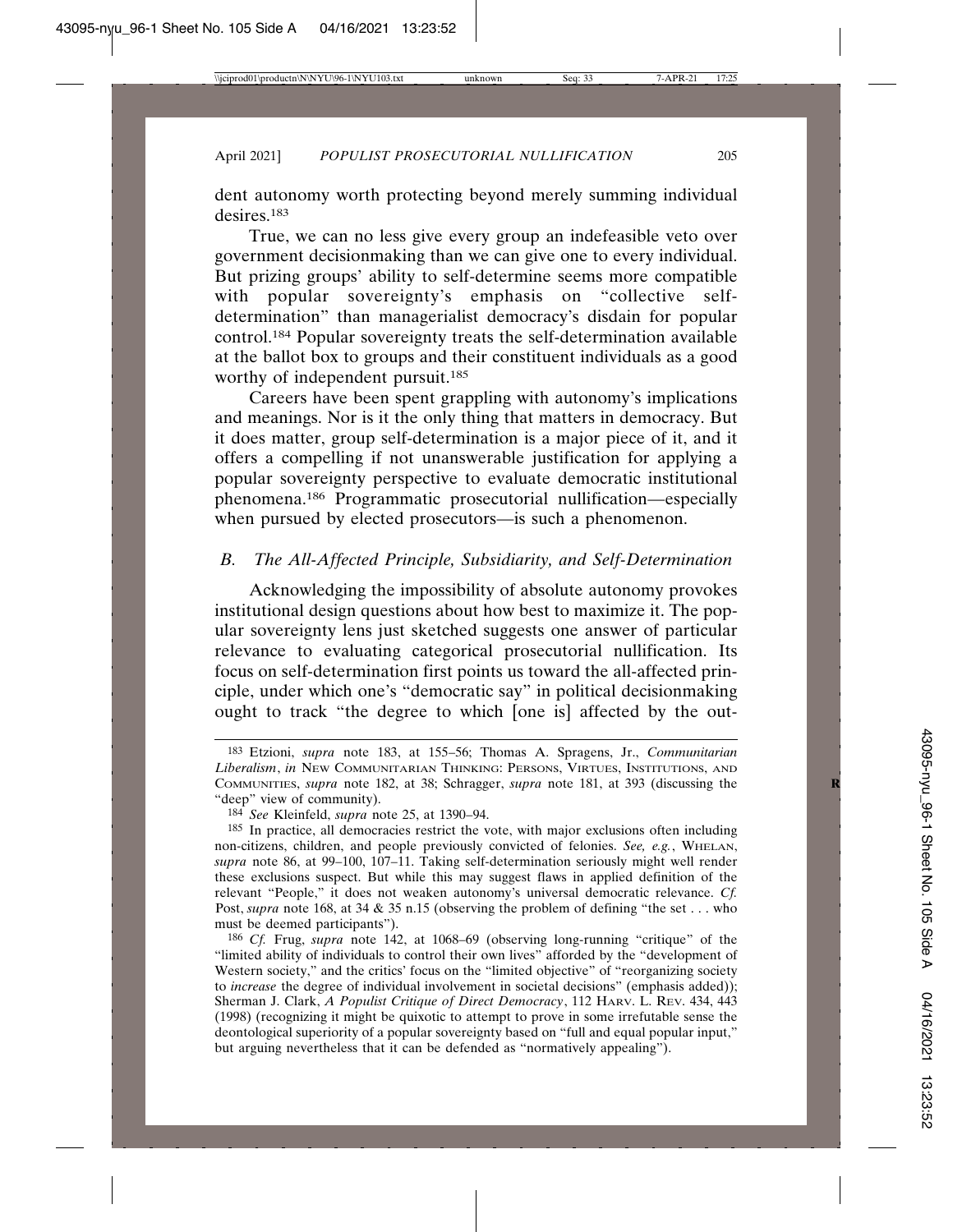come."187 That sounds in the register of the individual and group selfdetermination just discussed. And that move suggests another: the presumptive political devolution flowing from a commitment to subsidiarity.<sup>188</sup> Again, that principle comports with the popular sovereignty vision. After all, it holds that "legitimate authority rests," at least as an initial matter, with "those moral agents most obviously affected by political decisions," and that legitimate coercion must be responsive to those agents' "equal moral standing as . . . the subject and final author of that coercion."189 Applied, it justifies various forms of "localism," although the degree of devolution can be flexible. Elections for regional representatives like district attorneys to execute state criminal law are classic examples.

Subsidiarity, guided by the all-affected principle, can amplify autonomy in several ways. First, because it reduces voting-unit size, it increases the probability that any given vote will be determinative, increasing the value of each.190 That is, it increases the likelihood that a participating individual or group will shape a social decision. Second, because it increases vote value and the degree of control people consequently feel over their daily lives, subsidiarity can increase participation.191 Third, and relatedly, by actually devolving decisionmaking it *in fact* increases the degree of control one has over the locally relevant parts of one's life.192 Fourth, subsidiarity reduces coercion in an absolute sense: As voting-unit size decreases, so does the absolute number of people who must submit to a disliked decision.193 Finally, subsidiarity inverts James Madison's hope of

189 King, *supra* note 189, at 301.

190 *See, e.g.*, WHELAN, *supra* note 86, at 149; Richard Briffault, *Localism and Regionalism*, 48 BUFF. L. REV. 1, 16–17 (2000) [hereinafter Briffault, *Localism and Regionalism*].

191 *See, e.g.*, George A. Bermann, *Taking Subsidiarity Seriously: Federalism in the European Community and the United States*, 94 COLUM. L. REV. 331, 340, 405 (1994) (discussing how subsidiarity "enhance[s] the individual's sense of dignity and autonomy"); Frug, *supra* note 142, at 1069–70 (noting how subsidiarity can boost "popular participation"); RUSSELL J. DALTON, THE PARTICIPATION GAP: SOCIAL STATUS AND POLITICAL INEQUALITY 4–6 (2017) (cataloguing democratic arguments for prizing participation).

192 *See infra* Section III.B.1.

193 *See* Larry D. Kramer, *Putting the Politics Back into the Political Safeguards of Federalism*, 100 COLUM. L. REV. 215, 222 (2000) ("[B]ecause preferences for governmental

<sup>187</sup> Daniel Weinstock, *Cities and Federalism*, *in* FEDERALISM AND SUBSIDIARITY 259, 262 (James E. Fleming & Jacob T. Levy eds., 2014).

<sup>188</sup> *See id*. at 261 (describing subsidiarity as "directing that powers or tasks should rest with the lower-level sub-units" of a political order absent compelling contrary reason (quoting Andreas Føllesdal, *Subsidiarity*, 6 J. POL. PHIL. 190, 190 (1998)); Loren King, *Cities, Subsidiarity, and Federalism*, *in* FEDERALISM AND SUBSIDIARITY, *supra* note 188, at 291, 291 ("Subsidiarity . . . counsels that decisions be made at the lowest feasible scale of organization.").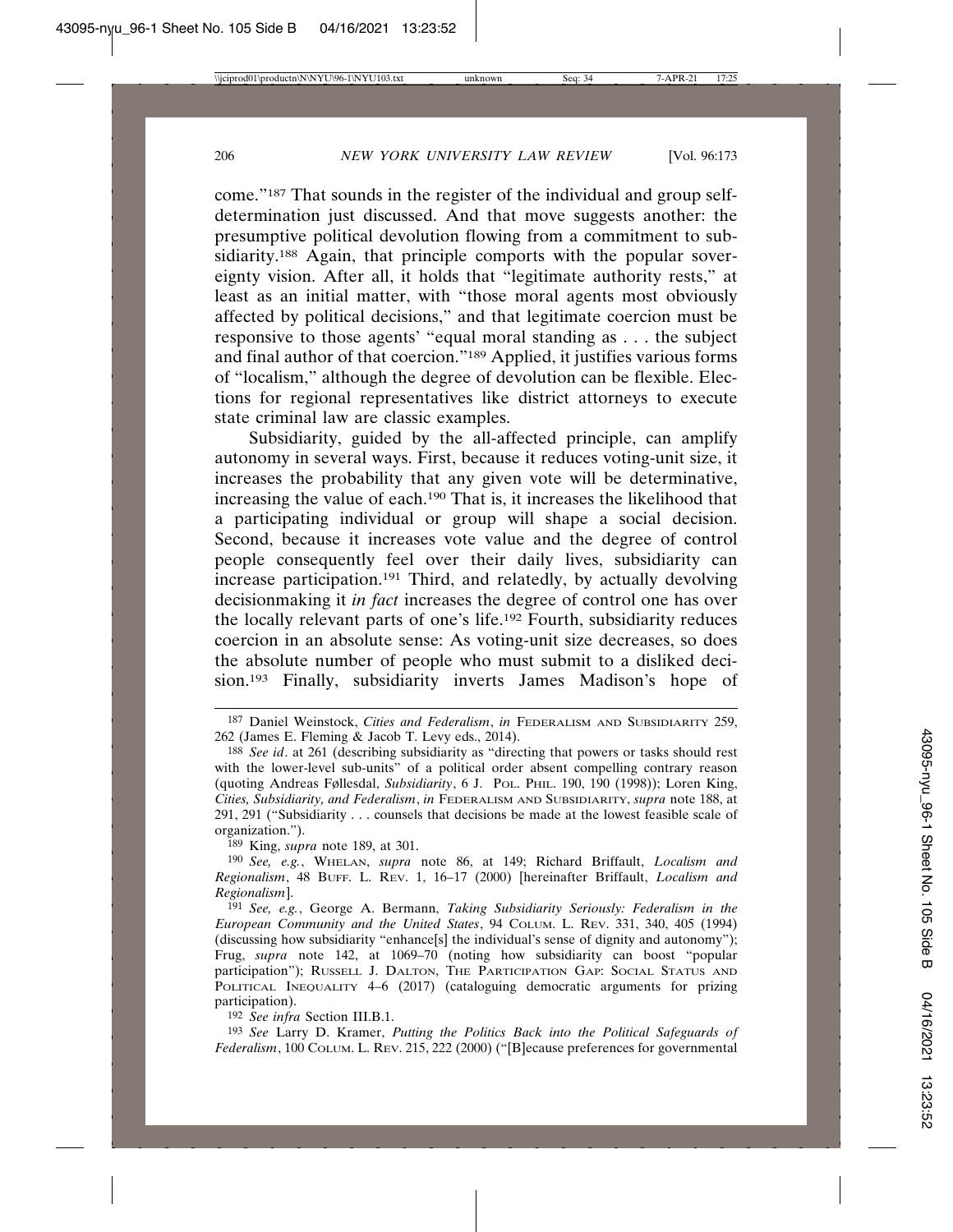"extend[ing] the sphere" in a surprisingly helpful way.194 He hoped that expanding a polity could protect individual rights by thwarting consensus.195 While he was right that consensus can harm dissenters,196 less dissensus suggests less coercion, and may make it more reasonable to infer a singular popular will from an election.

Real-world subsidiarity can be imperfect. County-level prosecutorial districts, for example, contain multitudes. Perhaps in some sense district-level decisions represent the will of the community of district inhabitants, but in another sense they do not, since dissenting subcommunities of interest do not disappear just because they lacked the political pull to shape the district-level decision.197 Conceivably, greater devolution would sharpen subsidiarity's benefits (although it might well exacerbate its downfalls without eradicating dissent).198 Indeed, noting that much reminds us that political "communities" themselves are contingent products of political will.199 But none of this erases the benefits of the system that our institutional path dependency200 has left us. Relative to more-centralized alternatives, district attorney elections still catalyze the autonomy of individuals and groups within a bounded area by increasing their power to decide who executes criminal law where they live. Losers are inevitable in a majoritarian system; the difference is that devolution increases the chances for losers to have real influence on outcomes.201

\*\*\*

One's position on popular control affects how one analyzes a democratic phenomenon. To some degree, the theoretical disagree-

195 *Id.* (positing that expanding a polity will "make it less probable that a majority of the whole will have a common motive to invade the rights of other citizens").

policy are unevenly distributed among the states and regions of the nation, more people can be satisfied by decentralized decisionmaking."); Michael W. McConnell, *Federalism: Evaluating the Founders' Design*, 54 U. CHI. L. REV. 1484, 1493 (1987) ("[M]ore people can be satisfied by decentralized decision making than by a single national authority.").

<sup>194</sup> THE FEDERALIST NO. 10, *supra* note 49, at 53 (James Madison).

<sup>196</sup> *See generally infra* Section IV.A.

<sup>197</sup> *See* Rappaport, *supra* note 25, at 746–48 (questioning the intelligibility of "communities" and community consensus).

<sup>198</sup> *See infra* text accompanying notes 416–32.

<sup>199</sup> *See* Schragger, *supra* note 182, at 403–05 ("[C]ommunity itself is a result of forceful acts of literal and figurative boundary creation . . . ."); *id.* at 404 ("[L]aw is as constitutive of social geographies as it is of social institutions.").

<sup>200</sup> *See* Paul Pierson, *Increasing Returns, Path Dependence, and the Study of Politics*, 94 AM. POL. SCI. REV. 251, 252 (2000) (employing the definition of path dependence as describing circumstances in which steps down a particular path increase the cost of deviating from that path).

<sup>201</sup> *See infra* Section III.B. See *infra* Section IV.A, below, for a discussion of Madison's fear: Majorities trampling losing minorities.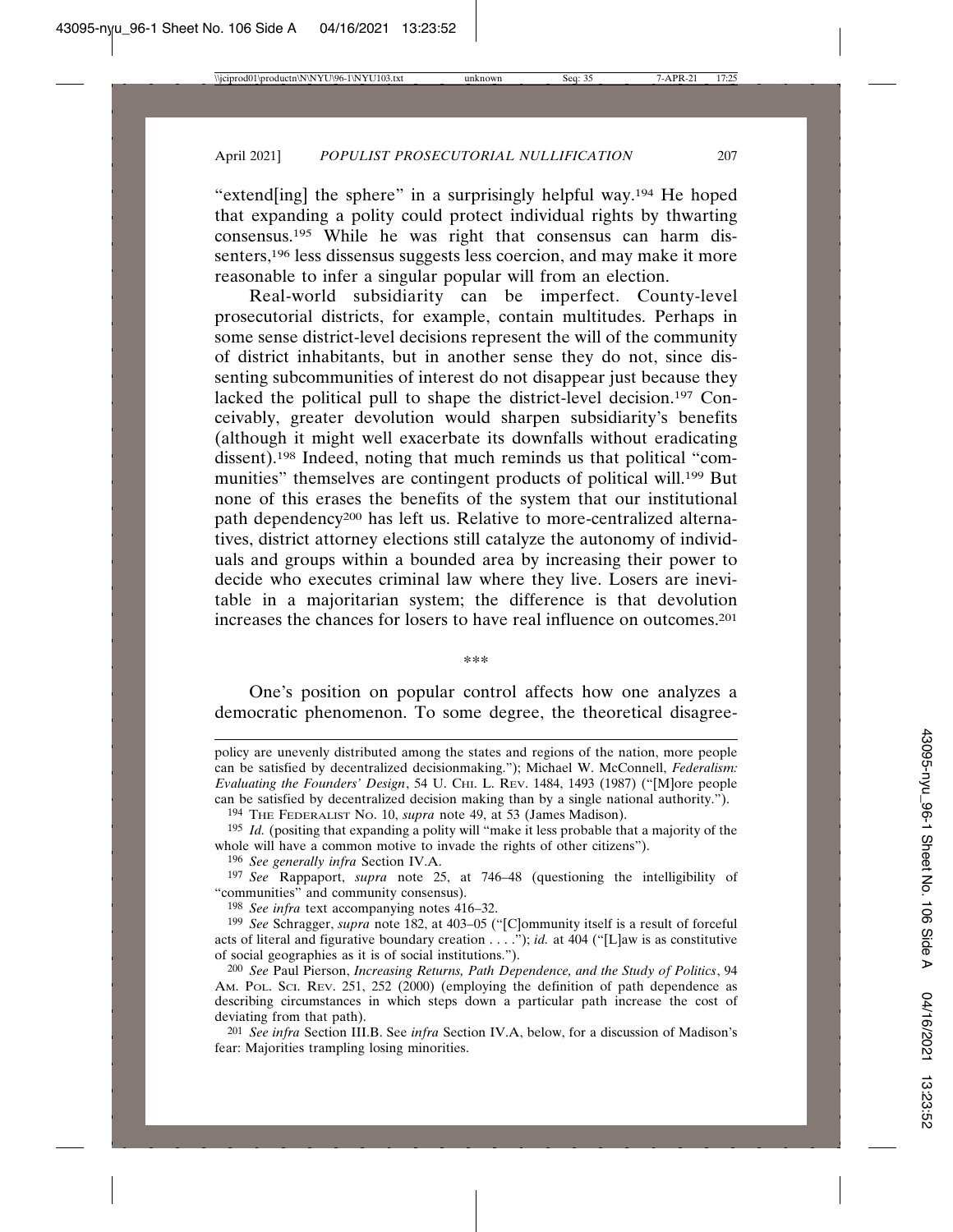ments in this space are insoluble. Yet a focus on autonomy and selfdetermination at least can justify the choice of a popular sovereignty lens for evaluating a democratic phenomenon like prosecutorial programmatic nullification.

#### III

### WHOLESALE JURY NULLIFICATION

It is easier to extol popular sovereignty than to elaborate what it means for the People to be sovereign. But it at least seems plain that the power to create law—and to unmake it through particularized exceptions—lies near sovereignty's heart.202

That said, this Part considers the difficulty of apparently unilateral prosecutorial nullification of state law. Potential critiques are not wanting, whether one roots them in the separation of powers,<sup>203</sup> the rule of law,204 some sort of local infringement on state sovereignty,205 or just a rough understanding that voters who elect prosecutors are doing just that: electing a prosecutor, not an emperor,206 and certainly not one empowered to make decisions that might spill over onto people who didn't even get to vote on them.207 Yet it's worth considering whether the phenomenon may at least sometimes be justified.

This Part argues that it may. All state prosecutor categorical nullification decisions are not created equal. Some, it turns out, grow from the same democratic root as our once-muscular juries. When prosecutors nullify not unilaterally, but consistent with a reasonably ascertainable popular will, they act as a conduit for the wholesale achievement of what the same population might otherwise have done

203 *See, e.g.*, Price, *supra* note 20, at 677; Sawyer, *supra* note 24, at 618–22.

<sup>202</sup> *See, e.g.*, Jack Goldsmith & Daryl Levinson, *Law for States: International Law, Constitutional Law, Public Law*, 122 HARV. L. REV. 1791, 1860 (2009); Austin Sarat & Conor Clarke, *Beyond Discretion: Prosecution, the Logic of Sovereignty, and the Limits of Law*, 33 LAW & SOC. INQUIRY 387, 390–91, 410–11 (2008) (calling the power to make exceptions a "fragment of sovereignty"); *cf.* Heath v. Alabama, 474 U.S. 82, 93 (1985) ("Foremost among the prerogatives of sovereignty is the power to create and enforce a criminal code.").

<sup>204</sup> *See generally infra* Section IV.B (discussing rule-of-law critiques of categorical nonenforcement).

<sup>205</sup> *Cf. Heath*, 474 U.S. at 93 (extolling as key to state sovereignty power to "create and enforce" its criminal law).

<sup>206</sup> *Cf*. CHARLES STIMSON & ZACH SMITH, *"Progressive" Prosecutors Sabotage the Rule of Law, Raise Crime Rates, and Ignore Victims*, HERITAGE FOUNDATION (Oct. 29, 2020), https://www.heritage.org/crime-and-justice/report/progressive-prosecutors-sabotage-therule-law-raise-crime-rates-and-ignore ("Elected rogue prosecutors assert arrogantly that they, *and they alone*, know what is best for the districts they represent . . . ." (emphasis added)).

<sup>207</sup> Nestor M. Davidson, *The Dilemma of Localism in an Era of Polarization*, 128 YALE L.J. 954, 976–77 (2019) (warning of dangers of externalities on outsiders).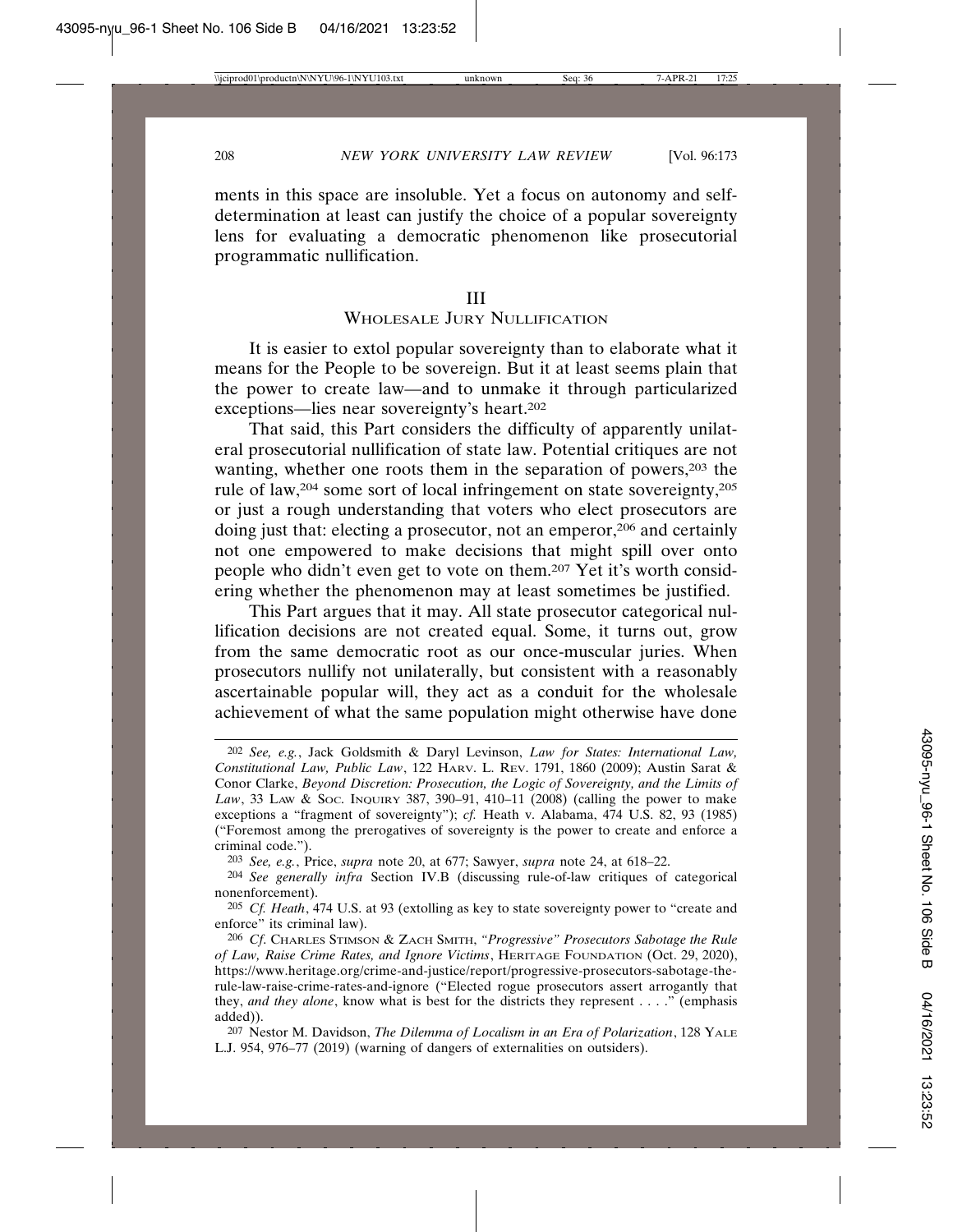retail through jury control of the law. This is populist prosecutorial nullification: a hydraulic descendant of strong juries.208 Viewed thusly, it merits respect as a democratically legitimate phenomenon. That respect, however, is contingent on the anti-domination principles that can justify this phenomenon. The framework, therefore, will not legitimate a policy that invidiously infringes upon the self-determination rights of losers in democratic policy debates. I conclude by sketching the phenomenon's specific democratic benefits.

#### *A. The Framework*

This Section contends that we may sift programmatic prosecutorial nullification by considering the degree to which the policy (1) reflects a discernible popular will, and (2) respects the autonomy of those whose wills it does not implement.

My scaffolding is Part II's treatment of popular sovereignty. On that view, the degree to which a political choice comports with or implements a particularized popular will is central to its legitimacy. As Section II.B explained, popular sovereignty can also support an application of the all-affected principle under which the relevant popular will is divined from a devolved political area, such as the regions that elect most American prosecutors. Applying those principles, I aim to offer one way to think about the legitimacy of programmatic prosecutorial nullification.

Though I proceed through this lens, I do not entirely reject the possibility that the managerialist could glean some value from my approach. It is true that what I am searching for in the first part of my framework—a kind of popular authorization—is less important to the anti-populist views I rejected above. Yet the managerialist prosecutor certainly need not treat it as entirely unimportant. One can imagine a prosecutor making a relatively technocratic decision still finding popular preferences to be worth considering, even if she thinks of her job as delivering a primarily technocratic all-things-considered decision. That said, the force of my proposal may well decline as one moves toward the managerialist end of the spectrum.

#### *1. Distilling the Popular Will*

I argue that a nonenforcement policy that de facto repeals democratically enacted law can nevertheless obtain legitimacy if it can be

<sup>208</sup> *Cf.* Samuel Issacharoff & Pamela S. Karlan, *The Hydraulics of Campaign Finance Reform*, 77 TEX. L. REV. 1705 (1999). This seminal article argued that money in elections acts hydraulically; its owners will always find a way to affect the process. *See id.* at 1705, 1708; *see also* Bowers, *supra* note 127, at 1687 n.146 ("[D]iscretion is a hydraulic force.").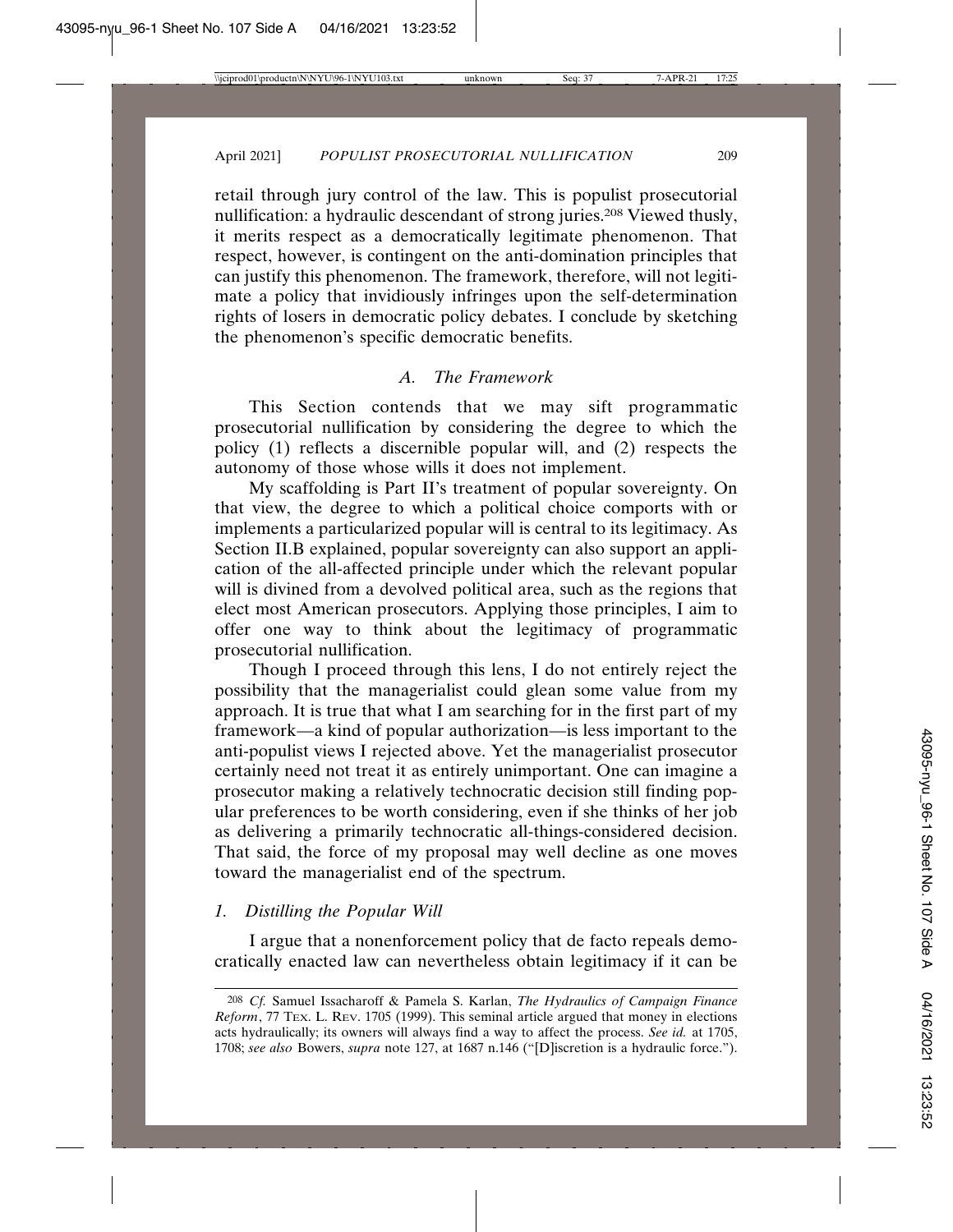tied to the People's authorization.209 To concretize that claim, the framework first asks whether the nullification policy reflects a reasoned, public, pre-election promise that context indicates was electorally salient.

Take first the need for a reasoned, specific, pre-election promise. The voters' choice of a prosecutor after the proposal's public ventilation through the formal election process is some evidence that they approve (or at least condone) its implementation.210 The weight of that evidence reasonably turns in part on the clarity with which the policy proposal is explained and justified. That reflects the generally accepted requirement that legitimate government action be nonarbitrary.211 Moreover, if the legitimator here is the public will, it appears sensible to interrogate the degree to which the prosecutor is an "honest agent" of "the public's interests."212 Interest alignment requires not just that the proposal be aired but that its principles be aired in a form sufficiently specific to facilitate public consideration.

One critique of the idea of popular intent from the direct democracy context underscores the importance of specificity. Initiative lawmaking may indeed render it quixotic to ask whether the "People" intended an answer to a specific question of application that the initiative's text generates.213 But so stated, the problem suggests that imputing intent becomes more reasonable the further one moves away from such questions. For example, we reasonably treat a majority's

<sup>209</sup> Any discussion of the People must acknowledge involuntary exclusion from the electorate, *see supra* note 186, and the possibility that the composition of the electorate can be manipulated by the electorate's supposed agents—whether through gerrymandering, making it harder to vote, or a variety of other ways that legislators can affect the electoral backdrop. *See generally* Michael J. Klarman, *Majoritarian Judicial Review: The Entrenchment Problem*, 85 GEO. L.J. 491 (1997). Nevertheless, although that sort of manipulation can raise questions beyond this Article's scope about the legitimacy of the entire democratic system, there is still value in considering, as I do here, whether one particular part of that system is (or is not) uniquely illegitimate.

<sup>210</sup> *Cf.* Fairfax, *supra* note 8, at 1280 (contemplating voter engagement with potential nullification promises).

<sup>211</sup> *See* Cnty. of Sacramento v. Lewis, 523 U.S. 833, 845 (1998) ("[T]he touchstone of due process is protection of the individual against arbitrary action of government . . . ." (citation omitted)); Osofsky, *supra* note 21, at 92–93 (noting that agency action has been justified on the basis of its nonarbitrariness).

<sup>212</sup> *Cf.* Mila Sohoni, *Crackdowns*, 103 VA. L. REV. 31, 84–88 (2017) (emphasis omitted) (considering reason-giving and intent in overenforcement context).

<sup>213</sup> *See* Jane S. Schacter, *The Pursuit of "Popular Intent": Interpretive Dilemmas in Direct Democracy*, 105 YALE L.J. 107, 110–12, 158–59 (1995) (querying whether it was sensible to ask whether California voters' approval of a lengthy criminal-law initiative indicated any specific intent regarding whether the alterations authorized "hearsay testimony in a preliminary hearing by someone without personal knowledge of the case" or whether they "authorized a court to order disclosure of a defense witness's address and to sanction a noncomplying attorney").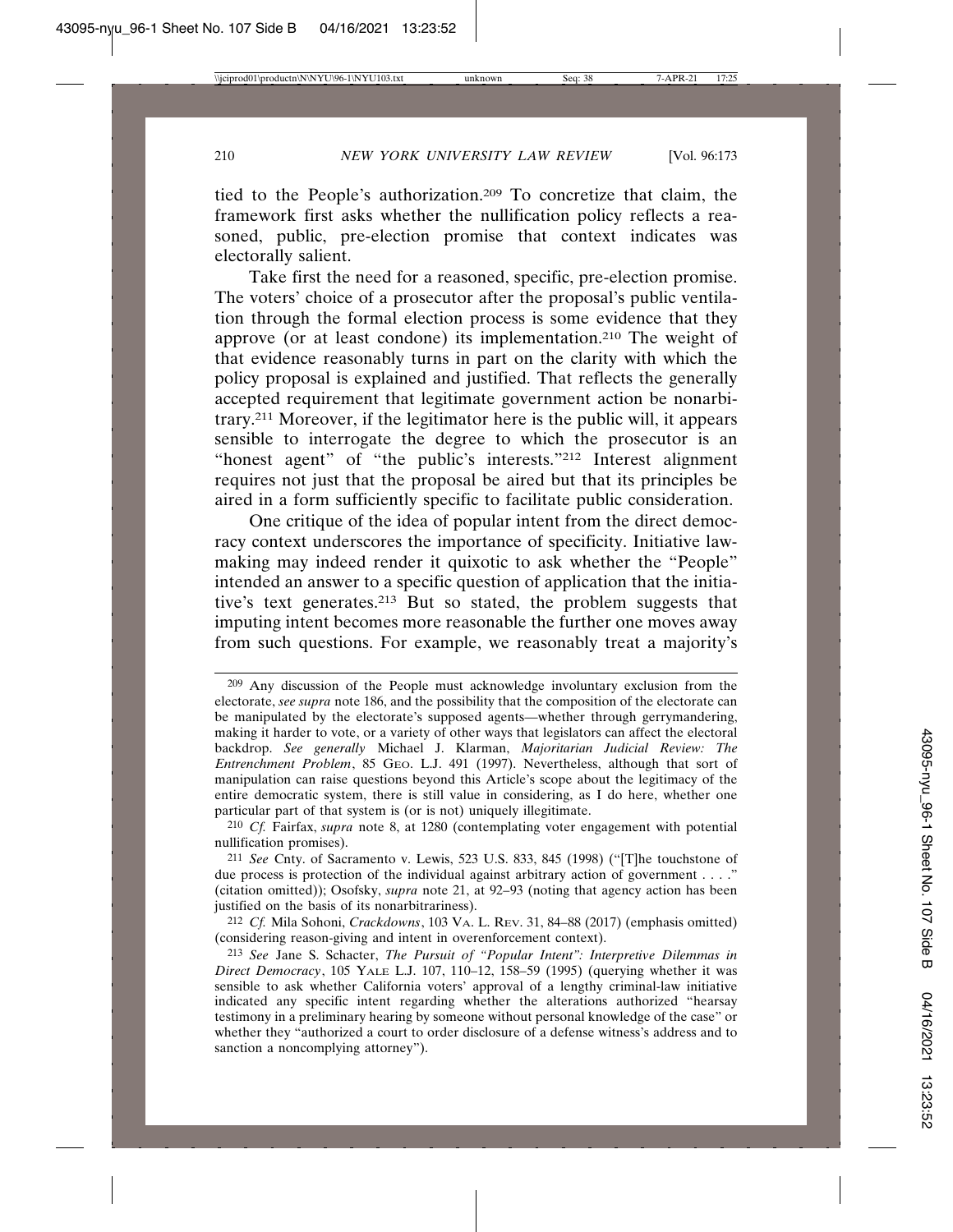voting for a candidate as reflecting their "intent" that the candidate take office. Specificity helps move nullification promises along this spectrum by tightening the nexus between the proposal and the election, thus reducing the space for doubt regarding intent.

Specificity dovetails with the importance of the proposal's salience. One potential strike against prosecutorial nullification is that many prosecutorial elections lack salience.<sup>214</sup> That makes sense. It is harder to claim that the popular will embraces an issue unimportant to the election.215 But it is worth considering the issue at greater length in order to clarify *how* salience helps legitimize prosecutorial nullification. Consider the obvious objection: we generally elect candidates who implement policies rather than voting on the policies directly. This practice could muddy any policy-specific authorization to act inferable from an election, notwithstanding a candidate's pre-election promise. Some would say it is fatal to any attempt to speak of a coalesced popular issue preference.216 Yet even those skeptics acknowledge that an election "delivers an electoral mandate" *if* "voters' intentions concerning issues are clear and decisive."217 Perhaps more importantly, politicians and citizens seem to believe that policy promises matter, whether as evidence of what the candidate will do if elected, a basis for sanction at the next election if deviated from, or both.218 It at least seems reasonable to infer a popular issue prefer-

<sup>214</sup> *See, e.g.*, Fairfax, *supra* note 8, at 1269–70 (noting scholarly critique that prosecutorial elections often "fail[] . . . to highlight prosecutorial policies for voter consideration"). *But see* Wright, *supra* note 112, at 591 (suggesting some inherent salience in the prosecutorial role).

<sup>215</sup> It is theoretically possible that a prosecutor's electoral "type" (e.g., her presentation as progressive) may be so striking that it might in fact embrace some specific issues even if not explicitly flagged. *Cf.* James D. Fearon, *Electoral Accountability and the Control of Politicians: Selecting Good Types Versus Sanctioning Poor Performance*, *in* DEMOCRACY, ACCOUNTABILITY, AND REPRESENTATION 55, 60 (Adam Przeworski, Susan C. Stokes & Bernard Manin eds., 1999) (arguing that voters tend to see elections as tools for prospective selection of "good types"). But I start from the premise that programmatic de facto repeals require a healthy dose of robust justification. Because I tie that justification to the strength of the difficult-to-grasp popular will, I maintain that pre-election ventilation of the proposal remains critical. Some concrete existing pledge is particularly important if, as many maintain, the only really effective tool of electoral control is retrospective sanction for unwanted behavior. *See id.* at 56 (describing how some theorists focus on politicians' fear of losing reelection as the main tool of electoral accountability).

<sup>216</sup> *See e.g.*, WHELAN, *supra* note 86, at 354–55, 372 (noting skepticism of the idea of a specific popular preference on a given issue).

<sup>217</sup> *Id.* at 372; *see also* Bernard Manin, Adam Przeworski & Susan C. Stokes, *Introduction* to DEMOCRACY, ACCOUNTABILITY, AND REPRESENTATION, *supra* note 216, at 1, 8, 12–13 (contemplating the existence of mandates as signals of voter preference communicated via elections).

<sup>218</sup> *See* Bernard Manin, Adam Przeworski & Susan C. Stokes, *Elections and Representation*, *in* DEMOCRACY, ACCOUNTABILITY, AND REPRESENTATION, *supra* note 216, at 29, 38 (stating that reputational concerns motivate politicians to keep their policy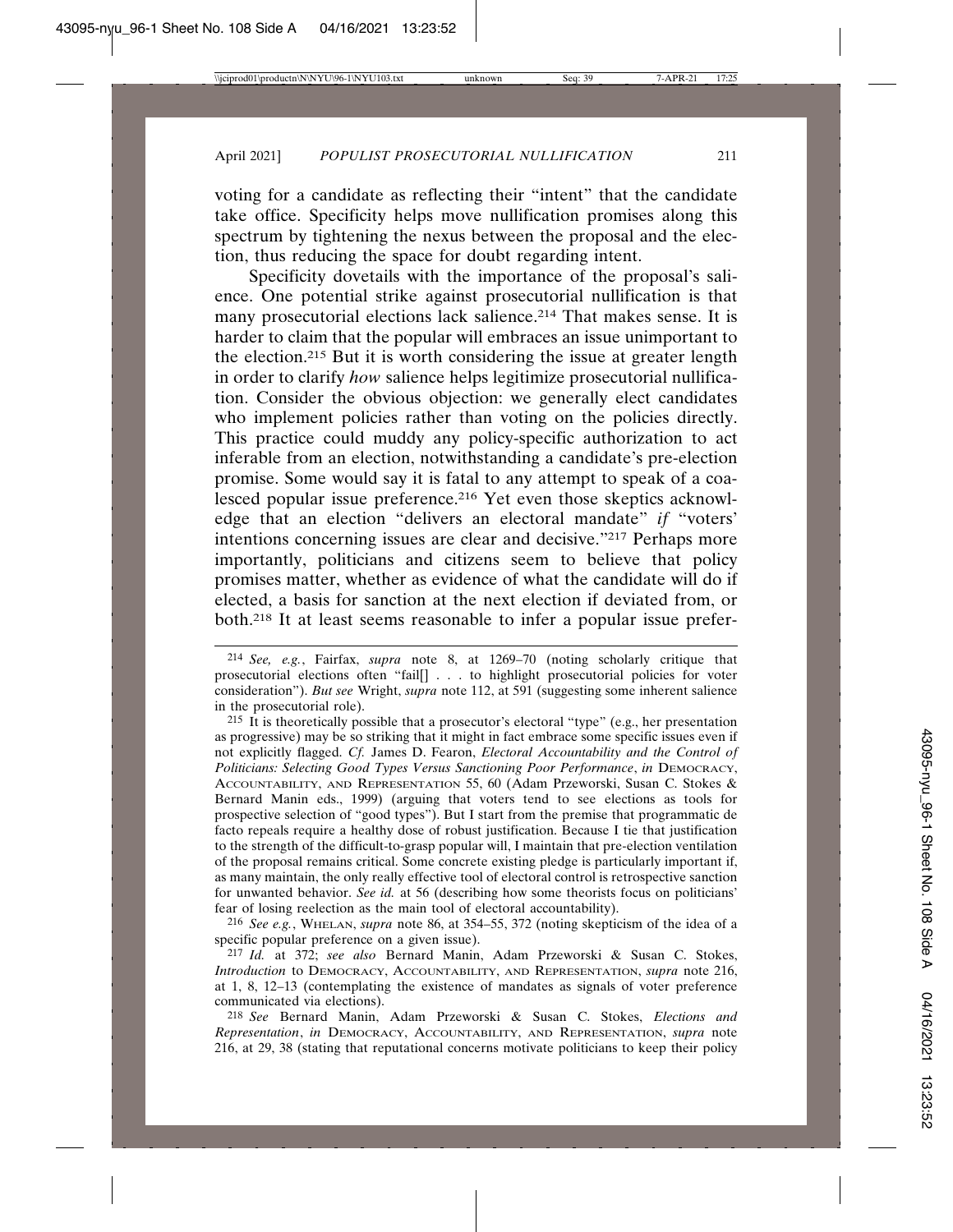ence when electoral context can be said to offer clear indicia on the matter<sup>219</sup>

This reasoning is not foreign to the law. The objection here bears a family resemblance to arguments against the general idea of collective intent.220 Yet courts resolving discrimination cases have long wielded effective tools for inferring, or imputing, a group's "intent."<sup>221</sup> Indeed, we routinely, and necessarily, attribute intent—a supposed will—to bodies that could not literally possess a single undifferentiated intent.222 The question is not whether such attribution is ever appropriate, but what conditions justify it.

In that regard, salience is a reasonable guidepost. It serves the same function in this iteration of indirect democracy as the single subject rule serves in direct democracy: It justifies an inference that the majority intended some outcome by their vote.223 And objective indicia exist. Helpfully, for prosecutors, at least two ever-present pieces of context will cut in favor of salience. First, the inherent novelty of any campaign promise to nullify warrants granting at least a

promises); Fearon, *supra* note 216, at 58–59, 82–83 (arguing that a politician's policy promises help voters decide if that politician is a good type, i.e., "the type who want[s] to do in office what [the voters] would want done" (emphasis omitted)); José María Maravall, *Accountability and Manipulation*, *in* DEMOCRACY, ACCOUNTABILITY, AND REPRESENTATION, *supra* note 216, at 154, 154–57 (suggesting that elections may influence politicians both prospectively and retrospectively). Consider here the evidence that elected officials really do try to fulfill campaign promises, *see* Ezra Klein, *Contrary to Popular Belief, Politicians Often Keep Campaign Promises*, WASH. POST (Jan. 19, 2012), https:// www.washingtonpost.com/business/economy/contrary-to-popular-belief-politicians-oftenkeep-campaign-promises/2012/01/19/gIQAAgq6BQ\_story.html, and that politicians who deviate from campaign promises feel compelled to justify that deviation, *see* Manin et al., *supra*, at 38 (suggesting that politicians provide justifications for breaking campaign promises because voters expect those promises to be kept).

219 *See* Lawrence J. Grossback, David A.M. Peterson & James A. Stimson, *Electoral Mandates in American Politics*, 37 BRIT. J. POL. SCI. 711, 711 (2007) (describing strong congressional reactions to elections with clear political mandates).

220 *See* Jessica A. Clarke, *Explicit Bias*, 113 NW. U. L. REV. 505, 556–57 (2018) (noting appearance of skepticism about determining collective intent in various legal contexts).

221 *See id.* at 556–60 (describing how courts have looked at context to determine collective intent in constitutional cases and Title VII cases); Richard H. Fallon, Jr., *Constitutionally Forbidden Legislative Intent*, 130 HARV. L. REV. 523, 527–28 (2016) (describing a variety of judicial approaches to determining collective legislative intent).

222 ROBERT A. KATZMANN, JUDGING STATUTES 34–35 (2014) (observing that we attribute intent to "local governments, trade associations, and businesses"); *see also* Romer v. Evans, 517 U.S. 620, 623 (1996) (invalidating statewide initiative as discriminatory); Hunter v. Erickson, 393 U.S. 385, 390–91, 393 (1969) (invalidating city initiative as discriminatory).

223 *See* Robert D. Cooter & Michael D. Gilbert, *A Theory of Direct Democracy and the Single Subject Rule*, 110 COLUM. L. REV. 687, 706–09 (2010) (discussing justifications for the single subject rule—i.e., the common requirement that direct democracy initiatives "be confined to 'one subject'").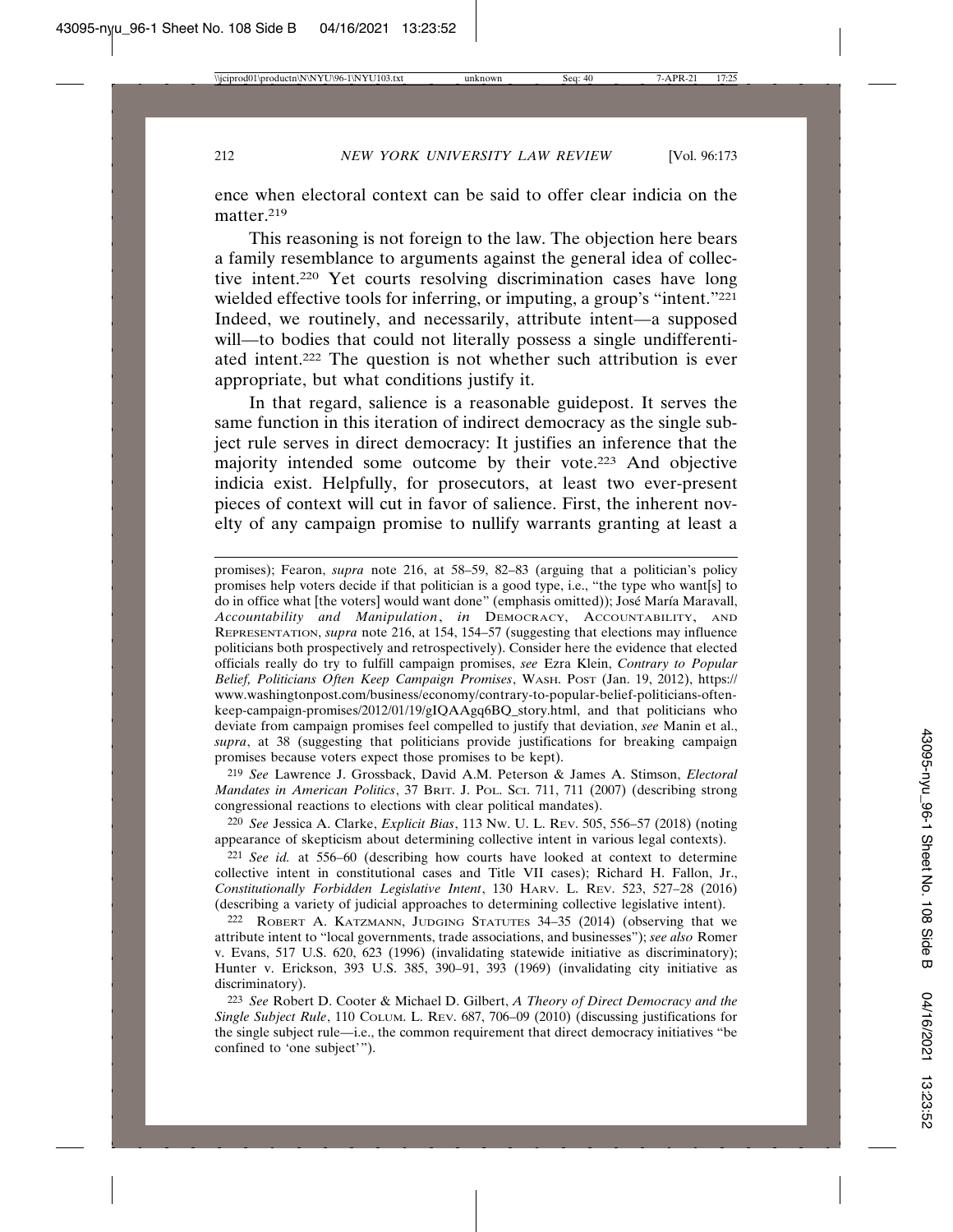mild per se presumption of salience for any such proposal.224 After all, the more the proposal grabs the public's attention, the more reasonable it is to treat the election as a referendum on the proposal. Second, remember the geographic and subject-matter constraints on district attorney power. Simply put, a prosecutor candidate's platform is likely to contain fewer, and more localized, planks than actors with more capacious bailiwicks (e.g., a gubernatorial candidate).225 There is simply less to distract onlookers from the promised policy when a prosecutor takes the unusual step of promising nullification.

Beyond those indicators, salience is contextual. Of substantial importance is the presence of an opponent, often absent in prosecutorial elections, although most voters live in jurisdictions where a choice is likely.<sup>226</sup> The absence of an alternative cuts against the significance of the electorate's "selection" of a candidate. Yet a contested election is not strictly necessary. Other indicia of authorization can counterbalance uncontested status. Examples would include the reelection of a prosecutor after her implementation of a previously promised policy (perhaps in an opposed election), high turnout, or a policy that represents such a dramatic break with the status quo that opposition would be expected if it contradicted local views. While the question of contestation is close, localities should not be barred from accessing this sort of local control merely because (for example) they are too small, or an incumbent prosecutor is too popular and effective to generate regularly contested elections.227 Moreover, increasing the import of elections, as this proposal would, should also raise the likelihood that they will be contested.

Other relevant fact-specific considerations can be imagined. Did the candidate center the nullification proposal in his or her selfportrayal? That makes more sensible an inference that voters understood it as key to the candidate's political project, and thus one the candidate would prioritize implementing post-election. Perhaps media covered the proposal as key to the campaign; that too suggests sali-

<sup>224</sup> *See, e.g.*, Osofsky, *supra* note 21, at 94 ("[C]ategorical nonenforcement can increase the salience of nonenforcement decisions, making it more likely that the politically accountable branches and the public will focus on them . . . providing a particularly transparent statement of nonenforcement.").

<sup>225</sup> *See* Wright, *supra* note 112, at 590–91, 602 (describing how the localized character of prosecutor elections helps voters understand and respond to candidate policies).

<sup>226</sup> *See* HESSICK, NATIONAL STUDY, *supra* note 5, at 5.

<sup>227</sup> Indeed, in some respects, this would prove too much. It is not *necessarily* the case that uncontested elections are inherently defective signals of whom the people have selected.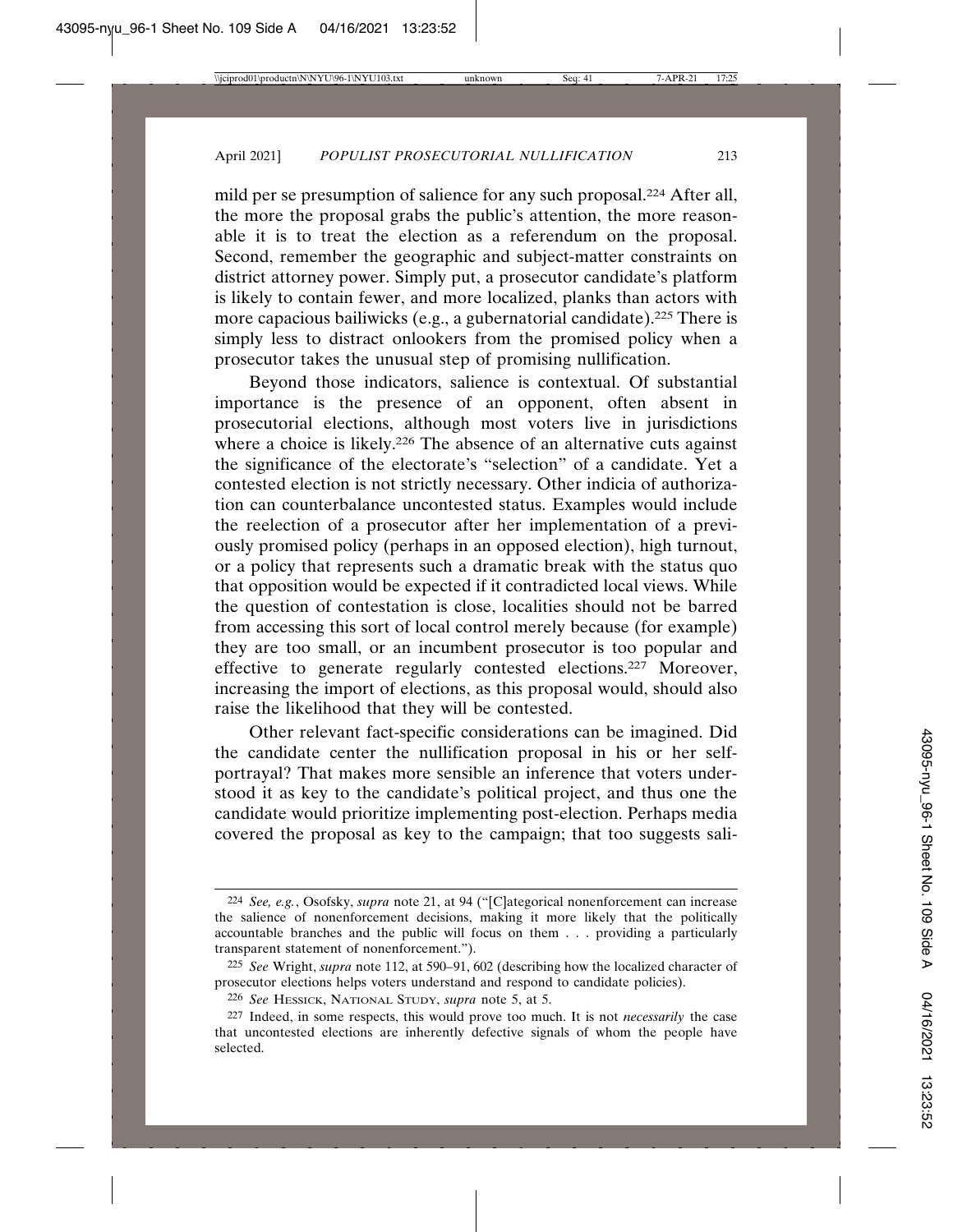ence.228 Or maybe the candidate's opponents attacked the proposal directly, which arguably defines the election's stakes in relation to the proposal. Or the election may have generated unusually high turnout for a prosecutorial election.229

In sum, the nexus between a programmatic nullification policy and an election matters for divining democratic sanction. The subsidiarity of district attorney elections tightens that nexus in ways that can sometimes permit a prosecutor to claim legitimately that the district has authorized her nullification program.

### *2. Outsider Effects and Invidious Domination*

Populist prosecutorial nullification advances autonomy by legitimating local self-determination. But if we think the all-affected principle helps justify this practice, we must grapple with the likelihood that not all affected assented. Perhaps popular sovereignty is "at the irreducible core of democracy," but that does not mean majoritarianism is coextensive with democracy.230 Prong two aims to ensure the policy, as implemented, minimizes supralocal effects on those beyond the district who literally had no say, and treats a policy as suspect if it impermissibly tramples the autonomy of losing minorities. "Impermissibly" must do work here. As Jeremy Waldron argues, "nothing tyrannical happens to me merely by virtue of the fact that my opinion is not acted upon by a community of which I am a member."231 Yet sometimes a policy loss is not just a loss, but something fundamentally antidemocratic in a way that our normative frameworks must at least attempt to detect.232

On that note, take first those outside the district. At the outset, we can draw again on the all-affected principle to posit that my gener-

230 Kleinfeld, *supra* note 25, at 1393–94.

231 JEREMY WALDRON, LAW AND DISAGREEMENT 13 (1999) (emphasis omitted).

232 *Cf.* Kerrel Murray, Note, *Good Will Hunting: How the Supreme Court's* Hunter *Doctrine Can Still Shield Minorities from Political-Process Discrimination*, 66 STAN. L. REV. 443, 445, 453 (2014) (considering this challenge in the context of the Supreme Court's political-process doctrine).

<sup>228</sup> *Cf.* Schacter, *supra* note 214, at 131–33, 155 (noting media power to shape electoral stakes).

<sup>229</sup> Referring to turnout raises the specter of apathy and nonvoters. *Cf.* Rappaport, *supra* note 25, at 751–52 (arguing that for "most ordinary people" participatory democracy is too time consuming). For these purposes, I consider choices not to vote nullities, i.e., expressions of indifference between the status quo and the policy preferences of the not indifferent. Indeed, this may be a place where some of the democratic difficulties posed by differing intensities of interest work themselves out. *See, e.g.*, Saul Levmore, *Voting with Intensity*, 53 STAN. L. REV. 111, 142–48 (2000) (considering whether and how to account for different intensities of interest in democratic decisionmaking); ELAINE SPITZ, MAJORITY RULE 27–30 (1984) (discussing the benefits and difficulties of considering intensity in democratic processes).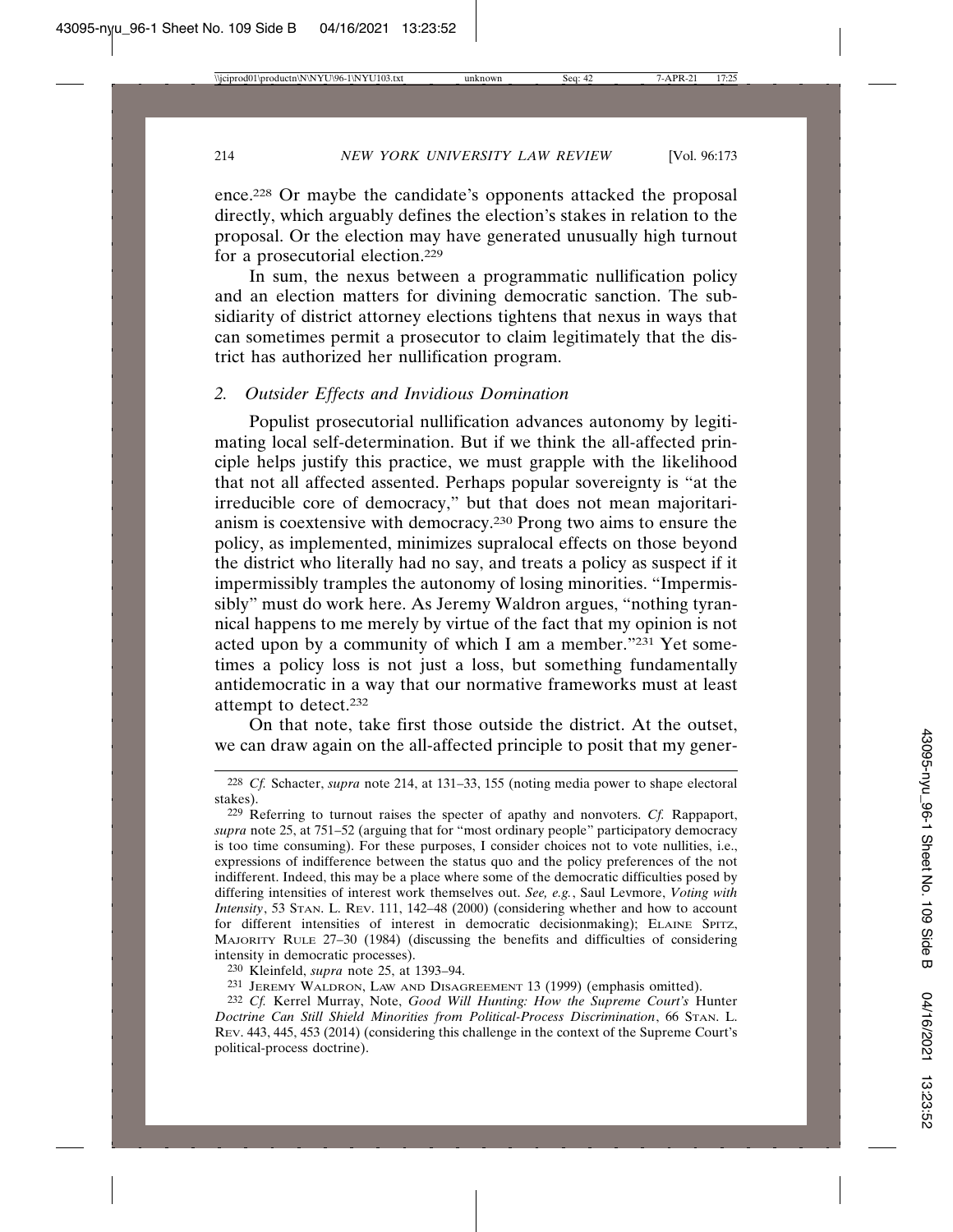alized moral disapproval of the choice that another region's voters made does not justify granting me the power to veto that choice. If just having an opinion on an issue sufficed to place one on an equal "affected" footing with those whom the policy choice affects more tangibly, the principle would seem to mean little.233 Of more concern are those out-of-district effects that constrain the autonomy of outsiders (including those who regularly travel into the district).234 To address that worry, we should view nullification pledges as most defensible when aimed at crimes committed within the jurisdiction, by residents, against residents.

This is not to say that any negative spillover effect invalidates a policy. Establishing boundaries carries with it some degree of unavoidable spillover from policy decisions,235 and we should not treat populist prosecutorial nullification more harshly than other decisions in that regard. I mean only that spillover must be taken seriously enough to sometimes delegitimize otherwise valid populist prosecutorial nullification. To be sure, determining when spillover crosses the line can present a close question (as I suggest in Sections IV.D and V.A.3). In such cases, the popular sovereignty lens applied here would give the tie to the local nonenforcement policy.<sup>236</sup>

Within-district "outsiders" (dissenters) stand in a fundamentally different position. They possess a clear stake in how their district's criminal law operates. Yet majoritarian democracy necessitates dissenters, so their existence is not dispositive. Through the popular sovereignty lens applied here, the opportunity to influence the result through voting and other political engagement warrants a healthy, but rebuttable, presumption of legitimacy. Generally, in these situations, it is the dissenters' burden either to make their case in the next election or take advantage of the relative ease of "foot voting" by moving away.237 That said, even the strongest advocates of popular sover-

<sup>233</sup> A fair analogy here is the insufficiency of mere "psychic [dis]satisfaction" for Article III standing. *See* Steel Co. v. Citizens for a Better Env't, 523 U.S. 83, 107 (1998). I thus disagree with those who would give veto-justifying weight to supposed "intangible externalities." *See, e.g.*, Todd E. Pettys, *The Mobility Paradox*, 92 GEO. L.J. 481, 498 (2004) (advocating for weighting intangible externalities).

<sup>234</sup> To be sure, outsider harms are only possible after first defining outsiders via the contingent political definition of the relevant community. *See* Schragger, *supra* note 182, at 464 (describing how local norms influence jurisdictional boundaries). Though the point is well taken, this Article takes those contingent borders as given.

<sup>235</sup> *See, e.g.*, Holt Civic Club v. City of Tuscaloosa, 439 U.S. 60, 69 (1978) ("A city's decisions inescapably affect individuals living immediately outside its borders.").

<sup>236</sup> Section III.B offers further reason to think this would be a good thing.

<sup>237</sup> *See, e.g.*, Ilya Somin, *Foot Voting, Decentralization, and Development*, 102 MINN. L. REV. 1649, 1649, 1662 (2018) (discussing foot voting, i.e., interjurisdictional migration undertaken because the migrant prefers the policies of his or her new jurisdiction). I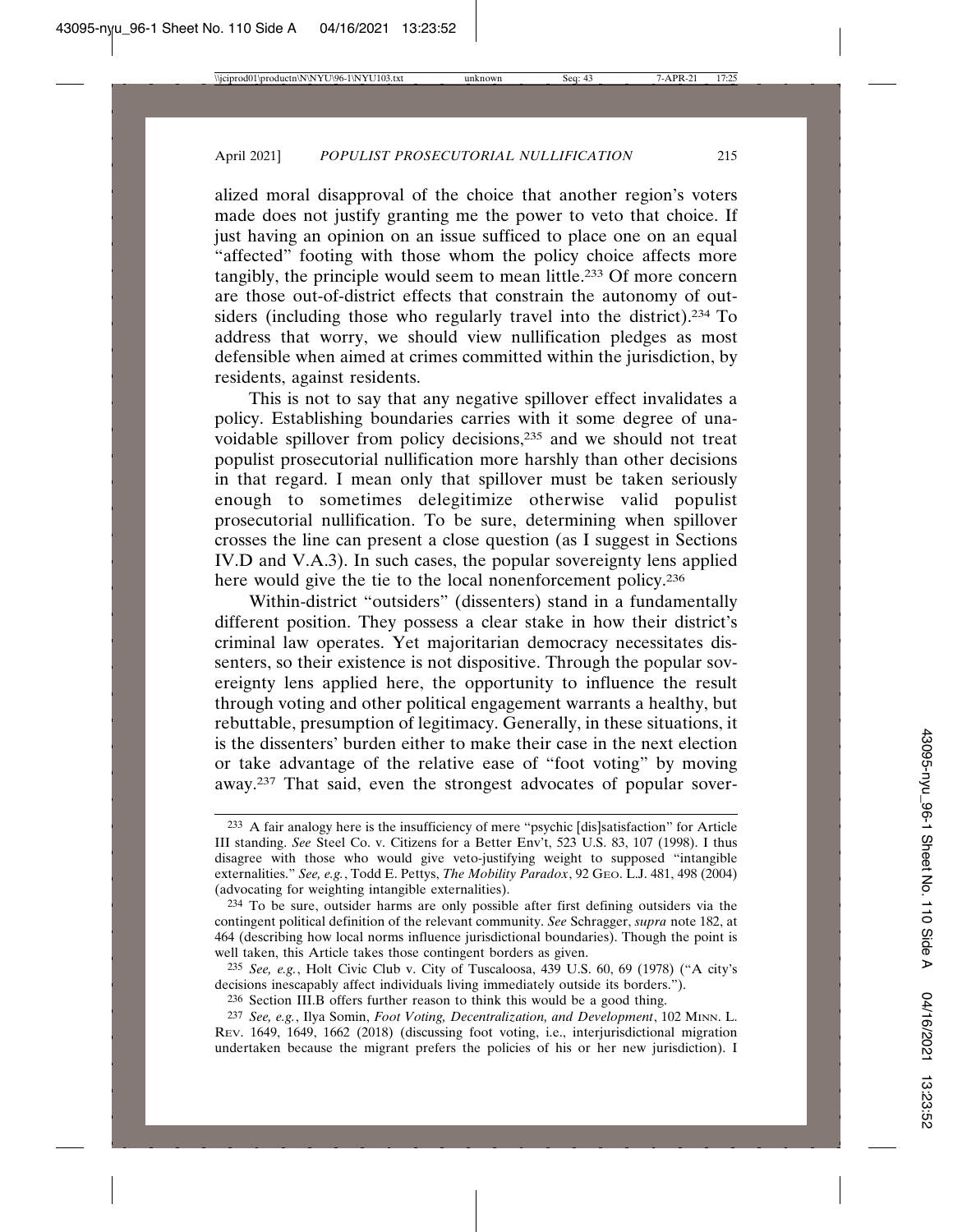eignty acknowledge that some things are not up for majority vote.238 The question is what those things are, and how we know. For present purposes, two limitations flow from the same justification for increased popular control outlined in Part II.

The first returns to autonomy. Democratic majoritarianism is not worth having because there is something magical about fifty percent plus one. On the popular sovereignty view, majoritarianism is valuable (if it is) because it reflects and advances a measure of equal selfdetermination for individuals and groups. If popular sovereignty goes beyond merely displeasing losers to disparate infringements on that equal self-determination, it becomes invidious domination inconsistent with its raison d'être.<sup>239</sup> Although, in practice, that sort of holistic standard may generate close cases,<sup>240</sup> their existence does not vitiate the point, especially when some cases are not close. Consider the easy, and easy to imagine, case of a refusal to prosecute assaults at only certain voting precincts. A legitimating theory based on selfdetermination must at least imply equal access to the means of selfdetermination. That flows into the second limitation: constitutional protections. Keeping in mind the "why" of democracy helps justify the Supreme Court's observation that the "sovereignty of the people is itself subject to . . . constitutional limitations."241 Individual-rights provisions, like those in the Bill of Rights and Reconstruction Amendments, are not just consistent with a thick sense of democracy as more than bare majoritarianism. They perfect it by ensuring that all members of the community may participate in democracy. While constitutional violations are not always obvious, their general proscriptions provide a baseline against which the actions discussed here can be measured.242

240 *See, e.g.*, Frederick Schauer, *Easy Cases*, 58 S. CAL. L. REV. 399, 414–15 (1985) (noting that "hard cases" may arise when there are "questions about the result announced by a clearly applicable rule").

241 Hunter v. Erickson, 393 U.S. 385, 392 (1969).

242 Thus, I do not advocate untrammeled "neighborhood constitutionalism" under which devolution per se legitimates otherwise unconstitutional practices. *See* Schragger, *supra* note 182, at 382–83 (describing that model). Constitutions are fundamentally

acknowledge that relative ease does not always mean possible in practice, but the possibility of foot voting still warrants mention.

<sup>238</sup> *See, e.g.*, Kleinfeld, *supra* note 25, at 1393–94, 1401, 1409–10.

<sup>239</sup> *See* Kleinfeld, *supra* note 59, at 1466 (denying "democratic authority" where one part of society invidiously dominates or denies equal citizenship to another part) (emphasis omitted); Natapoff, *supra* note 24, at 1755 (deeming underenforcement illegitimate when it acts to render some members of communities "lesser citizens" without "serious justifications"); Vicki C. Jackson, *The (Myth of Un)Amendability of the U.S. Constitution and the Democratic Component of Constitutionalism*, 13 INT'L J. CONST. L. 575, 600–01 (2015) (arguing that democratic processes premised on equality cannot legitimate ostensibly democratic decisions that deny equality).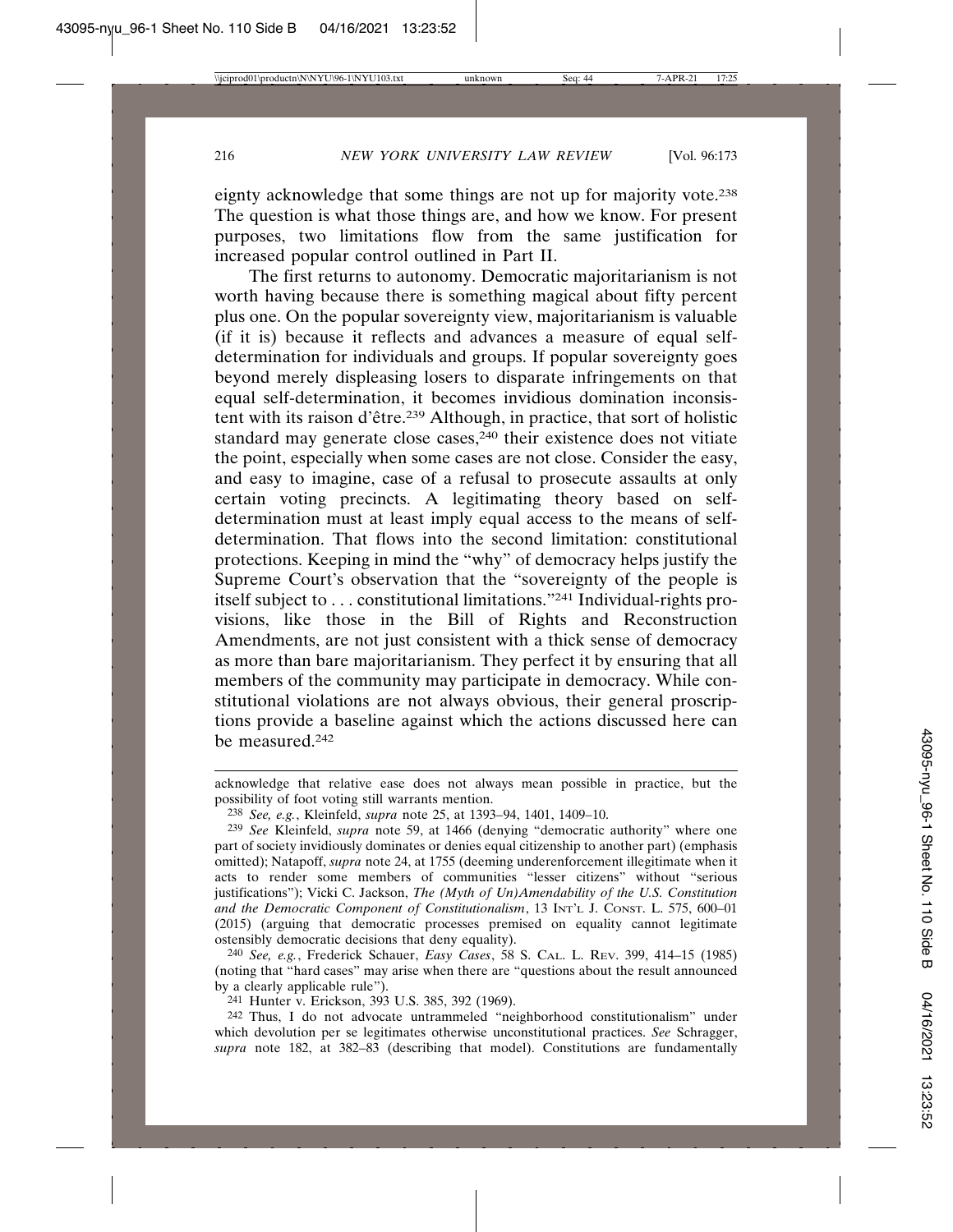### *3. New and Improved Jury Nullification*

In sum, this model can justify elected prosecutors' programmatic nullification when (1) context reveals localized electoral authorization and (2) the programs operate consistent with the self-determination rights of dissenters in and outside of the jurisdiction. That is populist prosecutorial nullification.

This reveals a before-now unappreciated analogy to historical practice. When prosecutors exercise their robust discretion programmatically to nullify, pursuant to a policy for which they can legitimately claim public approval, they accomplish wholesale what juries once might have done retail. They tie the law's application, or nonenforcement, to the People's will. Populist prosecutorial nullification is thus a hydraulic descendant of our once-strong juries.243 Like those juries, it empowers the governed to judge the law, either per se or as applied in a subset of cases. In my view, the practice can be justified independent of this analogy, particularly under a popular sovereignty lens. Section III.B sketches several such justifications. But the parallel matters. The jury's populist roots, coupled with the subsidiarity-based justifications for those roots, suggest that the modern-day demise of jury trials opened a distinctly *democratic* hole in our institutions—a hole that populist prosecutorial nullification is well-suited to fill.

The analogy is useful both for the similarities it invokes and the distinctions it acknowledges. Take, for example, a key point of coextension that underscores the populist connection: the composition of prosecutorial electorates. Prosecutors are usually elected from districts tracking one or multiple counties to prosecute crimes in those districts.244 Juries are generally drawn from the same geographic region in which trial is proper (usually, where the crime was committed).245 Accordingly, those who elect a prosecutor comprise generally the same population from which that region's juries would be drawn.

Looking to that population suggests a point of distinction worth elaboration. One defense of jury nullification, sounding in popular sovereignty, has been that "the entire polity has the relevant exper-

different from ordinary legislative acts. The former are exercises of a sort of "original right" by the people themselves, *see* Marbury v. Madison, 5 U.S. (1 Cranch) 137, 176 (1803), while the latter represent at most the acts of the people's "agents," *see* THE FEDERALIST No. 78, *supra* note 49 (Alexander Hamilton).

<sup>243</sup> *Cf.* Issacharoff & Karlan, *supra* note 208.

<sup>244</sup> HESSICK, NATIONAL STUDY, *supra* note 5, at 10.

<sup>245</sup> *See* 50A C.J.S. *Juries* § 266 (describing the ways vicinage is defined for jury selection); LAFAVE ET AL., *supra* note 33, § 16.1(b) (distinguishing the concepts of venue and vicinage); *id.* § 16.1(c) (outlining the formula for designating venue in criminal trials).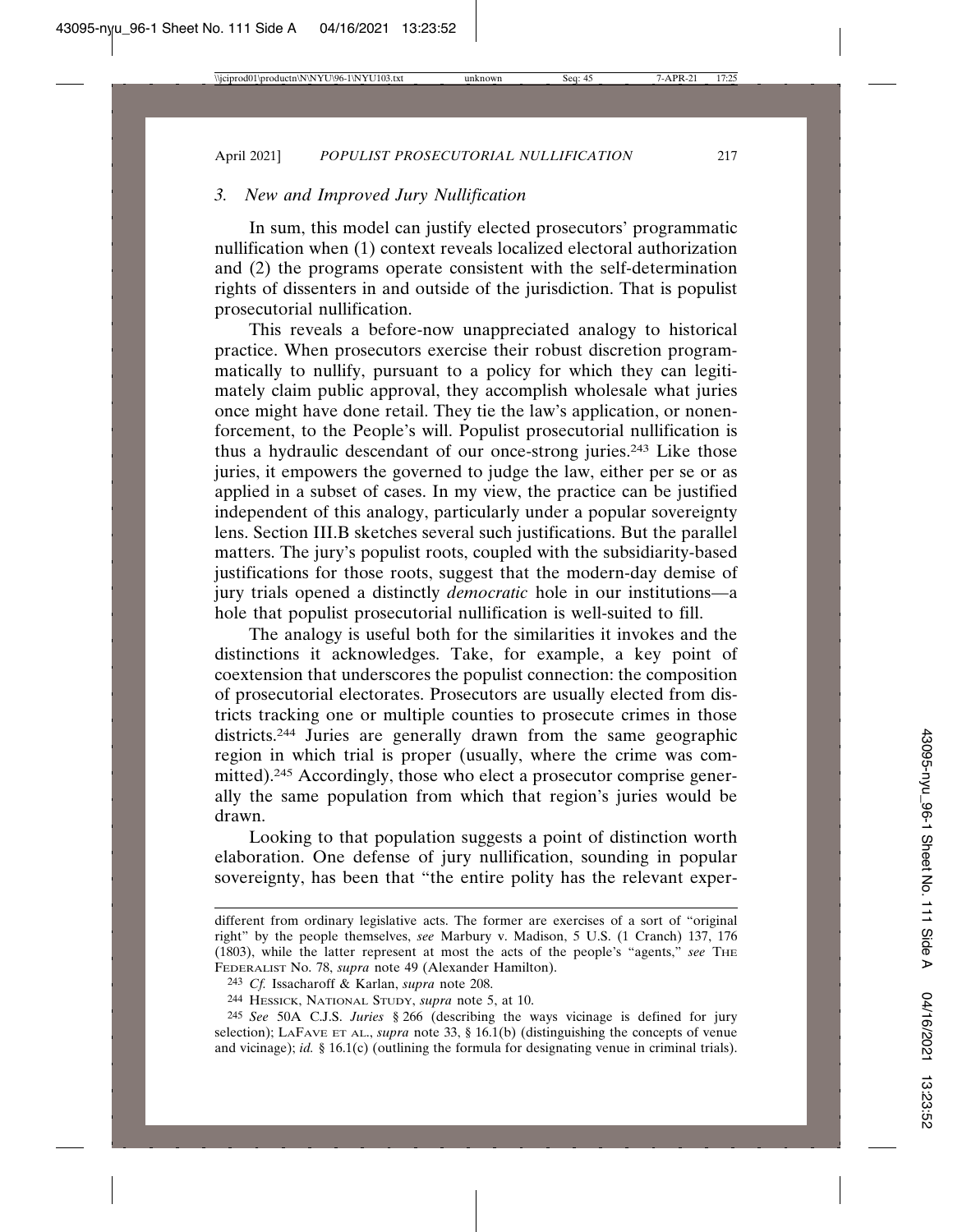tise" on "the question of what constitutes justice in a particular case."246 But juries are still samples of the polity, often skewed by forcause and peremptory challenges.247 The rejoinder is predictable: the jury is "unelected, unaccountable to a constituency, and only obliquely a 'representative' of the area from which it is drawn."248 To these critics, there is thus no "necessary correlation between community values and an acquittal."249 Indeed, if the community disagrees with nullification, an acquittal might actually harm the community's interests.250 These challenges, in short, question the democratic chops of jury nullification. Conversely, populist prosecutorial nullification draws on all who are able and choose to vote. Although voting pools are not skew-free,251 those imperfections are generally as applicable, if not more so, to jury pools.252 The upshot is that populist prosecutorial nullification offers unusually strong assurance that nonenforcement represents the community.

Another place of disanalogy accentuates the point. Since the Founding, some crimes have always been treated as petty and thus outside the jury-trial guarantee.253 Conversely, prosecutors wield discretionary authority over petty and non-petty crimes. But this just demonstrates the hydraulic nature of local, popular control. I argue not that the populist prosecutor envisioned here replicates every aspect of the strong jury, but that it affords localities the same sort of power those juries had. At most, the disanalogy shows only that this phenomenon offers *more* of that power. And if those who contend

<sup>246</sup> Barkow, *supra* note 7, at 1362.

<sup>247</sup> *See, e.g.*, Frampton, *supra* note 70, at 788–90 (describing racial disparities in the exercise of both peremptory strikes and challenges for cause); Jeffrey Abramson, *Two Ideals of Jury Deliberation*, 1998 U. CHI. LEGAL F. 125, 128 n.11 (1998) (recognizing that for-cause and peremptory challenges can make a jury unrepresentative); Joshua Revesz, Comment, *Ideological Imbalance and the Peremptory Challenge*, 125 YALE L.J. 2535, 2537, 2543–46 (2016) (contending, based on survey data, that peremptory challenges result in ideologically skewed juries).

<sup>248</sup> Leipold, *supra* note 75, at 299.

<sup>249</sup> *Id.* at 308.

<sup>250</sup> *Id.* at 307–08 (describing situations where jury nullification fails to conform with community values).

<sup>251</sup> *See supra* note 186.

<sup>252</sup> *See, e.g.*, LAFAVE ET AL., *supra* note 33, § 22.2(b) ("Lists of voters and drivers' license holders are most commonly used to create the list of potential jurors."); Nina W. Chernoff, *Black to the Future: The State Action Doctrine and the White Jury*, 58 WASHBURN L.J. 103, 138–39 (2019) (calling attention to the ways in which racial voter registration disparities have been and can continue to be the product of discriminatory governmental conduct).

<sup>253</sup> *See* Ramos v. Louisiana, 140 S. Ct. 1390, 1394 n.7 (2020) (recognizing that both common law tradition and current precedent allow trials for petty offenses to occur without a jury (citing Cheff v. Schnackenberg, 384 U.S. 373, 379 (1966))); Murphy, *supra* note 81, at 137–40 (sketching the Supreme Court's approach to petty offenses).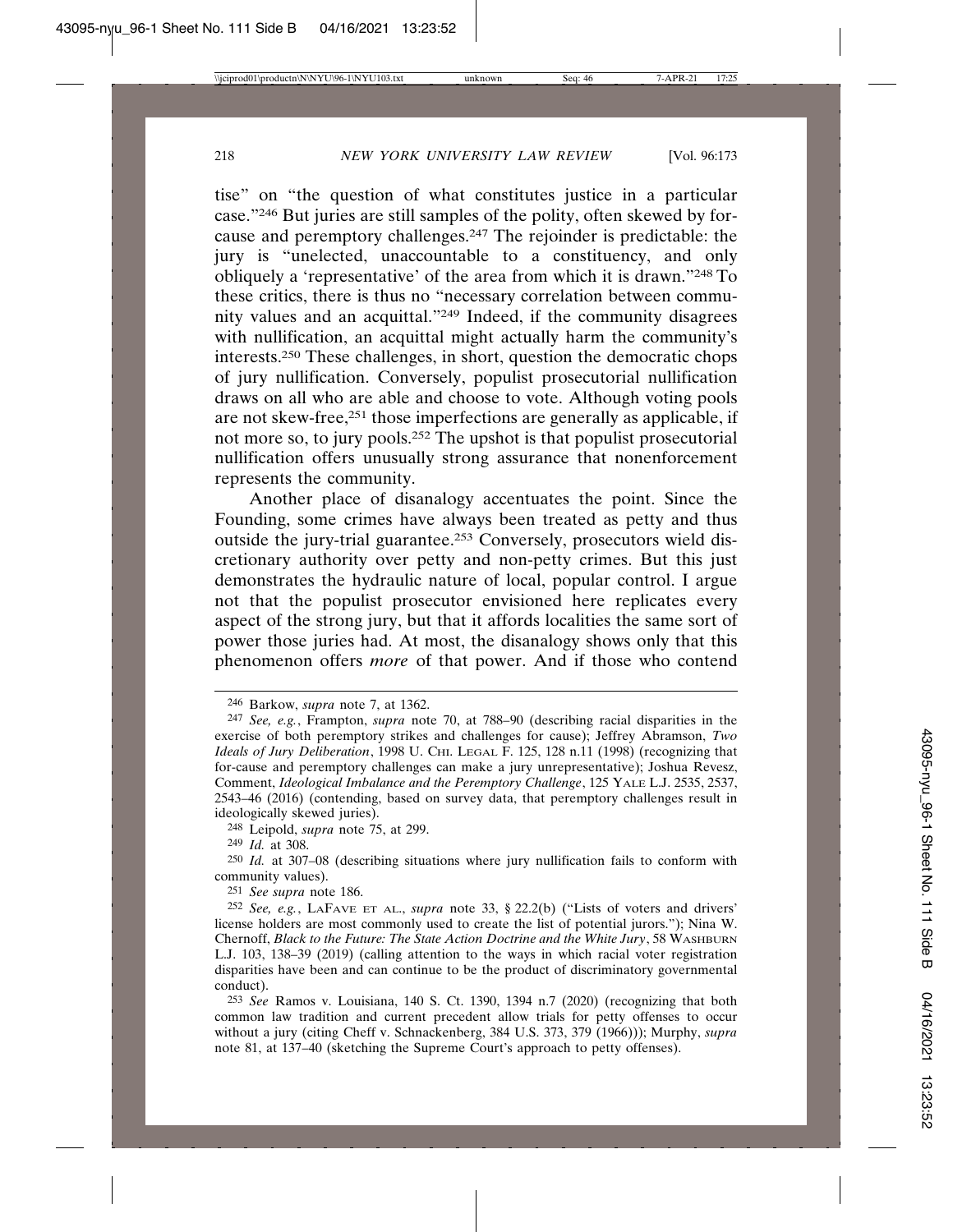that the Supreme Court has narrowed the jury-trial right through its interpretation of the petty-crime exception are correct, $254$  the hydraulic relationship is clear: populist prosecutorial nullification offers communities a type of power that judicial construction has vitiated.

I acknowledge the possibility that, all else equal, an unbroken pattern of jury nullification in a jurisdiction may generate a stronger inference regarding the "popular will" than knowing only that a candidate promised not to enforce a law. After all, electoral success generally requires just a bare majority, while the relative randomness of jury selection may make blanket nullification quite unlikely unless community opposition well exceeds fifty percent plus one.<sup>255</sup> As noted, though, the legitimacy of populist prosecutorial nullification does not rest on its perfect replication of its progenitor. This potential point of departure underscores the importance of this Part's focus on the nature of the promise and the election in which it is made: An electoral win, on its own, may be an insufficient barometer of a popular will warranting implementation.

In any event, beyond the minutiae of the analogy, this framework offers an administrable heuristic for evaluating these policies. Its value does not hinge solely on its judicial enforceability. To be sure, this model can inform any case where the legitimate reach of prosecutorial discretion matters.256 Consider Parisa Dehghani-Tafti, a Virginia district attorney elected in 2019 on a platform that included refusing to prosecute marijuana possession.257 When she began implementation, unelected county judges began requiring apparently unprecedented

<sup>254</sup> *See* Murphy, *supra* note 81, at 149, 169 (explaining how the Supreme Court has narrowed the right to a criminal jury trial).

<sup>255</sup> How unlikely depends, among other things, on whether a jury nullifies when it hangs because of some jurors' intent to nullify. *See, e.g.*, Marder, *supra* note 30, at 881 & n.7, 887 (noting the technical difference between a hung jury and a nullifying jury but arguing that when a jury hangs because of some jurors' intent to nullify, it should be considered a nullifying jury).

<sup>256</sup> *See, e.g.*, *infra* Section V.A.1 (suggesting that this framework could have informed a judicial decision affirming the reassignment of cases); Michael Jonas, *One Year in, Rollins Takes Stock*, COMMONWEALTH (Feb. 18, 2020), https://commonwealthmagazine.org/ criminal-justice/one-year-in-rollins-takes-stock-2 (noting two cases of state trial courts attempting to block Rachael Rollins' refusal to prosecute); *cf.* State v. Winne, 96 A.2d 63, 73–74 (N.J. 1953) (allowing criminal charges against a prosecutor for the bad-faith exercise of nonenforcement discretion).

<sup>257</sup> *See* Rebecca Burnett, *Commonwealth's Attorney Takes Circuit Court to Va. Supreme Court*, WDVM VA. (Sept. 4, 2020, 6:42 PM), https://www.localdvm.com/news/virginia/ commonwealths-attorney-takes-circuit-court-to-va-supreme-court (describing Dehghani-Tafti's platform).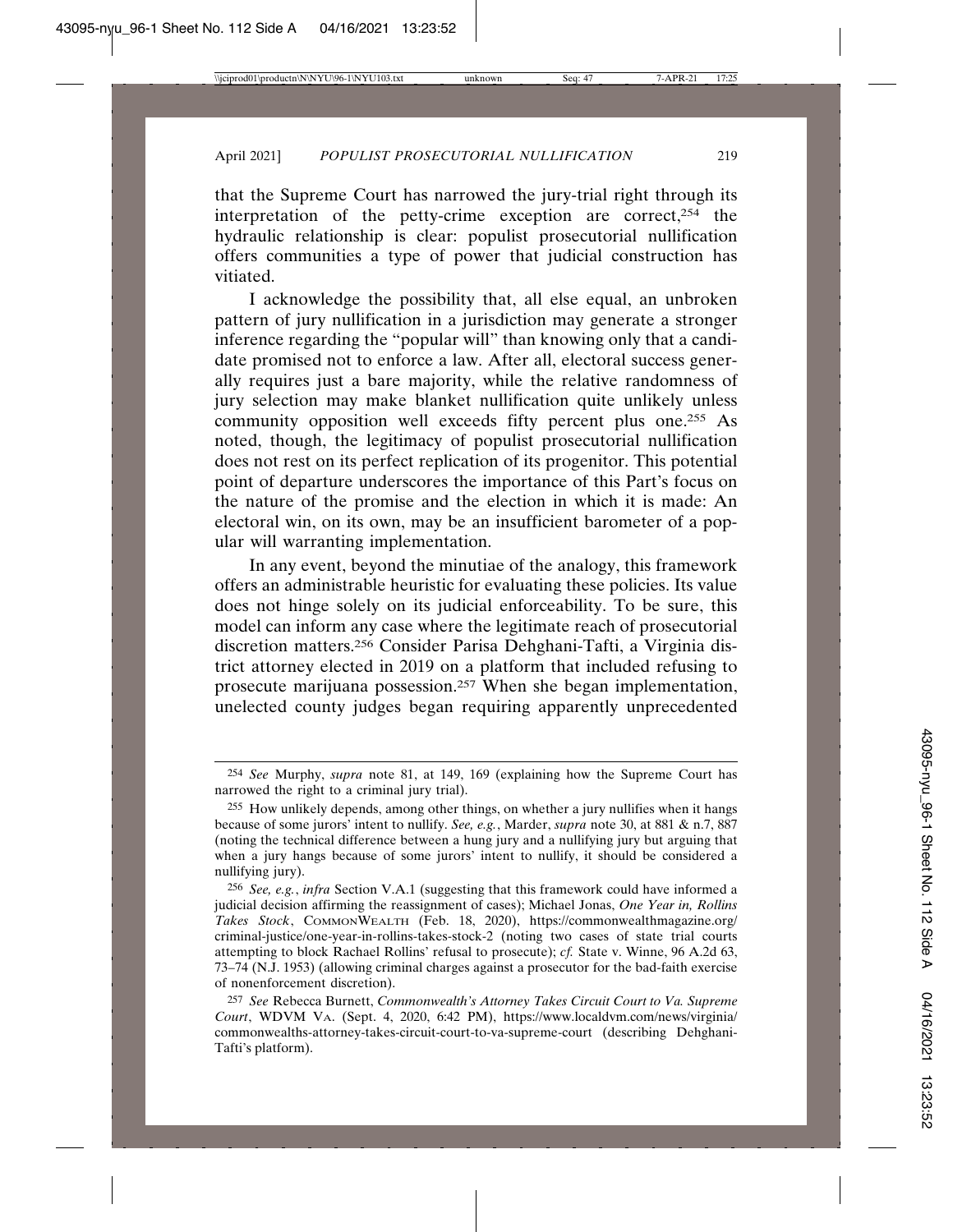"specific, written explanations" for her attempts to dismiss charges.258 At least one court hinted that it would reject any dismissal that it believed constituted "partisan enforcement of the laws."259 Dehghani-Tafti attempted to challenge this judicial resistance before the Virginia Supreme Court.<sup>260</sup> Although the court declined to rule on procedural grounds, a properly presented case would squarely implicate this Article's framework.261 In such a case, it should at least count in Dehghani-Tafti's favor that she was elected on this platform, that this judicial second-guessing was apparently unprecedented, and that the second-guessers were appointed, not elected.

Beyond emphasizing that those types of facts should matter, this Article is agnostic regarding the precise way that judges might employ this framework, or whether it can or should necessarily be judicially enforced to its "full conceptual limits."262 That should not trouble us. Legal rules and norms matter beyond the bench; courts need not, and should not, be the only actors concerned with lawfulness.263 Whether or not this Article's specific framework is adopted, some normative view of the prosecutor's role and power should inform prosecutors' perception of their power, voters' willingness to select or reject prosecutors, and the frequency with which empowered actors like states choose to preempt local prosecutorial behavior.264

258 Rachel Weiner, *Virginia's Highest Court Sidesteps Marijuana Dispute in Arlington*, WASH. POST (Dec. 23, 2020, 8:00 AM), https://www.washingtonpost.com/local/legal-issues/ arlington-prosecutor-judge-dispute/2020/12/22/5863f8ea-43b7-11eb-b0e4-0f182923a025\_ story.html; *see also* Parisa Dehghani-Tafti, *Why I Am Fighting for Prosecutorial Discretion*, WASH. POST (Aug. 21, 2020, 10:00 AM), https://www.washingtonpost.com/opinions/localopinions/why-i-am-fighting-for-prosecutorial-discretion-in-arlington/2020/08/20/9395512ee0c6-11ea-b69b-64f7b0477ed4\_story.html (asserting that the order was "unprecedented"); *Circuit Court–17th Judicial Circuit*, ARLINGTON CTS. & JUD. SERVS., https:// courts.arlingtonva.us/circuit-court (last visited Feb. 8, 2021) (noting that Arlington Circuit Court judges "are elected by a majority vote of each House" of the state legislature); *Judicial Selection in Virginia*, BALLOTPEDIA, https://ballotpedia.org/Judicial\_selection\_in\_ Virginia (last visited Feb. 8, 2021) (noting that all Virginia state judges are elected by a majority vote of legislators, not direct election).

259 Dehghani-Tafti, *supra* note 258.

260 *See* Weiner, *supra* note 258 (describing Dehghani-Tafti's petition).

261 *See id.* (noting that the Virginia Supreme Court declined to rule for lack of a case or controversy).

262 *Cf.* Lawrence Gene Sager, *Fair Measure: The Legal Status of Underenforced Constitutional Norms*, 91 HARV. L. REV. 1212, 1221 (1978) (arguing that constitutional norms that are "understood to be legally valid to their full conceptual limits" may nevertheless properly be "underenforced" by judicial decisions that stop short of those limits). Similarly, some aspects of my normative framework may be more amenable to judicial weighing than others.

263 *See id.* (emphasizing that norms underenforced by the judiciary still "remain in full force" for other actors).

264 *See infra* Section IV.D (discussing the role of this state authority).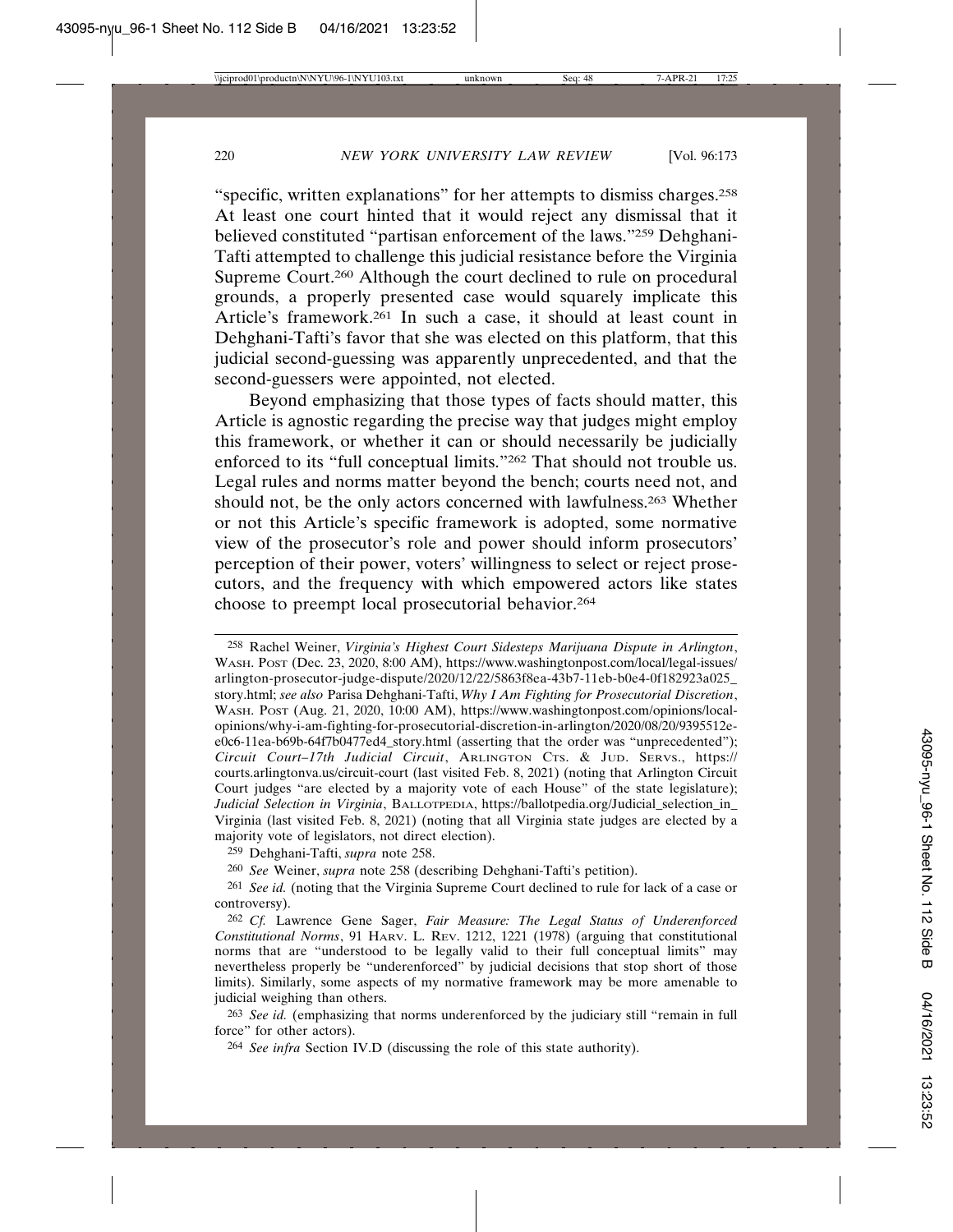#### *B. Democratic Benefits*

While its benefits draw on the strong-jury tradition, populist prosecutorial nullification offers independent, novel democratic advantages. This Subpart highlights three notable benefits: offering communities increased autonomy through devolved control over some aspects of their criminal law, investing individuals and groups more deeply in the value of the broader political unit, and enhancing democratic accountability.

### *1. Particularized, Devolved Empowerment*

In some ways, this issue is about where power resides.265 Who, that is, should decide whether a community permits sex work, or recreational drug possession, unlicensed cosmetology, or a host of other possible legal declarations of what ought or ought not happen?266 Even under the (perhaps unwarranted) assumption of representative legislatures, nonrandom geographic ideological sorting<sup>267</sup> may mean legislative views on a law may not align with the views within a given locality. And while we should not equate a district's electorate with one undifferentiated "community,"268 we should have little difficulty imagining some (or most) of a district's discrete groups objecting to laws that contravene their values. It remains useful, then, to speak of community interests, particularly with subsidiarity at work.

This Article problematizes the denial of community ability to define the good as its values dictate and live accordingly.269 District attorney elections can mitigate that problem. Through facilitating local control over the state's most coercive domestic activity—crim-

<sup>265</sup> *See* Pfaff, *supra* note 18 (emphasizing complexity of "the question of who should define our criminal laws" and asking why legislators and voters not based in an area should necessarily "determine what conduct demands criminal enforcement" there).

<sup>266</sup> *See* Steadman, *supra* note 1 (discussing a candidate's promise not to enforce prostitution laws); Wagner, *supra* note 3 (noting that Tiffany Cabán promised not to enforce recreational drug offenses if elected); N.Y. Penal Law § 230.00 (McKinney 2020) (making prostitution a misdemeanor); *Id.* §§ 221.05–25 (regulating marijuana possession); MO. ANN. STAT. §§ 329.250, .030, .010 (West 2020) (regulating cosmetology).

<sup>267</sup> Rick Su, *Intrastate Federalism*, 19 U. PA. J. CONST. L. 191, 197–205 (2016) (discussing the implications and origins of intrastate political divides); Theodore W. Ruger, *Preempting the People: The Judicial Role in Regulatory Concurrency and Its Implications for Popular Lawmaking*, 81 CHI.-KENT L. REV. 1029, 1046 (2006) (noting uneven distribution of policy preferences).

<sup>268</sup> *See supra* text accompanying notes 197–98; Rappaport, *supra* note 25, at 745–47, 746 nn. 208–09 (arguing that popular understandings of "community" fail to recognize the divergent interests and unique characteristics of the individuals said to belong to that community).

<sup>269</sup> *See* Larry D. Kramer, *Popular Constitutionalism, Circa 2004*, 92 CALIF. L. REV. 959, 976 (2004) (contending that "we . . . deny . . . communities' autonomy" when we "suppress" their normative views in favor of others).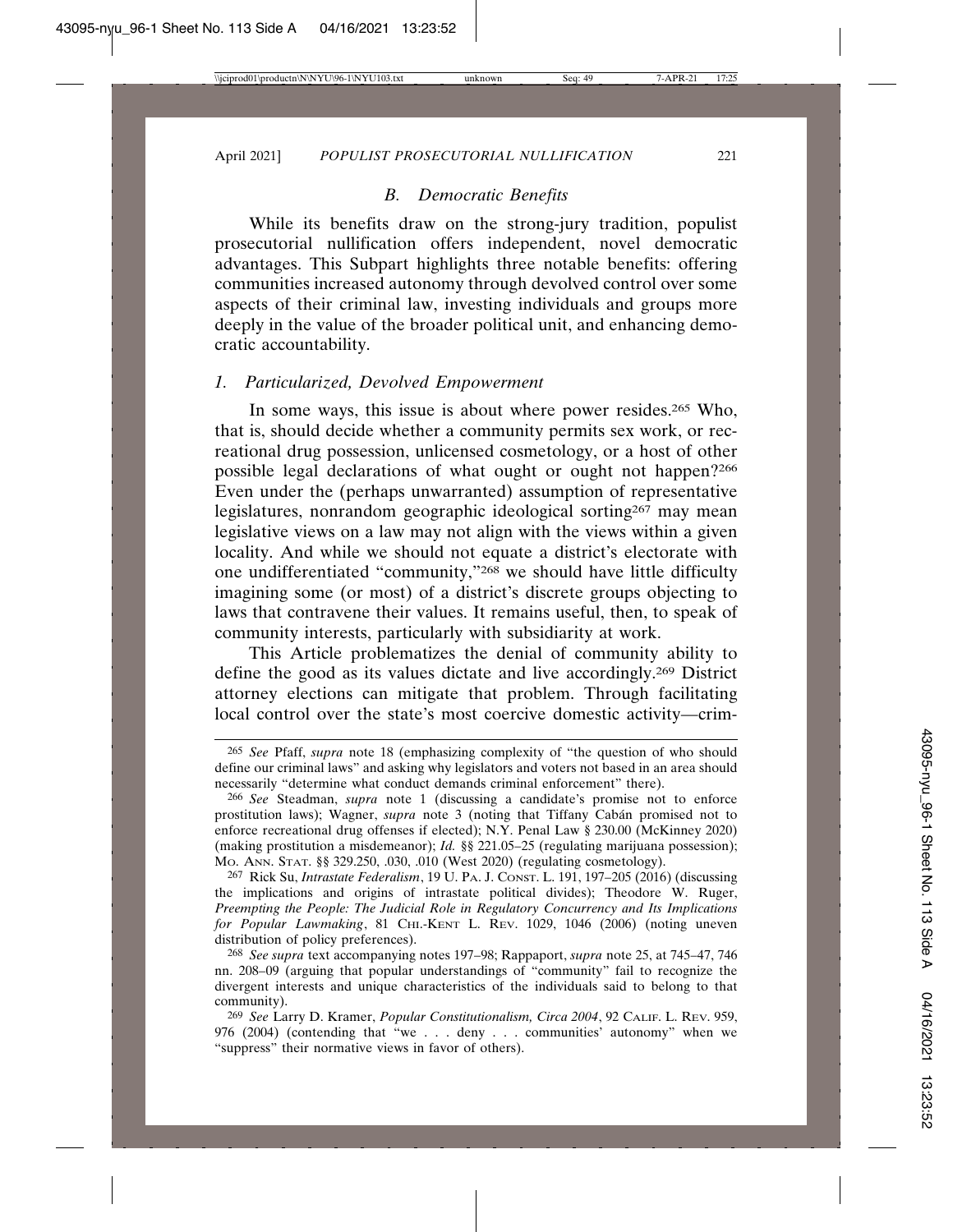inal law enforcement—populist prosecutorial nullification can return a measure of autonomy to groups and individuals.270 Perhaps in some sense a unanimity decision rule would maximize autonomy. But if that is infeasible and might well decrease autonomy by neutering the state's ability to protect freedom,271 devolving decisionmaking to increase the "number of issues over which people are free to choose" may be the next best thing, particularly given the primacy of local action in most people's lives.272 In this way, populist prosecutorial nullification serves the same function that powerful localized juries could: a counterweight to the normative preferences of a more distant sovereign.

Outright nullification is one clear means of control. But the control can be finely grained as well, permitting communities to equitably trim laws. Legal rules often sweep beyond the core disfavored conduct that prompted them, sometimes because of human fallibility, and sometimes because legislatures craft them that way to punt tailoring to enforcers.273 Good-faith disagreement may also exist about the core's proper size. Without populist prosecutorial nullification, a community opposed to a law's enforced breadth, but without the statewide clout to alter it, must hope that cases make it to a jury for ex post nullification (if the jury trial right even applies). With populist prosecutorial nullification, communities, through their prosecutors, may ex ante declare some cases of factual guilt permissible.

Finally, it is worth noting how particularized empowerment can have a net anti-subordinating effect. Any locality could avail itself of this Article's path. But just as the "majority needs no protection against discrimination,"274 groups that have been, and continue to be, well represented at higher levels of government may find no need for populist prosecutorial nullification to achieve desired ends. Conversely, historically disenfranchised and subordinated groups that are local majorities may well still stand in a relatively disenfranchised position at the state and federal levels. Opening populist prosecutorial

<sup>270</sup> *See, e.g.*, ALEXIS DE TOCQUEVILLE, DEMOCRACY IN AMERICA 282 (Francis Bowen & Phillips Bradley eds., Henry Reeve trans., Alfred A. Knopf 13th prtg. 1980) ("He who punishes the criminal is . . . the real master of society.").

<sup>271</sup> *See supra* text accompanying notes 175–76.

<sup>272</sup> Shapiro, *supra* note 168, at 322; *see also* Smith, *supra* note 139, at 418–20, 486 (describing the expansive role of local governments).

<sup>273</sup> Carissa Byrne Hessick & Joseph E. Kennedy, *Criminal Clear Statement Rules*, 97 WASH. U. L. REV. 351, 363 (2019) (describing how legislators evade responsibility by drafting broad criminal statutes); *see* Brown, *supra* note 75, at 1162 (characterizing the need for interpretation when applying legal rules as "unavoidable").

<sup>274</sup> Washington v. Seattle Sch. Dist. No. 1, 458 U.S. 457, 468 (1982) (quoting Hunter v. Erickson, 393 U.S. 385, 391 (1969)).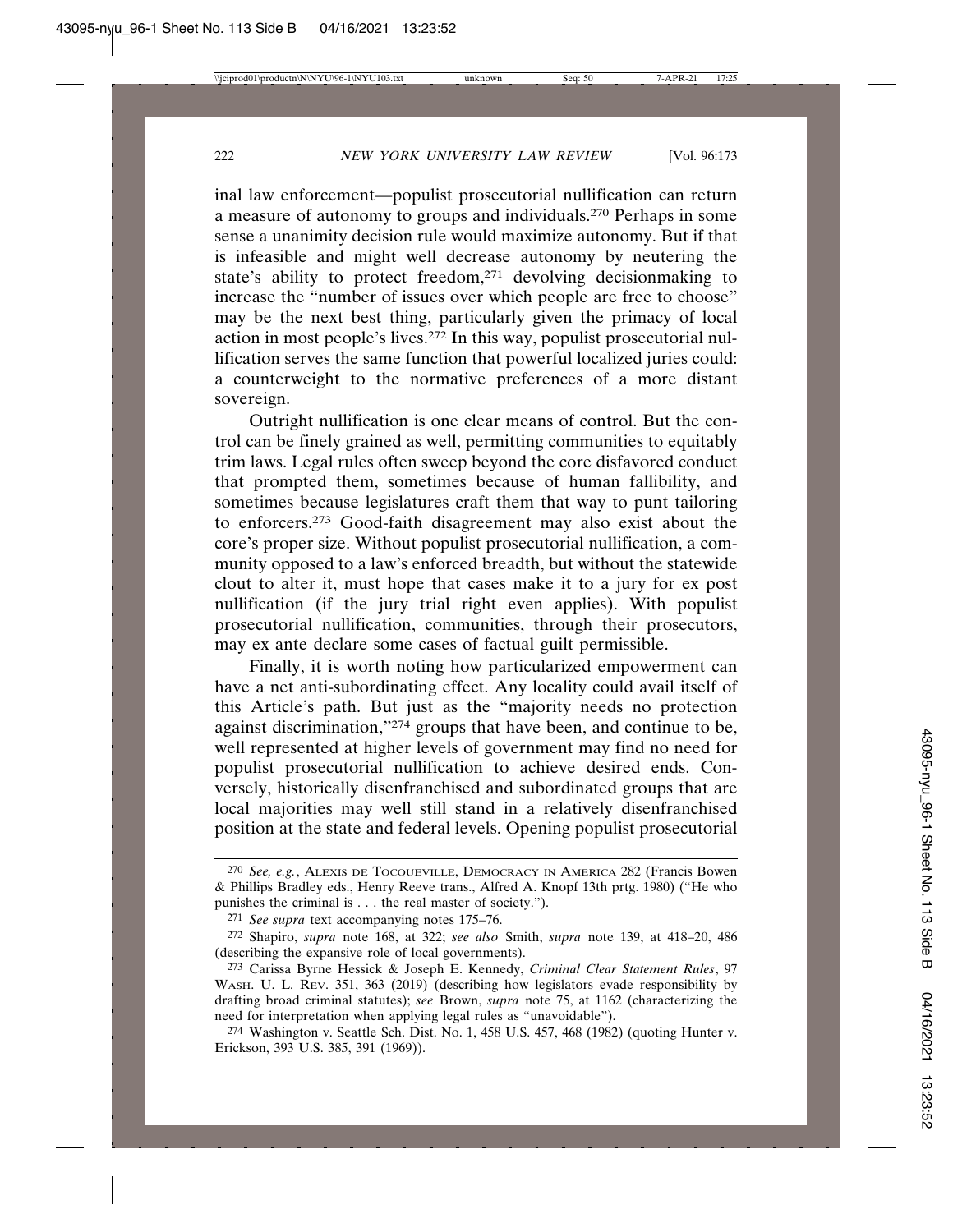nullification to all localities may, on balance, have a leveling effect with respect to bottom-up control over criminal law governance.<sup>275</sup>

#### *2. Binding the Polity*

Benefits also flow to higher levels of government. Political devolution makes sense in part because good-faith disagreement on the common good is inevitable,<sup>276</sup> but no amount of subsidiarity obviates the need to sometimes bind dissenters. Societies thus only work upon wide belief that non-coerced submission to the legal order is proper, even when one disagrees.277

Yet most people would prefer to avoid repeated submission to disfavored, unconsented-to rules. A popular-sovereignty perspective reveals such submission as imposing a sort of autonomy tax, or as creating democratic stressors that alienate people from their government.278 Think here of your least favorite Supreme Court decision, which binds you notwithstanding its (to you) obvious logical flaws. Commentators sometimes quail about the degree to which Americans are divided, often on issues that are decided at the national level. And while our present disagreements may pale in comparison to past internecine division, much unpleasantness and associated inefficiency can occur short of formal disunity. It is thus valuable for our legal rules and institutions to consider how to combat the risk that actual—or perceived—policy domination will generate this sort of alienation.

Of course, our legal tradition rejects absolute individual (or local) immunity from top-down direction. Perhaps most notably, the Fourteenth Amendment applied the Bill of Rights to the states to protect former enslaved persons against abuse by local majorities.279 As

278 *Cf.* Owen, *supra* note 169, at 114–15 (discussing that there is "democratic stability in the sense of a strong identification of citizens with their democratic institutions").

279 *See* Bressler, *supra* note 72, at 1149–50 (arguing that a proper reading of the Reconstruction Amendments requires an understanding of the context in which they were ratified); s*ee generally* MICHAEL KENT CURTIS, NO STATE SHALL ABRIDGE: THE FOURTEENTH AMENDMENT AND THE BILL OF RIGHTS (1986) (summarizing the history and

<sup>275</sup> *See, e.g.*, Pfaff, *supra* note 18 (building a normative case for prosecutorial nullification, in part, based on its ability to empower historically subordinated groups who lack the ability to influence higher levels of government).

<sup>276</sup> *See* Shapiro, *supra* note 172, at 139–40 (observing that "there cannot be an undisputed list of goods" in a pluralistic society).

<sup>277</sup> *See* GREEN, *supra* note 176, at 74–75 ("[T]he credibility of most threats . . . [to coerce behavior] depends precisely on their being unnecessary for most citizens. . . . Coercion secures authority and makes it efficacious, but it does not constitute it. Coercive threats provide secondary, reinforcing motivation when political order fails in its primary normative technique . . . ."); *see also* Gary J. Jacobsohn, *Citizen Participation in Policy-Making: The Role of the Jury*, 39 J. POL. 73, 88 (1977) (discussing the need for juries to be perceived as legitimate); Fallon, *supra* note 148, at 1812 n.97 (discussing the role of legitimacy in the constitutional context).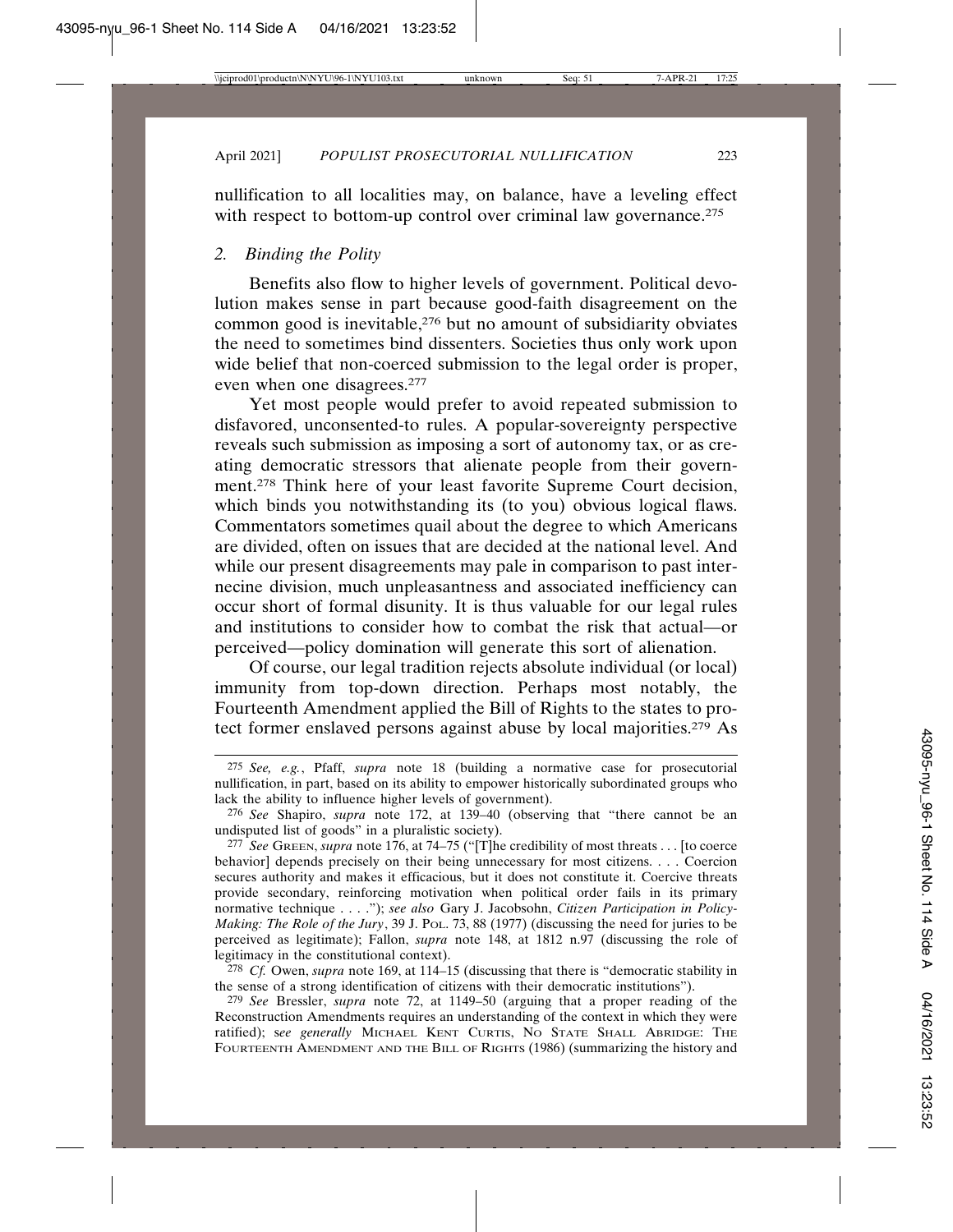that example indicates, top-down direction may sometimes be required precisely to protect autonomy. Few deny that some rights are too important to submit them to majority whim; the disagreement comes in the identification of those rights and their proper scope. And beyond protection of individual rights, there are surely some instances where unleavened populism, localized or otherwise, would preclude effective governance.280 Nevertheless, top-down domination has costs for the losers and consequent costs for democratic stability.<sup>281</sup> Devolving control over criminal law can aid the broader political unit by tempering those costs.

After all, an easy way to make people feel as though they have control over their lives and societies is actually providing it.282 Mechanisms like populist prosecutorial nullification visibly scratch that itch. In so doing, they ought to make those instances where top-down control is unavoidable more palatable (and more easily rationalized as unavoidable). This can create safety valves for democratic stressors, binding together the superior polity by making it more resilient to those tensions. I draw here on Heather Gerken's insight that federalism can "integrat[e] rather than divid[e] the national polity" by "pulling" empowered localities "into the project of governance and giving them a stake in its success."283 It "take[s] the sting out of losing" and "helps bind winners *and* losers to national politics."<sup>284</sup> Localism and subsidiarity can act the same way,285 since all forms of devolution should help societies survive "sustained friction over the long run."286 Without encouraging constant defiance, devolved cate-

283 Heather K. Gerken, *Federalism as the New Nationalism: An Overview*, 123 YALE L.J. 1889, 1892, 1898 (2014).

284 *Id.* at 1897 (emphasis added).

285 *See, e.g.*, *id.* at 1891 ("Both devolution and centralization are . . . means to the same end: a well-functioning democracy." (emphasis omitted)); *id.* at 1910 (extending that reasoning to local institutions like "locally elected prosecutor's offices").

purposes of the Fourteenth Amendment). The Constitution itself falls within this tradition. *See* McConnell, *supra* note 194, at 1489.

<sup>280</sup> *Cf.* Neil H. Buchanan & Michael C. Dorf, *Don't End or Audit the Fed: Central Bank Independence in an Age of Austerity*, 102 CORNELL L. REV. 1, 8–12 (2016) (justifying separating central banks from the political process).

<sup>281</sup> *See* Owen, *supra* note 169, at 114 (raising concerns that minority interests will be ignored or valued less in majority rule democracies).

<sup>282</sup> *Cf.* DZUR, *supra* note 25, at 159 (warning that "expert justice" can cause the "perpetuation of social distance between the people and their power-wielding institutions").

<sup>286</sup> *Id.* at 1900 (citing unpublished manuscript). Indeed, because state lines are weaker predictors of communities of interest than they were at the Founding, local-level devolution may be a more targeted means of amplifying autonomy (and obtaining socialbinding benefits) than mere state-level devolution. *See* Su, *supra* note 261, at 251–52; Daryl J. Levinson, *The Supreme Court, 2015 Term—Foreword: Looking for Power in Public Law*, 130 HARV. L. REV. 31, 103–05, 105 n.406 (2016).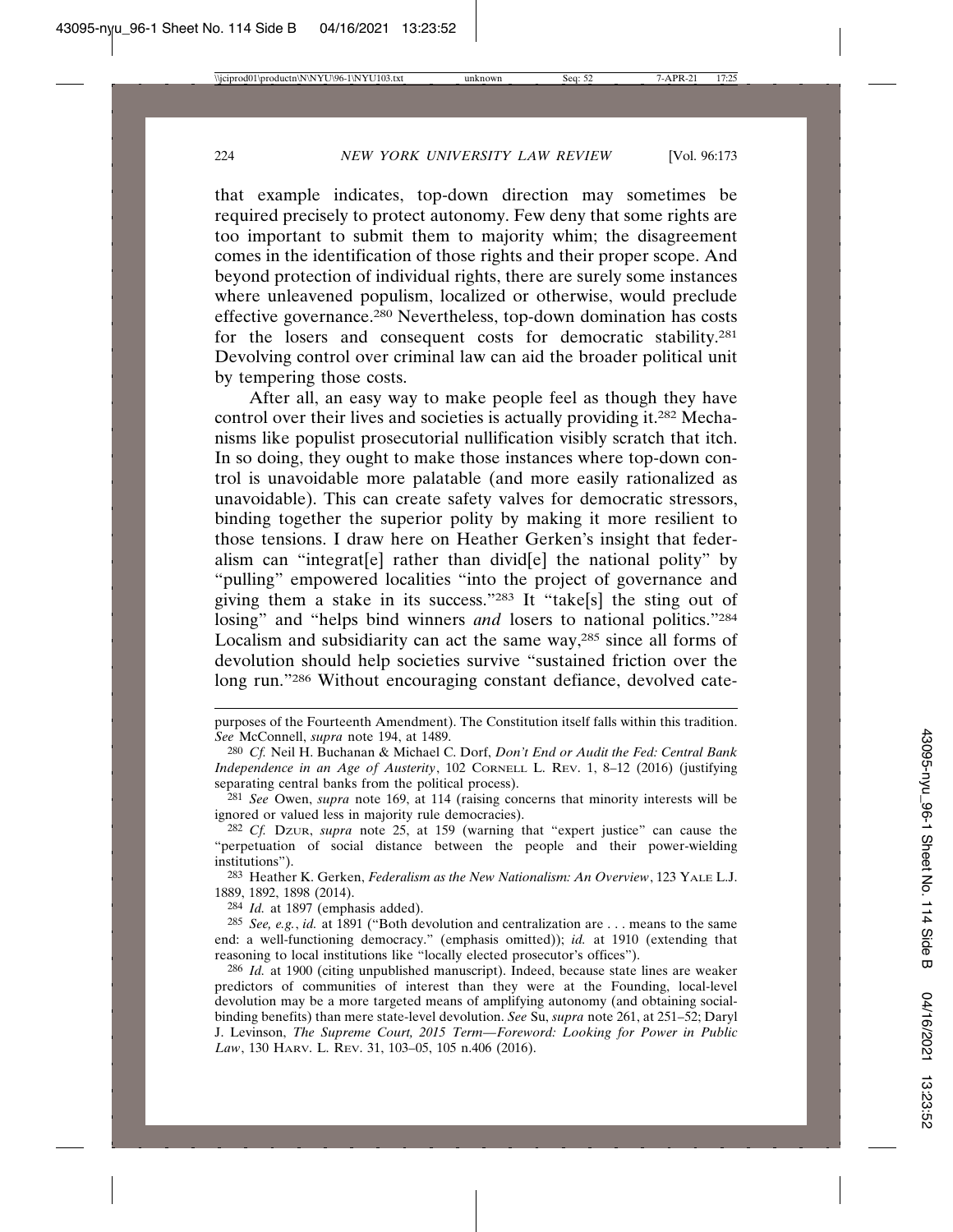gorical nullification can permit dissenters to feel in control, notwithstanding sometimes-unavoidable submission to external control.287 In short, populist prosecutorial nullification supercharges prosecutorial discretion's ability "to reconcile the populace with a distant sovereign."288

Finally, this model also implicates key elements of Philip Pettit's "contestatory mechanisms," part of his anti-domination democratic thought.289 These mechanisms permit minorities to challenge a disliked decision, not through a veto, but "to call [it] into question" and "trigger a review" in an impartial forum.290 Populist prosecutorial nullification sends a clear message to other levels of government about the community's views. To the extent that this message may serve as a catalyst for broader change, populist prosecutorial nullification also aligns with the venerable, though sometimes criticized, "laboratories of democracy" tradition.291 And as discussed more fully in Section IV.D, the state's retention of various ways to override local action means that this local move can trigger precisely the sort of higherlevel political review the contestatory mechanism model contemplates.292 Ultimately, contestatory mechanisms, by allowing dissenters to place the status quo on the political agenda for potential reconsideration, offers those losers additional reason to remain engaged and invested in the political unit.

290 Owen, *supra* note 169 (quoting Pettit, *supra* note 283); *cf.* DZUR, *supra* note 25, at 136 (describing jury nullification as a "feedback mechanism" for signaling disapproval of "executive or . . . legislative" action); Jacobsohn, *supra* note 271, at 94 (suggesting that jury nullification serves as a way to test community perceptions of laws and policies).

291 New State Ice Co*.* v. Liebmann, 285 U.S. 262, 311 (1932) (Brandeis, J., dissenting) ("It is one of the happy incidents of the federal system that a single courageous State may . . . serve as a laboratory; and try novel social and economic experiments without risk to the rest of the country."). *But see* Gerken, *supra* note 277, at 1901 (noting critiques of the laboratory theory).

292 *See* Gerken, *supra* note 277, at 1900 (devolution can "build a national movement, force issues on the national agenda, and tee up national debates, all with an eye to forging a national norm"); *see also infra* Section IV.D (discussing state power to limit localities).

<sup>287</sup> *Cf.* Gerken, *supra* note 277, at 1898 ("Decentralization . . . gives dissenters the ability to speak truth *with* power, not just to it."); Post, *supra* note 168, at 28 (noting the importance for democracies of ensuring that "citizens . . . maintain their identification with the state" even when "the state acts in ways inconsistent with [their] ideas and values").

<sup>288</sup> Sklansky, *supra* note 110, at 506; *cf.* PARRILLO, *supra* note 92, at 256–58 (discussing how different forms of prosecutorial compensation shaped the prosecutor's relationship to their community).

<sup>289</sup> Owen, *supra* note 169, at 114 (citing Philip Pettit, *Republican Freedom and Contestatory Democracy*, *in* DEMOCRACY'S VALUE 163, 178–79 (Ian Shapiro & Casiano Hacker-Cordón eds., 1999)) (describing Pettit's contestatory mechanisms).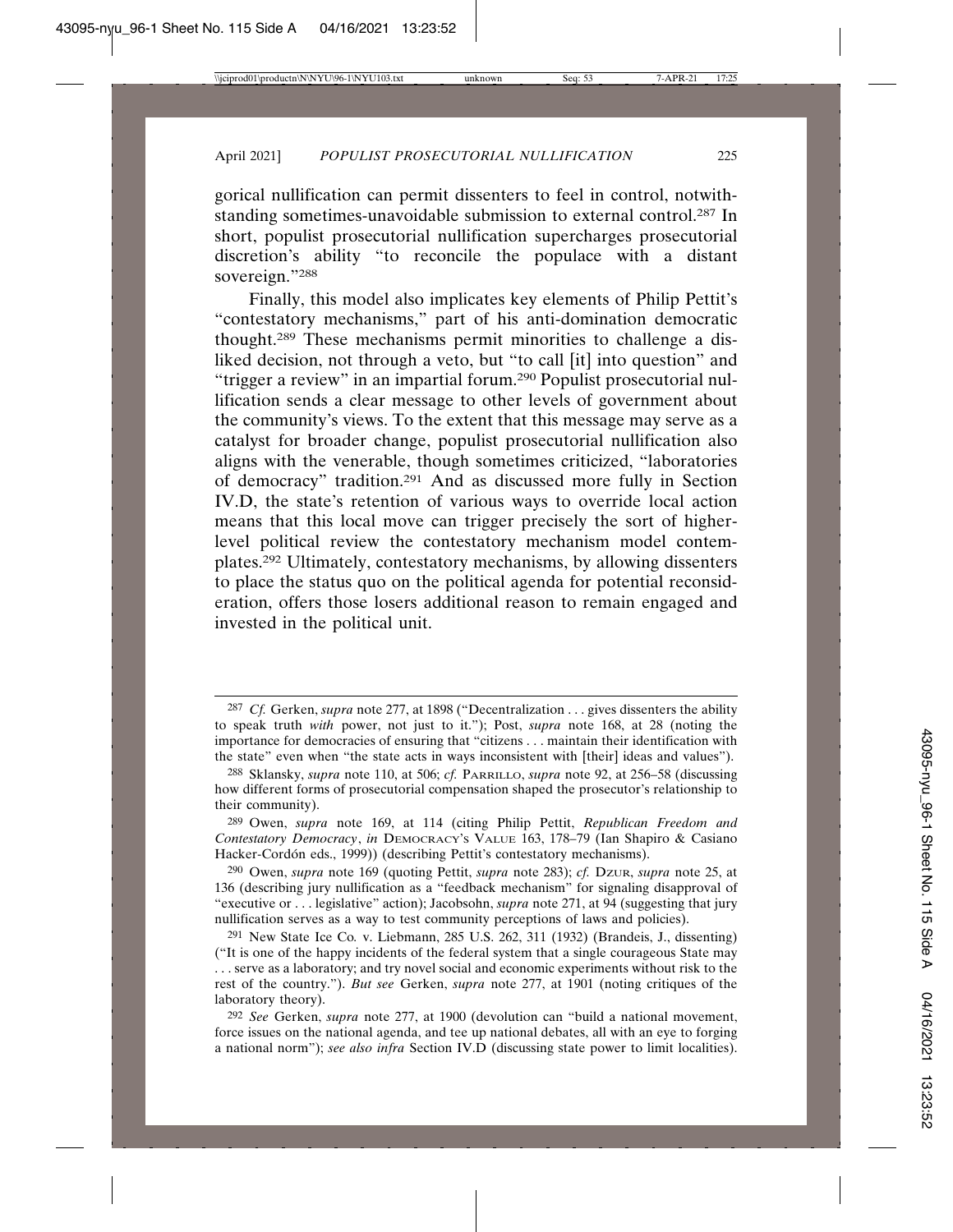#### *3. Democratic Accountability*

Democrats of all stripes generally applaud accountability.293 It has also been long lamented as lacking for American prosecutors, although perhaps opponents of prosecutorial elections would praise its absence.294 Nevertheless, if Americans continue to desire meaningful popular accountability for prosecutors (and the persistence of prosecutorial elections suggests that they do) populist prosecutorial nullification is a boon.

Much of the prosecutorial accountability gap stems from the difficulty of evaluating performance. Some of that opacity may be a result of the ascendancy of a managerialist view of prosecutors.295 But this Article's model requires a transparent, reasoned, pre-election promise, which supports meaningful accountability, particularly relative to the status quo.296 While this proposal may not fully satisfy those who lament prosecutor unaccountability, it does impose something like a reasoned decisionmaking requirement, which constrains the extent to which programmatic nullification can be untrammeled.297 The transparency necessary for actual accountability in this sphere means that prosecutors and voters will perceive a greater chance that pledge compliance will be checked.298 To the extent that

295 *E.g.*, David Alan Sklansky, *The Changing Political Landscape for Elected Prosecutors*, 14 OHIO ST. J. CRIM. L. 647, 671 (2017) (arguing that "voters . . . are poorly positioned to assess the performance of an elected prosecutor" and blaming "lack of transparency" and "conflicting expectations about how prosecutors should do their jobs"); Simon, *supra* note 123, at 191–92 (connecting low substantive content of many prosecutor elections to the "traditional conception of prosecutorial work that emphasizes individual, ineffable judgment").

296 *See, e.g.*, Eoin Higgins, *Progressive DA Rachael Rollins Hasn't Stopped Prosecuting Petty Crimes, Despite Pledge. Police Are Still Furious*, INTERCEPT (Mar. 24, 2019), https:// theintercept.com/2019/03/24/rachael-rollins-da-petty-crime (reporting community group critique of Rachael Rollins' pledge fulfillment); *cf.* Vorenberg, *supra* note 7, at 1551 (arguing that guiding nonenforcement discretion renders criminal justice "more principled, visible, and understandable").

297 *Compare* Motor Vehicle Mfrs. Ass'n of U.S., Inc. v. State Farm Mut. Auto. Ins. Co., 463 U.S. 29, 43 (1983) (reasoned decisionmaking requirement), *with* Wright, *supra* note 112, at 609–10 (calling for importation of these administrative law principles to the prosecutorial context).

298 *See, e.g.*, Jane S. Schacter, *Ely and the Idea of Democracy*, 57 STAN. L. REV. 737, 755 (2004) (positing that a lack of transparency in governmental action renders real accountability by the polity more difficult); Higgins, *supra* note 296 (noting Rachael

<sup>293</sup> Accountability can mean both that an official is expected to give reasons for their actions and that the official is subject to sanctions for conduct of which the public disapproves. WHELAN, *supra* note 86, at 344; *see also* Richman, *supra* note 126, at 65 (defining accountability similarly).

<sup>294</sup> *E.g.*, Richman, *supra* note 121, at 960–65 (sketching tension between need for accountability and prosecutorial independence); Davis, *supra* note 6, at 408 (noting accountability complaints in the early twentieth century). *But see* Tonry, *supra* note 26, at 12 (deeming calls for accountability "puzzling").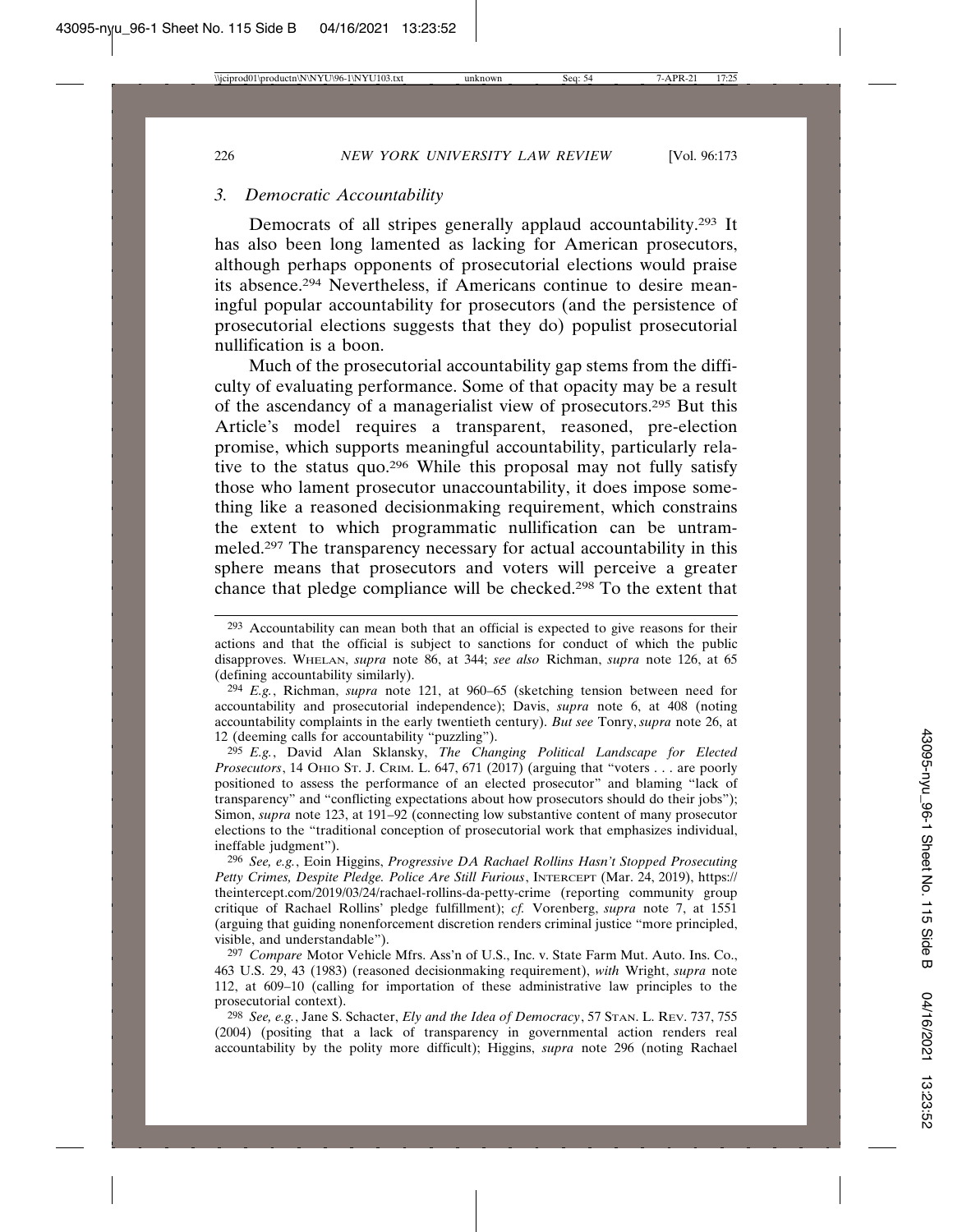the prosecutorial accountability deficit stems from community confusion "about the prosecut [orial] function,"<sup>299</sup> we may gain much from the organic education that populist prosecutorial nullification generates.

Accountability, accordingly, can also be instrumentally valuable to boost participation. Giving voters more confidence that prosecutors will follow through, and encouraging prosecutors to follow through by requiring public precommitment, ought to go far to ensure the implementation of popular preferences.300 To the extent that participation deficits reflect a sense that promises are never kept, accountability may reverse that sense.

#### IV

#### SOME PROBLEMS

Those familiar with jury nullification may be seeing the ghosts of its discontents at this point. Surely aligning populist prosecutorial nullification with jury nullification's injection of popular sentiment risks the latter's well-known faults—most notably, the potential of exclusionary policy. This Part thus begins by considering whether this proposal can offer any more optimism regarding risks to local minorities than jury nullification. It then engages other important critiques: whether this proposal is compatible with the rule of law, whether it authorizes impermissible "suspension" of the law, whether its weighting of supralocal effect saps its efficacy, and whether practical limitations on its impact weaken its utility.

#### *A. Against Democratic Exclusion*

We cannot "affect 'a pure proceduralist's nonchalance'" about what the People made sovereign may do.<sup>301</sup> Indeed, prizing selfdetermination demands concern about the potential that populist prosecutorial nullification might violate individuals' autonomy.302 History shows democracy at its worst when majorities simply use the political process to rent seek and either neglect or oppress outgroups.

Rollins' ostensible equanimity with a community group checking her compliance). Another instrumental benefit of transparency—antidiscrimination—receives independent treatment, *see infra* Section IV.A.1.

<sup>299</sup> Davis, *supra* note 6, at 209–10.

<sup>300</sup> *See, e.g.*, *supra* note 219 and sources cited therein.

<sup>301</sup> *See* Kramer, *supra* note 263, at 996.

<sup>302</sup> *See* HARRISON, *supra* note 155, at 231 (arguing that "the same reasons which give . . . [democratic] majorit[ies] their normal legitimacy" (such as equality of democratic respect) limit what those majorities may do to minorities); Shapiro, *supra* note 172, at 147 (connecting "the democratic ideal" with a "suspicion toward hierarchy," and noting the possibility that majorities might reach decisions inconsistent with that suspicion).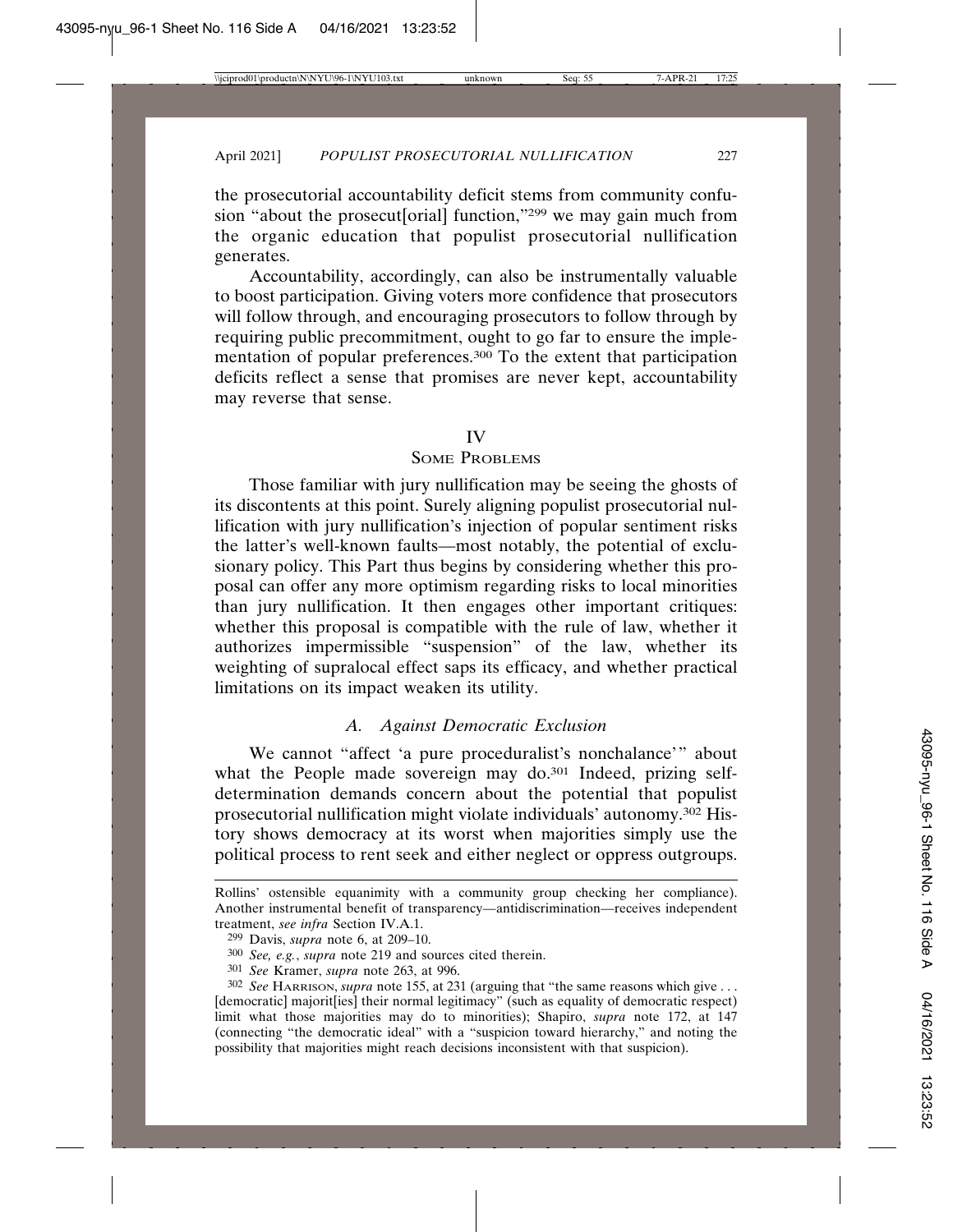For example, the populist Jacksonians explicitly framed their democracy as exclusionary.303 And the history of local control is replete with condemnable popular choices.304 If that is unavoidable, injecting populism in pursuit of autonomy may be more trouble than it is worth.<sup>305</sup>

True, many prosecutors receiving recent press have been dubbed "progressive prosecutors,"306 invoking a particular ideological tradition. The potential that historically disenfranchised groups might invoke localism to advance their aims is of independent interest, given American localism's checkered history. But nothing about prosecutorial power self-limits to "progressive" application.307 Today, pro-gun sentiment is rarely coded progressive, yet a pro-gun community might well elect a pro-gun prosecutor who promises to nullify gun-control laws. This Article does not attempt the difficult task of justifying populist prosecutorial nullification on the grounds that it will necessarily have a single ideological valence.<sup>308</sup>

Yet the abuse of local control is a serious risk. True, the potential for good-faith disagreement about good policy reveals tangible democratic benefit in maximizing individual and group opportunity to shape the world in ways consonant with their values. Take the guncontrol example just given. Many would consider this a policy area where at least some good-faith disagreement is possible. Yet even while respect for autonomy requires maintaining space for disagreement, that same respect also means the space is finite. And the history of American majoritarianism reveals the potential for minority

305 *See, e.g.*, Fairfax, *supra* note 8, at 1274–75; Richard Thompson Ford, *The Boundaries of Race: Political Geography in Legal Analysis*, 107 HARV. L. REV. 1841, 1861 & n.41, 1879 (1994) (sketching the persistent tension between views of localism as a protector against "potential tyranny of the state" and an optimizer of responsive democracy and the risks localism can "pose to individual autonomy").

<sup>303</sup> *See, e.g.*, Forbath, *supra* note 115, at 970–71.

<sup>304</sup> *See, e.g.*, Davidson, *supra* note 208, at 976–77 & n.87 (noting potential for antidemocratic, exclusionary localism, and collecting resources on "the racial dimensions of local exclusion"); Erika K. Wilson, *The New School Segregation*, 102 CORNELL L. REV. 139, 149–50, 201–02 (2016) (describing "destructive localism"—when "local autonomy is afforded to one group such that its members are able to enjoy the benefits of classic localism at the cost or expense of another group"); *id.* at 149–51 (recounting Southern municipalities' attempts to evade desegregation post *Brown v. Board of Education*); Leipold, *supra* note 75, at 304–07 (criticizing juries that acquitted on racist or otherwise bigoted grounds).

<sup>306</sup> *See, e.g.*, *The Paradox of "Progressive Prosecution*,*" supra* note 24, at 750; Reisman, *supra* note 18.

<sup>307</sup> *See, e.g.*, Bellin, *supra* note 26, at 1252 ("A . . . sense that prosecutors . . . should[] bend the laws to further individual conceptions of justice will not be limited to certain prosecutors.").

<sup>308</sup> This Article thus avoids difficulties faced by "democratizers" who prize popular control as means to certain substantive ends. *See* Rappaport, *supra* note 25, at 807–08.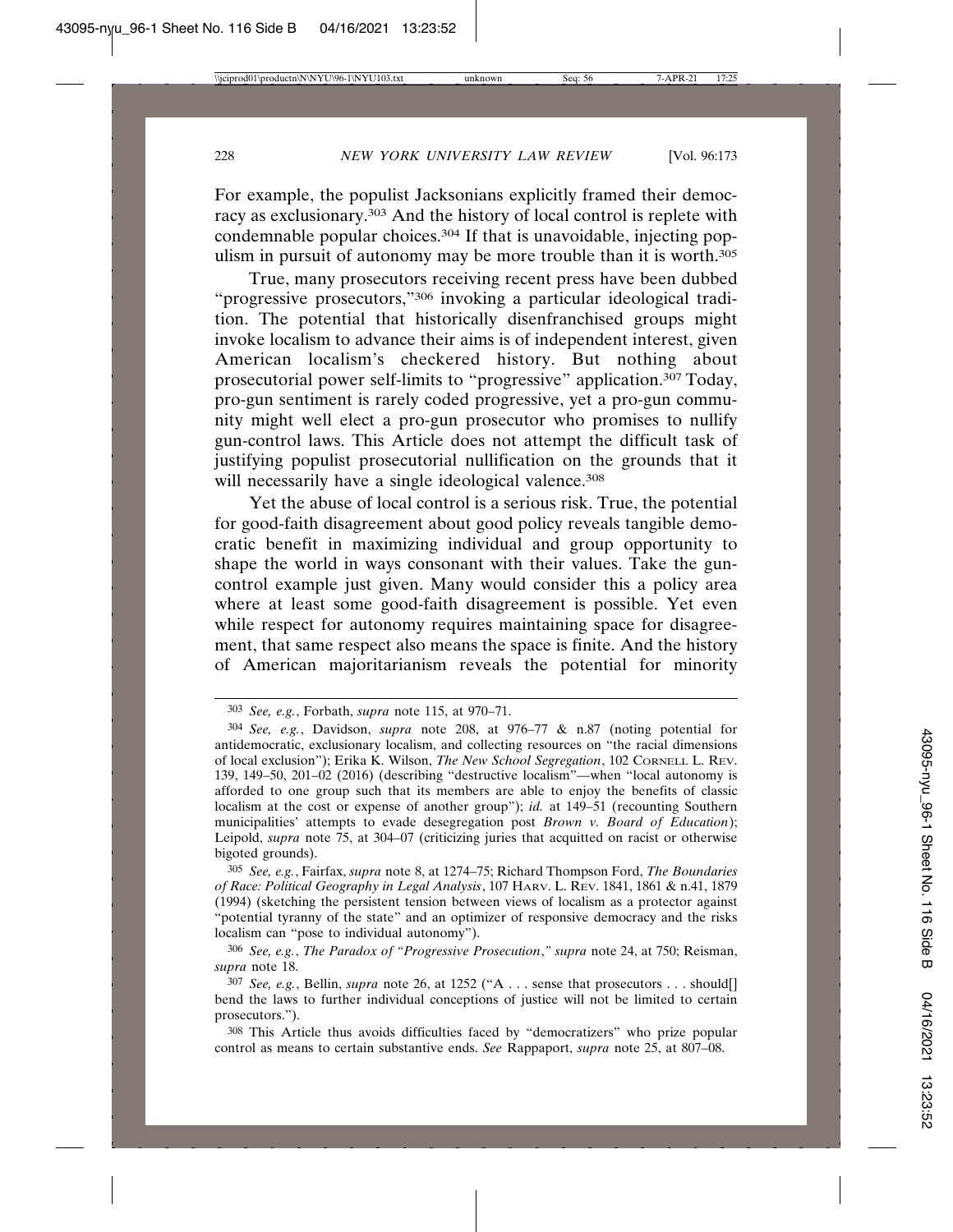oppression lurking in invocations of popular sovereignty, especially when coupled with praise for localism.

Prong two of my model aims to address this risk by condemning populist prosecutorial nullification that invidiously dominates intradistrict minorities. But history demands more than just saying that invidious domination would be bad if it happened. While I cannot show that such outcomes are impossible under this proposal, there are reasons for guarded optimism.

# *1. Transparency as Safeguard*

Much of this Article's persuasiveness may depend on whether one finds the popular sovereignty perspective congenial. But a distinct, universal advantage—and potential safeguard against invidious parochialism—lies in its transparency. Most, regardless of their view on popular control, seem to recognize some value in conducting government action in a way that is "clear and intelligible to the people at large."309 Transparency has often been praised, and its absence lamented, in the criminal justice context broadly and the prosecutorial context specifically.310 Opacity, as Stephanos Bibas explained, hampers deterrence and reduces faith in the justice system.311 And it impedes *any* sort of public involvement in the criminal law governing their lives, which ought to concern even those who would limit the public's role to "throwing the rascals out";<sup>312</sup> presumably, they still want technocratic decisionmaking to be publicly comprehensible.<sup>313</sup> Worse, hearkening back to democratic stressors, opacity engenders resentment and alienation among the excluded, for whom government stands in the position of ruler rather than agent.<sup>314</sup>

Concerns about prosecutorial nullification can rightly draw on jury nullification's negative potential. But transparency offers a key distinction. Jurors need never explain their decisions and can lie if

<sup>309</sup> WHELAN, *supra* note 86, at 544.

<sup>310</sup> *See, e.g.*, Bordenkircher v. Hayes, 434 U.S. 357, 368 n.2 (1978) (Blackmun, J., dissenting) ("[I]t is healthful to keep charging practices visible to the general public . . . ."); Bibas, *supra* note 25, at 923–29, 934.

<sup>311</sup> Bibas, *supra* note 25, at 947, 950–51.

<sup>312</sup> WEALE, *supra* note 156.

<sup>313</sup> *See id.* at 950–52 (deriding secrecy and opacity as obstacles to meaningful public participation); WHELAN, *supra* note 86, at 543 (positing that both publicity and transparency to the public are necessary for effective administration of the law). *But see* Sklansky, *supra* note 25, at 1789 (discussing how elite-centered theories of democracy are less interested in transparency).

<sup>314</sup> *See* WHELAN, *supra* note 86, at 544 (observing that lack of transparency may cause "popular frustration, distrust, and hostility to government"); Bibas, *supra* note 25, at 950.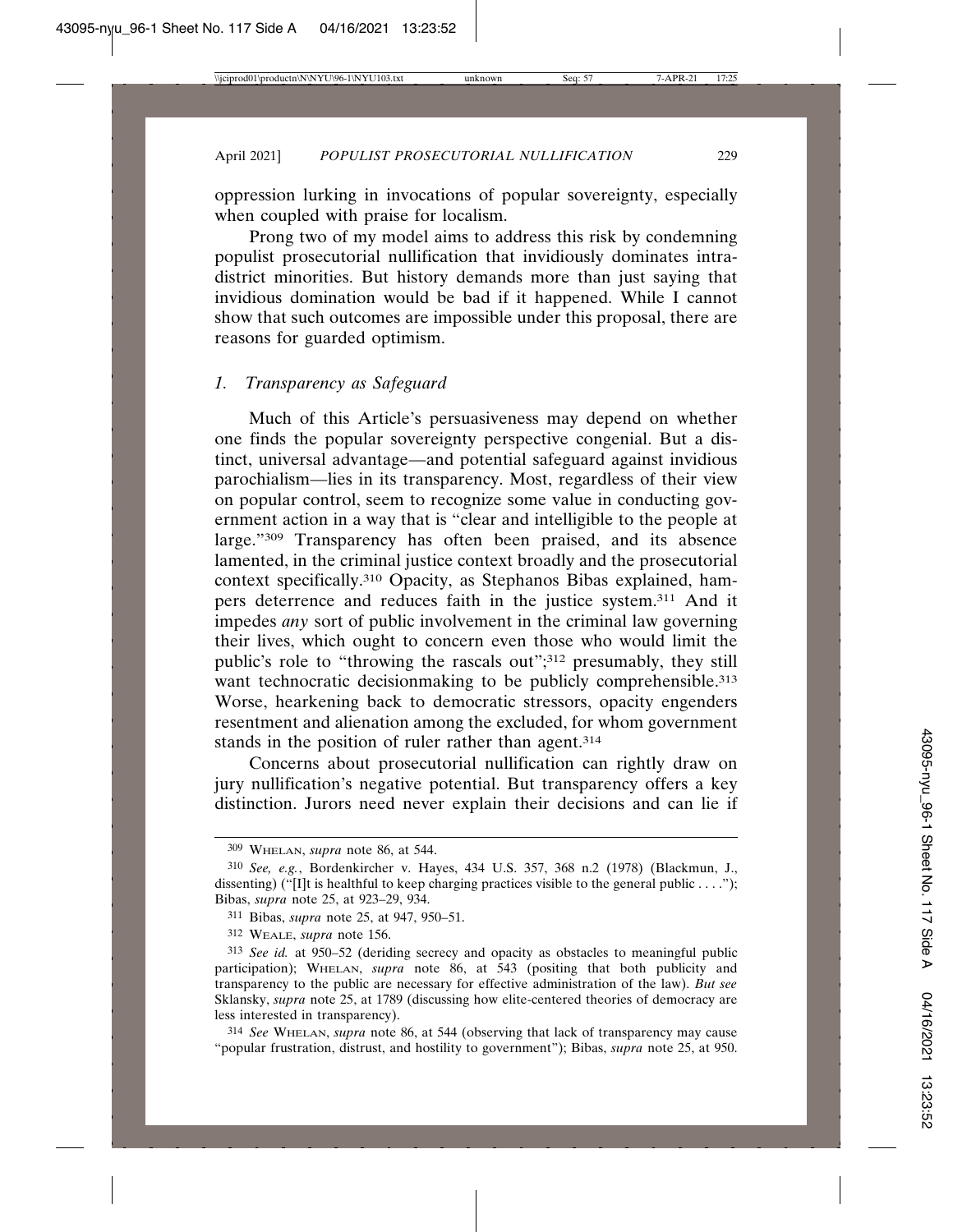they do explain.315 Conversely, populist prosecutorial nullification demands public pre-election justification of the policy. Not only does this provide the per se benefits of transparency and accountability, it offers some security against the worst excesses of popular control.

To see why, take a plainly unconstitutional policy like racially selective prosecutorial nullification. The prosecutor who proceeds on such a policy has run afoul of the Supreme Court's recognized constraints on discretion and provided the "clear evidence" of a constitutional violation that is usually rather difficult to find.316 Assuming the entire state does not subscribe to that prosecutor's views, such a prosecutor would have also given the state ample justification to regulate the policy out of existence.<sup>317</sup>

Surely, a skeptic might say, a malicious prosecutor would cloak invidious intent behind facially neutral justification. We could even imagine a prosecutor obtaining electoral authorization from a bigoted electorate through coded messages that made clear the real racist intent (for example) of a facially nondiscriminatory policy. Yet even this is not unanswerable.

First, this model at least means that the prosecutor must say *that* she plans to act and say *why*. The problem of pretext is not unique to this context. But requiring a reason is better than not; we can detect pretext by comparing reasons to reality.318 And requiring that the policy be announced pre-election gives citizens and non-governmental organizations time to investigate, analyze, respond during the election process, and prepare to contest through other means if the prosecutor wins.

Second, unlike acquittals, the degree to which an announced categorical prosecution policy might be judicially reviewable remains

317 *See infra* Section IV.D (discussing this state power).

<sup>318</sup> *Cf.* Bibas, *supra* note 25, at 961 ("Having to articulate reasons for decisions . . . would discipline prosecutors, much as having to write reasoned opinions disciplines judges.").

<sup>315</sup> *See* Leipold, *supra* note 75, at 306–07 (emphasizing the risk of malicious nullification, and dubbing it "startling . . . that the decisions are not subject to any review" and that "no explanations are ever required from the decisionmakers").

<sup>316</sup> *See* United States v. Armstrong, 517 U.S. 456, 464–65, 469 (1996); *see also* Robinson v. United States, 769 A.2d 747, 757–58 (D.C. 2001) (applying selective-prosecution doctrine in state-court prosecution); State v. Keene, 693 N.E.2d 246, 253 (Ohio 1998) (same). That prosecutor has also violated the ethical rules of any state that has adopted ABA Model Rule  $8.4(g)$ , which proscribes "harassment or discrimination" on the basis of the usual suspect classifications (as well as "marital" and "socioeconomic status"). To be sure, ethical rules are often underenforced against prosecutors. *See* Bruce A. Green & Samuel J. Levine, *Disciplinary Regulation of Prosecutors as a Remedy for Abuses of Prosecutorial Discretion: A Descriptive and Normative Analysis*, 14 OHIO ST. J. CRIM. L. 143, 147 (2016). Yet an unconstitutional practice may at least generate a response from unbiased state disciplinary authorities.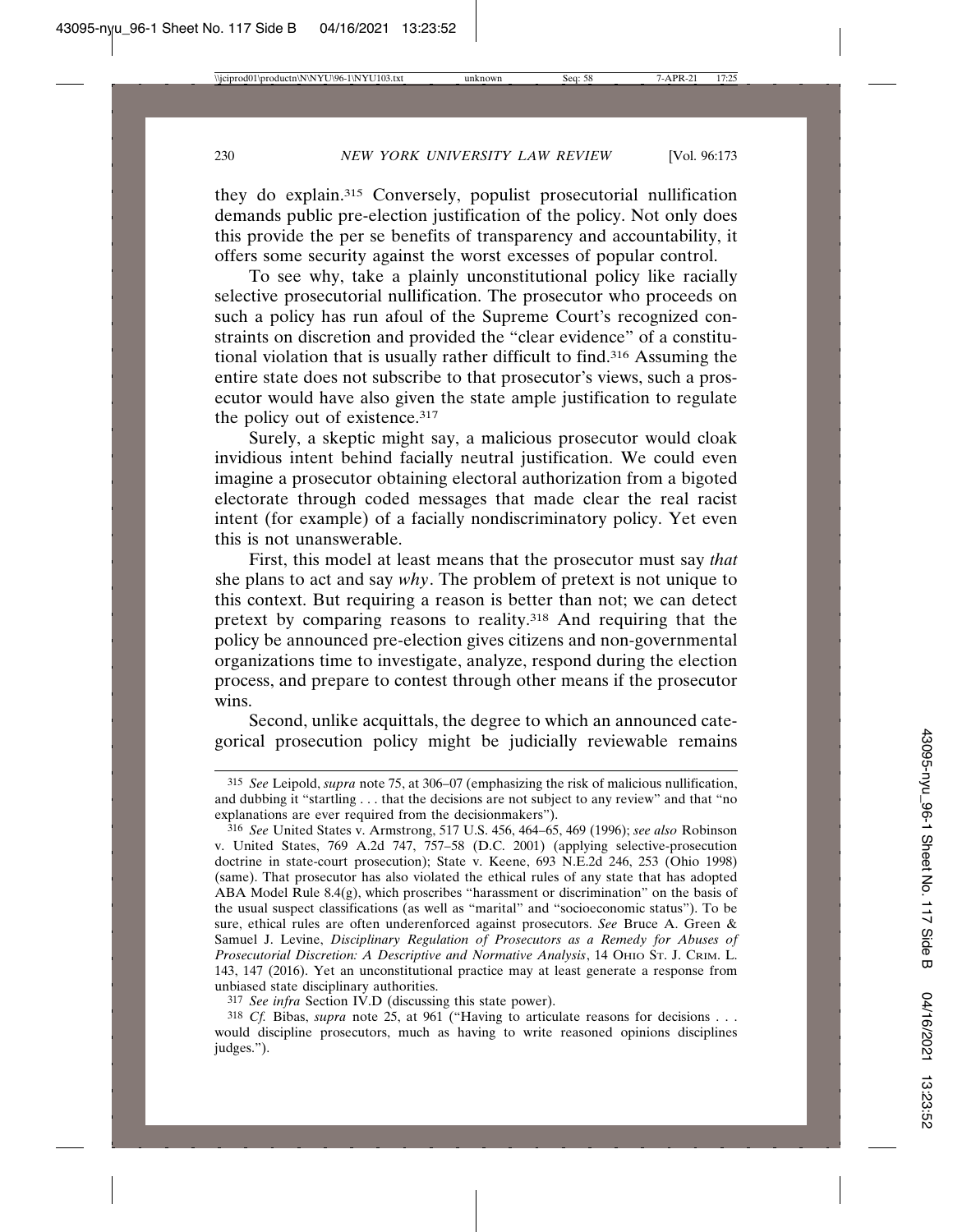unsettled.319 After all, "[t]he closest analog to the prosecutor's vast discretion" is agency nonenforcement discretion, upon which the Supreme Court has lavished similar deference and presumptive nonreviewability.320 As the leading case suggests, however, a "consciously and expressly adopted . . . general policy" of agency nonenforcement might be "so extreme" as to perhaps be reviewable.321 The same may apply here. If not categorically reviewable, such policies might at least be sufficiently unique that discovery may sometimes be warranted on whether a prosecution that is apparently legitimate should actually be reviewable because it is "based on an unjustifiable standard."322 None of this is certain, but its plausibility is a clear point of difference with jury nullification.

Transparency also points up the following reassuring distinction with our prosecutorial status quo. Value-laden prosecutorial nonenforcement already occurs.323 Indeed, legislatures and citizens *expect* prosecutors to exercise their nonenforcement discretion in ways more substantive than mere resource prioritization.<sup>324</sup> As an example, consider the interview-based study that found "experienced prosecutors" gauging the propriety of punishment against their personal view of whether a defendant is a "hardened, dangerous actor<sup>[]"</sup> or a "normal" working pe[rson]" that has "made mistakes."<sup>325</sup> Prosecutors are human—it is not surprising that their nonenforcement could be influenced by individual idiosyncrasies like "individual character traits, family background, and religious faith."326 Unfortunately, although their substantive nonenforcement seems far more accepted than jury

<sup>319</sup> *Cf.* David J. Barron & Todd D. Rakoff, *In Defense of Big Waiver*, 113 COLUM. L. REV. 265, 274 (2013) (suggesting that, inter alia, the "clarity and . . . generality" of a prospective statutory nonenforcement policy "makes judicial review seem more appropriate").

<sup>320</sup> *See* Rachel E. Barkow, *Separation of Powers and the Criminal Law*, 58 STAN. L. REV. 989, 1048 (2006); *see also* Heckler v. Chaney, 470 U.S. 821, 832 (1985) (analogizing the two).

<sup>321</sup> *See Heckler*, 470 U.S. at 833 n.4; Barron & Rakoff, *supra* note 313, at 274; Zachary S. Price, *Law Enforcement as Political Question*, 91 NOTRE DAME L. REV. 1571, 1574, 1625 (2016) (providing a framework for judicial review of agency nonenforcement).

<sup>322</sup> United States v. Armstrong, 517 U.S. 456, 464 (1996).

<sup>323</sup> *See* Vorenberg, *supra* note 7, at 1551.

<sup>324</sup> *See, e.g.*, Sklansky, *supra* note 110, at 505–06 (describing substantive use of nonenforcement discretion to induce submission to top-down directives); Hessick & Kennedy, *supra* note 267, at 353–54, 363 (discussing reliance on nonenforcement to reasonably narrow over-broad and vague laws in practice); Simon, *supra* note 9, at 226 (arguing that "[p]rosecutorial nullification is widely considered legitimate" where applying a statute would create "an especially harsh or anomalous result" or run contrary to "contemporary sentiment").

<sup>325</sup> Wright & Levine, *supra* note 130, at 1085.

<sup>326</sup> *Id.* at 1071.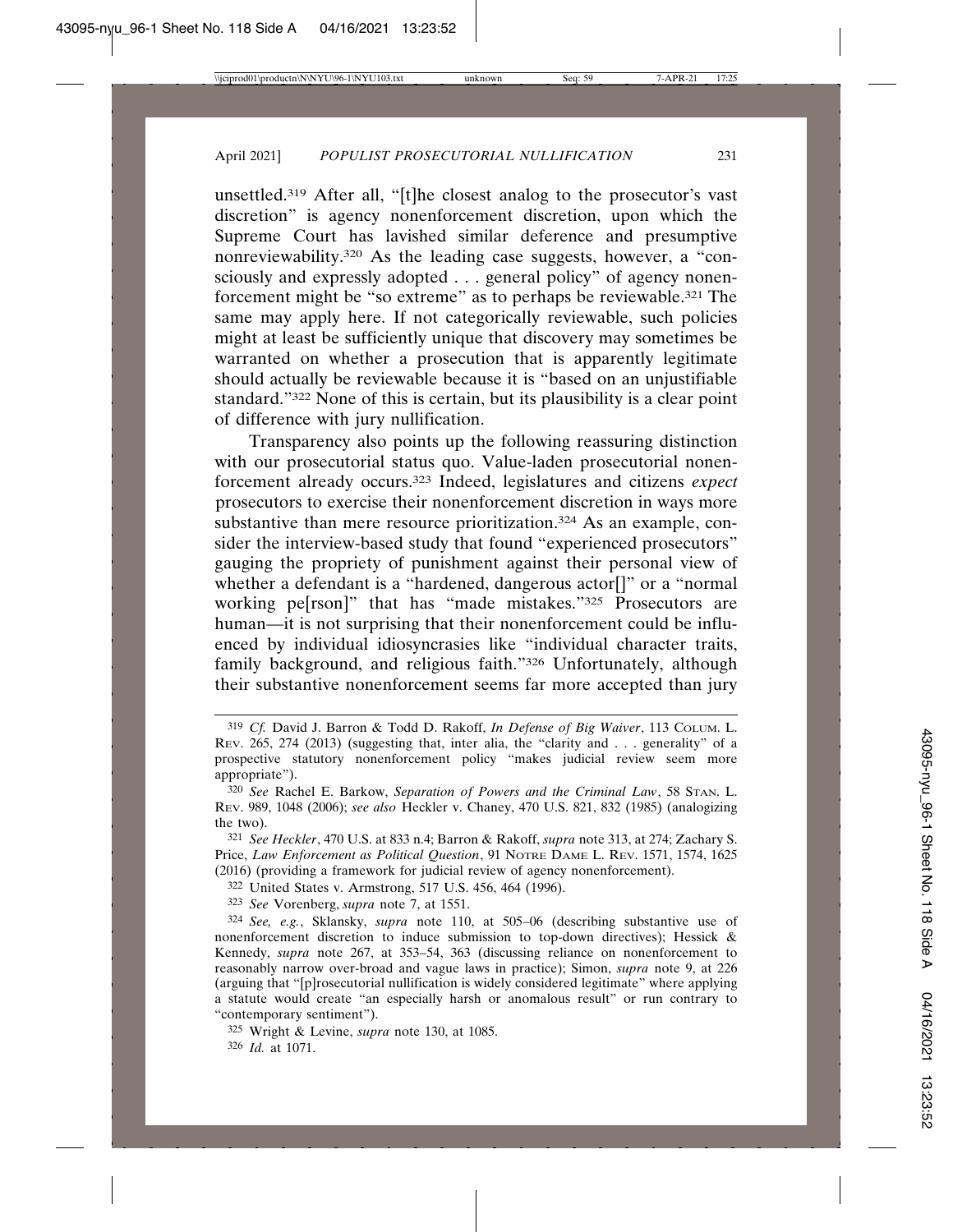nonenforcement,327 prosecutors are equally able to act for illegitimate reasons, then lie about it (or give no reason at all). That opens the door for invidious factors to infiltrate the process. It is thus unsurprising that the opacity of technocratic prosecutorial decisionmaking can—and has—hidden disparate treatment.328

This all means that rejecting *populist* prosecutorial nullification would do nothing for the exclusionary potential of technocratic programmatic nullification. Populist (as I mean the term) prosecutors did not invent ideological decisions not to prosecute "entire classes of cases."329 Consider this selection of apparently managerialist categorical nonenforcement decisions: refusals to prosecute homeless people for sleeping in public spaces, refusals to prosecute polygamy cases (absent abuse or coercion), and refusals to prosecute illegal concealment of weapons absent "evil intent."330 Those are just examples, and it cannot be denied that the power not to charge has been often employed silently and programmatically.<sup>331</sup> By demanding transparent electoral authorization, this Article's model actually cabins programmatic nullification for the same (just noted) reasons that it offers advantages over jury nullification.332 A malicious managerialist prosecutor needs no theory of populist prosecutorial nullification to implement evil policy.

One might finally concede that denouncing populist prosecutors will not stop bad actors, yet still reject this model for fear that bigoted localities will push their prosecutors to new heights of populist exclusion. But it is worth remembering that orthodox prosecutors drawn from that locality would likely reflect that locality's parochial tendencies. In the end, blame for malicious exercise of government power

<sup>327</sup> *See, e.g.*, Fairfax, *supra* note 8, at 1263; Barkow, *supra* note 7, at 1352–53, 1353 n.99. Consider: the now "standard method" of "resolv[ing] a criminal investigation of a corporation" is "a deferred or non-prosecution agreement." Peter J. Henning, *Dealing with Corporate Misconduct*, 66 FLA. L. REV. F. 20, 20 (2015).

<sup>328</sup> *See, e.g.*, Bruce A. Green & Fred C. Zacharias, *"The U.S. Attorneys Scandal" and the Allocation of Prosecutorial Power*, 69 OHIO ST. L.J. 187, 189 n.15 (2008) (collecting sources on biases and foibles of prosecutors); *see also* Bibas, *supra* note 25, at 939 & n.124 (collecting sources on sentencing disparities, including those stemming from prosecutorial discretion); P.S. Kane, Comment, *Why Have You Singled Me Out? The Use of Prosecutorial Discretion for Selective Prosecution*, 67 TUL. L. REV. 2293, 2300 (1993) (presenting evidence of racially disparate charging); Darryl K. Brown, *Structure and Relationship in the Jurisprudence of Juries: Comparing the Capital Sentencing and Punitive Damages Doctrines*, 47 HASTINGS L.J. 1255, 1323 (1996).

<sup>329</sup> K. Babe Howell, *Prosecutorial Discretion and the Duty to Seek Justice in an Overburdened Criminal Justice System*, 27 GEO. J. LEGAL ETHICS 285, 304 (2014).

<sup>330</sup> *Id.* at 288 n.15.

<sup>331</sup> Vice laws have often lain unused in circumstances strongly indicating deliberate prosecutorial nonfeasance. *See, e.g.*, State v. Winne, 96 A.2d 63, 74 (N.J. 1953).

<sup>332</sup> *See supra* text accompanying notes 309–16.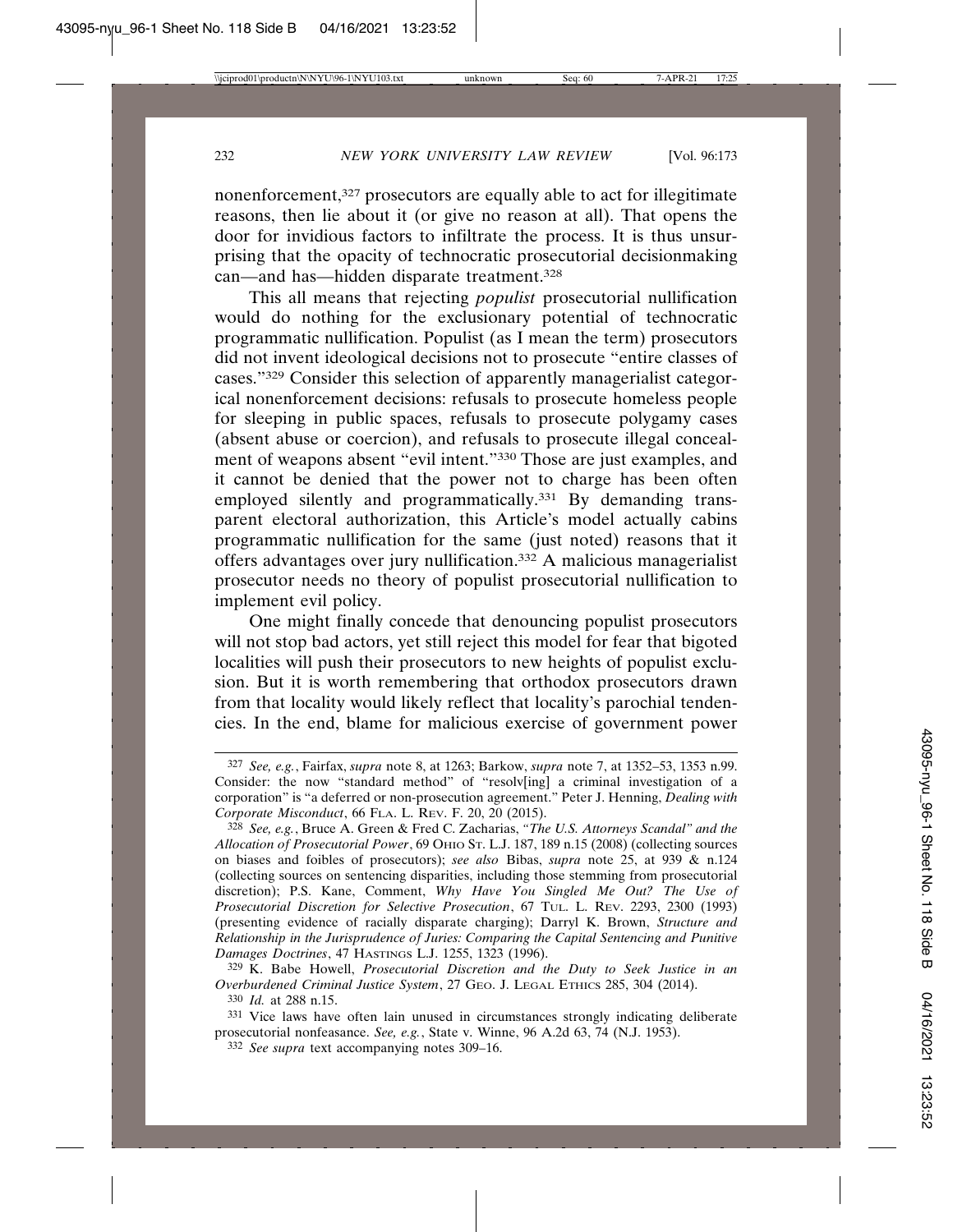seems better placed on the people who seek it, not on a facially neutral concept like populist prosecutorial nullification, which can, after all, just as easily be turned to inclusive and egalitarian ends by historically disenfranchised communities.<sup>333</sup>

Transparency is no cure-all. But it may make us more comfortable with pursuing the upsides of populist prosecutorial nullification.334

#### *2. Solidaristic Populism*

While appeals to the People can facilitate discrimination, we should not downplay populism's salutary potential, or conclude that it is *necessarily* anti-pluralist.335 Consider perhaps the most famous American electoral success by avowed populists—the fusion between the North Carolina Republican and Populist parties in the 1890s, which briefly broke the Democratic Party's post-Reconstruction political stranglehold.336 One primary basis of that collaboration, and a main reason revanchist Democrats violently crushed it, was its frontal assault on the ideologies of white supremacy and racial solidarity between white elites and poor whites.337 And, more broadly, it is easy to see why a populism rooted in an affirmation of equal selfdetermination for all members of society could produce inclusionary results.338

In other words, at the risk of Pollyannaism, popular sovereignty may offer a path to building a democracy that advances ideals of equal dignity and autonomy. Part of that equation, no doubt, is the commitment to formal political equality shared by most proponents of

<sup>333</sup> *See, e.g.*, Brown, *supra* note 75, at 1171, 1195 (making these points to defend jury nullification).

<sup>334</sup> *See, e.g.*, Simon, *supra* note 123, at 180 ("[D]ecisions under explicit norms are more transparent to observers, so they are more easily assessed and changed.").

<sup>335</sup> *See, e.g.*, AZIZ RANA, THE TWO FACES OF AMERICAN FREEDOM 176–81, 193 (2010) (sketching the attempts of late nineteenth-century Populists to build an egalitarian, transracial democratic movement).

<sup>336</sup> *See, e.g.*, THOMAS FRANK, THE PEOPLE, NO: A BRIEF HISTORY OF ANTI-POPULISM 79–82 (2020); James L. Hunt, *Fusion of Republicans and Populists*, Encyclopedia of N.C. (2006), https://www.ncpedia.org/fusion-republicans-and-populists; Jedediah Purdy, *North Carolina's Long Moral March and its Lessons for the Trump Resistance*, NEW YORKER (Feb. 17, 2017), https://www.newyorker.com/news/news-desk/north-carolinas-long-moralmarch-and-its-lessons-for-the-trump-resistance.

<sup>337</sup> *See* FRANK, *supra* note 336, at 79–82; Purdy, *supra* note 330; Hunt, *supra* note 330; RANA, *supra* note 329, at 200, 211. Attempts at similar fusion elsewhere in the South often met similar ends. *See* FRANK, *supra*, at 81; Purdy, *supra*; Samuel Issacharoff & Richard H. Pildes, *Politics as Markets: Partisan Lockups of the Democratic Process*, 50 STAN. L. REV. 643, 661–62 & 662 n.73 (1998) (discussing similar populist uprisings in Texas).

<sup>338</sup> *See* RANA, *supra* note 329, at 181 (describing grand initial aims of "inclusive and egalitarian . . . [p]opulism").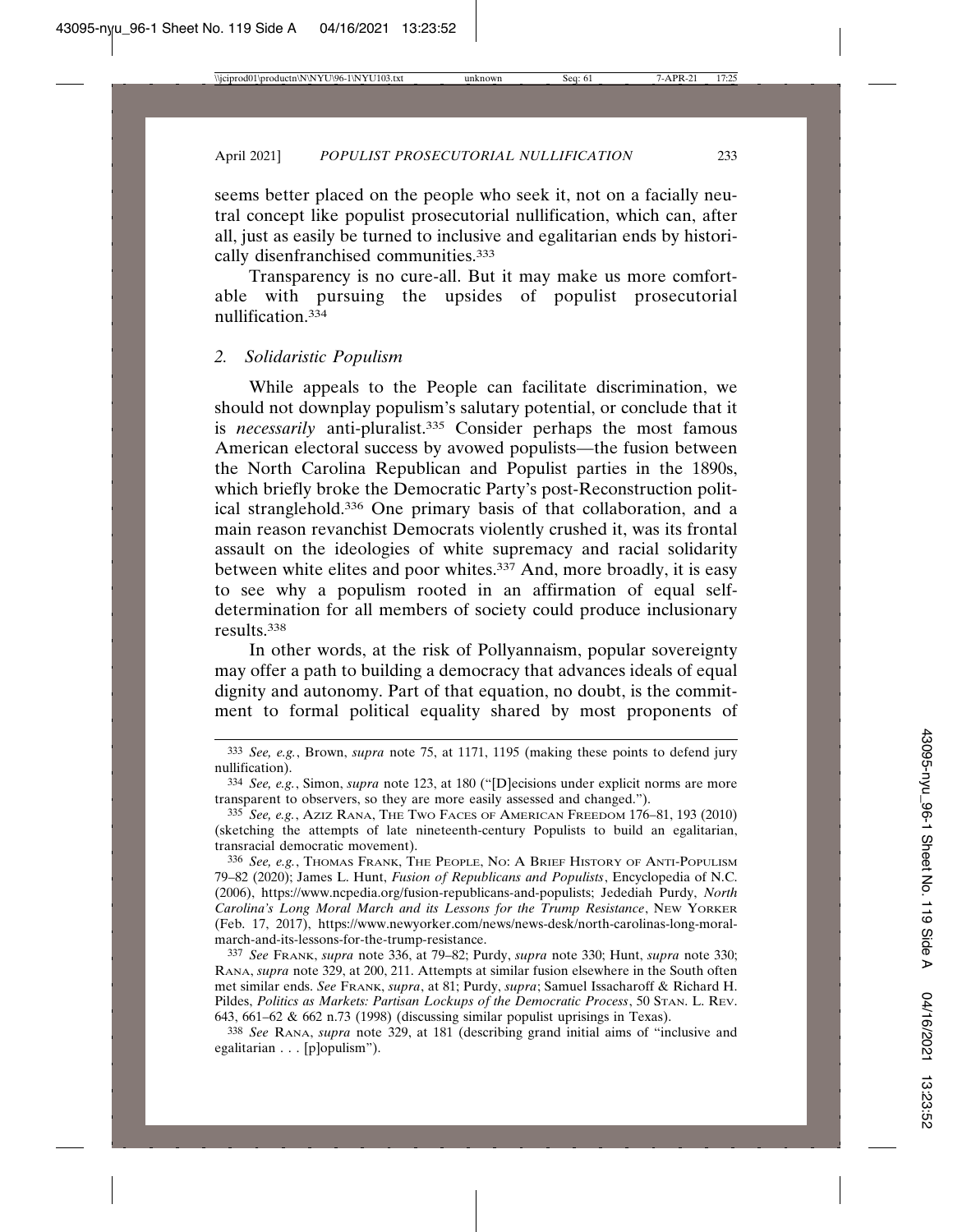democracy. In getting down to brass tacks, however, it also seems indispensable to think hard about how to encourage citizens to "ask [not] only what is in their private interest, but also what will best serve the community in general."339 Put another way, perhaps one way to guard against democracy's "dark side"340 is to generate the sort of community and solidarity that makes exclusion unappealing.

That is easier said than done.<sup>341</sup> Some once saw the jury, in its robust, populist form, as a solution. To Tocqueville, for example, juries made "all feel the duties which they are bound to discharge towards society and the part which they take in . . . government," and, by "obliging [all] to turn their attention to other affairs than their own, ... rub[bed] off that private selfishness which is the rust of society."342 On this view, prizing popular involvement required optimizing it, which in turn required citizens to develop a "notion of right" and an objective perspective through which to "judge [their] neighbor as [they] would [themselves] be judged."<sup>343</sup> The jury, then, acted as an instrument of self-government that, itself, built the civic virtue necessary for proper self-government.<sup>344</sup>

Contemporaneous exclusionary realities like American slavery and Native dispossession dull that rhetoric's shine.345 But the principles, honestly applied, have dramatic inclusionary potential. In modest ways, modern cases reflect this possibility when they treat illegitimate jury composition as injurious not just to the accused but to the community and "democratic ideal[s]."346 And studies align with the

<sup>339</sup> Cass R. Sunstein, *Beyond the Republican Revival*, 97 YALE L.J. 1539, 1550 (1988); *see also* Spragens, *supra* note 183, at 47–50.

<sup>340</sup> Forbath, *supra* note 115, at 970.

<sup>341</sup> *See, e.g.*, RANA, *supra* note 329, at 217–18 (describing the internecine, often racialized blame-casting among the early twentieth-century populists that attended the movement's collapse).

<sup>342</sup> TOCQUEVILLE, *supra* note 270, at 285.

<sup>343</sup> Amar, *supra* note 53, at 1186 (quoting Tocqueville).

<sup>344</sup> *See, e.g.*, Alan Hirsch, *Direct Democracy and Civic Maturation*, 29 HASTINGS CONST. L.Q. 185, 210–12 (2002) (discussing the early jury's perception as providing "the civic maturation needed for a thriving . . . democracy"); Amar, *supra* note 53, at 1186–88 (expanding upon the numerous civic roles early American thinkers expected juries to play).

<sup>345</sup> *See, e.g.*, Dorothy E. Roberts, *The Moral Exclusivity of the New Civil Society*, 75 CHI.-KENT L. REV. 555, 567 (2000).

<sup>346</sup> Rose v. Mitchell, 443 U.S. 545, 556 (1979) (quoting Ballard v. United States, 329 U.S. 187, 195 (1946)) (discussing specifically the exclusion of Black people from juries); *see also* Flowers v. Mississippi, 139 S. Ct. 2228, 2238 (2019) (noting the democratic implications of racially motivated peremptory strikes of jurors); Carter v. Jury Comm'n of Greene Cnty., 396 U.S. 320, 329 (1970) (addressing the same issue in the context of grand juries).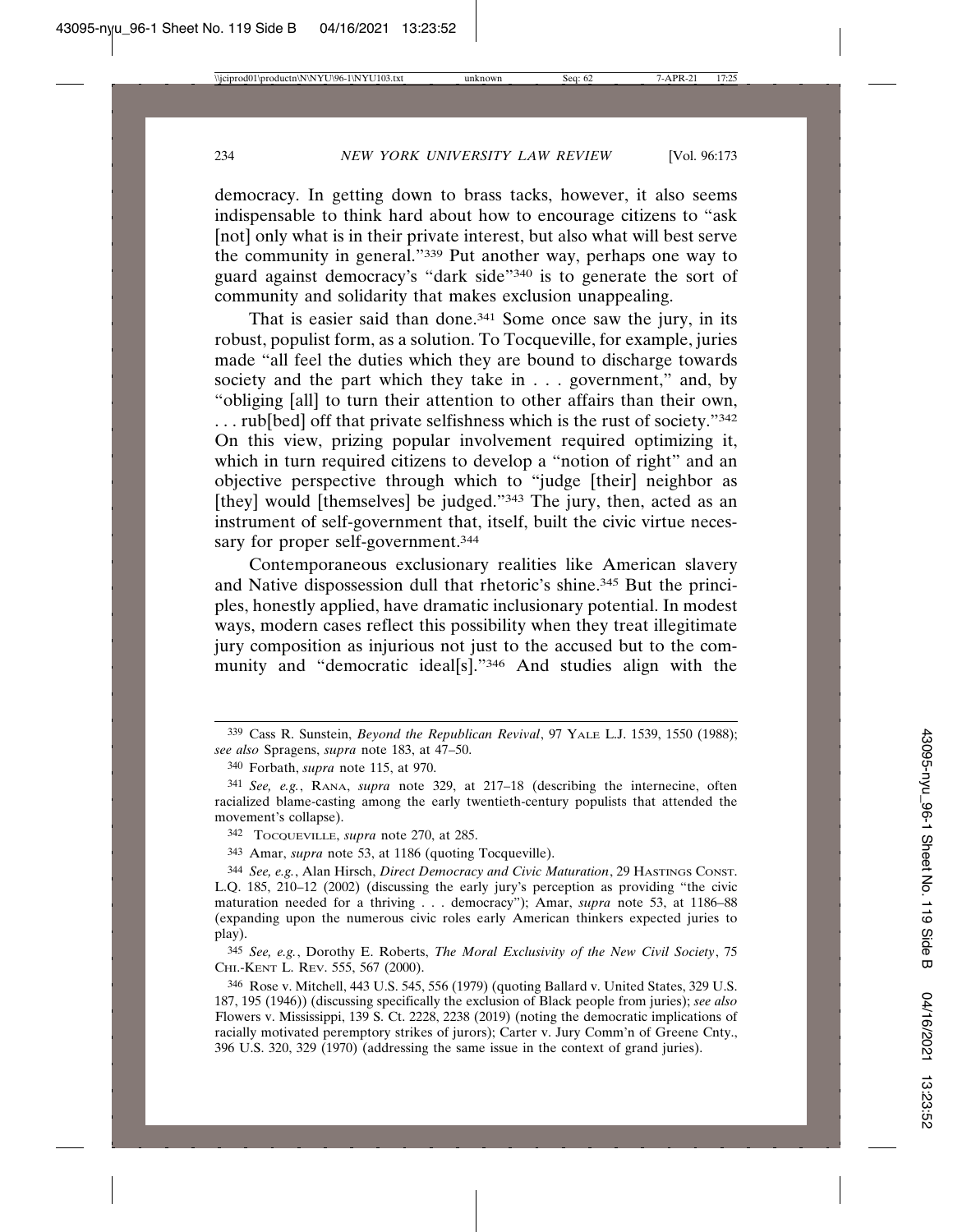modern-day proponents of civic virtue<sup>347</sup> in supporting the view that political participation, like jury service, particularly in concert with others, builds citizenship.348

Absent a jury revival, populist prosecutorial nullification may secure some of the benefits of this "collective public decisionmaking" today.349 An explicit, salient pre-election nullification proposal encourages voters to engage the issue and each other. Making public reasoning about justifications and counterarguments meaningful can help develop community and build communal morality.<sup>350</sup> Should sex work really be decriminalized, or would commodifying it be immoral? Would decriminalizing public order offenses like shoplifting and trespassing lead to worse crimes, or do they harm offenders unnecessarily? State laws represent one point of view on these sorts of questions, but more devolved communities may have different views. Perhaps encouraging deep moral engagement in the exercise of collective decisionmaking authority can form new social bonds, if not rebuild those that have been lost.

One need not be too cynical to question whether communitarian ideology can transcend its exclusionary past, or the increasing alienation of the present, to make civic virtue and solidarity workable in the twenty-first century.351 But the possibility that devolving control may actually help build modern communities should not be dismissed too lightly. Indeed, given the risks of atomization in a changing world, making the attempt may be a necessity.352

<sup>347</sup> GERAINT PARRY, GEORGE MOYSER & NEIL DAY, POLITICAL PARTICIPATION AND DEMOCRACY IN BRITAIN 286–87 (1992); DZUR, *supra* note 25, at 70, 72 (advocating for jury in Tocquevillian tradition).

<sup>348</sup> *See* PARRY ET AL., *supra* note 341, at 288–89, 293; *see also id.* at 291 ("[P]articipation with others in organisations [sic] reinforces and expands political experiences in the ways that the educative theory [i.e., Tocqueville's theory] would suggest."); Rappaport, *supra* note 25, at 726 (citing generally JOHN GASTIL, E. PIERRE DEESS, PHILIP J. WEISER & CINDY SIMMONS, THE JURY AND DEMOCRACY: HOW JURY DELIBERATION PROMOTES CIVIC ENGAGEMENT AND POLITICAL PARTICIPATION (2010)) (linking increased jury deliberation and increased voting).

<sup>349</sup> William H. Simon, *Social-Republican Property*, 38 UCLA L. REV. 1335, 1340 (1991); *see also* DZUR, *supra* note 25, at 70, 72 (describing jury participation as instructive not only for the jurors but also for the architects of the criminal legal system).

<sup>350</sup> *See, e.g.*, RAHMAN, *supra* note 25, at 103–06, 110.

<sup>351</sup> *See* Rappaport, *supra* note 25, at 742–43 (raising precisely these sorts of questions).

<sup>352</sup> *See* Robert D. Putnam, E Pluribus Unum*: Diversity and Community in the Twenty-First Century The 2006 Johan Skytte Prize Lecture*, 30 SCANDINAVIAN POL. STUD. 137, 138–39 (2007) (arguing that increasing social heterogeneity—descriptively—poses risks to social solidarity that must be confronted through "creat[ing] a new, broader sense of 'we'").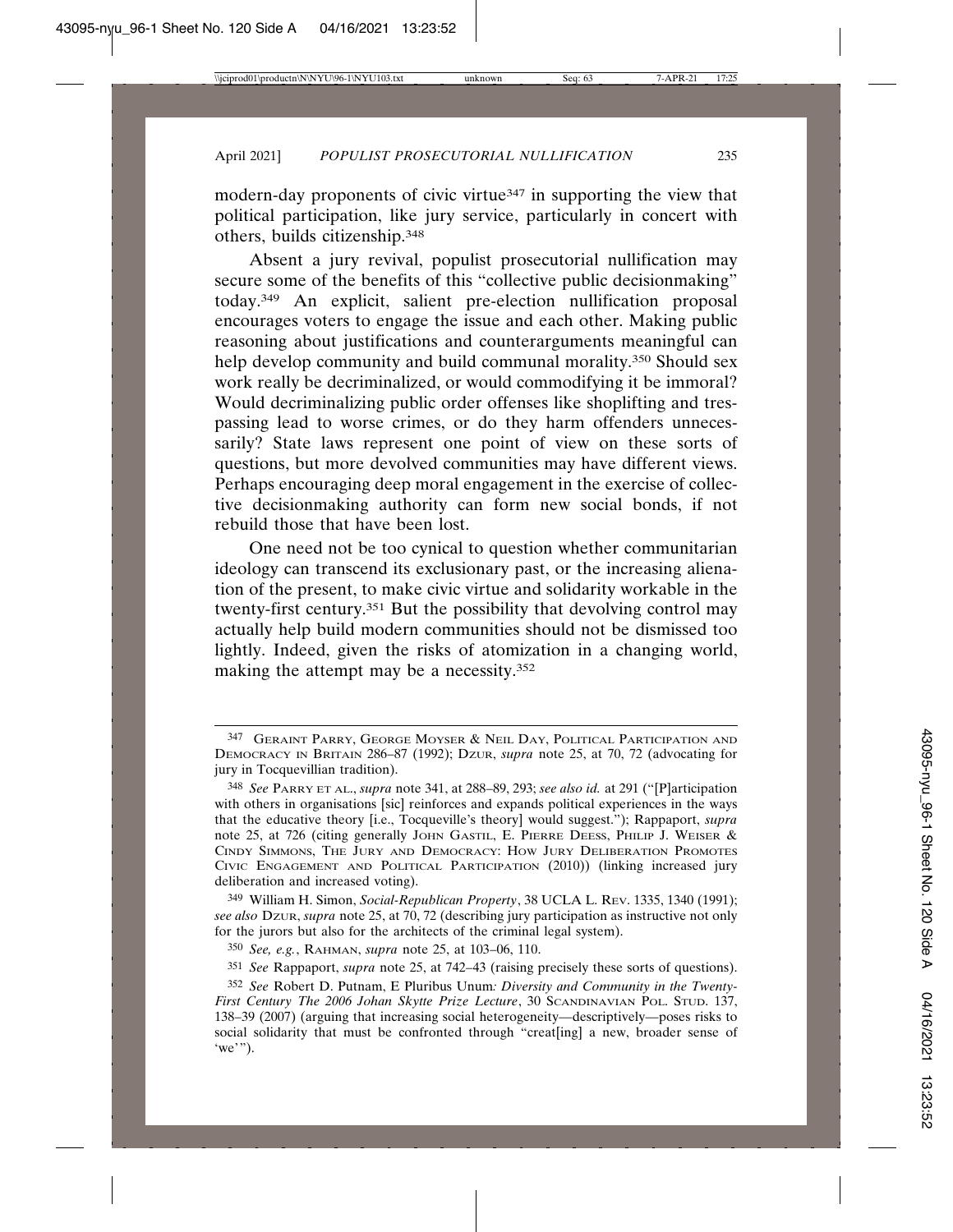#### \*\*\*

In the end, "[n]o form of democracy" can "guarantee just, wise, or public-spirited outcomes."353 Despite American popular control's checkered history, populist prosecutorial nullification may offer some reasons for guarded optimism. I acknowledge, however, that one's willingness to risk the downsides may turn on one's belief in the upsides.

### *B. Rule of Law*

The concept of the rule of law is often ambiguous and contestable,354 but it is fair to say it at least denotes rejection of a rule of arbitrariness, and an insistence that law be "general, knowable, and performable," and predictable by those to whom it applies.355 Scholars have often cast underenforcement as a potential foe of the rule of law.356 Rule-of-law arguments against jury nullification, in particular, have contended that a "verdict in contravention of what the law authorizes and requires" violates the rule of law and "subject[s] citizens . . . to power based on . . . subjective predilections."357 At first blush, these criticisms seem applicable to populist prosecutorial nullification.

One response might draw on jury nullification defenders like Paul Butler to concede a rule-of-law violation but deem it a necessary evil.358 Also pertinent is Darryl Brown's defense of jury nullification. As he noted, because "general rules" are "inevitab[ly] over- and underinclusive[]," their application is often "inherently interpretive."359 Literal application can sometimes contradict not only the law's purpose but its reasonably expected application in light of broader relevant social norms.360 It may thus be that adherence to the

356 *See* Natapoff, *supra* note 24, at 1759–60.

358 *See generally* Butler, *supra* note 75 (arguing that the violation is necessary to combat the racialized overenforcement of nonviolent offenses); Brown, *supra* note 75, at 1152–53 (discussing Butler's theory at length).

359 Brown, *supra* note 75, at 1161–62.

<sup>353</sup> WHELAN, *supra* note 86, at 198.

<sup>354</sup> *See, e.g.*, Osofsky, *supra* note 21, at 118; Brown, *supra* note 75, at 1154 (recounting evolution of the "conception of the rule of law").

<sup>355</sup> Brown, *supra* note 75, at 1157–58; *see also* Osofsky, *supra* note 21, at 118–19 (emphasizing the basic need for "consistency and notice").

<sup>357</sup> Brown, *supra* note 75, at 1150–51; *see also* Carroll, *supra* note 40, at 581 & n.8 (collecting rule-of-law critiques).

<sup>360</sup> *See id.* at 1169–70, 1200–01. Consider the "rule of lenity," under which courts resolve "ambiguities about the breadth of a criminal statute" in a defendant's favor. United States v. Davis, 139 S. Ct. 2319, 2333 (2019). But ambiguity suggests that the statute *could* be read to cover a defendant (otherwise the rule of construction would be unnecessary). Applying the rule rejects a permissible reading in favor of extratextual fair-notice norms. *See id.*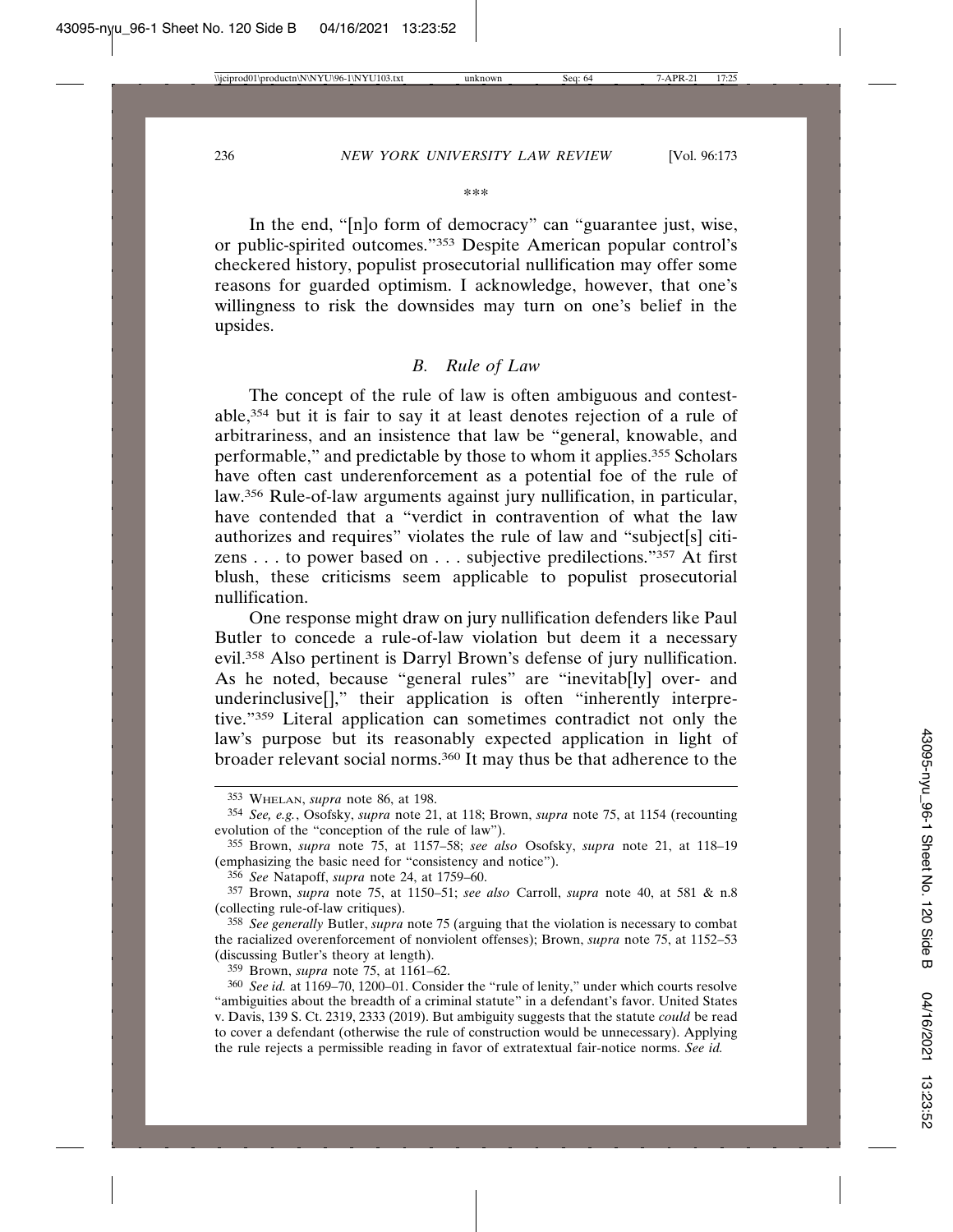rule of law goes beyond the apparent prescriptions of decontextualized text to include those sorts of extratextual principles.361 If so, the rule of law may sometimes require referring to those principles to counteract or override the result literalism would prescribe.362 So too for populist prosecutorial nullification. Literal application of the law may sometimes contradict more important principles that the rule of law also incorporates (e.g., autonomy, subsidiarity, or particular localized substantive values). On that view, the rule of law may be seen to permit localized control over the criminal law.

But populist prosecutorial nullification may have even more to offer rule-of-law sticklers. Consider its distinctions with the related nonenforcement alternatives this paper has discussed, jury nullification and managerialist prosecutorial nonenforcement. While repeated jury nullification might imply an inferable local policy of sorts,<sup>363</sup> that policy is still substantially unknowable and unpredictable. Juries are unbound by prior decisions and need not justify their decisions. Moreover, not only does their shifting membership make prediction of future performance based on past behavior unreliable, but any decisions also inconsistent with past acts are unpunishable. Similarly, the managerialist prosecutor making nonenforcement decisions often acts on intuitive judgments about the blameworthiness of defendants, on the basis of nontransparent, nontechnical principles and values.364 These opaque, unpredictable decisions about whom the law regulates have something in common with the quintessential rule-of-law violation: publishing the law, but placing it where it cannot be read.365

Conversely, the nullification policy adopted pursuant to a reasoned, salient pre-election promise epitomizes the sort of fair notice of the line between proscribed and permitted that is core to the rule of

<sup>361</sup> *See* Brown, *supra* note 75, at 1164.

<sup>362</sup> *See id.* at 1164, 1200 ("In many . . . cases, nullification occurs within the rule of law, because the circumstances that prompt [nullification] are often grave matters of justice arising from a great disparity between the statute or its application and other sources of law and social convention."); Bowers, *supra* note 127, at 1673 ("Decisionmakers advance the rule of law by tailoring the law to fit the incident and the offender, and by, in some instances, even exercising discretion *not* to proceed with legally sustainable charges.").

<sup>363</sup> *See, e.g.*, Jacobsohn, *supra* note 271, at 76 ("[A] consistent pattern of acquittals . . . has in fact effected a change in policy.").

<sup>364</sup> *See* Brown, *supra* note 75, at 1189; Wright & Levine, *supra* note 130, at 1071, 1085; *cf.* Ronald F. Wright, *Persistent Localism in the Prosecutor Services of North Carolina*, 41 CRIME & JUST. 211, 219 (2012) ("How a prosecutor disposes of a case tells us something about its relative importance . . . . High dismissal rates for particular crimes sometimes reveal that the office places greater emphasis on other crimes . . . .").

<sup>365</sup> *See, e.g.*, Screws v. United States, 325 U.S. 91, 96 (1945) (recounting this supposed practice of the Emperor Caligula).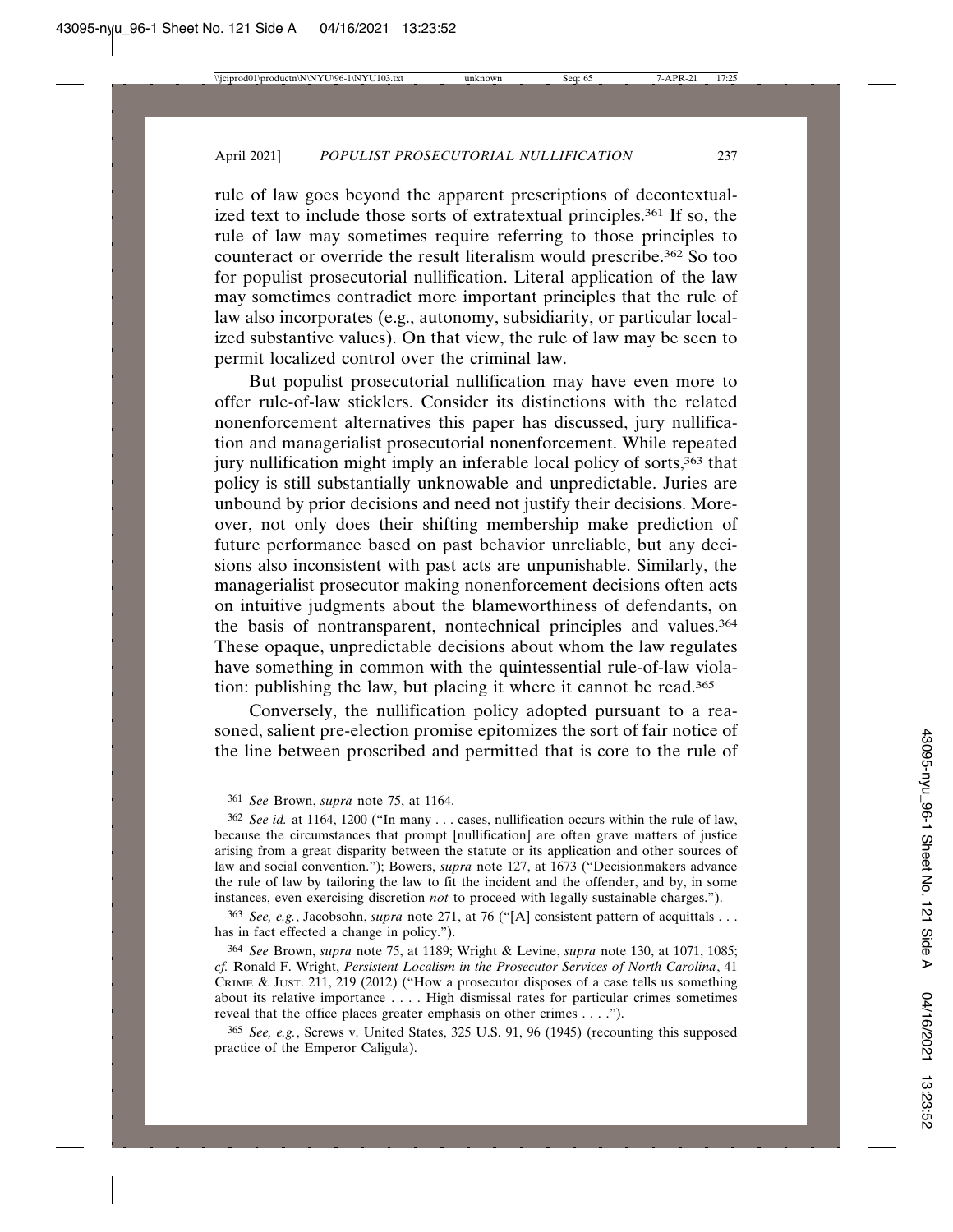law, even without formal instantiation in legislation.366 True, prosecutors are technically unbound by past decisions, but past performance is more predictive where the same prosecutor's office handles all decisions. Unlike the jury and the orthodox prosecutor, this type of nonenforcement must be justified. Finally, deviation from the public promise can be noted and punished at the ballot box, absent satisfactory explanation. Indeed, here, rule-of-law values dovetail with antidiscrimination values, as a policy announced widely is much harder to deviate from on biased grounds than a policy followed *sub silentio*.

As mentioned, the "rule of law" can be slippery, and one might imagine a counter in this register that stresses the importance of the written law as paramount.<sup>367</sup> On this view, transparency may be salutary in the abstract, but transparently ignoring clear legislative enactments flouts the rule of law. But I have no problem assuming *arguendo* that populist prosecutorial nullification undermines the primacy of the statute nullified. The burden of this Article (and part of the point of Part II) is that at least sometimes we may validly do so i.e., when we can identify a more-primary authority, such as the People from which legislative authority derives.<sup>368</sup>

# *C. Impermissible Suspension*

Much of the scholarship on federal prosecutorial nonenforcement has rested on federal constitutional principles not necessarily applicable to state practice.369 To the extent it reflects a more general concern regarding prosecutors stepping beyond their proper roles that those scholars would extend to state practice, this Article takes a func-

<sup>366</sup> *See* Natapoff, *supra* note 24, at 1761 (noting view of the rule of law under which "a rule is public and provides notice 'whenever strong social agreement exists in practice'"); Luna, *supra* note 10, at 795 (envisioning rule-of-law benefits to overt prosecutorial decriminalization).

<sup>367</sup> *See, e.g.*, Zachary S. Price, *Seeking Baselines for Negative Authority: Constitutional and Rule-of-Law Arguments over Nonenforcement and Waiver*, 8 J. LEGAL ANALYSIS 252–55 (2016) (warning that the rule of law may require attention to the "rule of the statute").

<sup>368</sup> *Cf. id.* at 252 ("[D]emocratic legitimacy run[s] down from the people through their legislative representatives . . . .").

<sup>369</sup> *Compare* Whalen v. United States, 445 U.S. 684, 689 n.4 (1980) (describing federal separation of powers doctrine as "not mandatory on the States"), *with* Price, *supra* note 20, at 675–76 (focusing on federal Take Care Clause and separation of powers principles). Nor are the stingiest federal separation-of-powers views necessarily correct. *See* Neal Kumar Katyal, *Judges as Advicegivers*, 50 STAN. L. REV. 1709, 1809–12 (1998). For example, if imported to the state context, the implications of "the inherently imprecise" federal Take Care Clause, Jack Goldsmith & John F. Manning, *The Protean Take Care Clause*, 164 U. PA. L. REV. 1835, 1866 (2016), might well be properly informed by the popular sovereignty lens this Article applies.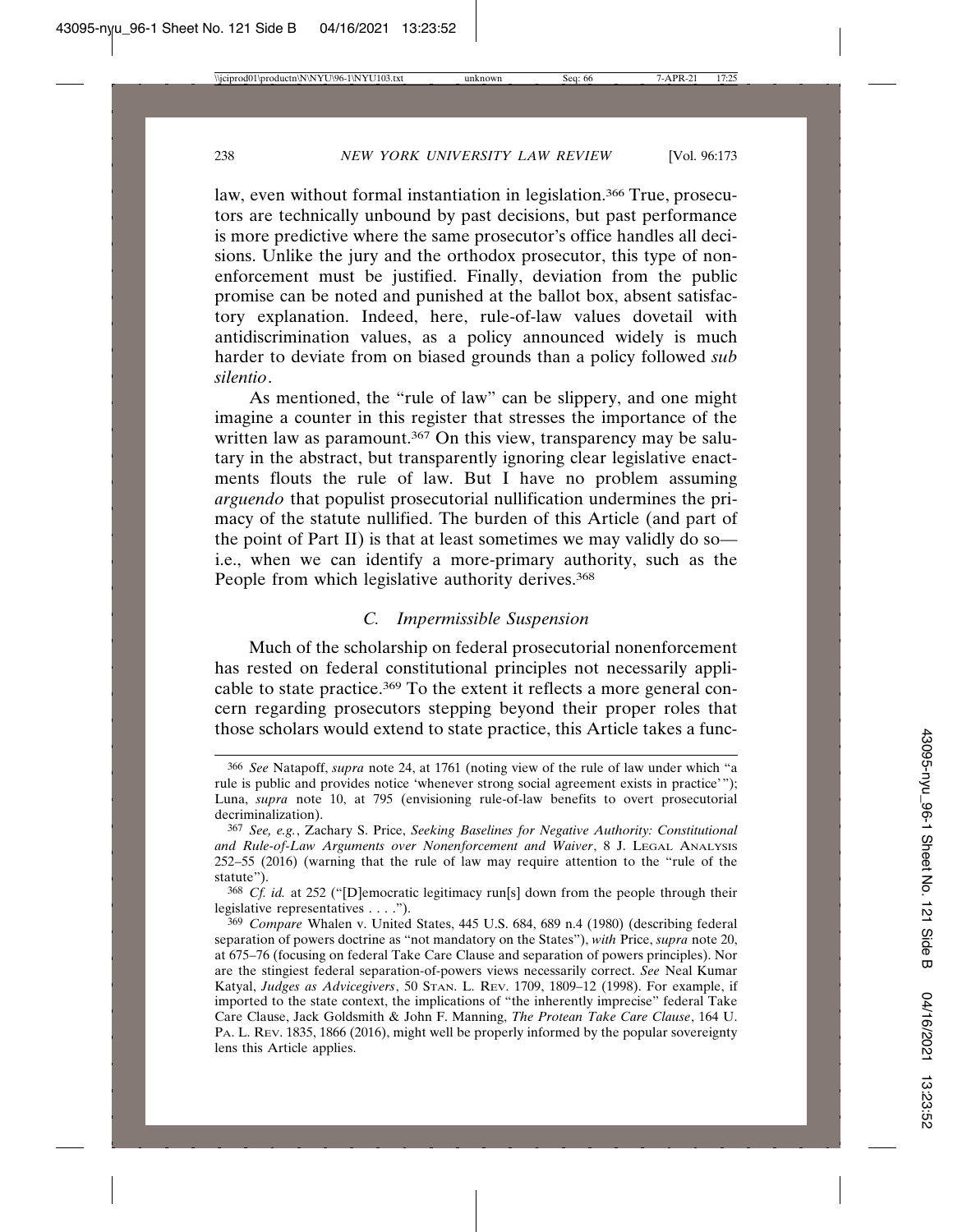tionalist view under which the local, elected status of state prosecutors offers reasons for comfort absent in the federal context.370

A related point is more difficult. As Zachary Price points out, many modern state constitutions contain bans on executive "suspensions" of the law.<sup>371</sup> These provisions are rooted in the Founding generation's experience with unilateral monarchical declarations that existing statutes no longer had force or that particular individuals were excused from compliance.<sup>372</sup> If populist prosecutorial nullification was analogous to these suspensions of law, it might weaken my normative case. But the practice can be distinguished.

Start by recalling the colonial jury that nullified a seditious libel prosecution against John Peter Zenger.373 It turns out that this was part of a broader pattern—before the Revolution, grand and petit juries "all but nullified the law of seditious libel."374 Juries were, indeed, part of a categorical colonial resistance to the homeland. The Founders seem to have had little problem with "suspensions" via popular juries, notwithstanding the views eventually enshrined in their state constitutions. This makes sense. Although they used different textual formulations, the state constitutions drew on, and essentially incorporated, the substance of the suspension prohibition in the English Bill of Rights.375 And that prohibition targeted a particular kind of suspension: peremptory, unilateral suspension of law without consent of parliament.376 All told, the Founders' fear seemed to be of peremptory, unaccountable (even undemocratic, insofar as it ignored parliament) suspension of law from the top down, and not so much a rejection of the popular sovereign's ability to shape the law from the bottom up.

Thus, far from repackaging royal suspension, this Article's proposal fits comfortably within the historical tradition of muscular, localized shaping of the law through nonenforcement. Indeed, recognizing the suspension question as a separation-of-powers problem helps

<sup>370</sup> My general separation-of-powers analysis is thus compatible (though not coextensive) with Logan Sawyer's advocacy of a "functional" treatment of separation-ofpowers questions. *See* Sawyer, *supra* note 24, at 627–32 (pointing, among other things, to possible benefits to "democratic decision-making").

<sup>371</sup> Price, *supra* note 20, at 692–94, 692 n.71.

<sup>372</sup> *See id.* at 690–91.

<sup>373</sup> *See* Alschuler & Deiss, *supra* note 64, at 871–74; *see also supra* text accompanying note 44.

<sup>374</sup> *See* Alschuler & Deiss, *supra* note 64, at 874.

<sup>375</sup> *See* Peter M. Shane, *Faithful Nonexecution*, 29 CORNELL J.L. & PUB. POL'Y 405, 436 (2019).

<sup>376</sup> *See* Price, *supra* note 20, at 691–92 (sketching this history).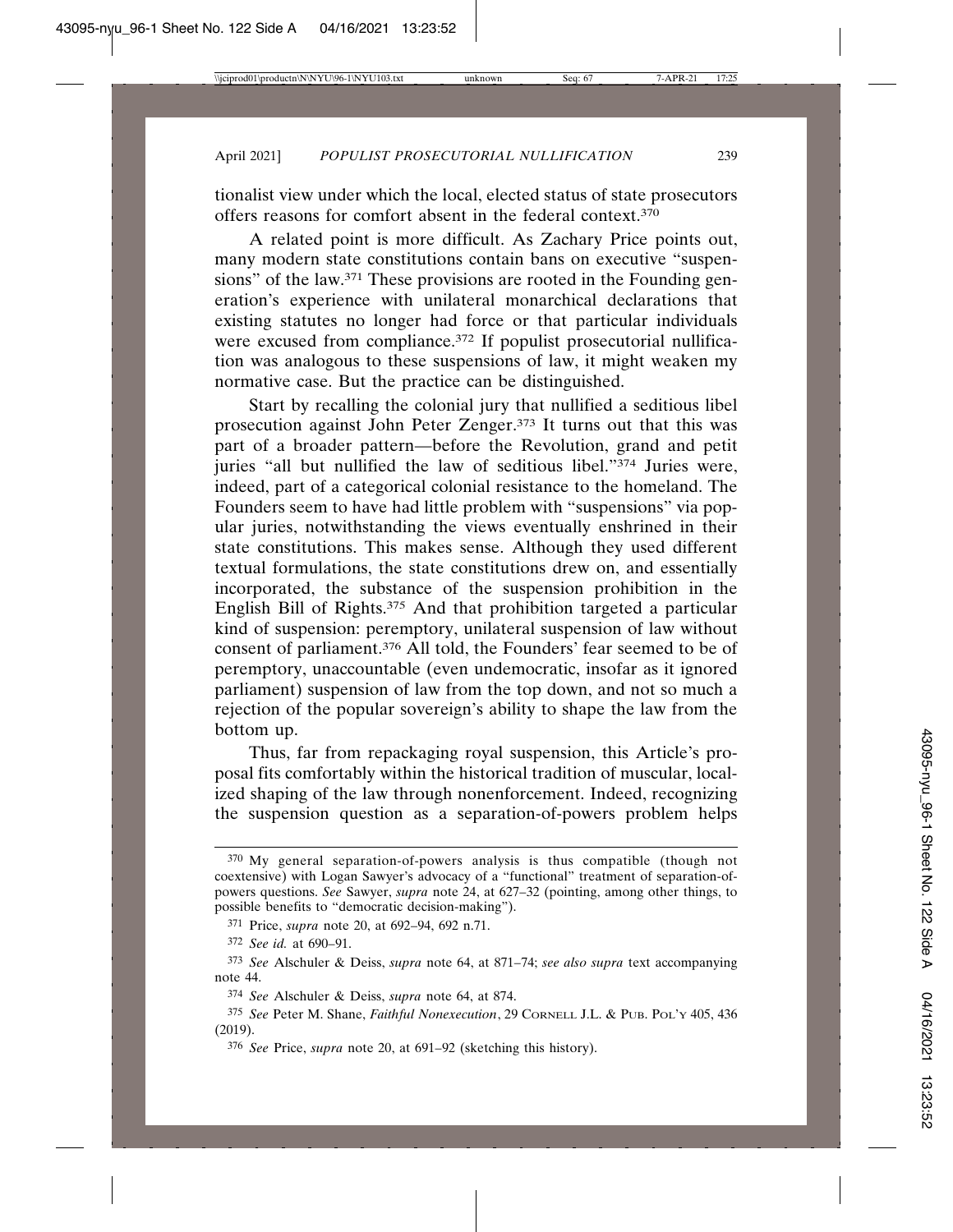make the point.377 The Founding generation separated powers to protect (their admittedly crabbed concept of) individual liberty from the potential tyranny of concentration.378 This Article's framework, in fact, recognizes this danger. The election, or appointment, of a prosecutor, without more, does not make them emperors empowered to enact freewheeling policy preferences. That something more, I argue, can be found in the will of the People.

# *D. Spillover and State Power*

#### *1. The Externality Problem*

Why—if autonomy is this important, and if local control of law is so effective to advance it—ever decide any criminal issues at a higher level than the locality? The response, partly, is that this proposal is not absolute. A strong reason to find a policy inappropriate would be significant supralocal effect, which even strong localism advocates generally concede weighs against deferring to localities.379 The all-affected principle and this Article's focus on autonomy suggest as much: One's say in a policy outcome should track the degree to which one is affected.380 Part III's framework thus stressed the need to minimize spillover effects.

But the risk warrants further discussion. Unlike, e.g., real property, crime is mobile and need not respect political boundaries.381 Accordingly, it is reasonable to expect some effects from a nonenforcement policy to spill into nearby political subdivisions.382 Modernity enhances this risk, since spillover effects likely have increased over time, at least in metropolitan areas, as "local borders frequently abut each other, and people range widely in their daily activities

380 *See* Weinstock, *supra* note 188, at 262; Schragger, *supra* note 181, at 444–45 (observing the difficulty that spillover effects pose to an account of democracy premised on giving individuals "a voice in the decisions that affect them"); *supra* Section II.B.

381 *Cf.* Levine, *supra* note 12, at 34 ("Crime transcends individual state borders because of the inherent mobility of criminals and the ease of moving the tools and spoils of crime vast distances in a short time." (citation omitted)).

382 *Cf.* Frug, *supra* note 142, at 1117 (explaining that "purely local" matters can rarely be found).

<sup>377</sup> *See id.* at 690–92 (situating English Bill of Rights provision within "long history of struggle . . . over executive power").

<sup>378</sup> David J. Barron & Martin S. Lederman, *The Commander in Chief at the Lowest Ebb — Framing the Problem, Doctrine, and Original Understanding*, 121 HARV. L. REV. 689, 748 & n.183 (2008).

<sup>379</sup> *See* Lawrence Rosenthal, Romer v. Evans *as the Transformation of Local Government Law*, 31 URB. LAW. 257, 273 n.50 (1999) (collecting sources); WEALE, *supra* note 156, at 219 (recounting John Stuart Mill's contemplation of spillover-based limitations on devolved political power).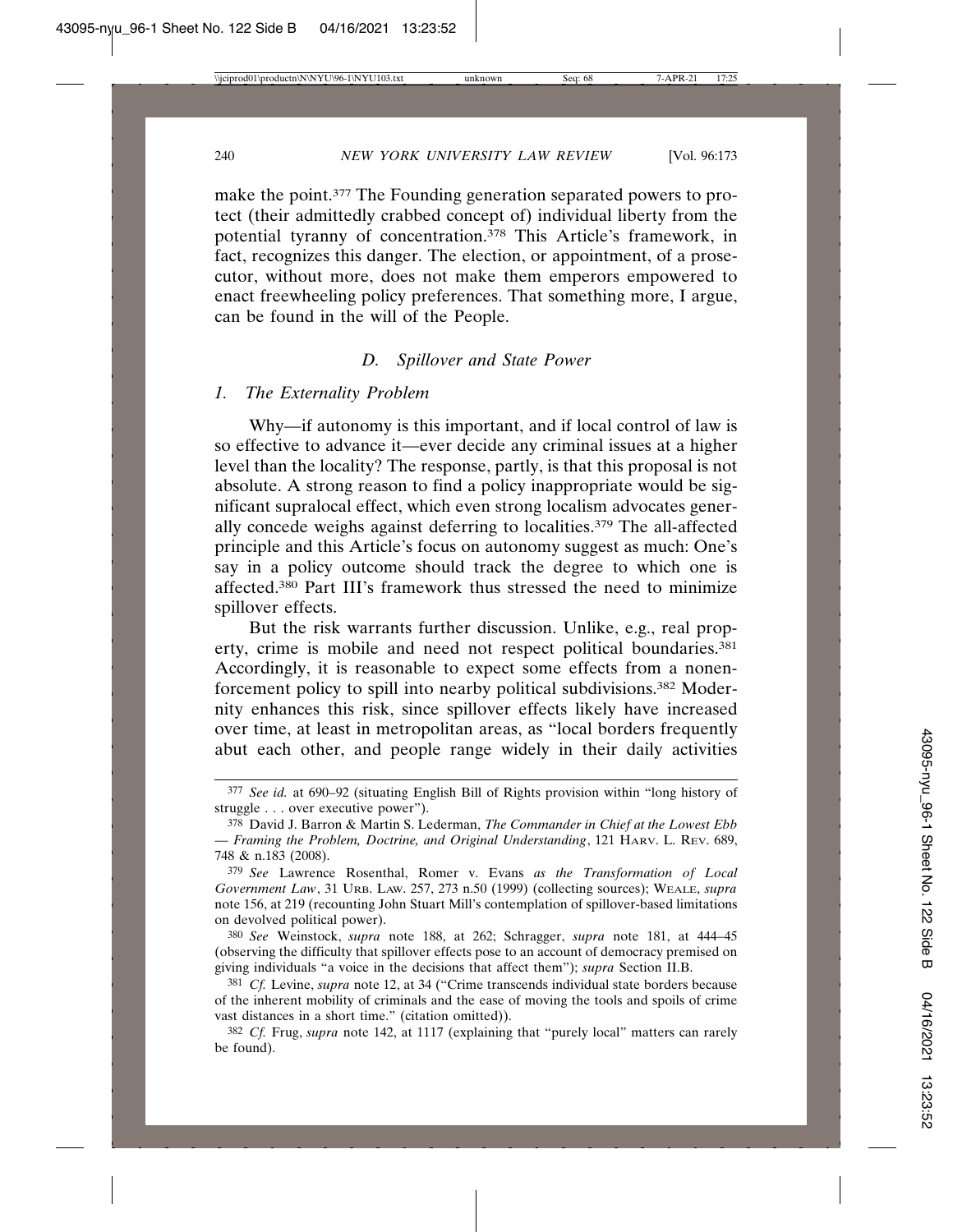across multiple local boundaries."383 Practically, then, if the proposed fix to avoid making all criminal law local is to recede from this Article's prescriptions upon detecting spillover, does the fix not just make it all nonlocal? Not quite.

As an initial matter, the continued desire for local administration indicates readiness on the part of the public to accept some degree of spillover.384 Any amount of policymaking devolution will engender some divergence, which in the criminal law sphere can hardly avoid leading to spillover.385 The task is striking a principled balance between local control and the minimization—not elimination—of negative externalities. In other words, the problem is not spillover qua spillover. It is spillover of a sort that renders the policy engendering it suspect.

How might we identify such spillover? Even if one insists that modernity leaves "very little . . . 'purely local,'"386 a large chunk of criminal laws cannot be credibly cast as having problematic spillover implications if not enforced. Consider Rachael Rollins's promise not to enforce resisting arrest charges—a physically and temporally limited crime if one ever existed.387 At some point, for some crimes, the necessary links of causality to claim that a policy has meaningful supralocal effects become farcical. Much criminal activity fits into my prong two's focus on crimes committed within the jurisdiction by residents where any proximate victim is also a resident.388 Take, as one of many possible examples, the Supreme Court's recognition that

<sup>383</sup> Briffault, *Localism and Regionalism*, *supra* note 191, at 18; *see also* Wilson, *supra* note 298, at 185.

<sup>384</sup> After all, there has been no successful countermovement against local district attorney elections. More generally, recent surveys show a public overwhelmingly more satisfied with their local communities than the nation as a whole. *See, e.g.*, SAMUEL J. ABRAMS, KARLYN BOWMAN, ELEANOR O'NEIL & RYAN STREETER, AM. ENTER. INST., AEI SURVEY ON COMMUNITY AND SOCIETY: SOCIAL CAPITAL, CIVIC HEALTH, AND QUALITY OF LIFE IN THE UNITED STATES 1–2 (2019).

<sup>385</sup> *Cf.* Doron Teichman, *The Market for Criminal Justice: Federalism, Crime Control, and Jurisdictional Competition*, 103 MICH. L. REV. 1831, 1833–34, 1874 (2005) (arguing that decentralized criminal law enforcement means that crime may relocate based on one locality's behavior).

<sup>386</sup> Frug, *supra* note 142, at 1117.

<sup>387</sup> Rachael Rollins, *Charges to Be Declined*, RACHAEL ROLLINS FOR SUFFOLK DA, https://rollins4da.com/policy/charges-to-be-decline (last visited Feb. 20, 2020).

<sup>388</sup> *See, e.g.*, Wayne A. Logan, *The Shadow Criminal Law of Municipal Governance*, 62 OHIO ST. L.J. 1409, 1419–20 (2001) (collecting evidence that "the human consequences and articulated explanations of crime are largely local in nature" (footnotes omitted)).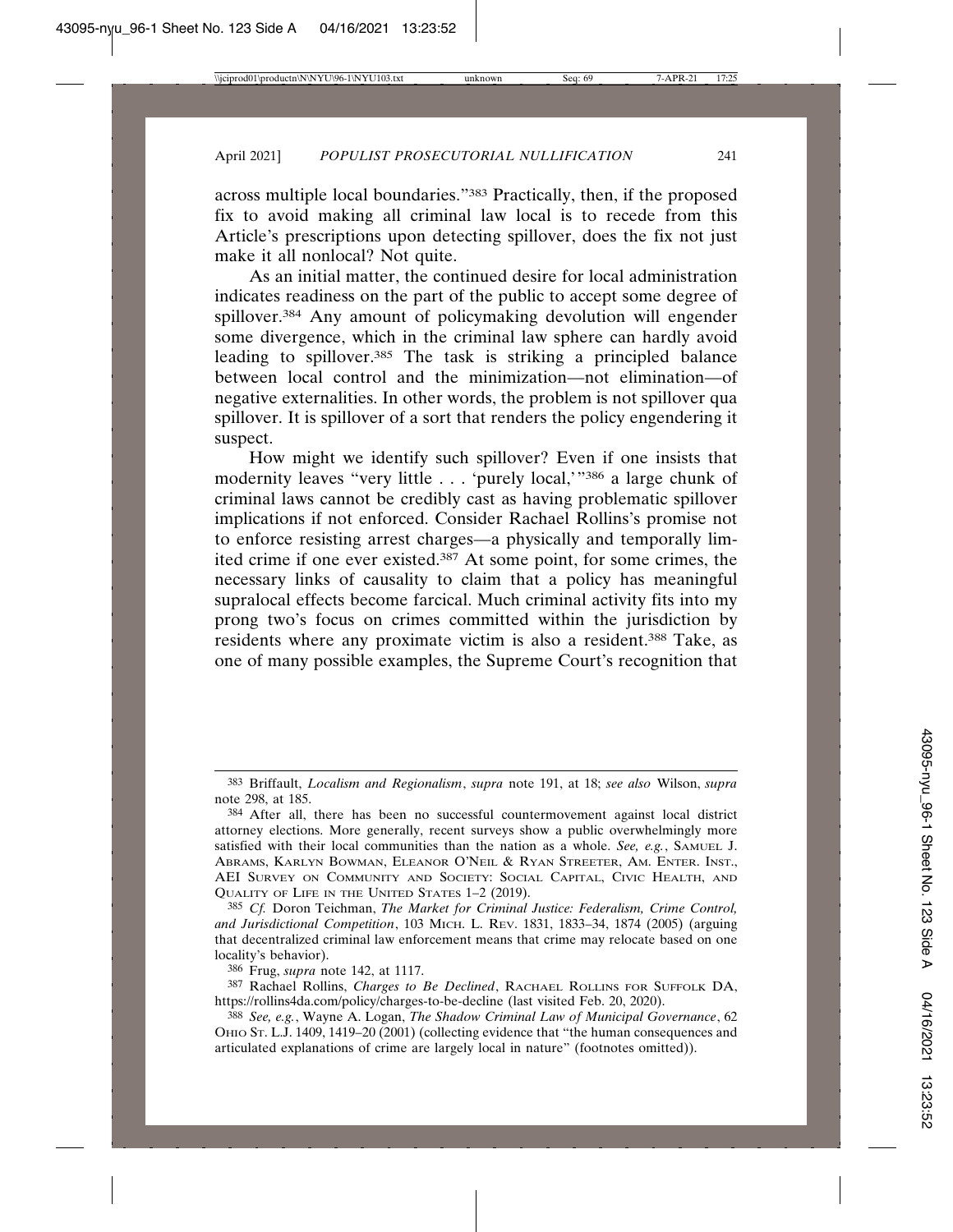an "attempt by a jilted wife to injure her husband's lover" by using a chemical was "purely local."389

The goose-gander principle might suggest discounting some spillover complaints from localities that—given modernity's interconnectivity—are bound to impose some externalities on neighbors at some point. Perhaps that is part of the bargain of accessing the benefits associated with local self-determination. But even on that view, some externalities might violate that bargain. We can sensibly distinguish between externalities that are collateral effects of a truly local policy and those whose primary operation is to transport one district's problems to another district. Put another way, with self-determination as a touchstone, one might train attention on whether the policy regulates supralocally as a primary rather than a collateral matter, looking to whether the policymaking locality is internalizing a proportionate amount of the negative effects it generates.

One last point. Externalities can be difficult to compare and measure.390 The same forces that might draw behavior to a region in a way that neighboring jurisdictions dislike might also draw that behavior out of those neighboring jurisdictions, to reside primarily in the lenient jurisdiction. That potential for positive externalities justifies a substantial degree of deference, at least in borderline cases.

### *2. The Overriding State*

I have suggested a normative line that disfavors substantial, disproportionate externalities and permits *de minimis* ones. While that may be easier said than enforced, the state's capacity to overrule and control its localities can put some meat on that proposition's bones. Municipalities are creatures of the state upon which the state confers power in its "absolute discretion," alterable at will.<sup>391</sup> This rule holds despite most states' status as home rule jurisdictions.<sup>392</sup> Formally,

<sup>389</sup> Bond v. United States, 572 U.S. 844, 848 (2014). The Court may have been using the phrase to distinguish attempts with federal character, but the point stands; some crimes simply have no effect beyond a *de minimis* one anywhere but the locality they occur.

<sup>390</sup> *See, e.g.*, Brett Frischmann, *Spillovers Theory and Its Conceptual Boundaries*, 51 WM. & MARY L. REV. 801, 817 (2009) (outlining some difficulties pertaining to spillover analysis).

<sup>391</sup> Holt Civic Club v. City of Tuscaloosa, 439 U.S. 60, 71 (1978) (quoting Hunter v. Pittsburgh, 207 U.S. 161, 178 (1907)); *see also* Schuette v. Coal. to Def. Affirmative Action, 572 U.S. 291, 327 (2014) (Scalia, J., concurring) ("Generally, 'a State is afforded wide leeway when experimenting with the appropriate allocation of state legislative power.'" (quoting *Holt*, 439 U.S. at 71)).

<sup>392</sup> Logan, *supra* note 382, at 1423 (explaining that home rule jurisdiction states consider each municipality as a miniature state within the state). Home rule states recognize (to varying degrees) their local governments' "freedom from state interference in areas of local concern" and broad intra-locality lawmaking authority. Richard Briffault, *Our*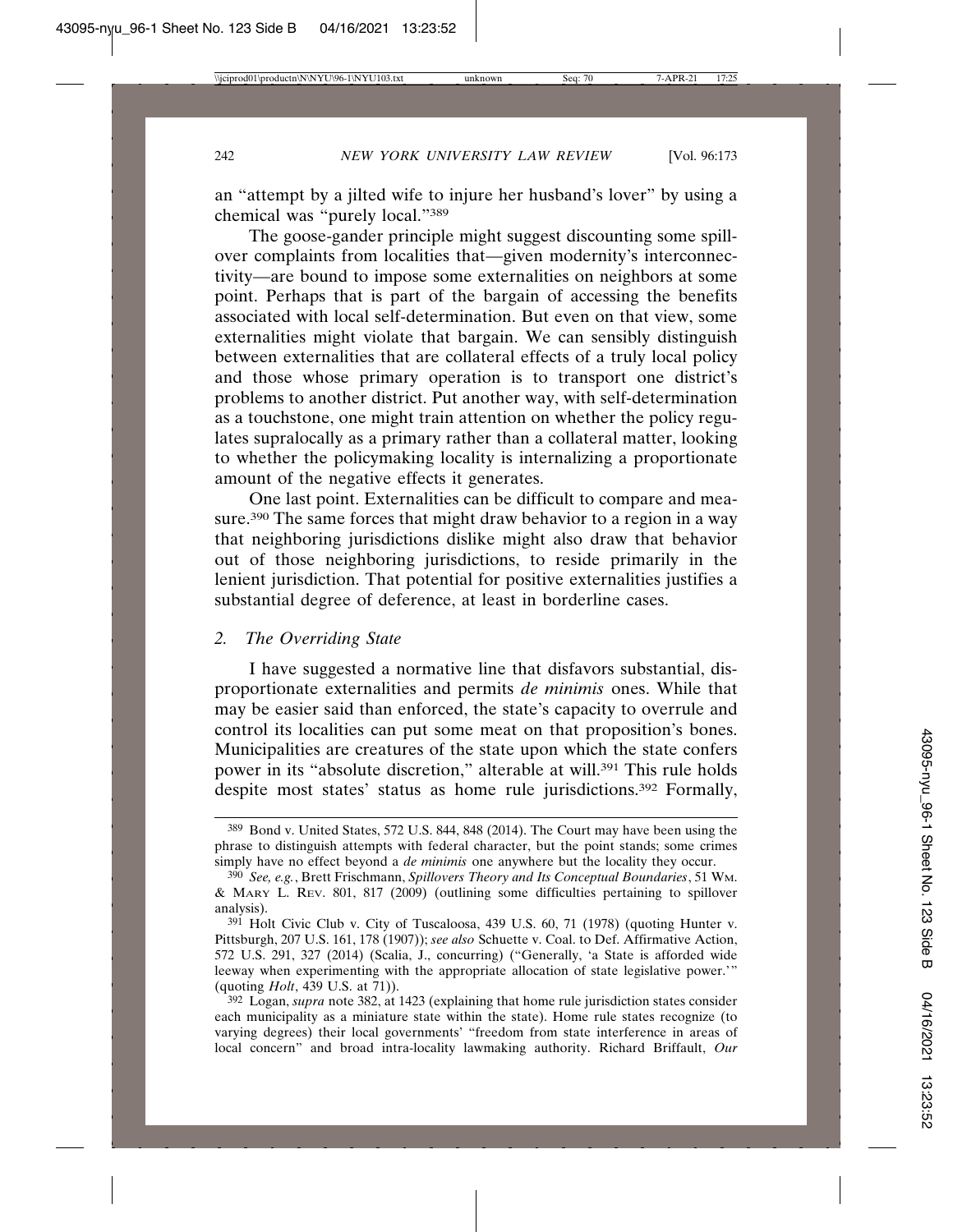states remain "the legal superiors of their local governments," even though in practice local governments tend to operate with substantial latitude, by custom and by dint of parent state declination to step in.393 Accordingly, states retain the power to modify local control over particular subject matter if the will exists to retract that control. The state thus arguably has some normative stake in *how* municipalities exercise their delegated powers, especially where the municipal choice affects the implementation of state law.394

A concrete example demonstrates how this could work. Imagine a prosecutor who promises not to enforce criminal prohibitions on drinking-water pollution.395 Perhaps his district's residents are unconcerned with the law (imagine that their pollution only affects downstream districts). On this Article's framework, this is a clear case of illegitimate supralocal effect, and the state has several options to counteract it. First, most states permit supersession—i.e., mandatory direction from state officials to local prosecutors to take an action in a criminal case or reassignment of the case away from the local prosecutor—in some circumstances.396 Second, the state could give statelevel prosecutors under the statewide attorney general's office "exclu-

393 Briffault, *Our Localism*, *supra* note 386, at 112–14 (tying "limited use" of state authority to override local action to "systemic belief in the social and political value of local decision making"); *see also* Rachel E. Barkow, *Federalism and Criminal Law: What the Feds Can Learn from the States*, 109 MICH. L. REV. 519, 569 (2011) [hereinafter Barkow, *Federalism*] ("[M]ost state legislatures allow local authorities to operate without much oversight in the day-to-day application of that law.").

394 *See* Davidson, *supra* note 208, at 961 ("[T]he *general welfare* of the state is inherent in the delegation of legal authority to geographically bounded local communities."). *See generally* Ronald F. Wright, *Prosecutors and Their State and Local Polities*, 110 J. CRIM. L. & CRIMINOLOGY 823 (2020) (arguing that local prosecutors administering state law have "competing loyalties to statewide voters and local voters").

395 *See, e.g.*, WASH. REV. CODE ANN. § 70.54.010 (LexisNexis 2020) (contamination of drinking water is a "gross misdemeanor"); Ryan P. Kelly & Margaret R. Caldwell, *Ten Ways States Can Combat Ocean Acidification (and Why They Should)*, 6 WASH. J. ENV'T L. & POL'Y 288, 336–37 (2016) (noting prevalence of state-law criminal clean-water provisions).

396 Tyler Quinn Yeargain, *Discretion Versus Supersession: Calibrating the Power Balance Between Local Prosecutors and State Officials*, 68 EMORY L.J. 95, 98, 110–11 (2018); *see id.* at 111–12 (cataloguing state variation regarding circumstances where supersession is permitted).

*Localism: Part I—the Structure of Local Government Law*, 90 COLUM. L. REV. 1, 10 (1990) [hereinafter Briffault, *Our Localism*]; *see also* Laurie Reynolds, *A Role for Local Government Law in Federal-State-Local Disputes*, 43 URB. LAW. 977, 1000 (2011) (noting the "tremendous range" of home rule approaches). To oversimplify, "all powers are granted until retracted." Briffault, *Our Localism*, *supra*, at 10. But (as the last quote suggests) this is consistent with the Supreme Court's broad recognition of state authority to retract the locality's power.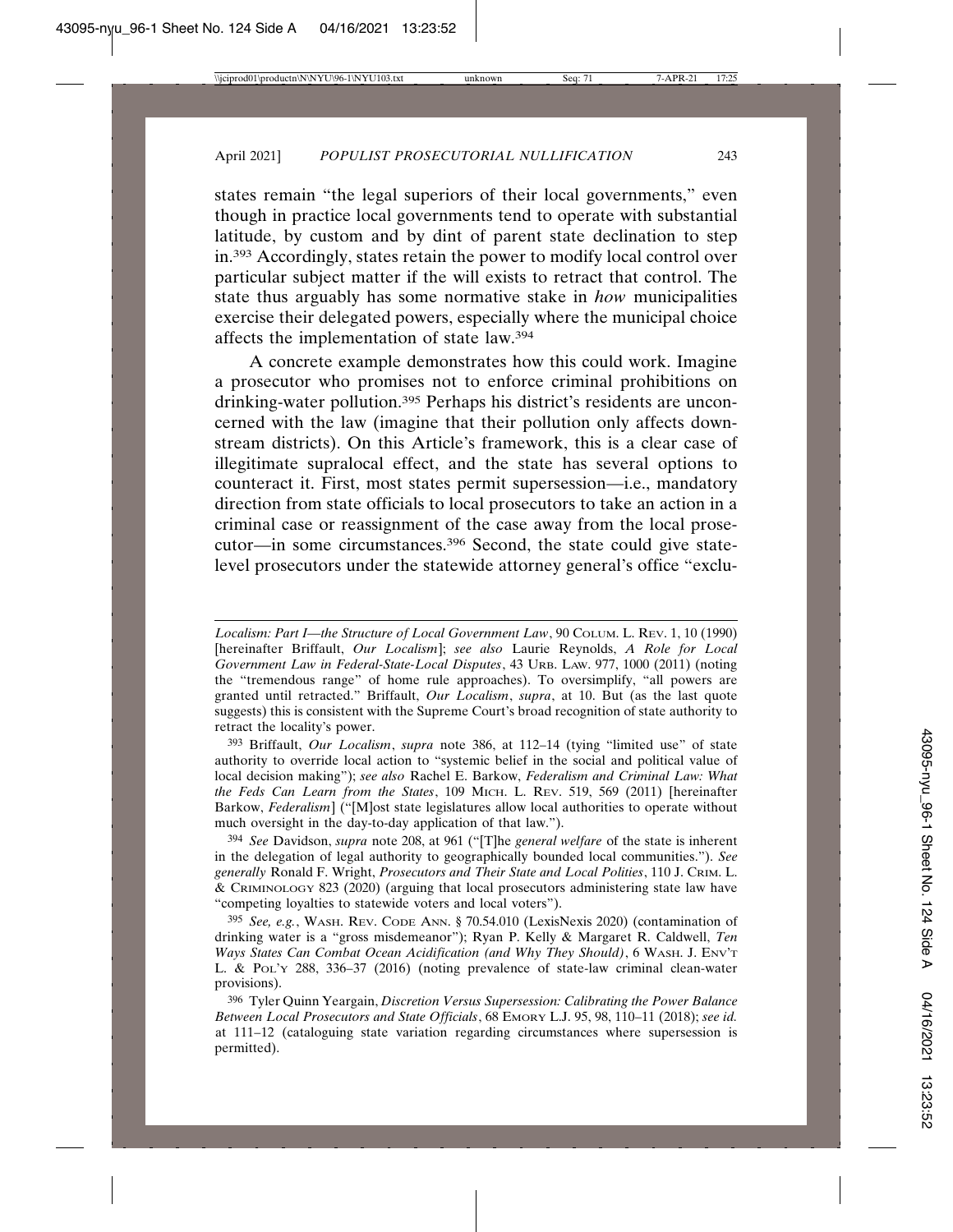sive or concurrent jurisdiction" over these prosecutions.<sup>397</sup> This can be done legislatively, and would do no more than slightly expand the category of crimes over which states have extended such jurisdiction.398 Third, it can offer a fiscal carrot. Normally, local funds support most local prosecution efforts.399 But states can provide funds conditioned on a municipality's use of those funds to pursue state-level prosecution priorities.400 Often communities welcome these funds when residents' priorities align with the state's priorities. But states can also coerce policy adjustment when communities need the funds, even when prosecutors and their communities do not share the state's priorities. This was sometimes true when California sought to encourage statutory rape prosecutions in the early 1990s.<sup>401</sup>

The important takeaway is that none of this is automatic. Rather than trying to pinpoint the precise point at which supralocal effect becomes too substantial, we can look to whether the parent state has acted to squelch a nonenforcement policy. Here, the power of inertia and the cost of action benefit subsidiarity.402 Although a state technically could wipe out every exercise of local prosecutorial policy-based nonenforcement, the cost of doing so when there is minimal tangible harm outside the district will be a strong counterweight against action. Conversely, if state decisionmakers take the time and energy to place the local nonenforcement on the agenda and exercise state power to extinguish it, I am willing to take that behavior as probative evidence that the harms were indeed perceived to be meaningful.

This solution is imperfect, even assuming genuine state-level commitment to respecting local choice absent true supralocal harm.403 One can imagine supralocal effects that hit a few other localities hard

<sup>397</sup> *See* Barkow, *Federalism*, *supra* note 387, at 545; *see id.* at 570 ("[T]he majority of state legislatures identify specific categories [of crimes] suitable for the state-level prosecutor.").

<sup>398</sup> *See id.* at 546–49 (collecting crimes that states tend to treat in this manner, including public corruption and election fraud, benefits fraud, and various regulatory crimes).

<sup>399</sup> *See, e.g.*, Levine, *supra* note 12, at 37 (noting that over ninety percent of local prosecution "is funded exclusively with local money" (citation omitted)).

<sup>400</sup> *See id.* ("State-directed prosecutorial efforts . . . encourage local district attorneys to prosecute crimes in their home districts using state money and in furtherance of stateidentified priorities.").

<sup>401</sup> *See, e.g.*, *id.* at 41–43 (describing how then-California governor Pete Wilson effectively offered state money to local prosecutors to escalate statutory rape enforcement).

<sup>402</sup> *See, e.g.*, Anika Singh Lemar, *The Role of States in Liberalizing Land Use Regulations*, 97 N.C. L. REV. 293, 349 (2019) (noting that externalities, without more, "do[] not ensure that the state will step in").

<sup>403</sup> *But see* Joshua S. Sellers & Erin A. Scharff, *Preempting Politics: State Power and Local Democracy*, 72 STAN. L. REV. 1361, 1364 (2020) (observing the occurrence of "aggressive and often punitive . . . state preemption that 'assumes that local voices should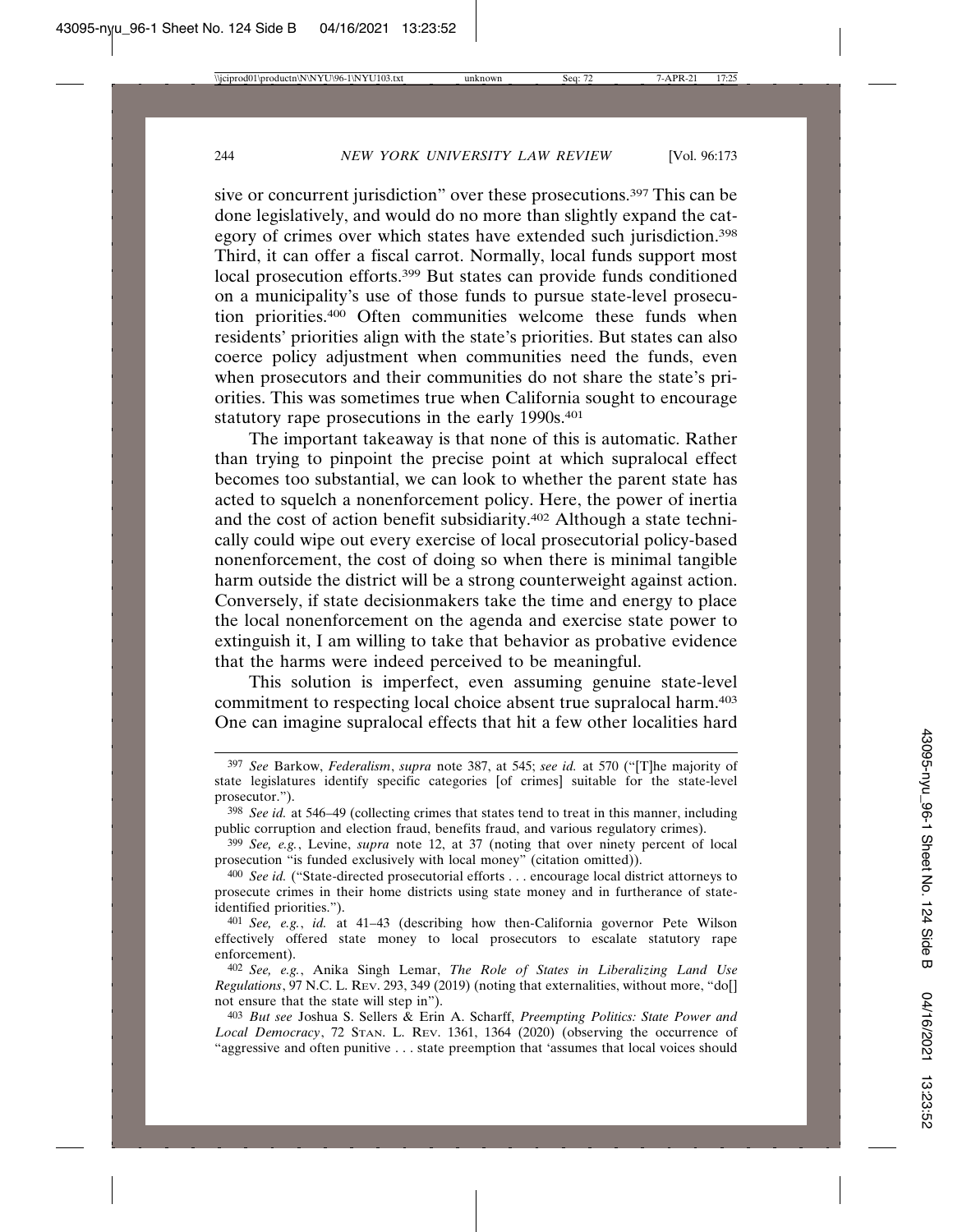but are insufficiently statewide to prompt a statewide solution. This may be partly addressed by the unique level of subsidiarity that district attorney elections represent. Prosecutorial districts generally track county boundaries.404 Counties often contain multiple municipalities, which are themselves local governments.405 Counties' relative size means they represent larger communities and varieties of interests than, e.g., a particular city within the county.406 Expanding the corpus of participants makes the decisionmaking pool more heterogeneous, increasing the likelihood that the interests of those outside the pool will be represented. That modulates the parochialism that a smaller decisionmaking unit containing more limited interests might generate. In other words, non-absolute subsidiarity may help limit the worst externalities. Indeed, this expansion of the local might also help limit oppressive intra-district actions for the same reasons Madison supported the expansion of the national sphere.<sup>407</sup>

District attorney elections, then, might be best thought of as representing regional subsidiarity.408 This undoubtedly limits some of the benefits of subsidiarity extolled above, insofar as those benefits relate to smallness.409 But if the hope is for balance, it may be that American

405 *See, e.g.*, Michelle Wilde Anderson, *Cities Inside Out: Race, Poverty, and Exclusion at the Urban Fringe*, 55 UCLA L. REV. 1095, 1140 n.156 (2008) (observing that counties are rarely "disaggregated from municipal governments" analytically).

406 *Cf.* William T. Pizzi, *Understanding Prosecutorial Discretion in the United States: The* Limits of Comparative Criminal Procedure as an Instrument of Reform, 54 OHIO ST. L.J. 1325, 1343–44 (1993) (making this point for counties vis-à-vis states).

407 *See supra* text accompanying notes 195–97 (referring to Madison's belief that expanding the national sphere would protect individual rights); *see also* THE FEDERALIST NO. 10, *supra* note 49, at 53 (James Madison) ("[T]he same advantage which a republic has over a democracy, in controlling the effects of faction, is enjoyed by a large over a small republic . . . ."); Neil S. Siegel, *After the Trump Era: A Constitutional Role Morality for Presidents and Members of Congress*, 107 GEO. L.J. 109, 134 (2018) (explaining that Madison believed that an extended national sphere would generate "greater social heterogeneity" making majority factions both less likely and less effective); *cf.* Rappaport, *supra* note 25, at 758 (suggesting that the more extreme the devolution, the worse the problem of spillover).

408 *See, e.g.*, Briffault, *Localism and Regionalism*, *supra* note 191, at 17–18 (offering similar externality-limiting justifications in contending that "the arguments for localism actually begin to make the case for some kind of region-level policy-making and governance"); *see also id.* at 20 (arguing that while it is unnecessary for regionalism to wholly supplant localism, it is necessary in some circumstances to address externalities caused by local actions).

409 *Cf.* Roderick M. Hills, Jr., *Romancing the Town: Why We (Still) Need a Democratic Defense of City Power*, 113 HARV. L. REV. 2009, 2025 (2000) (reviewing GERALD E. FRUG, CITY MAKING: BUILDING COMMUNITIES WITHOUT BUILDING WALLS (1999)) (attacking

almost never take the lead in crafting substantive policy'" (citation omitted)); *infra* text accompanying note 410.

<sup>404</sup> *See* HESSICK, NATIONAL STUDY, *supra* note 5, at 10; PERRY & BANKS, *supra* note 5, at 2 (outlining that Alaska, Delaware, Connecticut, and Rhode Island are exceptions, with one office for the entire state).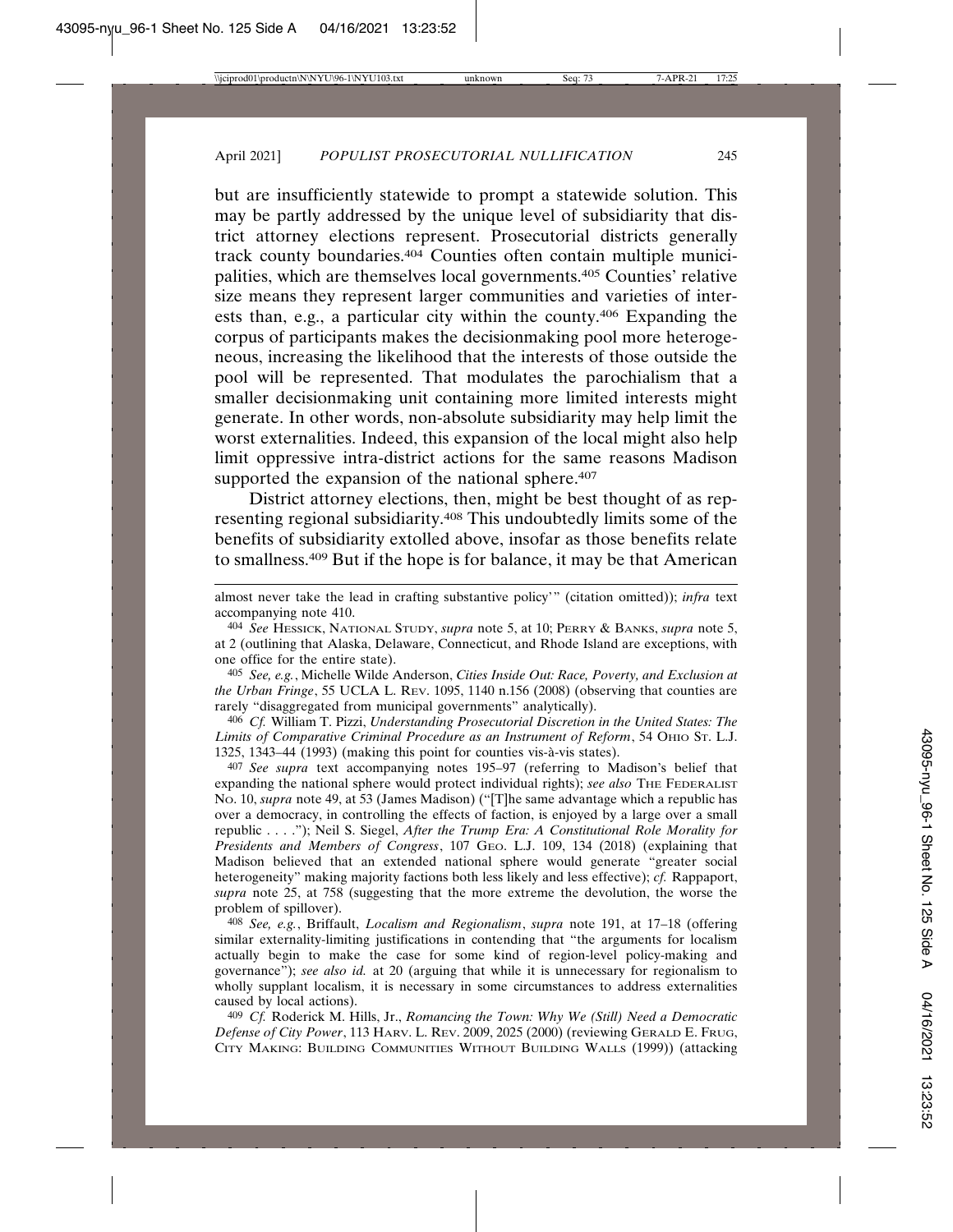path dependency on the county system provides an unexpected panacea.

### *E. Practical Limitations*

I close with some ways in which theory may bump up against reality.

First, it is true that progressive prosecutors have often targeted crimes that many other prosecutors would have deprioritized anyway (with death-penalty nullification a notable exception).410 In one district attorney's words: "I chuckle when I hear people who call themselves reformers say they're not going to prosecute low-level drug offenses . . . . No one does that . . . ."411 Perhaps. But we need a rule for all cases, not just the contemporary ones. And, as the judicial resistance to Parisa Dehghani-Tafti's marijuana policy shows, a crime's supposed insignificance does not necessarily insulate nonenforcement from attack.412 Furthermore, even if resource-driven underenforcement already occurs, an announcement that some crimes will categorically not be prosecuted is something different in kind, requiring special justification. Indeed, this Article helps problematize *sub silentio*, nontransparent nullification couched as resource-based prioritization.413

At any rate, even minor nullification matters. Any conviction can have substantial effects on the defendant's future and status as part of the political community.414 So can the arrests that nullifying even minor crimes discourages.415 Nor should we forget that some minor crimes have identifiable victims, whom nullification necessarily

region-centric reforms offered by a localism proponent as "undermin[ing] the political advantages of 'smallness' that he extols").

<sup>410</sup> *See, e.g.*, Bellin, *supra* note 26, at 1237 ("[T]here are enough . . . politically mandatory crimes to occupy all or nearly all of local prosecutors' time and manpower." (quoting Daniel C. Richman & William J. Stuntz, *Al Capone's Revenge: An Essay on the Political Economy of Pretextual Prosecution*, 105 COLUM. L. REV. 583, 600 (2005))).

<sup>411</sup> Reisman, *supra* note 18.

<sup>412</sup> *See supra* text accompanying notes 258–63.

<sup>413</sup> *See* Urska Velikonja, *Accountability for Nonenforcement*, 93 NOTRE DAME L. REV. 1549, 1558–60, 1564 (2018) (describing issues associated with quiet nonenforcement, such as protection from judicial review, asymmetric treatment of groups, lack of fair notice, and transparency); *cf.* Sawyer, *supra* note 24, at 625–26 (flagging possibility of unannounced blanket nonenforcement).

<sup>414</sup> *See, e.g.*, Gabriel J. Chin, *The New Civil Death: Rethinking Punishment in the Era of Mass Conviction*, 160 U. PA. L. REV. 1789, 1790, 1799–1800, 1799 n.49 (2012) (discussing severe collateral consequences of convictions for both felony and misdemeanor offenses).

<sup>415</sup> *See* Krumholz, *supra* note 33, at 5 (noting that prosecutor conduct is likely to affect police-arrest conduct); *see also* Eisha Jain, *Arrests as Regulation*, 67 STAN. L. REV. 809, 820–25 (2015) (describing the potentially severe consequences of being arrested, particularly for minor behavior).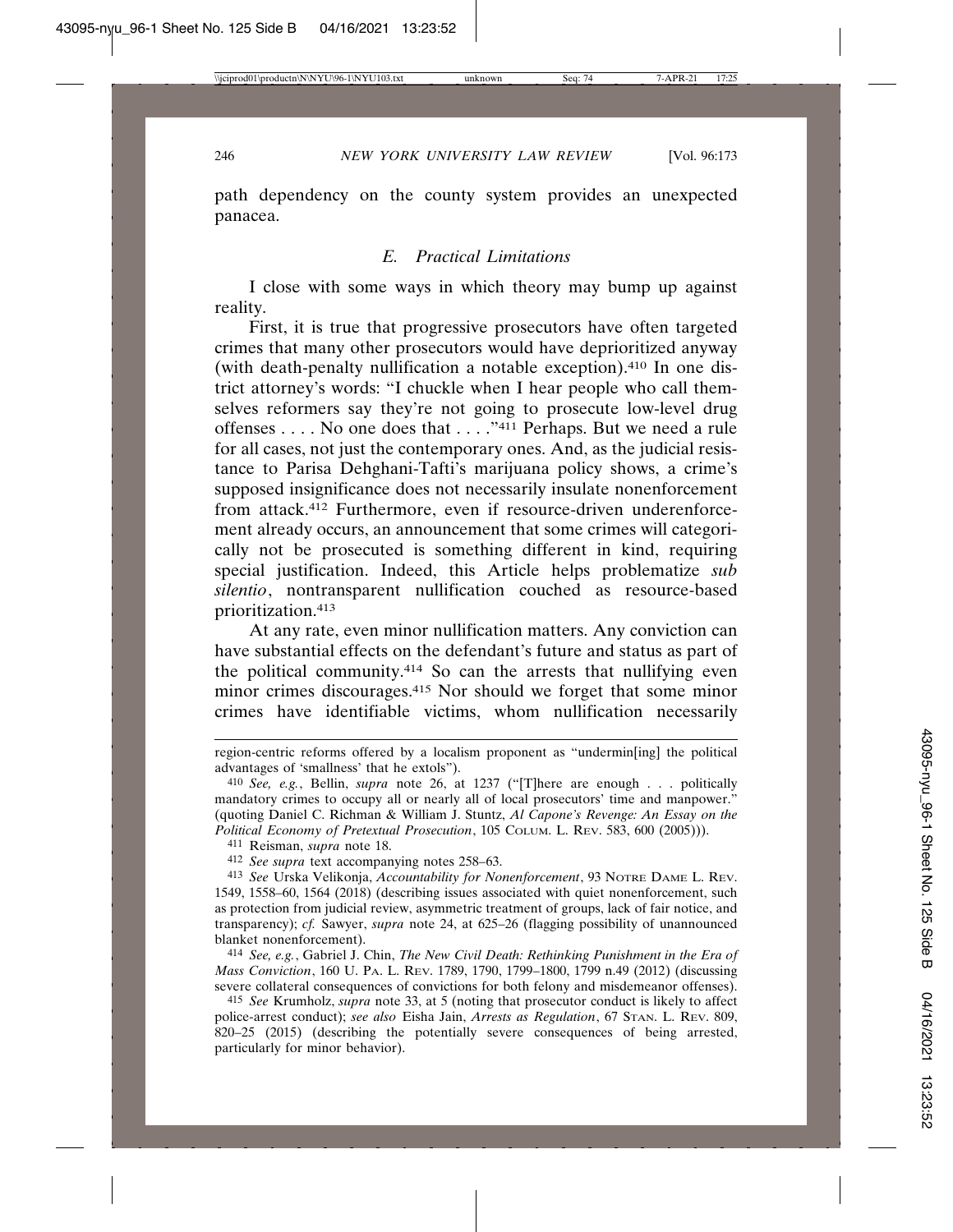affects. After all, even if one maintains that recreational drug offenses are purely victimless, we can imagine that some property owners might have some qualms about a refusal to prosecute trespassers, larceny under \$250, or receiving stolen property.416

State power poses a separate problem. Why celebrate communities' autonomy-affirming power to control criminal law if they can only exercise it at the pleasure of the parent state? To be sure, part of this Article's goal is providing guidance to states on whether preemption would be appropriate. Nevertheless, one need not be a cynic to think that state officials will be tempted to step in upon mere substantive disagreement.417 But inertia matters. Overriding local policy is neither cost-free nor inevitable. It may not be worth it in some cases for the state to act; in others, legislative snags may halt the action. Those practical brakes can slow state overreach. Moreover, there is an important theoretical distinction between a legal landscape that rejects populist prosecutorial nullification and one that affirms it as presumptively legitimate, albeit alterable by affirmative state action. Treating populist prosecutorial nullification as a default rule for any jurisdiction that elects a prosecutor would be a tangible change to the status quo.

Additionally, discrete state action may be challenged. States cannot exercise their admittedly broad power over localities in unconstitutional or irrational ways.418 In that vein, some argue that it may sometimes be "irrational to deny local governments the power to address local problems."419 Perhaps courts might appropriately invalidate state actions on subjects not "properly the [state's] concern"—

<sup>416</sup> *See, e.g.*, Rollins, *supra* note 378 (including these offenses).

<sup>417</sup> *See, e.g.*, Rachel Proctor May, *Punitive Preemption and the First Amendment*, 55 SAN DIEGO L. REV. 1, 4 (2018) (noting recent uptick in state laws passed to deprive cities of power); Akela Lacy & Ryan Grim, *Pennsylvania Lawmakers Move to Strip Reformist Prosecutor Larry Krasner of Authority*, INTERCEPT (July 8, 2019, 5:55 PM), https:// theintercept.com/2019/07/08/da-larry-krasner-pennsylvania-attorney-general (recounting Pennsylvania state legislators' alteration of Pennsylvania law to give the state attorney general power to prosecute some firearms offenses). In perhaps another example of this possibility, states have stepped in to reassign death-eligible cases away from district attorneys who refused to seek it. *See, e.g.*, Ayala v. Scott, 224 So. 3d 755, 756 (Fla. 2017); Johnson v. Pataki, 691 N.E.2d 1002, 1003 (N.Y. 1997).

<sup>418</sup> *See, e.g.*, Romer v. Evans, 517 U.S. 620, 631–36 (1996) (invalidating a statewide initiative barring local governments from passing or enforcing laws specifically protecting LGBT persons).

<sup>419</sup> Rosenthal, *supra* note 379, at 268–69; *see also* David J. Barron, *The Promise of Cooley's City: Traces of Local Constitutionalism*, 147 U. PA. L. REV. 487, 493–94 (1999) (speculating that the Supreme Court's decisions in localism cases may give constitutional dimension to the idea of the local).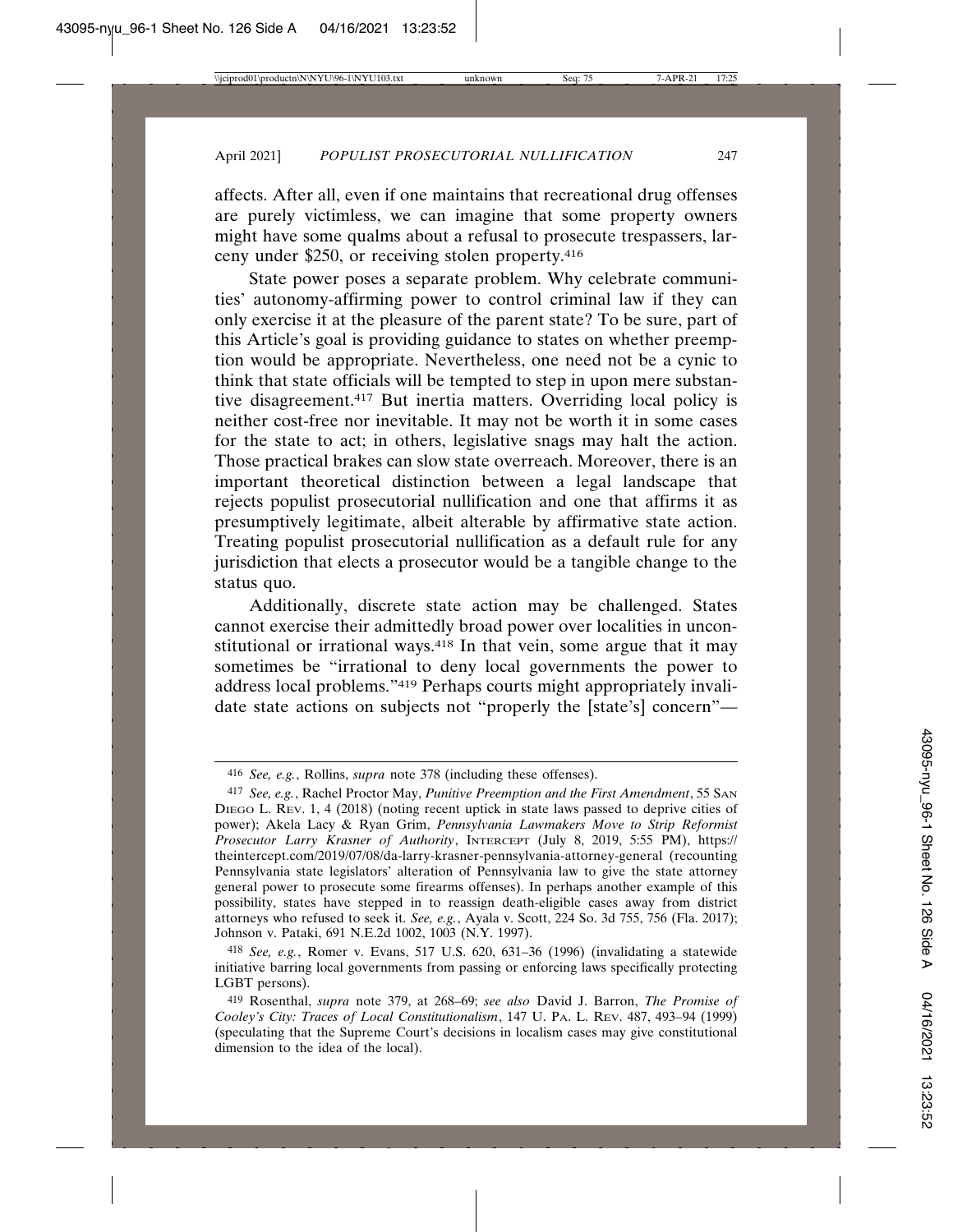e.g., overruling local decisions with purely local consequences.420 I plan to explore further in a future Article how this Article's framework might affect local defenses of local experimentation, but for present purposes what matters is that it is at least plausible.

In the end, the background threat of possible state regulation probably will affect populist prosecutorial nullification.421 That ultimately may be a veil-of-ignorance feature, not a bug. No one can be sure, after all, that this power will be exercised nationwide consistently with his or her ideological preferences (in fact, it seems unlikely to be). If realpolitik dissuades localities from pushing too far in either direction, the resultant moderation may in fact be a mark in populist prosecutorial nullification's favor.

### V

#### **LESSONS**

### *A. Evaluating the Trend*

Programmatic prosecutorial nullification ought to (1) reflect localized popular will and (2) be crafted to respect the selfdetermination rights of those inside and outside the jurisdiction. That framework reveals a legitimate core: populist prosecutorial nullification. This Part considers a selection of recent, instructive cases to ascertain this model's usefulness for public and private evaluation of these promises. Of course, I cannot judge these prosecutors too harshly ex post for not adhering perfectly to my suggested standard. Any critiques are highlighted only to help show how this model can guide analysis.

# *1. Electoral Authorization: Aramis Ayala & Larry Krasner*

Shortly after taking office as the State Attorney for Florida's Orange and Osceola Counties, Aramis Ayala announced for the first time that she would never seek the death penalty.422 She explained that death is never "'in the best interest of th[e] community or in the best interest of justice,' even where an individual case 'absolutely

<sup>420</sup> *See* Rosenthal, *supra* note 379, at 270 (questioning whether a state legitimately overrules local decisions with truly local effects where the most directly affected people cannot hold those state policymakers accountable).

<sup>421</sup> *Cf.* Levinson, *supra* note 280, at 59–60 (observing this reality in the state-federal relationship).

<sup>422</sup> *See* Cordeiro & Weiner, *supra* note 3; Gray Rohrer, *Gov. Rick Scott Calls on Ayala to Recuse Herself in Loyd Case*, ORLANDO SENTINEL (Mar. 16, 2017 11:50 AM), https:// www.orlandosentinel.com/politics/os-death-penalty-scott-ayala-recuse-20170316 story.html.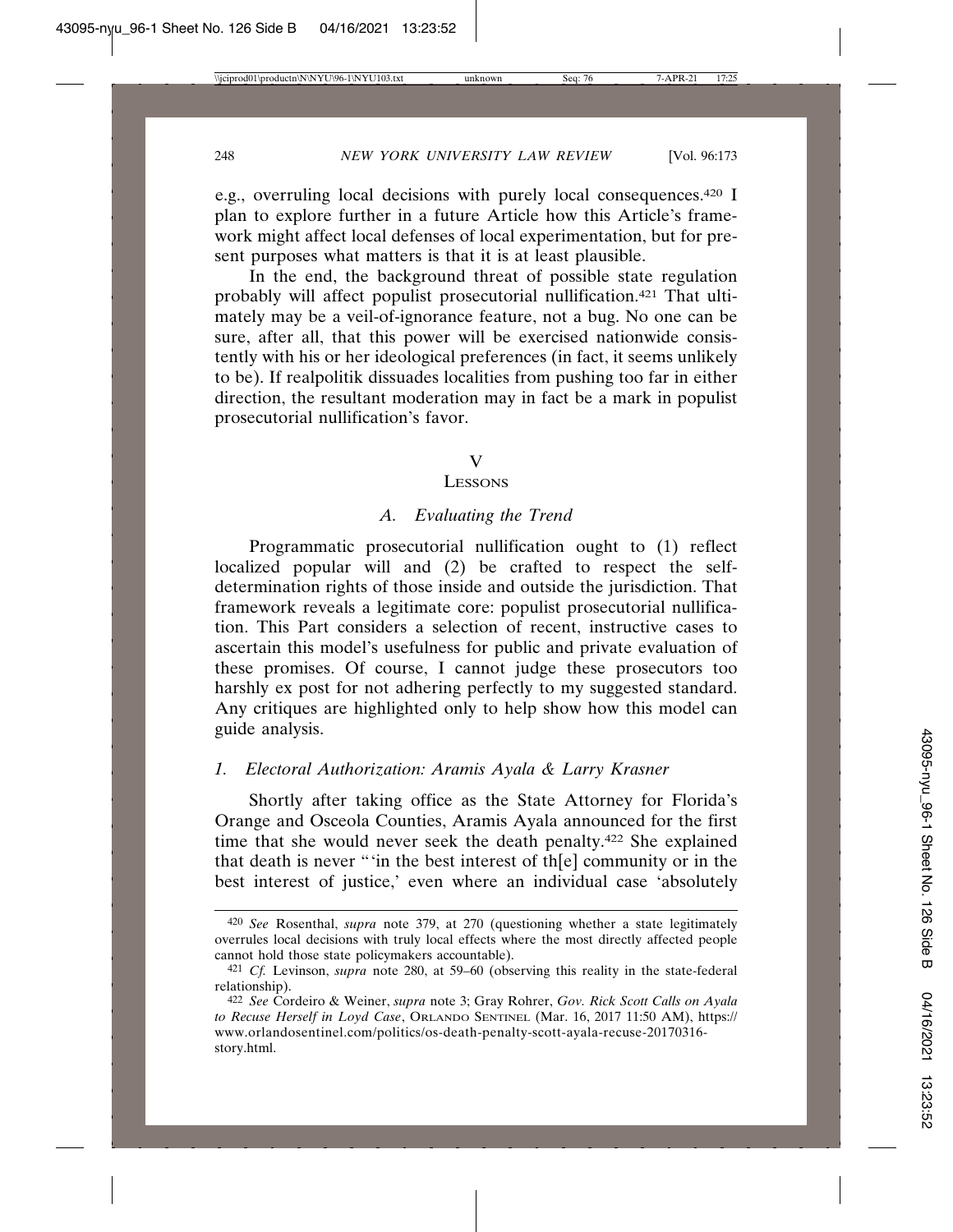deserve[s] [the] death penalty.'"423 The Florida Governor stepped in to reassign her death penalty cases, as Florida law permitted.424 The Florida Supreme Court upheld that decision, reasoning that a "blanket refusal" could not be couched as discretion but was instead an (impermissible) "'functional[] veto' of state law."425 Conversely, Larry Krasner's campaign for Philadelphia District Attorney highlighted that he would "never seek the death penalty."426 He has kept that promise, and has even attacked the death penalty as unconstitutional on appeal.427

Prong one helps sift these cases. The populist prosecutor can draw on an electorally generated signal of popular will for the special authorization needed to take the drastic step of categorically nullifying the death penalty. Krasner met this prerequisite by making his promise central and salient before votes were cast. Ayala's after-thefact unilateral judgment that the death penalty is improper likely does not measure up.428 Indeed, applying this framework suggests that while perhaps still correct, the Florida Supreme Court's decision may have been stated too broadly. The problem was not that Ayala had exercised a "'functional[] veto' of state law";<sup>429</sup> the problem was that she could point to no local authorization of that veto.

Prong one also can distinguish among the same prosecutor's policies. Consider Krasner's policy of presumptively not charging some

426 *See, e.g.*, Krasner For DA, *Larry Krasner on Larry Krasner*, YOUTUBE (May 7, 2017), https://youtu.be/IsEFPHMrAKc (Larry Krasner's campaign ad); Abraham Gutman, *'Never' Death Penalty Is What Got Larry Krasner Elected. Now, That Campaign Promise Is Broken*, PHILA. INQUIRER (June 25, 2018, 5:46 PM), https://www.inquirer.com/philly/ opinion/commentary/da-larry-krasner-death-penalty-promise-reneged-20180625.html ("When I knocked on doors as a volunteer for the campaign, people said that they would vote for him because of his strong stance against the death penalty.").

427 *See generally* Commonwealth's Brief for Respondent at 51, Cox v. Commonwealth, 2019 Pa. LEXIS 5498 (Sept. 27, 2019) (No. 102 EM 2018). Krasner received some criticism for a plea deal that a critic characterized as using the death penalty as leverage. Gutman, *supra* note 418. As the critic acknowledged, however, the death penalty was not sought, and Krasner was in fact criticized for what the victim's family members viewed as a decision "not to pursue the death penalty." Claire Sasko, *Brothers Plead Guilty to Killing Police Officer, Avoid Death Penalty*, PHILA. (June 25, 2018, 5:08 PM), https:// www.phillymag.com/news/2018/06/25/robert-wilson-murder-plea-deal.

428 For reasons noted above, see *supra* note 214, it won't do to argue that Ayala's "progressive" self-identification was so clear that she could claim a popular mandate for any policies that could receive that label. This calls to mind the old statutory interpretation trope that no legislature "pursues its purposes at all costs," *see* Rodriguez v. United States, 480 U.S. 522, 525–26 (1987) (per curiam); presumably something similar could be said of the electorate.

429 Ayala v. Scott, 224 So. 3d 755, 758 (Fla. 2017) (quoting *Johnson*, 691 N.E.2d at 1007).

<sup>423</sup> Ayala v. Scott, 224 So. 3d 755, 756–57 (Fla. 2017) (alterations in original).

<sup>424</sup> *See id.* at 757.

<sup>425</sup> *See id.* at 758–59 (quoting Johnson v. Pataki, 691 N.E.2d 1002, 1007 (N.Y. 1997)).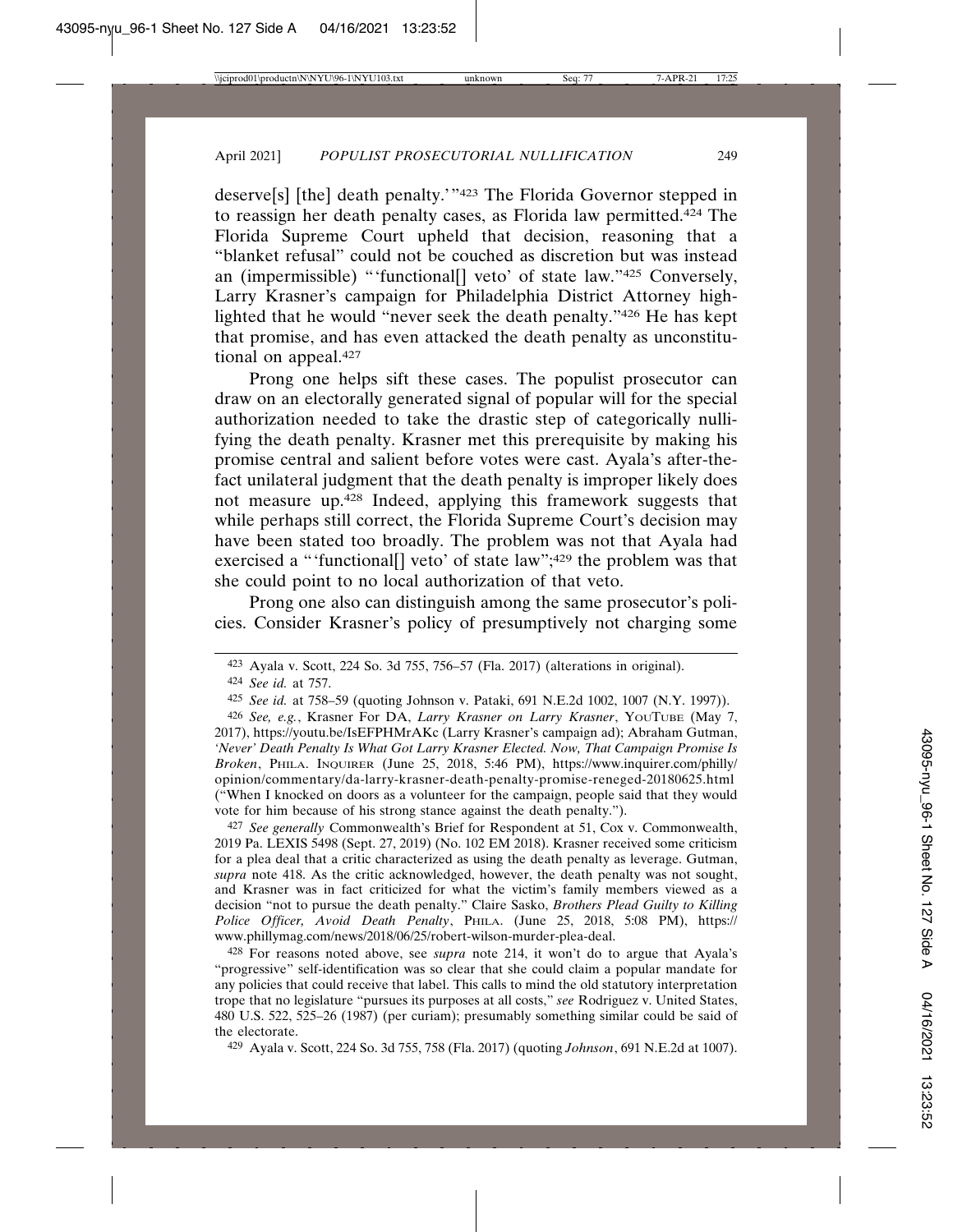marijuana-related offenses or prostitution offenses.430 While he did promise generally to "shift prosecutorial resources to focus on the most serious crimes against people,"431 he never specifically targeted those offenses for nullification pre-election. That degree of specificity is insufficient. For my model, the significant step of categorical nullification requires more than a generalized reform campaign.

# *2. Antidomination and Outsider Effects: Chesa Boudin & Rachael Rollins*

Prong two's focus on "outsiders" also matters. Take Chesa Boudin, elected in 2019 as San Francisco District Attorney after clear promises not to prosecute quality-of-life crimes like offering or soliciting sex, public camping, or blocking a sidewalk.432 Prong two helps assess this example of populist prosecutorial nullification. These are classic cases of offenses committed within the district by residents, with any offended parties also being residents. While intra-district dissent is conceivable, it is not credible to cast this policy choice as an example of invidious domination of those intra-district losers.

It also helps here to return to Rachael Rollins, elected in Massachusetts on a platform including a suite of offenses warranting presumptive nonenforcement.433 Rollins's emphasis on her proposed nullification, and the explicit electoral vetting via the attacks she fended off from her general-election opponent and unsupportive community stakeholders, are ideal for this model.434 At prong two, most of her list also can only be fairly described as focusing on truly local crimes; trespassing and minor larceny give a flavor.435 Nor does

<sup>430</sup> Memorandum from Larry Krasner, Dist. Attorney, City of Philadelphia, New Policies Announced February 15, 2018, https://www.documentcloud.org/documents/ 4412996-Krasner-Memo-March-13-2018.html#document/p1.

<sup>431</sup> Krasner for District Attorney, *supra* note 3.

<sup>432</sup> *See* Charnock, *supra* note 1.

<sup>433</sup> *See supra* text accompanying note 16.

<sup>434</sup> *See* Rollins, *supra* note 381 (presenting a list of charges that will be declined by default); Daniel Medwed & Brendan Deady, *Rachael Rollins and the Power to Decline to Prosecute*, GBH NEWS (Sept. 18, 2018), https://www.wgbh.org/news/politics/2018/09/18/ rachael-rollins-and-the-power-to-decline-to-prosecute (describing Rollins's hard-fought and surprising victory despite negative reactions to her campaign promises before the election); Trea Lavery, *Rollins Rolls Out Policy Changes*, BAY STATE BANNER (Mar. 27, 2019), https://www.baystatebanner.com/2019/03/27/rollins-rolls-out-policy-changes (reiterating Rollins's campaign promise to decline to prosecute low-level, nonviolent offenses); Samantha Michaels, *Boston's New DA Is a Black Woman Who Is Out to Change the City's Racist Sentencing Disparities*, MOTHER JONES (Nov. 16, 2018), https:// www.motherjones.com/crime-justice/2018/11/a-black-woman-running-for-boston-da-is-outto-change-the-citys-racist-sentencing-disparities (noting that Rollins faced an independent candidate with police support in the general election).

<sup>435</sup> *See* Rollins, *supra* note 381.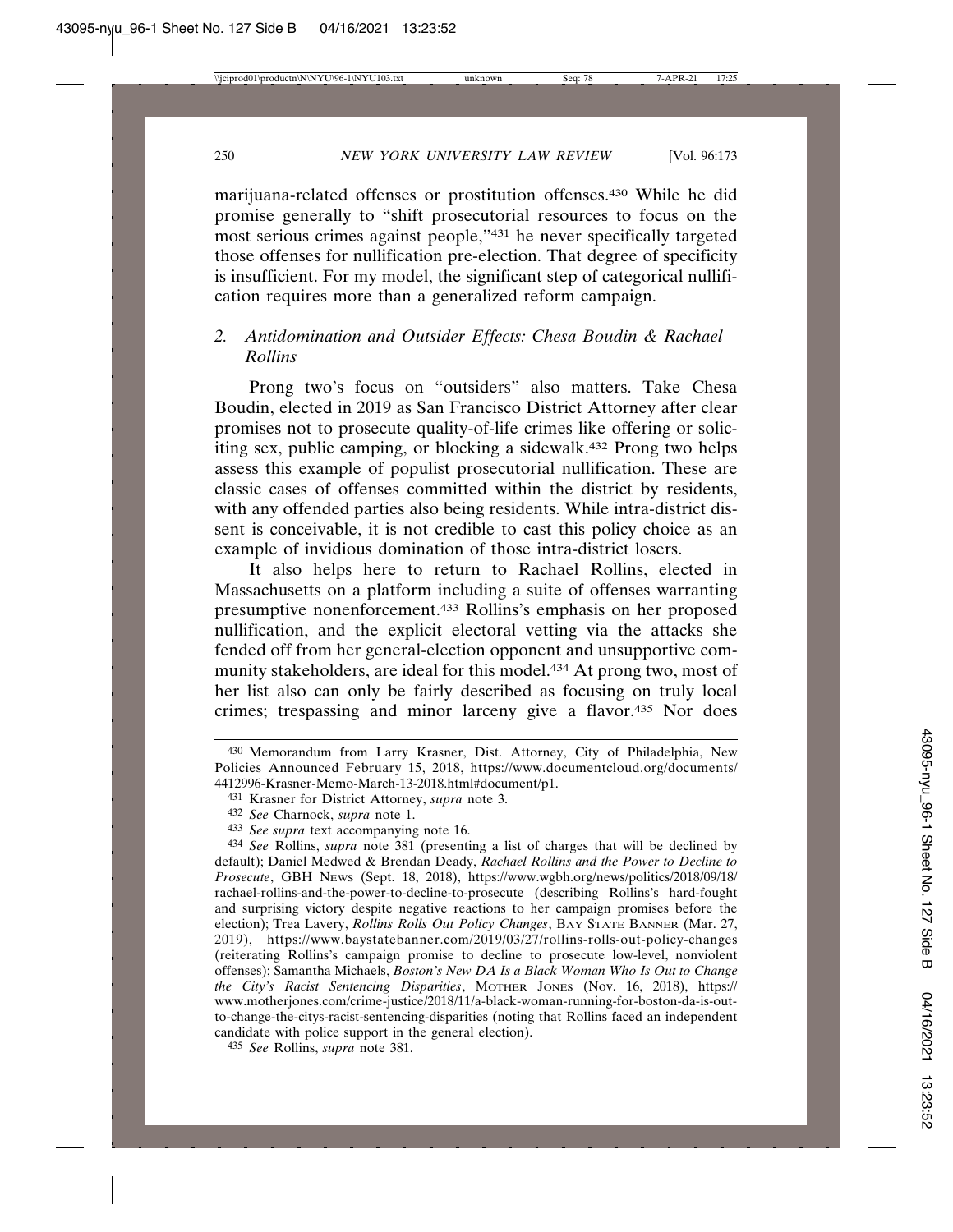refusing to prosecute crimes like receiving stolen property or drug possession raise legitimate fears of malicious domination.

Her inclusion of drug possession with intent to distribute, however, gives some instructive pause. Drugs are easily transportable. That renders more tangible the specter of harmful impact on out-ofdistrict residents, who are equally entitled to make differing judgments about the harms of drugs and how to prevent them. But, as implemented, Rollins's policy directs subordinates to ask whether the violator presents "clear indicia of intent to distribute beyond mere quantity," which I take to be a de facto kingpin safety valve.<sup>436</sup> Mass distribution, it would seem, poses unique risks of engendering spillover beyond the people who had the ability to participate in Rollins's election. This sort of careful work to mitigate supralocal effect is exactly what prong two seeks. And it shows how prong two may properly cabin what prong one might otherwise authorize.

## *3. Harder Cases: Tiffany Cab´an*

This model does not eliminate the need for judgment. Tiffany Cabán's (barely) unsuccessful try for Queens District Attorney is an example. To pick one part of her platform, she likely would have satisfied prong one with respect to her planned nullification of prostitution laws. The clarity with which she campaigned made her plan salient, facilitated its public ventilation, and engendered attacks from her opponents.437

But prong two would have been trickier. One might say prostitution offenses simply ban consensual conduct between adults.438 On that view, sufficient harm to others—either intra- or inter-district—to justify overriding the district's choice seems unlikely. Yet some might argue that decriminalizing vice will have criminogenic effects that spill into neighboring districts. On the other hand, perhaps Cabán's policy would have provided a positive externality by drawing this behavior out of neighboring districts.

Similar shades of grey arise in the invidious intra-district domination context. True, this policy does not fence minorities out of the

<sup>436</sup> THE RACHAEL ROLLINS POLICY MEMO app. C-7 (2019).

<sup>&</sup>lt;sup>437</sup> See Steadman, *supra* note 1 (quoting Cabán's pledge to "not prosecute sex workers, customers, [or] the promoting prostitution charges" and reporting one of her opponents' criticism of Cabán's decriminalization proposal); see, e.g., Emma Whitford, *DA Candidates Stake Out Positions on Sex Work Decriminalization*, QUEENS DAILY EAGLE (Mar. 13, 2019), https://queenseagle.com/all/2019/3/13/da-candidates-stake-out-positions-on-sexwork-decriminalization (reporting candidates' responses to questions about sex work decriminalization).

<sup>438</sup> *See* Jonathan M. Barnett, *The Rational Underenforcement of Vice Laws*, 54 RUTGERS L. REV. 423, 424–25 (2002) (classing prostitution among consensual crimes).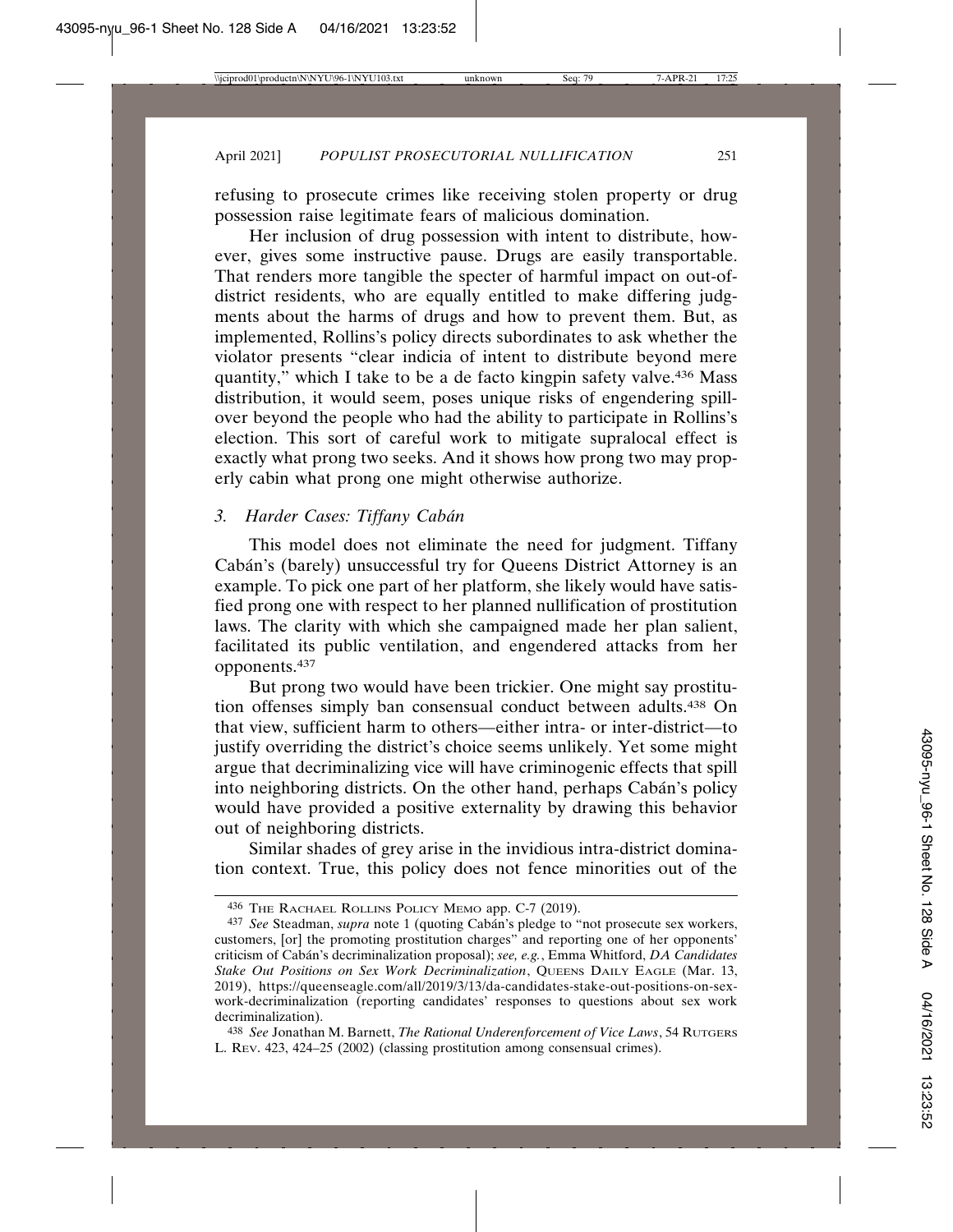decisionmaking process or trample any established constitutional rights in ways that would make such domination obvious. Yet dissenters both inside and outside the district might contend that decriminalization would lead to the sort of exploitation (say, human trafficking) that an anti-domination framework cannot countenance.439 There would be counters, of course: the causal chain may be too attenuated, and perhaps the individuals who will supposedly be harmed generally support the policy. In my view, Cabán would have the better of the debate, but this model cannot eliminate or conclusively resolve these difficult value-laden questions. It does suggest, however, that we gain something important in channeling them to the people most affected by their resolution.440

### *B. Future Applications*

## *1. Jury Nullification*

This Article's analysis offers one unexpected contribution to debates on jury nullification. While much of the reasoning could bolster pro-jury nullification scholarship, this Article may suggest that jury nullification is less necessary than its supporters think. After all, while populist prosecutorial nullification embodies populist local control, it contains safeguards that may suppress some of jury nullification's worst tendencies. Its transparency offers a greater check on its negative use than jury nullification,441 and it puts the nullification choice to a larger, more representative portion of the polity.442 Finally, unlike acquittals, we can at least imagine some populist prosecutorial nullification being judicially reviewable. In fact, ironically, this Article may supplement *anti-*jury-nullification scholarship by offering those who endorse jury nullification for purposive ends<sup>443</sup> a safer, more effective path to those ends.

### *2. Beyond Elections: Community Prosecution and Lesser Controls*

This Article also supplements scholarship on prosecutorial conduct.

<sup>439</sup> *See, e.g.*, Allie Sisson, *Access to Justice for Undocumented Female Victims of Sex Trafficking*, 17 SEATTLE J. FOR SOC. JUST. 91, 121, 127–28 (2019) (noting this risk but still advocating decriminalization).

<sup>440</sup> *See, e.g.*, RAHMAN, *supra* note 25, at 103–05, 109–11 (arguing for the intrinsic value and concrete benefits of empowering laypeople within democratic decisionmaking).

<sup>441</sup> *See supra* Section IV.A.1 (arguing that populist prosecutorial nullification affords more transparency and accountability than jury nullification, thus safeguarding against the worst excesses of popular control).

<sup>442</sup> *See supra* text accompanying notes 274–89 (noting that providing people with the feeling of control over their own lives and societies can unite local polities).

<sup>443</sup> *See, e.g.*, Butler, *supra* note 75 (arguing for anti-racist use of jury nullification).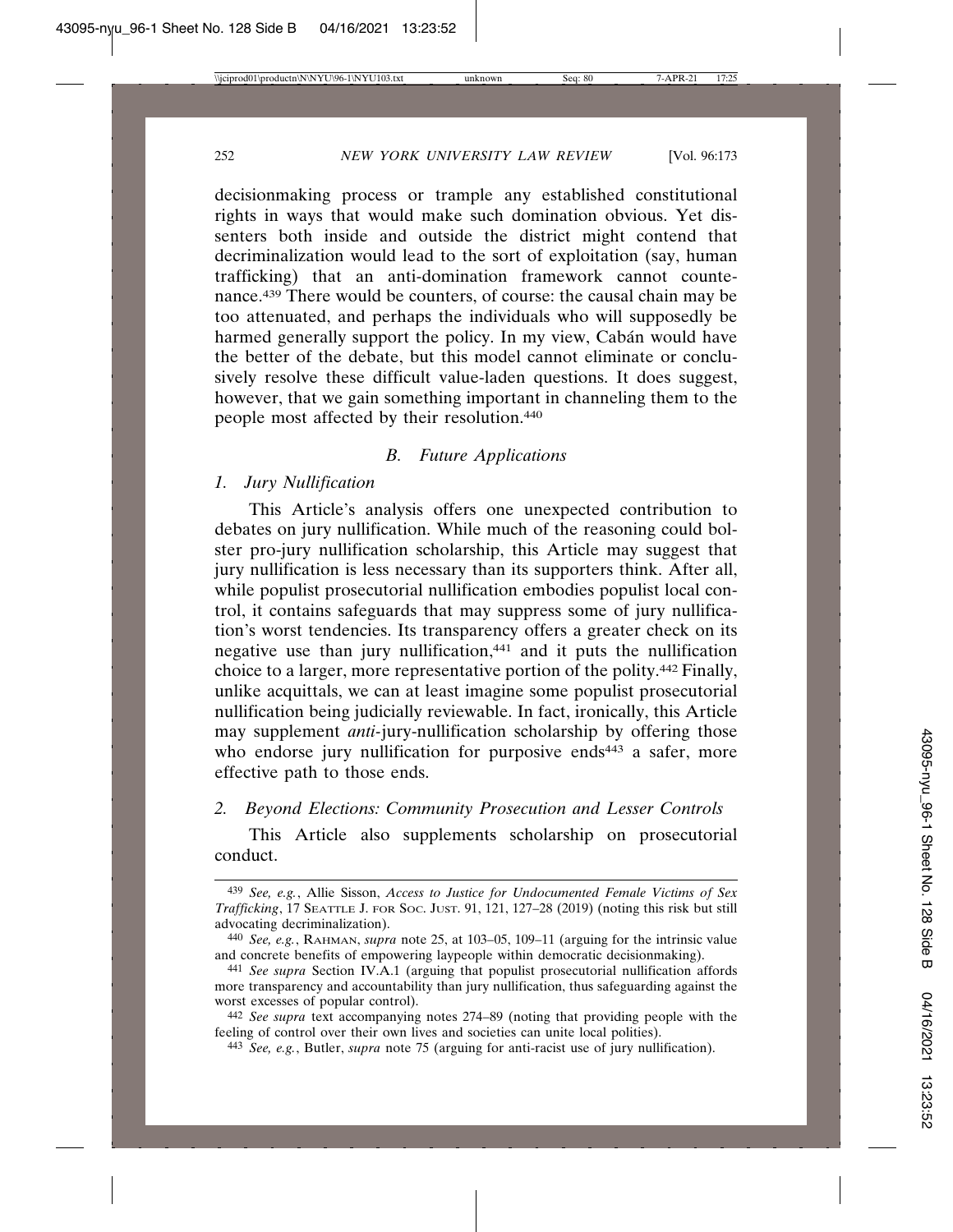First, it rejects a view of American prosecutorial elections as an embarrassing nineteenth-century relic.444 Far from an unfortunate vestige best suppressed, prosecutorial elections should be prized as mechanisms to maximize democratic self-determination. After all, prosecutorial elections will continue for the foreseeable future. Those focusing on ways to undermine them may be missing legitimate reasons to embrace the popularly guided prosecutor. Even those unwilling fully to endorse populist prosecutorial nullification should find reasons here to consider anew whether, and to what extent, the post-election prosecutor "should be guided in her discretionary decisions 'by an honest effort to discern public needs and community concerns.'"445 While this Article cannot offer an exhaustive further analysis of what that would mean, it can sketch some suggestions.

At minimum, this Article's reasoning supports so-called "community prosecution." Better still, it offers a grading rubric. Although many now invoke community prosecution, the term can be amorphous and often seems not to prescribe any particular policies or modes of operation.<sup>446</sup> It may "at the very least . . . connote  $\lceil$  'a decentralization of authority and accountability, with the ultimate aim of enabling an office to anticipate and respond to community problems.'"<sup>447</sup> But this can be quite consistent with a facade of community input that "hears" citizens but changes nothing about how the office does business.448 This Article's framework allows us to see why such facades provide little of the democratic legitimacy they invoke and to identify versions of community prosecution with real heft.449

446 *See, e.g.*, Levine, *supra* note 12, at 35 ("[T]he contours of the term 'community prosecution' remain somewhat unspecified." (citations omitted)).

449 *See, e.g.*, Ronald F. Wright & Marc L. Miller, *The Worldwide Accountability Deficit for Prosecutors*, 67 WASH. & LEE L. REV. 1587, 1611–12 (2010) (holding that community prosecution "gathers public opinion about enforcement practices" to "emphasize[] the

<sup>444</sup> *See, e.g.*, Richman, *supra* note 126, at 62–63 (arguing that "most domestic and comparative scholars" view "prosecutorial elections" with "dismay").

<sup>445</sup> Ramsey, *supra* note 96, at 1318.

<sup>447</sup> *Id.* (citation omitted).

<sup>448</sup> *See* Anthony C. Thompson, *It Takes a Community to Prosecute*, 77 NOTRE DAME L. REV. 321, 358 (2002) ("It is far easier to invoke the specter of 'the community' and to purport to speak and act on its behalf than to work at discovering its varied voices, goals, and concerns."); Justin Murray, *Reimagining Criminal Prosecution: Toward a Color-Conscious Professional Ethic for Prosecutors*, 49 AM. CRIM. L. REV. 1541, 1595 (2012) (noting that some initiatives represent little more than "shak[ing] hands and hold[ing] meetings, in a semblance of engagement" (quoting Cecelia Klingele, Michael S. Scott & Walter J. Dickey, *Reimagining Criminal Justice*, 2010 WIS. L. REV. 953, 982)); *cf.* M. Elaine Nugent-Borakove & Patricia L. Fanflik, *Community Prosecution: Rhetoric or Reality?*, *in* THE CHANGING ROLE OF THE AMERICAN PROSECUTOR, *supra* note 12, at 211, 212 ("Community prosecution has generally been described as a grassroots approach to justice, *involving* citizens . . . in problem-solving efforts to address the safety concerns of the local jurisdiction." (emphasis added) (citation omitted)).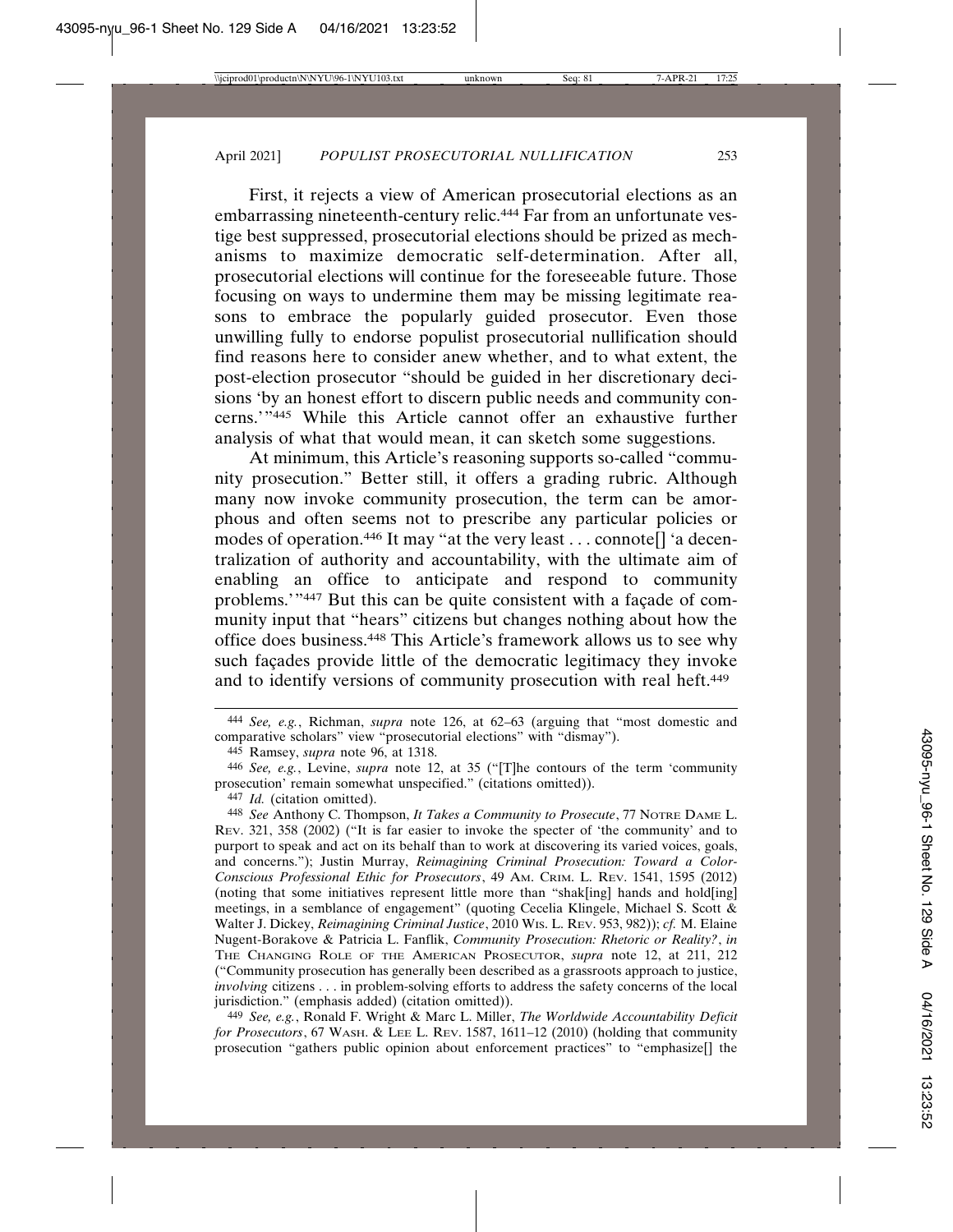Additionally, this Article supports further democratization of prosecutorial flexibility. Life does not wait for elections, and community needs may change during a prosecutor's tenure. Short of nullification, it may be appropriate for prosecutors to create more mechanisms to incorporate community sentiment regarding resource allocation.450 That sort of workaday enforcement decision is not one that demands formal electoral authorization, given our background expectations regarding resource-driven prioritization. Yet the principles that do require such authorization for programmatic nullification indicate that government actors should work harder to operationalize the input of those by whose consent they govern.

Two possibilities present themselves here. The state grand jury's influence over charging is widely considered to have fallen into decrepitude, and many perceive the institution now to operate (when it operates at all) as a pro forma "rubber stamp" for desired prosecutorial charges.451 This Article's reasoning may counsel in favor of broader, more substantive use of grand juries. That is, prosecutors might elect to use grand juries more when they have the option<sup>452</sup> and might treat them as a meaningful veto point over the ultimate charging decision rather than manipulable tools in service of a desired prosecutorial end.453 For similar reasons, prosecutors may wish to

450 Some scholars caution against the potential of referenda on individual cases. *See* Sklansky, *supra* note 289, at 673–74 (warning of "[t]he danger of politicizing the handling of particular cases" and suggesting it could be deemed "prosecution by plebiscite"). This criticism warrants attention in considering my model's implications outside the prospective categorical nonenforcement context, although jury verdicts could be viewed as a sort of community referendum in a particular case, insofar as juries represent the community. Grand juries, too, represent a version of community control over the prosecution decision.

451 *See* Kevin K. Washburn, *Restoring the Grand Jury*, 76 FORDHAM L. REV. 2333, 2352  $\&$  n.99 (2008) (reviewing common clichés and metaphors used to describe criticisms of grand juries); Fairfax, *supra* note 28, at 758 (noting that many believe that the grand jury fails to protect individual rights from encroachment by the government); Decker, *supra* note 98, at 345–47, 385 (detailing history and decline of the grand jury in the United States).

452 *Cf.* SARA SUN BEALE ET AL., *supra* note 28, § 8:2 (observing that prosecutors in states that do not give the accused the right to demand a grand jury indictment for serious crimes may still choose to utilize grand juries).

453 *See, e.g.*, Decker, *supra* note 98, at 385–87 (observing substantial prosecutorial power over the grand jury's operation); SARA SUN BEALE ET AL., *supra* note 28, § 4:15 (same). For similar reasons, we might push more states to give felony defendants the right to insist upon indictment by grand jury. *See, e.g.*, Decker, *supra*, at 354 ("About half of the states do not require a grand jury indictment to prosecute any type of criminal offense . . . ."); LAFAVE ET AL., *supra* note 33, § 15.1(c) (noting nineteenth-century state rejection of the right to insist upon indictment by a grand jury).

prosecution of cases that will contribute the most to the public's sense of safety"); Coles, *supra* note 98, at 195 (asserting that under community prosecution "priorities in prosecuting cases reflect determinations by citizens as to which offenses are most significant").